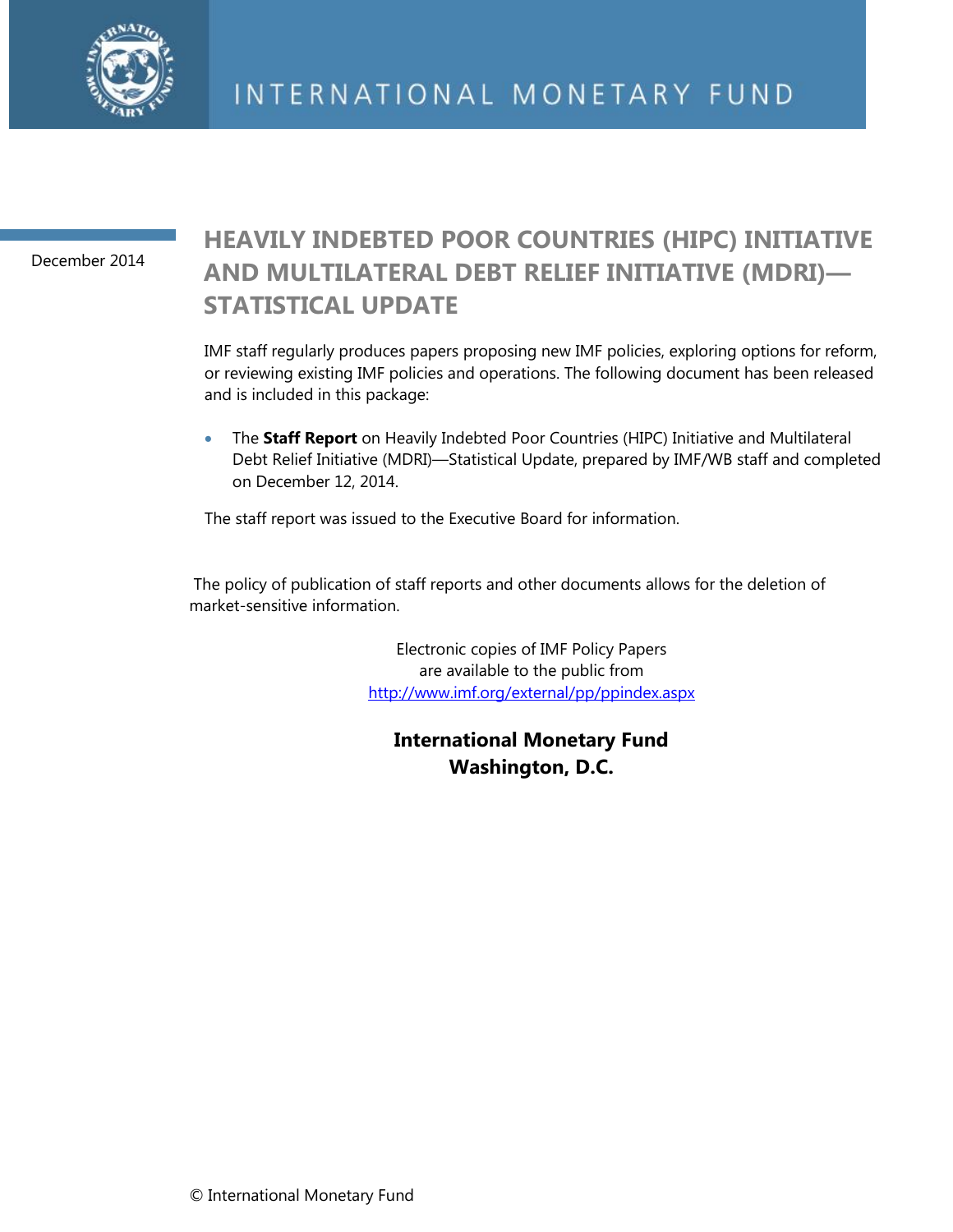

December 12, 2014

**HEAVILY INDEBTED POOR COUNTRIES (HIPC) INITIATIVE AND MULTILATERAL DEBT RELIEF INITIATIVE (MDRI)— STATISTICAL UPDATE** 

# **EXECUTIVE SUMMARY**

The HIPC Initiative and MDRI are nearly complete with 35 countries having already reached the completion point under the HIPC Initiative. One country, Chad, remains in the interim phase. Debt relief under the Initiatives has substantially alleviated debt burdens in recipient countries and has enabled them to increase their poverty-reducing expenditure by two and a half percentage points between 2001 and 2013.

Creditor participation in the Initiative has been strong amongst the multilateral and Paris Club creditors; however participation from the other creditor groups still needs to be strengthened. The total cost of debt relief to creditors under the HIPC Initiative is currently estimated to be US\$75.0 billion, while the costs to the four multilateral creditors providing relief under the MDRI is estimated to be US\$41.1 billion in end-2013 present value terms.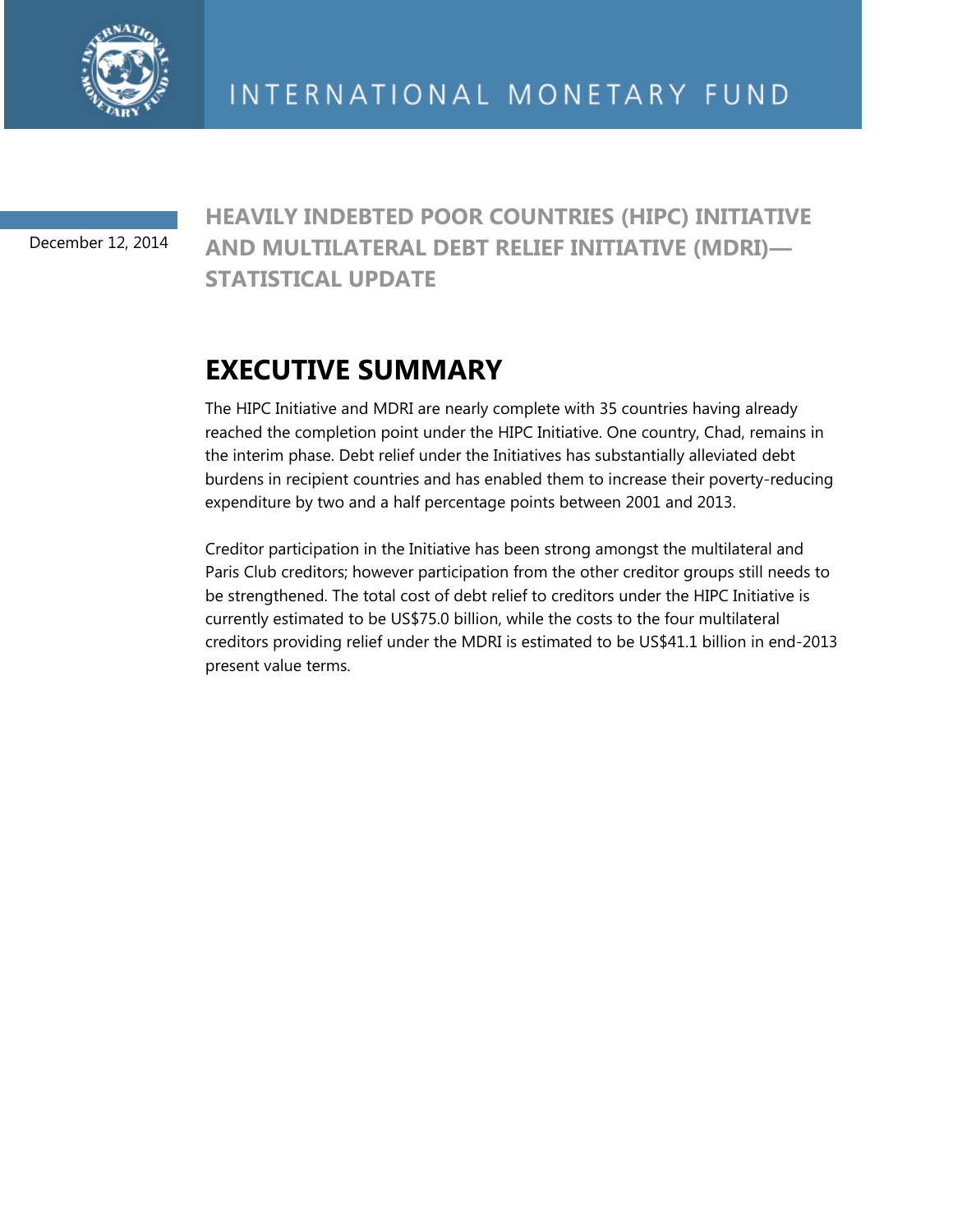### Approved By **John Panzer and Peter Allum**

Prepared by Jayendu De and Christian Gonzales under the supervision of Geneviève Verdier, and Reza Baqir (IMF), and by Signe Zeikate under the supervision of Sudarshan Gooptu (WB).

## **CONTENTS**

| ABBREVIATIONS AND ACRONYMS AND ACRONIC CONTRACT AND ACCOUNTS AND ACCOUNTS AND ACCOUNTS AND ACCOUNTS AND ACCOUNTS AND ACCOUNTS AND ACCOUNTS AND ACCOUNTS AND ACCOUNTS AND ACCOUNTS AND ACCOUNTS AND ACCOUNTS AND ACCOUNTS AND A |    |
|--------------------------------------------------------------------------------------------------------------------------------------------------------------------------------------------------------------------------------|----|
|                                                                                                                                                                                                                                | 5  |
| PROGRESS IN THE IMPLEMENTATION OF THE HIPC/MDRI INITIATIVE ______________________5                                                                                                                                             |    |
| DEBT SERVICE RELIEF AND POVERTY REDUCING EXPENDITURE 88                                                                                                                                                                        |    |
|                                                                                                                                                                                                                                |    |
| CREDITOR PARTICIPATION: MULTILATERAL CREDITORS __________________________________ 11                                                                                                                                           |    |
| <b>CREDITOR PARTICIPATION: OFFICIAL BILATERAL AND COMMERCIAL CREDITORS 11</b>                                                                                                                                                  |    |
|                                                                                                                                                                                                                                |    |
| B. Data Sources and the contract of the contract of the contract of the contract of the contract of the contract of the contract of the contract of the contract of the contract of the contract of the contract of the contra |    |
|                                                                                                                                                                                                                                |    |
|                                                                                                                                                                                                                                |    |
| <b>FIGURES</b><br>Figure 1. Poverty-Reducing Expenditure and Debt Service in 36 Post-Decision-Point HIPCs _____ 8                                                                                                              |    |
| <b>TABLES</b>                                                                                                                                                                                                                  |    |
|                                                                                                                                                                                                                                |    |
|                                                                                                                                                                                                                                |    |
|                                                                                                                                                                                                                                |    |
| <b>ANNEXES</b>                                                                                                                                                                                                                 |    |
|                                                                                                                                                                                                                                |    |
| II. Country Coverage, Data Sources, and Assumptions for the HIPC Initiative and MDRI Costing                                                                                                                                   |    |
|                                                                                                                                                                                                                                |    |
| III. Tables                                                                                                                                                                                                                    | 19 |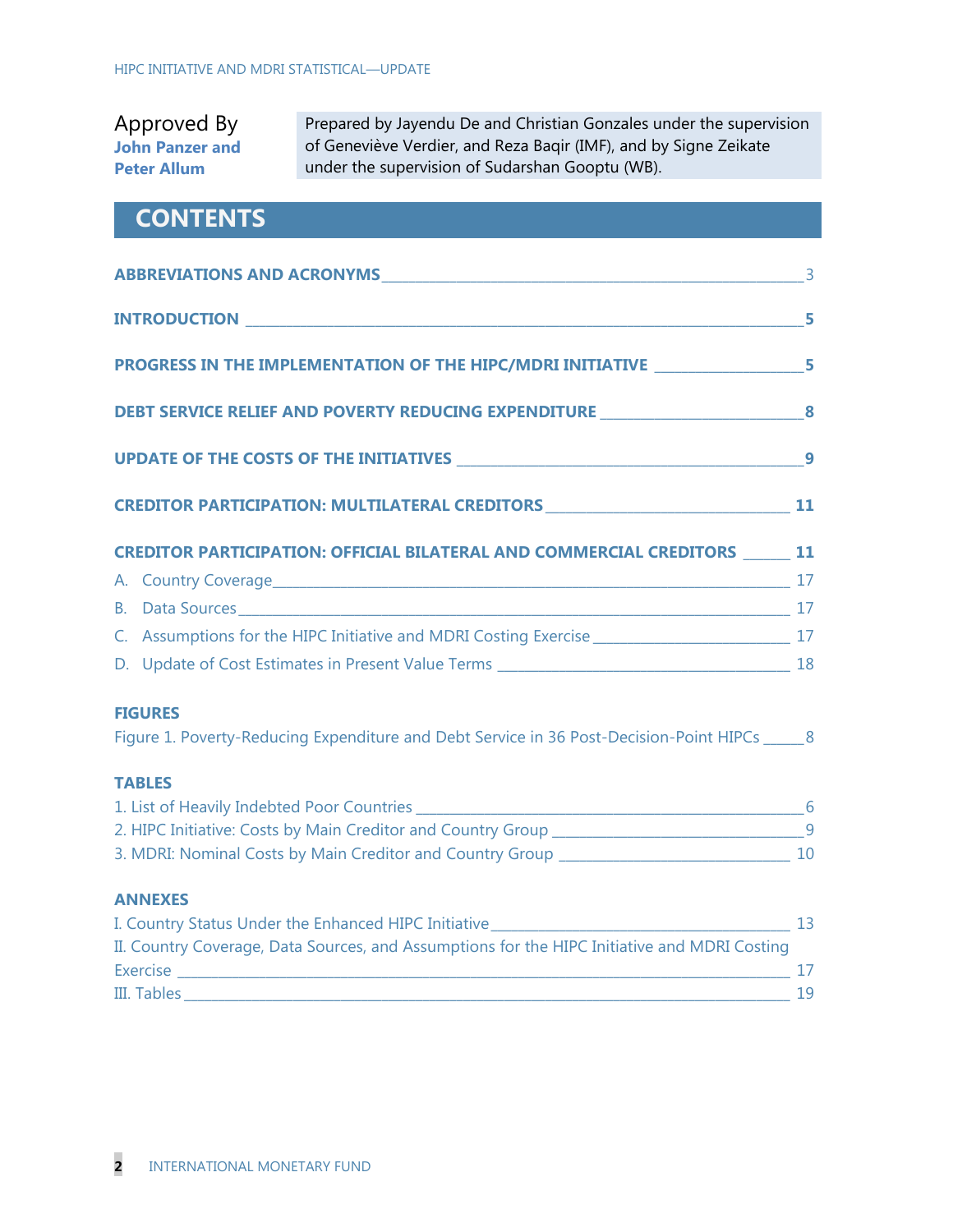## **ABBREVIATIONS AND ACRONYMS**

| AfDB            | African Development Bank                                                |
|-----------------|-------------------------------------------------------------------------|
| <b>AfDF</b>     | African Development Fund                                                |
| <b>AFRITAC</b>  | Africa Regional Technical Assistance Centers                            |
| AMF             | Arab Monetary Fund                                                      |
| AsDB            | Asian Development Bank                                                  |
| <b>BADEA</b>    | Arab Bank for Economic Development in Africa                            |
| <b>BCEAO</b>    | <b>Central Bank of West African States</b>                              |
| <b>BDEAC</b>    | Banque de Développement des États de l'Afrique Centrale                 |
|                 | (Central African States Development Bank)                               |
| <b>BDEGL</b>    | Banque de Développement des Etats des Grand Lacs                        |
|                 | (Development Bank of Great Lake States)                                 |
| <b>BEAC</b>     | Banque des Etats de l'Afrique Centrale (Bank of Central African States) |
| <b>BOAD</b>     | Banque Ouest Africaine de Developpement (West African Development Bank) |
| CABEI           | Central American Bank for Economic Integration                          |
| <b>CAF</b>      | Corporación Andina de Fomento                                           |
| <b>CDB</b>      | Caribbean Development Bank                                              |
| <b>CEMLA</b>    | Centro de Estudios Monetarios Latinoamericanos                          |
| <b>CIRR</b>     | Commercial Interest Reference Rate                                      |
| <b>CP</b>       | Completion-Point                                                        |
| <b>DFID</b>     | Department for International Development                                |
| DP              | Decision-Point                                                          |
| <b>DRC</b>      | Democratic Republic of the Congo                                        |
| EADB            | East African Development Bank                                           |
| EBID            | ECOWAS Bank for Investment and Development                              |
| <b>ECF</b>      | <b>Extended Credit Facility</b>                                         |
| EFF             | <b>Extended Fund Facility</b>                                           |
| EIB             | European Investment Bank                                                |
| <b>EPCA</b>     | <b>Emergency Post-Conflict Assistance</b>                               |
| <b>ESF</b>      | <b>Exogenous Shocks Facility</b>                                        |
| EU              | European Union                                                          |
| <b>FEGECE</b>   | Fonds d'Entraide et de Garantie des Emprunts du Conseil de l'Entente    |
|                 | (Fund of Aid and of Loans Guarantee of the Agreement Council)           |
| <b>FOCEM</b>    | Fondo Centroamericano de Estabilización Monetaria                       |
| <b>FONPLATA</b> | Fund for the Financial Development of the River Plate Basin             |
| <b>FSID</b>     | Fonds de solidarité islamique pour le développement                     |
|                 | (Islamic Fund for Solidarity and Economic Development)                  |
| GDP             | <b>Gross Domestic Product</b>                                           |
| <b>HIPC</b>     | Heavily Indebted Poor Countries                                         |
| IaDB            | Inter-American Development Bank                                         |
| <b>IBRD</b>     | International Bank for Reconstruction and Development                   |
| <b>IDA</b>      | <b>International Development Association</b>                            |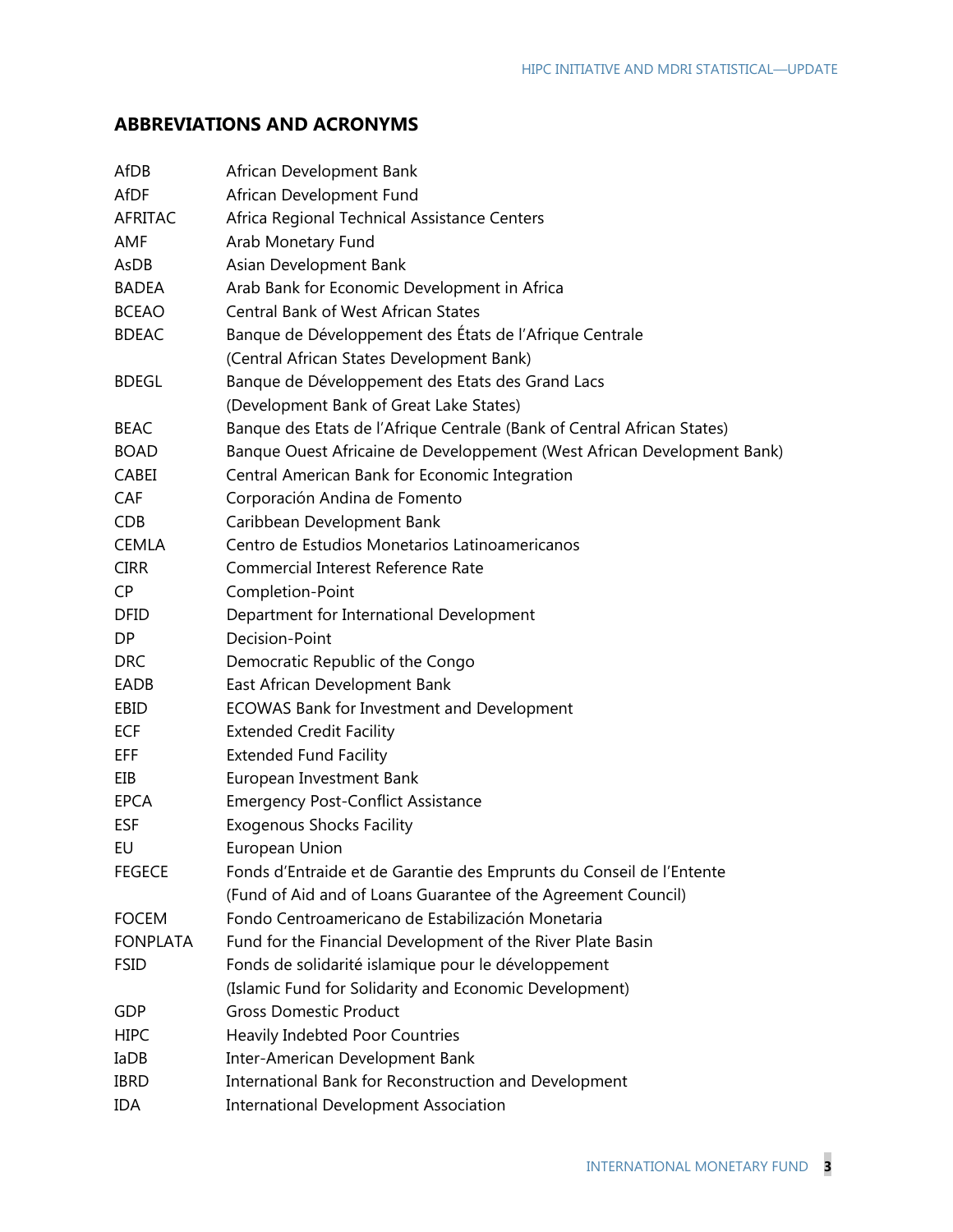#### HIPC INITIATIVE AND MDRI STATISTICAL—UPDATE

| IFAD          | International Fund for Agricultural Development              |
|---------------|--------------------------------------------------------------|
| IMF           | <b>International Monetary Fund</b>                           |
| I-PRSP        | Interim Poverty Reduction Strategy Paper                     |
| <b>IsDB</b>   | Islamic Development Bank                                     |
| <b>JSAN</b>   | Joint Staff Advisory Note                                    |
| <b>LICs</b>   | Low Income Countries                                         |
| <b>MDB</b>    | Multilateral Development Bank                                |
| <b>MDGs</b>   | Millennium Development Goals                                 |
| <b>MDRI</b>   | Multilateral Debt Relief Initiative                          |
| <b>NDF</b>    | Nordic Development Fund                                      |
| <b>OPEC</b>   | Organization of Petroleum Exporting Countries                |
| OFID          | <b>OPEC Fund for International Development</b>               |
| <b>PRGT</b>   | Poverty Reduction and Growth Trust                           |
| <b>PRSP</b>   | Poverty Reduction Strategy Paper                             |
| <b>PTA</b>    | Eastern and Southern African Trade and Development Bank      |
| PV            | <b>Present Value</b>                                         |
| <b>SDR</b>    | <b>Special Drawing Rights</b>                                |
| <b>SMP</b>    | <b>Staff Monitored Program</b>                               |
| <b>WAEMU</b>  | West African Economic and Monetary Union                     |
| <b>WAIFEM</b> | West African Institute for Financial and Economic Management |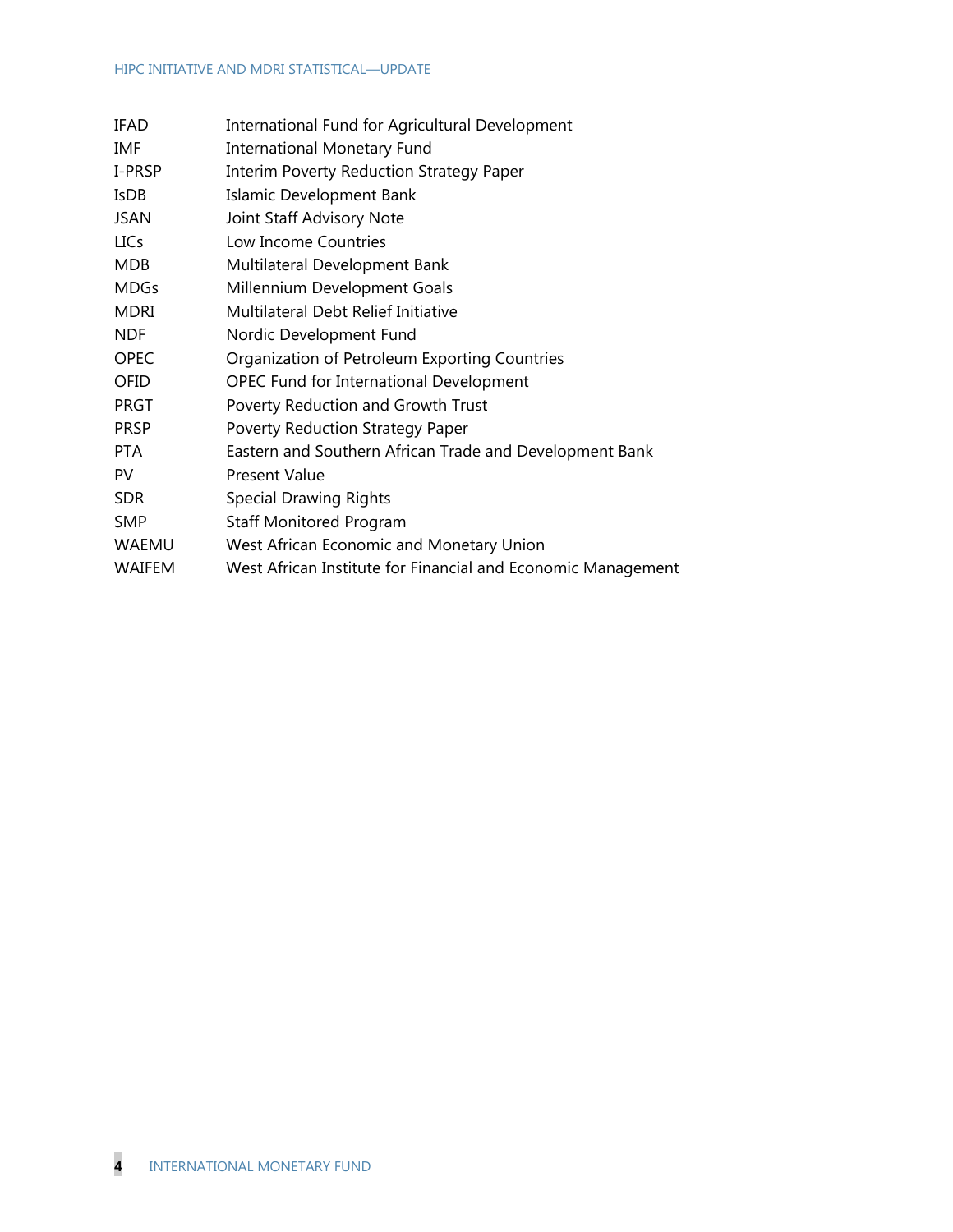## **INTRODUCTION**

-

**1.** This report provides an update on the status of implementation of the HIPC Initiative and the MDRI and the cost estimates of these Initiatives' in end-2013 present value (PV) terms.<sup>1</sup> This report provides an update to the overall progress made under the Initiative to date. In particular, the following figures and tables are updated:

- Trends in poverty-reducing spending and debt service in HIPCs (Annex III Tables AIII1–3)
- Costs of the initiatives by creditor and country (Tables 2 and 3 and Annex III Tables AIII4–14)
- Non-Paris Club bilateral creditor participation (Annex III Table AIII15)
- Commercial creditor litigation against HIPCs (Annex III Table AIII16)

# **PROGRESS IN THE IMPLEMENTATION OF THE HIPC/MDRI INITIATIVE**

**2. The HIPC/MDRI Initiative is nearly complete.** Out of the 39 countries that have been eligible under the Initiative, 35 have already reached the completion point. Three pre-decision-point countries—Eritrea, Somalia, and Sudan—have yet to start the process of qualifying for debt relief under the Initiative, while Chad remains in the interim phase. The assessment for qualification and eligibility for Myanmar and Zimbabwe is yet to be fully completed.<sup>2</sup>

<sup>&</sup>lt;sup>1</sup>This is an update to the earlier report "Heavily Indebted Poor Countries (HIPC) Initiative and Multilateral Debt Relief Initiative (MDRI)—Statistical Update" December 19, 2013 that provides debt relief cost estimates in end 2012 PV terms. As agreed by the **IMF and IDA Boards** the core information on debt service and poverty-reducing expenditure, the cost of debt relief, creditor participation rates, and litigation against HIPCs should continue to be made available and updated regularly on the IMF and World Bank websites.

 $2$ Nepal remains potentially eligible. For further discussion, see "Heavily Indebted Poor Countries (HIPC) Initiative and Multilateral Debt Relief Initiative (MDRI)—Status of Implementation and Proposals for the Future of the HIPC Initiative"; IDA/R2011–0310 and IMF Policy Paper; November 8, 2011.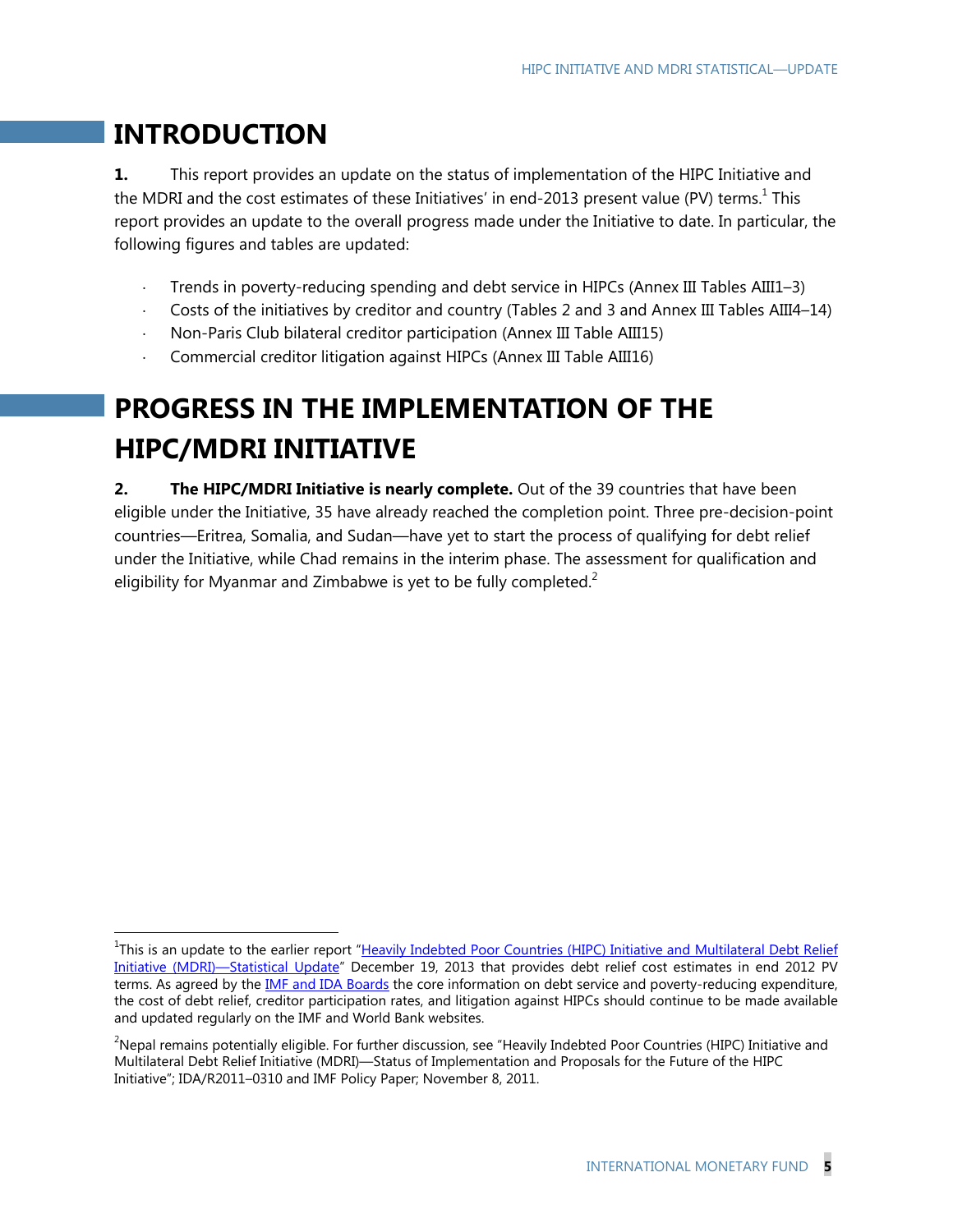|                                              | <b>Table 1. List of Heavily Indebted Poor Countries</b> |                               |            |                       |  |  |  |  |  |  |
|----------------------------------------------|---------------------------------------------------------|-------------------------------|------------|-----------------------|--|--|--|--|--|--|
|                                              |                                                         | (As of end-September 2014)    |            |                       |  |  |  |  |  |  |
| 35 Post-Completion-Point HIPCs <sup>1/</sup> |                                                         |                               |            |                       |  |  |  |  |  |  |
| Afghanistan                                  | Comoros                                                 | Guinea                        | Malawi     | São Tomé and Príncipe |  |  |  |  |  |  |
| Benin                                        | Congo, Dem. Rep. of                                     | Guinea-Bissau                 | Mali       | Senegal               |  |  |  |  |  |  |
| <b>Bolivia</b>                               | Congo, Rep. of                                          | Guyana                        | Mauritania | Sierra Leone          |  |  |  |  |  |  |
| <b>Burkina Faso</b>                          | Côte d'Ivoire                                           | Haiti                         | Mozambique | Tanzania              |  |  |  |  |  |  |
| Burundi                                      | Ethiopia                                                | Honduras                      | Nicaragua  | Togo                  |  |  |  |  |  |  |
| Cameroon                                     | Gambia, The                                             | Liberia                       | Niger      | Uganda                |  |  |  |  |  |  |
| Central African Republic                     | Ghana                                                   | Madagascar                    | Rwanda     | Zambia                |  |  |  |  |  |  |
|                                              |                                                         | 1 Interim HIPCs $^{2/}$       |            |                       |  |  |  |  |  |  |
| Chad                                         |                                                         |                               |            |                       |  |  |  |  |  |  |
|                                              |                                                         | 3 Pre-Decision-Point HIPCs 3/ |            |                       |  |  |  |  |  |  |
| Eritrea                                      | Somalia                                                 | Sudan                         |            |                       |  |  |  |  |  |  |

**3. Chad.** Chad is the only country in the interim phase of the HIPC Initiative. A three-year arrangement under the ECF for a total amount of about US\$122.4 million, covering the period July 2014–June 2017, was approved on August 1, 2014. Satisfactory performance under the ECF is one of the prerequisites to achieve the HIPC completion point. A World Bank mission in May 2014 found that Chad had made good progress against the other HIPC completion-point triggers. The authorities have finalized the annual progress report on the implementation of the PRSP, for which a World Bank/IMF JSAN will be finalized by the end of 2014.

**4. Eritrea.** There have been no updates from the previous report in the case of Eritrea. As reported in the previous update, Eritrea has benefitted from the development of mining and the production of gold since 2011 and base metals since 2013, but its political situation remains fragile. The last Article IV Consultation for Eritrea took place in 2009 and there has been no discussion of an IMF-supported program.

**5.** Somalia. With the support of the Work Bank and the IMF, the External Debt Technical Working Group was established to tackle Somalia's accumulated arrears and debt and to ensure that Somalia builds a credible track record of economic reforms needed for a SMP. Although Somalia is ineligible to receive financial assistance from the IMF or the Work Bank due to its longstanding arrears of about US\$360 million and US\$270 million respectively, both institutions have been providing technical assistance and capacity development in key areas of their expertise with the IMF support directed towards central banking, financial governance and the development of macroeconomic statistical data systems. Staff will work on collecting basic real, fiscal, monetary, and external sector data and establishing a macroeconomic and financial framework. This would allow staff to conduct Article IV consultation discussions that have been delayed since 1990, as well as prepare the groundwork for a SMP. In addition, the Work Bank is providing technical assistance to the senior staff of the Ministry of Finance on the full range of budget and policy management issues with the objectives of strengthening budget preparation, documentation, improving transparency and accountability in the mobilization and use of public resources and building capacity for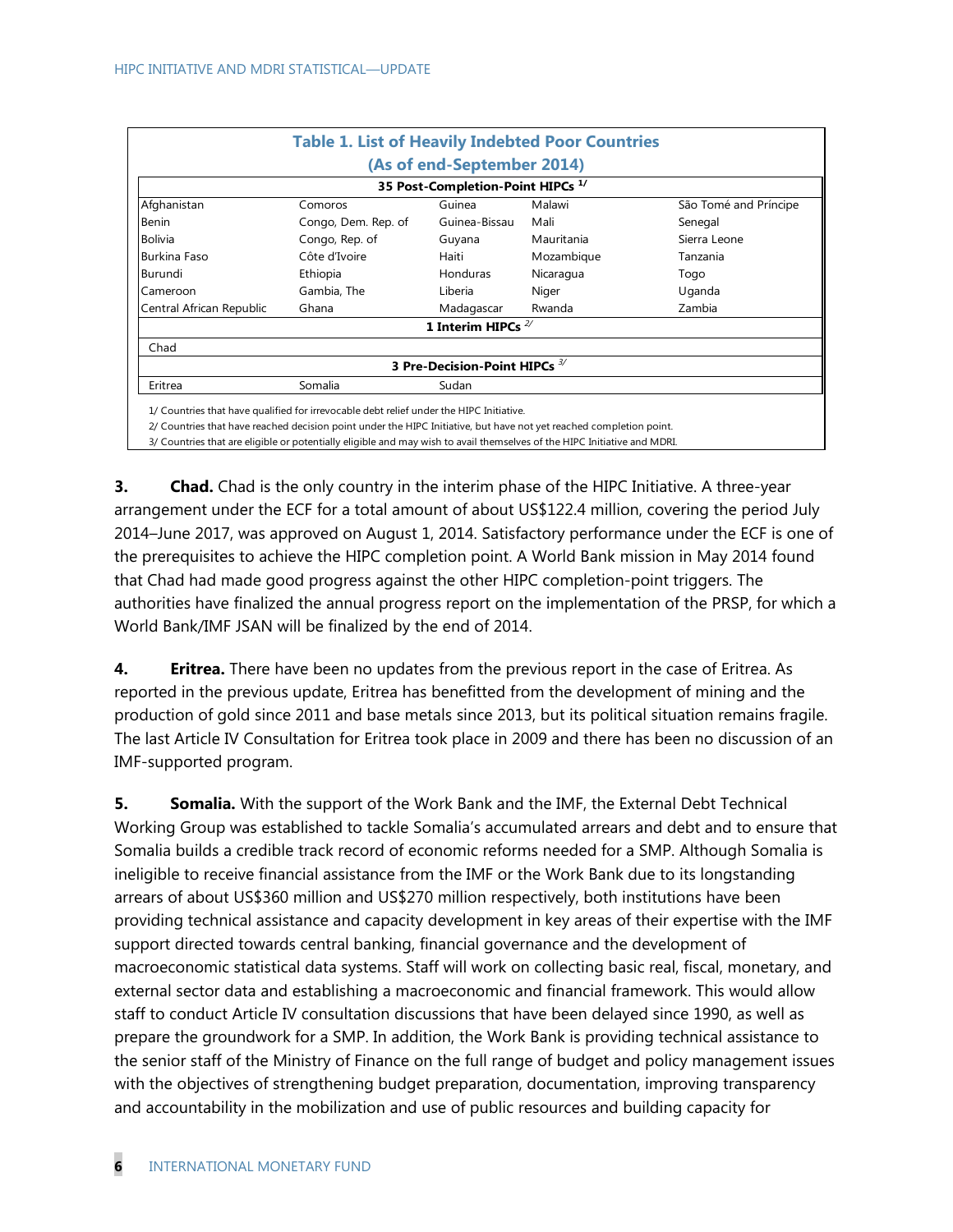improved public financial management. The AfDB is also supporting the newly created Debt Management Unit to increase staff capacity and to reconstruct the debt database in a computerized debt management system.

**6.** Sudan. Sudan remains in arrears to the IMF, the World Bank, and the AfDB. Its arrears stood at US\$1,511.9 million to the IMF (as of July 18, 2014), US\$806 million to IDA (as of July 21, 2014), and US\$314 million to the AfDB (as of June 30, 2014). The authorities prepared and implemented a comprehensive reform package in September 2013 which had introduced new policy measures, including lifting of fuel subsidies and unifying the official and commercial exchange rates. On March 7, 2014 a new SMP for January-December 2014 was approved by the IMF. The performance under the SMP will aid the authorities to build a track record on cooperation with the IMF which should help in securing the necessary support for arrears clearance and debt relief in due time.

**7. Myanmar.** Myanmar has completed a 12-month Staff Monitored Program (SMP) ending in January 2014. The completion of this program enabled Myanmar to clear its external arrears vis-àvis its Paris Club creditors, as well as the World Bank and the Asian Development Bank.

**8. Zimbabwe.** Zimbabwe remains in debt distress and will need a comprehensive arrears clearance framework with the international community.<sup>3</sup> Zimbabwe's eligibility to receive assistance under the HIPC Initiative remains unclear. The recent indebtedness assessments based on loan-byloan reconciled debt data indicate that Zimbabwe has met the indebtedness criterion for eligibility under the HIPC Initiative. However, to be eligible for assistance, the country also needs to clear its arrears to the PRGT.<sup>4</sup> On the Bank side, a modification of, or exception to, IDA's HIPC Initiative income criteria would be required. To receive HIPC debt relief, Zimbabwe would also need to qualify for the Initiative. Qualification largely depends on the levels of debt vis-à-vis exports based on the latest fiscal year data, and on its policy performance. The recent assessment indicates that based on end-2013 debt-to-exports ratio, Zimbabwe would not qualify for the HIPC debt relief initiative. A Staff-Monitored Program (SMP) for Zimbabwe was approved in June 2013, its first IMF agreement in more than a decade. On October 29, 2014, the IMF Management completed the third review under the SMP and approved a successor SMP covering October 2014–December 2015. The main objectives of the new SMP are to strengthen Zimbabwe's external position, as a prerequisite to arrears clearance and resumption of debt service; and to show that the country has the capacity to implement policy reforms that could justify a financial arrangement with the Fund.

-

<sup>&</sup>lt;sup>3</sup>Staff Report for the 2014 Article IV Consultation

<sup>&</sup>lt;sup>4</sup>Due to arrears to the Poverty Reduction and Growth Trust (PRGT), in 2001 Zimbabwe was removed from the IMF's list of PRGT-eligible countries. Zimbabwe made payments to the PRGT in 2012 and 2013 totaling US\$7.5 million and US\$1.8 million, respectively. Payments in 2014 through end-October totaled US\$1.7 million. As of end-October 2014, Zimbabwe's arrears to the IMF and the Bank amounted to US\$119 million and US\$1,085 million, respectively.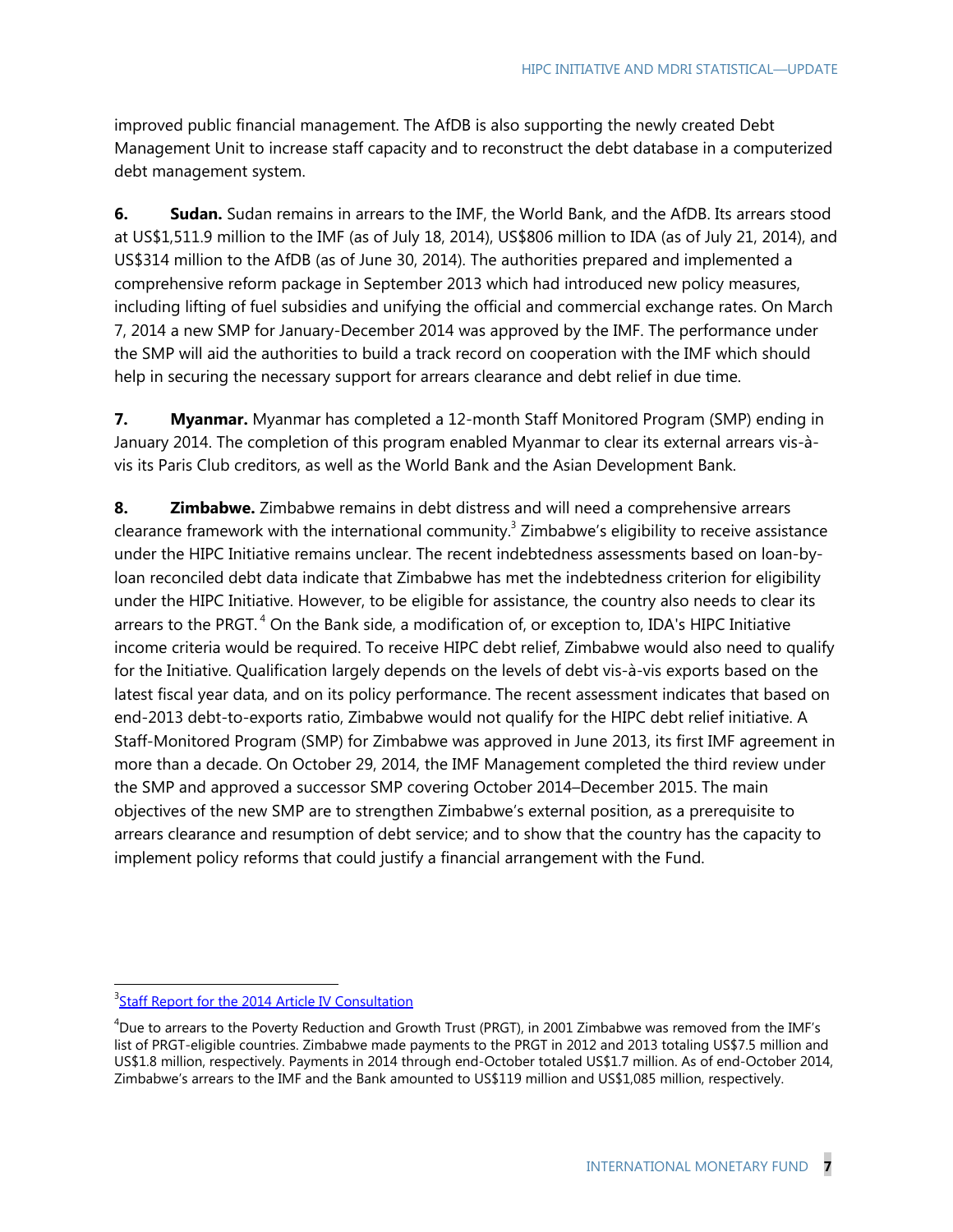# **DEBT SERVICE RELIEF AND POVERTY REDUCING EXPENDITURE**

(Figure 1, Annex I Table AI3 and Annex III Tables AIII1–3)

**9.** Debt relief under the Initiatives has substantially alleviated debt burdens in recipient countries and has enabled them to increase their poverty-reducing expenditures (Figure 1 and Annex III Table AIII1). However, recent data indicate that the decline in debt service has moderated and the debt service burden may increase in the near future.

**10.** Despite the increase in poverty-reducing expenditures, the HIPCs are lagging behind on reaching the MDG targets in many areas. The MDG target year of 2015 is fast approaching, however many countries in Sub-Saharan Africa, including HIPCs are seriously off target to meet the MDGs. The lowest achievements have been reported in the education and health related sectors. So far no HIPC had met the MDG challenge in the areas of (i) reducing infant mortality rate and (ii) combating HIV/AIDS and other diseases. Rwanda is the only HIPC country that met the MDG in the area of reducing maternal mortality rate. HIPCs are performing relatively better in the areas of gender equality in primary education and access to safe drinking water. More than one third of the HIPCs have increased access to improved water services and have already met the MDG on gender equality in primary education. In addition, one fifth of HIPCs have reduced child mortality rates. Overall, there is a need to increase efforts and to accelerate progress in order to achieve most of the MDG targets by 2015.



Sources: HIPC documents; World Bank and Fund staff estimates. <sup>1</sup>Due to data constraints t indicates completion point rather than decision point. As a result, the effect of debt relief may be underestimated since some debt relief may have occurred prior to completion point. For detailed country data and projections, refer to Appendix III Table 2 and 3.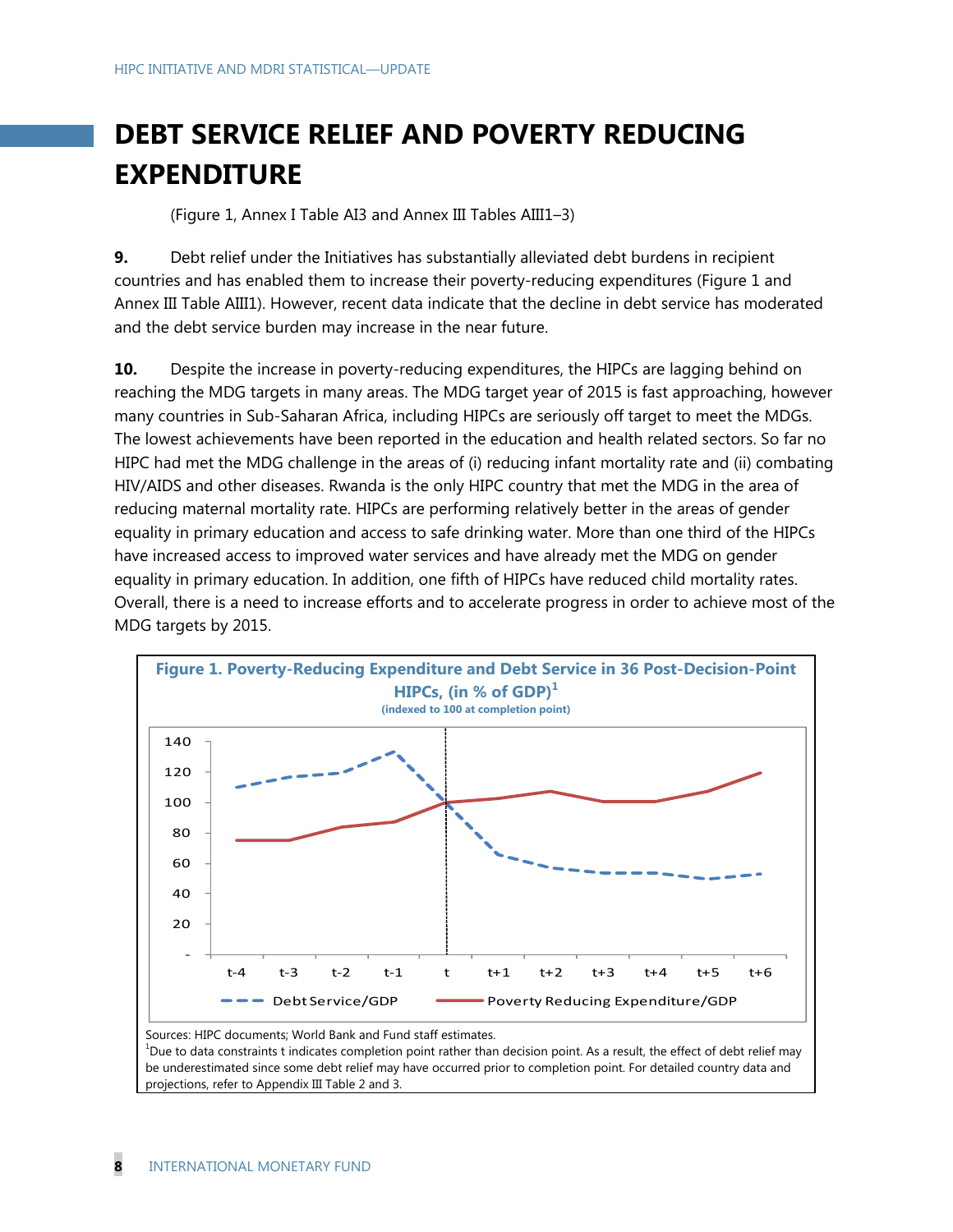# **UPDATE OF THE COSTS OF THE INITIATIVES**

**11.** The total cost of debt relief to creditors under the HIPC Initiative is estimated at US\$75 billion in end-2013 present value (PV) terms (Table 2). These costs are broadly unchanged compared to the previous estimates in end-2012 PV terms. Changes reflect small revisions to data and a lower discount rate.<sup>5</sup>

**12.** The total cost of the MDRI for the four participating multilateral creditors is estimated at US\$41.1 billion in end-2013 PV terms (Table 3, Annex III Table AIII4).

|                                           | Post-Completion-<br><b>Point HIPCs</b> | <b>Interim</b><br><b>HIPCs</b> | <b>Total Post-Decision-</b><br><b>Point HIPCs</b> | <b>Pre-Decision-</b><br><b>Point HIPCs</b> | <b>Total</b>         |
|-------------------------------------------|----------------------------------------|--------------------------------|---------------------------------------------------|--------------------------------------------|----------------------|
|                                           | (35)                                   | (1)                            | (36)                                              | (3)                                        | (39)                 |
|                                           | (1)                                    | (II)                           | $(III) = (I) + (II)$                              | (IV)                                       | $(V) = (III) + (IV)$ |
| <b>Multilateral creditors</b>             | 27.8                                   | 0.2                            | 28.0                                              | 5.3                                        | 33.3                 |
| <b>IDA</b>                                | 13.0                                   | 0.1                            | 13.1                                              | 1.5                                        | 14.5                 |
| Of which: IDA credits                     | 12.6                                   | 0.1                            | 12.7                                              | 1.5                                        | 14.1                 |
| Of which: IBRD credits                    | 0.4                                    | 0.0                            | 0.4                                               | 0.0                                        | 0.4                  |
| <b>IMF</b>                                | 4.5                                    | 0.02                           | 4.5                                               | 1.9                                        | 6.4                  |
| AfDB Group                                | 4.9                                    | 0.1                            | 5.0                                               | 0.4                                        | 5.4                  |
| IaDB                                      | 1.6                                    | 0.0                            | 1.6                                               | 0.0                                        | 1.6                  |
| AsDB                                      | 0.1                                    | 0.0                            | 0.1                                               | 0.0                                        | 0.1                  |
| Other                                     | 3.7                                    | 0.0                            | 3.7                                               | 1.5                                        | 5.3                  |
| <b>Bilateral and commercial creditors</b> | 30.0                                   | 0.05                           | 30.0                                              | 11.7                                       | 41.7                 |
| Paris Club                                | 21.5                                   | 0.0                            | 21.5                                              | 5.8                                        | 27.3                 |
| Other Official Bilateral                  | 4.9                                    | 0.0                            | 4.9                                               | 4.9                                        | 9.8                  |
| Commercial                                | 3.6                                    | 0.0                            | 3.6                                               | 1.0                                        | 4.6                  |
| <b>Total Costs</b>                        | 57.8                                   | 0.2                            | 58.0                                              | 17.0                                       | 75.0                 |
| Memorandum Items                          |                                        |                                |                                                   |                                            |                      |
| Total Costs from Previous Report 1/       | 55.8                                   | 0.2                            | 56.0                                              | 16.4                                       | 72.5                 |

Sources: Country authorities, and World Bank and IMF staff estimates.

-

1/ Total costs as reported in Table 2 of "HIPC Initiative and MDRI: Statistical Update", December 2013, discounted to end-2013 terms.

<sup>&</sup>lt;sup>5</sup>See Annex II for assumptions on the discount rate used to calculate the PV of debt relief under the HIPC Initiative and the MDRI.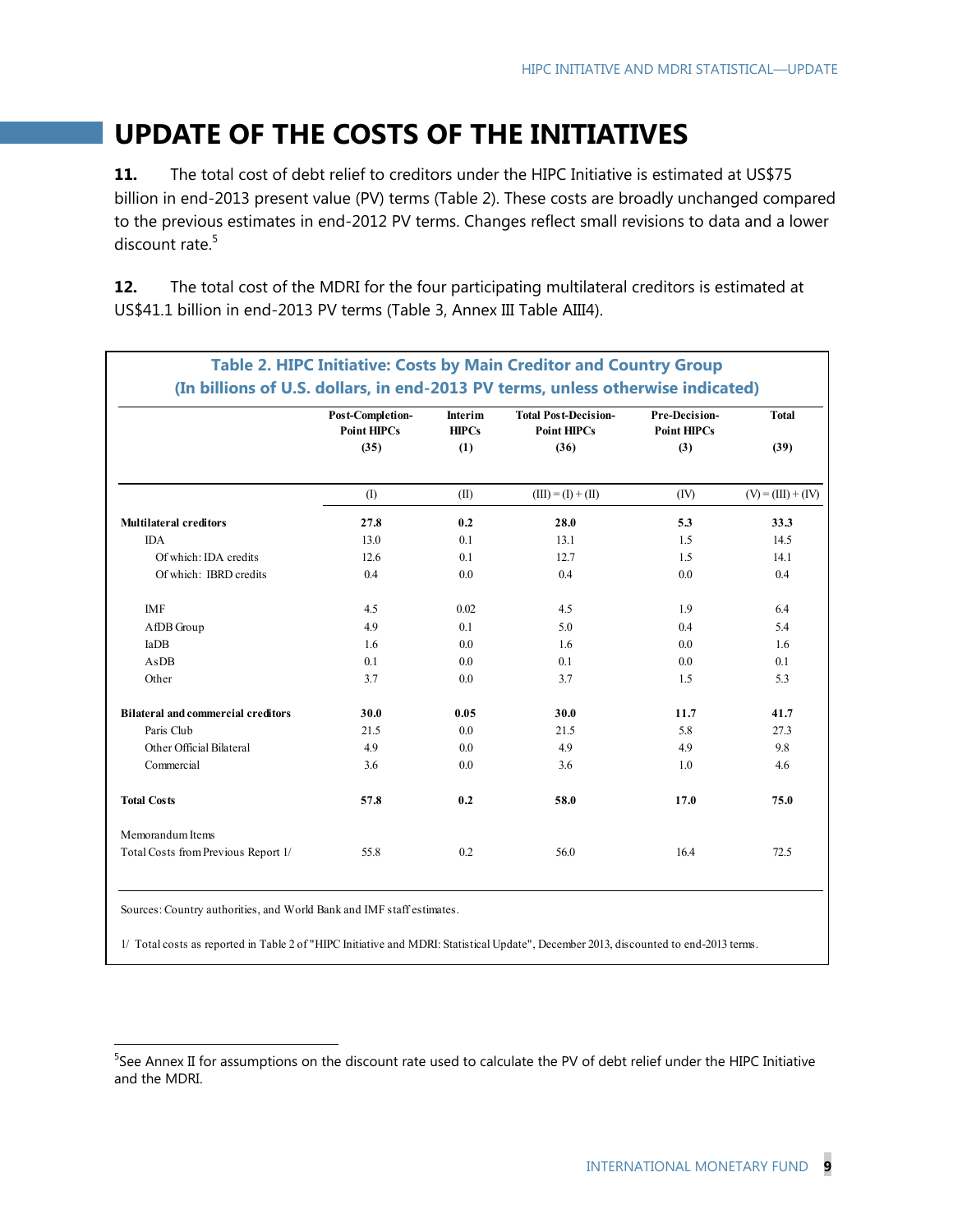|                                         |           | Assistance in Nominal Terms 2/ |              | Assistance in end-<br>2013 PV Terms       |
|-----------------------------------------|-----------|--------------------------------|--------------|-------------------------------------------|
|                                         | Principal | Foregone<br><b>Interest</b>    | <b>Total</b> | Principal and<br><b>Foregone Interest</b> |
| Post-Completion-Point HIPCs 1/          | 44.7      | 4.9                            | 49.7         | 39.2                                      |
| <b>IDA</b>                              | 31.2      | 3.0                            | 34.2         | 26.5                                      |
| IMF $3/$                                | 3.4       | 0.0                            | 3.4          | 3.7                                       |
| AfDF                                    | 6.8       | 0.9                            | 7.7          | 5.5                                       |
| IaDB                                    | 3.3       | 1.0                            | 4.4          | 3.5                                       |
| Pre-Decision Countries 2/               | 1.5       | 0.1                            | 1.6          | 1.3                                       |
| <b>IDA</b>                              | 0.8       | 0.0                            | 0.8          | 0.6                                       |
| <b>IMF</b>                              | 0.5       | 0.0                            | 0.5          | 0.5                                       |
| $A$ f $DF$ $3/$                         | 0.2       | 0.0                            | 0.3          | 0.2                                       |
| IaDB                                    | 0.0       | 0.0                            | 0.0          | 0.0                                       |
| <b>Interim Countries</b>                | 0.8       | 0.1                            | 0.9          | 0.6                                       |
| <b>IDA</b>                              | 0.6       | 0.0                            | 0.6          | 0.5                                       |
| IMF $3/$                                | $0.0\,$   | $0.0\,$                        | 0.0          | 0.0                                       |
| AfDF                                    | 0.3       | 0.0                            | 0.3          | 0.2                                       |
| IaDB                                    | 0.0       | 0.0                            | 0.0          | 0.0                                       |
| Interim and Pre-Decision-Point HIPCs 2/ | 2.3       | 0.1                            | 2.5          | 1.9                                       |
| <b>IDA</b>                              | 1.4       | 0.1                            | 1.4          | 1.1                                       |
| IMF $3/$                                | 0.5       | 0.0                            | 0.5          | 0.5                                       |
| AfDF                                    | 0.5       | 0.0                            | 0.5          | 0.4                                       |
| IaDB                                    | $0.0\,$   | 0.0                            | 0.0          | 0.0                                       |
| All HIPCs                               | 47.1      | 5.1                            | 52.1         | 41.1                                      |
| <b>IDA</b>                              | 32.6      | 3.1                            | 35.6         | 27.6                                      |
| IMF $3/$                                | 3.8       | 0.0                            | 3.8          | 4.2                                       |
| AfDF                                    | 7.3       | 0.9                            | 8.3          | 5.8                                       |
| IaDB                                    | 3.3       | 1.0                            | 4.4          | 3.5                                       |
| Non-HIPCs 4/                            | 0.2       |                                | 0.2          | 0.2                                       |

# **Table 3. MDRI: Nominal Costs by Main Creditor and Country Group**

Sources: Country authorities, and World Bank, IMF, AfDB and IaDB staff estimates.

1/ Estimates are preliminary and subject to a number of assumptions, including the timing of HIPC decision and completion points, and, where applicable, of arrears clearance.

2/ These countries have qualified for MDRI relief. Figures are based on actual disbursements and commitments. 3/ The estimated costs for IMF reflect the stock of debt eligible for MDRI relief, which is the debt outstanding (principal only) as of end-2004 and that has not been repaid by the member and is not covered by HIPC assistance (http://www.imf.org/external/np/pp/eng/2005/111605.htm)); including the cost of the MDRI-type, beyond-HIPC debt relief.

4/ IMF MDRI assistance to Cambodia and Tajikistan.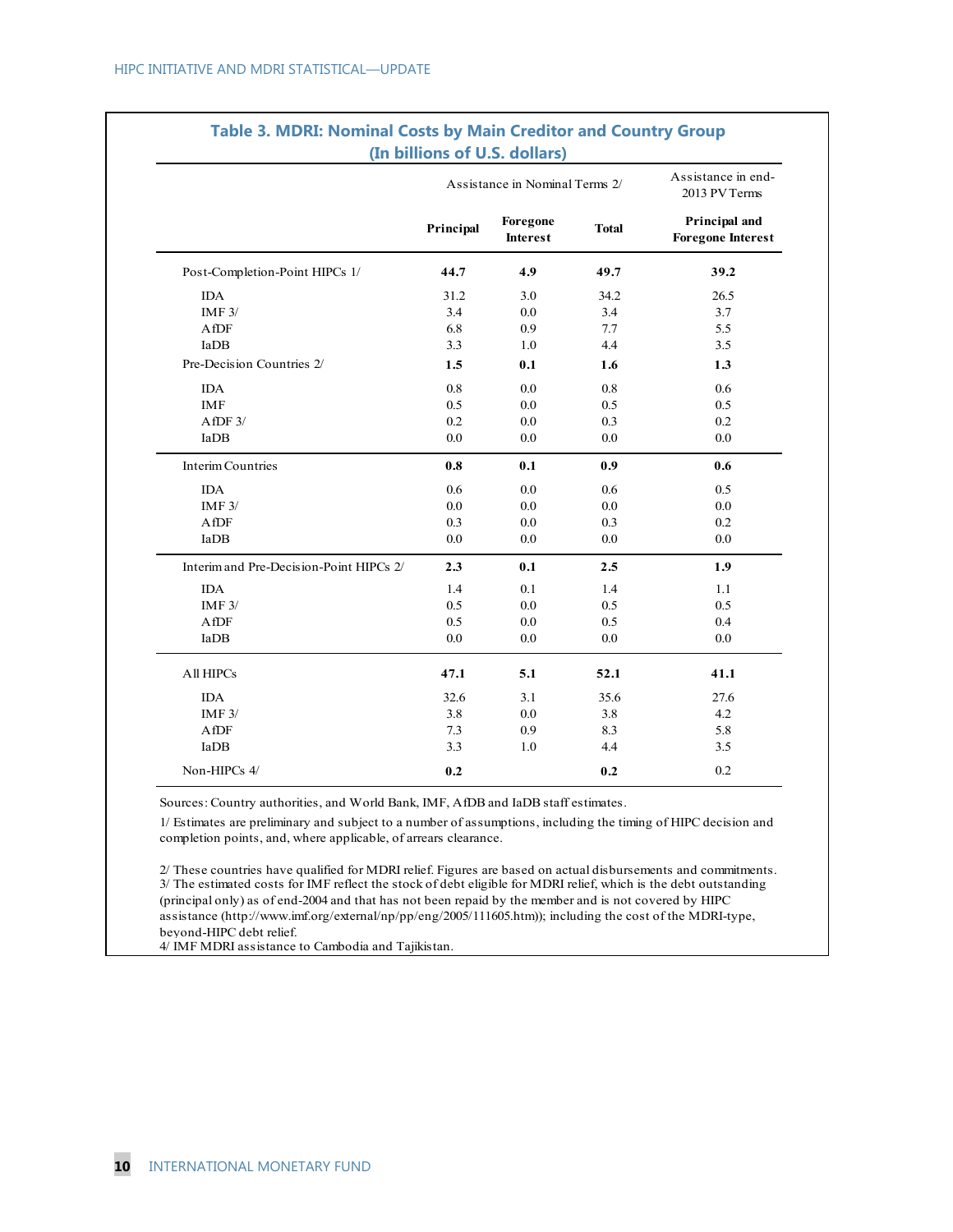# **CREDITOR PARTICIPATION: MULTILATERAL CREDITORS**

(see Annex III Tables 5, 6A, 6B, 7A, 7B, 8A, 8B, 9 and 10)

**13.** Over ninety-nine percent of multilateral creditors, estimated by their share in the total cost of HIPC debt relief to post-completion-point HIPCs, have committed to participate in the HIPC Initiative (Annex III, Table AIII5). A number of multilateral creditors receive support from the Debt Relief Trust Fund (DRTF), administered by IDA, to fulfill the provision of committed debt relief.<sup>6</sup> As of end-August 2014, donors have contributed a total of US\$6.7 billion to the DRTF (See Annex III Table AIII10).<sup>7</sup> The DRTF has accumulated investment income amounting to US\$602 million and has disbursed about US\$7.0 billion. The remaining amount of resources available in the DRTF (US\$0.5 billion), including the amount of unpaid pledges is estimated to be sufficient to help finance the expected debt relief costs to eligible creditors in respect to completion point countries and the predecision point  $HIPCs$ <sup>8, 9, 10</sup>

# **CREDITOR PARTICIPATION: OFFICIAL BILATERAL AND COMMERCIAL CREDITORS**

(see Annex III Tables AIII11–16)

-

14. Paris Club creditors have committed to provide debt relief estimated at US\$21.5 billion in end-2013 PV terms to the 36 countries that have reached their decision points (Tables 11 and 12). Most members of the Paris Club have also voluntarily committed to provide additional debt relief beyond that required under the HIPC Initiative (Tables 12 and 13).

<sup>&</sup>lt;sup>6</sup>Eligible creditors include: AfDB, BOAD, CABEI, CDB, CMCF, EADB, FONPLATA, IaDB, IBRD, IFAD, IDA and NDF.

 $^7$ Annex III Table 10 excludes contributions from AfDB, which are non-cash transactions.

<sup>&</sup>lt;sup>8</sup>An amount of unpaid pledges totals US\$145 million and includes US\$70 million from Germany and US\$75 million from the United States.

<sup>9</sup> Includes the Democratic Republic of Congo (DRC), Federal Democratic Republic of Ethiopia (Ethiopia) and Republic of Madagascar (Madagascar). DRC reached the completion point in June 2010. DRTF provided AfDB a debt relief grant of US\$425 million to support AfDB's provision of debt relief to DRC at completion point. However, the current low interest rate environment and AfDB's subsequent lower than estimated income from the investment of the completion point grant proceeds are expected to lead to a financing gap of US\$114 million that would not allow AfDB to reach its full share of the debt relief to DRC. AfDB also requested additional resources of US\$0.3 million to cover the shortage of funds to support the debt relief to Ethiopia and Madagascar, which reached the completion point in April 2004 and October 2004, respectively.

<sup>&</sup>lt;sup>10</sup>Future debt relief costs are based on current estimates of completion point dates, debt outstanding, as well as assumptions regarding the applicable discount rates. These estimates do not take into consideration possible future additional debt relief to currently eligible HIPCs, additional relief due to potential slippages in completion point dates or other factors, including granting of debt relief to additional countries such as Zimbabwe, which currently does not meet the HIPC Initiative eligibility criteria.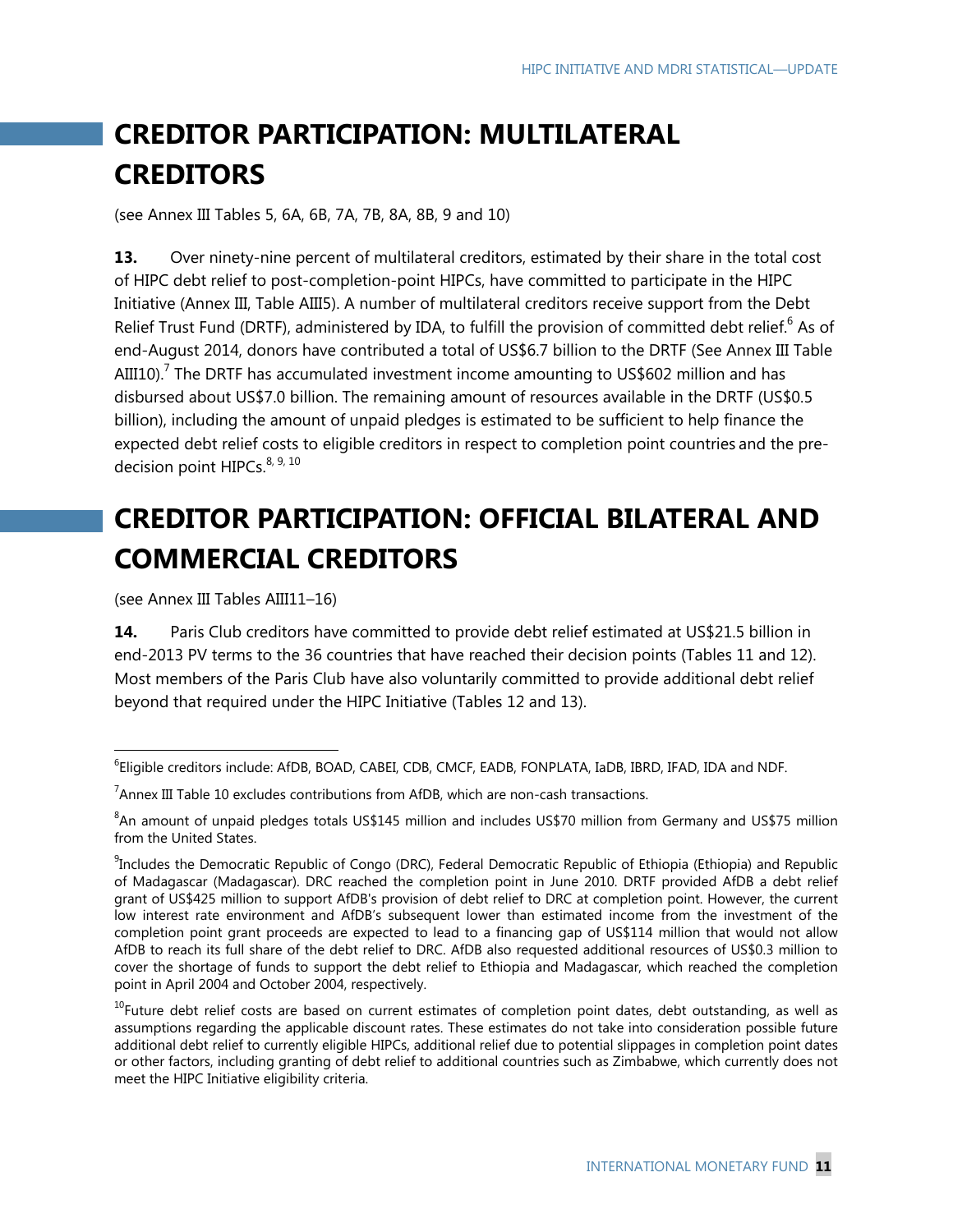#### HIPC INITIATIVE AND MDRI STATISTICAL—UPDATE

**15.** The share of debt relief attributable to the non-Paris Club official bilateral creditors is estimated at US\$4.9 billion in end-2013 PV terms (Tables 14 and 15). So far, a little less than half of this expected debt relief has been delivered. Securing the participation of non-Paris Club official bilateral and private commercial creditors has been a challenge since the inception of the HIPC Initiative. Approximately thirty percent of the non-Paris Club creditors are yet to participate in the HIPC Initiative. Staff of the World Bank and the IMF have continued to rely on the use of moral suasion and on the efforts by the HIPCs themselves to increase the participation of these creditors. (Table 15).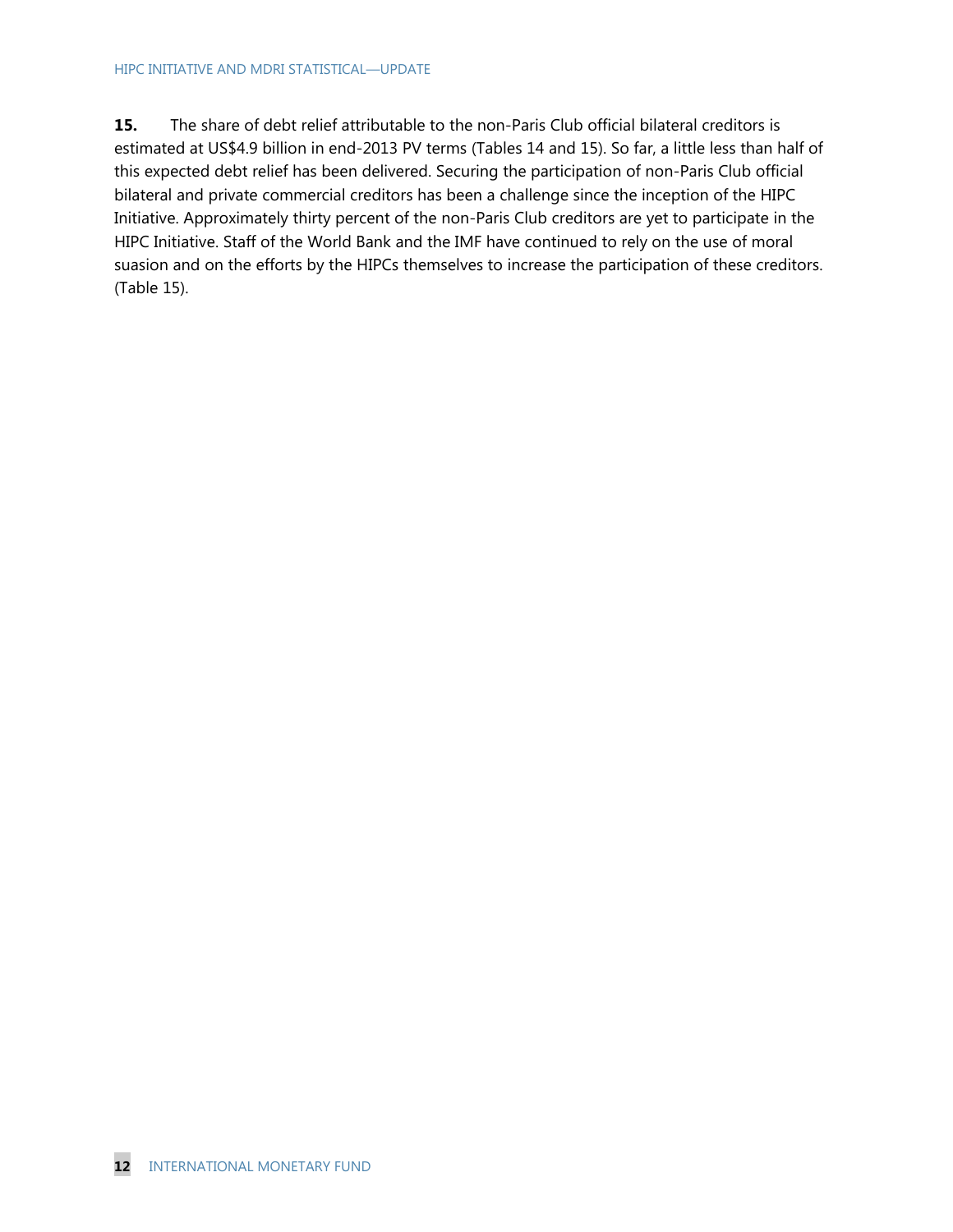## **Annex I. Country Status Under the Enhanced HIPC Initiative**

|         |                                                                                                                                                                                                                                                                                                                                                                                                                                                                                                                                                                                                                                                                                                                                                                                                                                                                                                                                                                                                                                        |                               | <b>Table AI1: HIPC Pre-Decision Point Countries</b>                                                                                                                                                                                                 |                                                                                                                                                                                                                                                                                                                                                                                                                                                                                                                                                                                                                                                                                                                                                                                                                                                                                                                                                                                                                                                                                                                                                                                                                               |                                      |
|---------|----------------------------------------------------------------------------------------------------------------------------------------------------------------------------------------------------------------------------------------------------------------------------------------------------------------------------------------------------------------------------------------------------------------------------------------------------------------------------------------------------------------------------------------------------------------------------------------------------------------------------------------------------------------------------------------------------------------------------------------------------------------------------------------------------------------------------------------------------------------------------------------------------------------------------------------------------------------------------------------------------------------------------------------|-------------------------------|-----------------------------------------------------------------------------------------------------------------------------------------------------------------------------------------------------------------------------------------------------|-------------------------------------------------------------------------------------------------------------------------------------------------------------------------------------------------------------------------------------------------------------------------------------------------------------------------------------------------------------------------------------------------------------------------------------------------------------------------------------------------------------------------------------------------------------------------------------------------------------------------------------------------------------------------------------------------------------------------------------------------------------------------------------------------------------------------------------------------------------------------------------------------------------------------------------------------------------------------------------------------------------------------------------------------------------------------------------------------------------------------------------------------------------------------------------------------------------------------------|--------------------------------------|
| Country | <b>Recent Political Development</b>                                                                                                                                                                                                                                                                                                                                                                                                                                                                                                                                                                                                                                                                                                                                                                                                                                                                                                                                                                                                    | <b>Risk of Debt Distress</b>  | <b>PRSP Status</b>                                                                                                                                                                                                                                  | <b>IMF Program and Macroeconomic Status</b>                                                                                                                                                                                                                                                                                                                                                                                                                                                                                                                                                                                                                                                                                                                                                                                                                                                                                                                                                                                                                                                                                                                                                                                   | <b>Decision</b><br><b>Point Date</b> |
| Eritrea | Eritrea became independent in 1991 following a long<br>conflict and remains a fragile state. President Isaias<br>Afewerki has been in power since independence; and<br>his party, the Eritrean People's Liberation Front, is the<br>single political party. An unresolved border dispute<br>with Ethiopia has dominated Eritrea's relations with<br>its neighbors. The United Nations imposed sanctions<br>against Eritrea in 2009 for supporting the Somali al<br>Shabab militias. In 2011 another UN resolution<br>required strict scrutiny of the government's use of<br>resources from the exploitation of minerals.                                                                                                                                                                                                                                                                                                                                                                                                               | In debt distress<br>12/1/2009 | preparation.                                                                                                                                                                                                                                        | There is no recent PRSP and no There are no ongoing discussions on a Fund-supported<br>ongoing work towards its program. The 2009 Article IV Consultation was concluded in<br>December 2009.                                                                                                                                                                                                                                                                                                                                                                                                                                                                                                                                                                                                                                                                                                                                                                                                                                                                                                                                                                                                                                  | Uncertain                            |
| Somalia | Since its recognition in April 2013 and despite the<br>challenging political and security conditions in<br>Somalia, the authorities have been actively engaging<br>with the Fund and the international community.<br>Unfortunately, the high turnover of government<br>officials is impairing the continuity of policy<br>discussions and absorption of TA. Senior government<br>officials and institutions continue to be the targets of<br>terrorist attacks (in the past few months, the<br>Presidential compound, the Parliament and the<br>international airport were attacked). On the economic<br>front, Somalia's economy grew at a moderate pace in<br>2013. GDP is estimated by staff to have expanded by<br>4.4 percent in 2013, thanks to high household<br>consumption (from population growth and returning<br>members of the Diaspora), government activity, and<br>private-sector fixed capital formation. These<br>estimates are, however, subject to substantial<br>uncertainty on account of the poor data quality. | N/A                           | However,<br>near<br>term.<br>prepared<br>authorities<br>Conference<br>Brussels<br>outlines<br>the<br>program<br>reduction                                                                                                                           | There is no PRSP and it is not Somalia has not had a Fund-supported program since 1987. N/A<br>expected to be prepared in the Although the Fund cannot provide financial assistance to<br>the Somalia until its arrears have been cleared, over the past 12<br>an months the Fund has provided ten TA missions in its key areas<br>economic recovery plan that was of expertise. The TA missions covered the following areas: (i)<br>submitted at the high donor diagnosis of macroeconomic and institutional conditions; (ii)<br>which development of a possible currency reform program; (iii) the<br>government national budget; (iv) central bank accounting and governance;<br>to address poverty and, (v) development of statistical systems. In addition, LEG<br>and MCM have been providing continuous support from<br>headquarters on issues related to central bank operations,<br>banking and licensing supervision; and, the development of a<br>proper AML/CFT framework. IMF staff and the Somali<br>authorities have made significant progress in the development<br>of an initial GDP estimate, the preparation of the FY14 national<br>budget and financial accounting and reporting at the central<br>bank. |                                      |
| Sudan   | As part of the secession agreements with South Sudan,<br>Sudan agreed in September 2012 to temporarily retain<br>all the external debt of the former Sudan under the so-<br>called "zero-option". The agreement was based on two<br>conditions: (i) that the international community gives<br>firm commitment to the delivery of debt relief within<br>two years of the agreement (deadline is September<br>2014); and (ii) South Sudan would join Sudan in<br>outreach efforts for debt relief. The agreement also<br>included that Sudan's external debt would be<br>apportioned between the two countries - if the<br>conditions were not met within the two-year deadline<br>- based on a still to be defined formula (within six<br>months from the deadline). However, recently, Sudan<br>and South Sudan have agreed to extend the zero<br>option for two years, till October 2016.                                                                                                                                             | In debt distress<br>9/17/2014 | the Joint Staff Advisory Note<br>were discussed at the Fund's and<br>Bank's Executive Boards in<br>The<br>September,<br>2013.<br>Government<br>is<br>currently<br>implementing the Interim-PRSP<br>and started a process to prepare<br>a full PRSP. | The Interim-PRSP was officially A new staff-monitored program (SMP) for January-December<br>shared with the World Bank in 2014 was approved on March 7, 2014. The 2014 Article IV<br>November, 2012. The I-PRSP and consultation was concluded on September 17, 2014.                                                                                                                                                                                                                                                                                                                                                                                                                                                                                                                                                                                                                                                                                                                                                                                                                                                                                                                                                         | N/A                                  |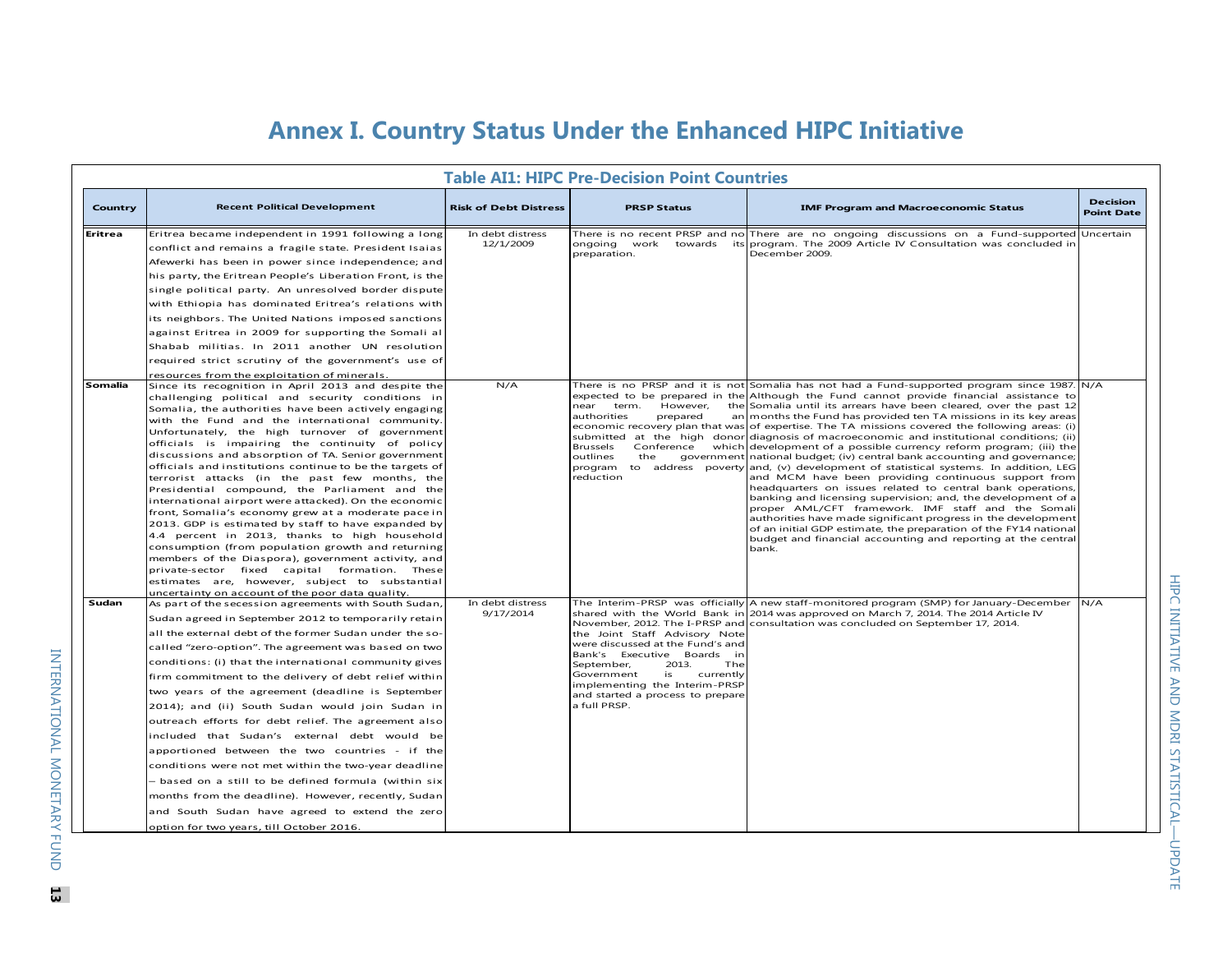| <b>Country</b> | <b>PRSP</b>                                                                                                                                                           | <b>Macroeconomic Stability</b>                                                                                                                                                                                                                                                                           | <b>Public Financial Management</b><br>(PFM)                                                                                 | <b>Social Sector</b>                                                                                                                                                                                  | <b>Debt</b><br><b>Management</b>                                                                             | <b>Governance / Transparency /</b><br><b>Anticorruption</b>                                                                                                                                                                | Structural<br><b>Reforms</b> |
|----------------|-----------------------------------------------------------------------------------------------------------------------------------------------------------------------|----------------------------------------------------------------------------------------------------------------------------------------------------------------------------------------------------------------------------------------------------------------------------------------------------------|-----------------------------------------------------------------------------------------------------------------------------|-------------------------------------------------------------------------------------------------------------------------------------------------------------------------------------------------------|--------------------------------------------------------------------------------------------------------------|----------------------------------------------------------------------------------------------------------------------------------------------------------------------------------------------------------------------------|------------------------------|
| Chad           |                                                                                                                                                                       | The PRSP 2013-2015 Chad Macroeconomic policy                                                                                                                                                                                                                                                             | Progress was achieved on several                                                                                            | All HIPC floating                                                                                                                                                                                     | Debt                                                                                                         | Progress was recorded on several                                                                                                                                                                                           | N/A                          |
|                | is ongoing. An<br>annual progress<br>report for 2013 was<br>finalised in 2014. A<br>joint staff advisory<br>note (JSAN) will be<br>produced by IMF<br>and the Bank to | is anchored on the progressive fronts in recent years, notably<br>reduction of the non oil<br>primary deficit. Good progress off budget expenditures, the<br>was reflected in<br>macroeconomic stabilisation<br>in the last years, leading to the<br>signature of an ECF with the<br>IMF in August 2014. | through a significant reduction in sectors were met in 2013,<br>computerisation of the budget<br>expenditure and reporting. | conditions for priority<br>but that concerning<br>repetition in primary<br>school, reflecting Chad's<br>difficulties to maintain<br>quality of education for a efforts supported<br>growing number of | Management is<br>being<br>strengthened<br>through policy<br>reforms and<br>capacity building<br>by the World | governance fronts in recent years:<br>security of citizens, public financial<br>management. The governance strategy<br>implemented in 2013 will be assessed by<br>the IMF and the Bank as part of the<br>forthcoming JSAN. |                              |
|                | assess the<br>implementation of<br>the PRSP in 2013.                                                                                                                  |                                                                                                                                                                                                                                                                                                          |                                                                                                                             | students.                                                                                                                                                                                             | Bank.                                                                                                        |                                                                                                                                                                                                                            |                              |

|                | <b>Table AI2B: HIPC Decision-Point Countries: Summary by Country</b>                                                                                                                                                                                                                                                                                                                                                                                          |                              |                                                                                                                                                                                                                                                                                                                                                                                                                                                                                                                                                                                                                                           |                                        |  |  |  |  |  |  |  |  |  |
|----------------|---------------------------------------------------------------------------------------------------------------------------------------------------------------------------------------------------------------------------------------------------------------------------------------------------------------------------------------------------------------------------------------------------------------------------------------------------------------|------------------------------|-------------------------------------------------------------------------------------------------------------------------------------------------------------------------------------------------------------------------------------------------------------------------------------------------------------------------------------------------------------------------------------------------------------------------------------------------------------------------------------------------------------------------------------------------------------------------------------------------------------------------------------------|----------------------------------------|--|--|--|--|--|--|--|--|--|
| <b>Country</b> | <b>PRSP Status</b>                                                                                                                                                                                                                                                                                                                                                                                                                                            | <b>Risk of Debt Distress</b> | <b>IMF Program</b>                                                                                                                                                                                                                                                                                                                                                                                                                                                                                                                                                                                                                        | <b>Completion Point Date (Planned)</b> |  |  |  |  |  |  |  |  |  |
| <b>Chad</b>    | A new PRSP (National Development Plan) High 08/1/2014<br>covering a period from 2013 to 2015 was<br>approved by the Government in February<br>2013. A Joint Staff Assessment (JSAN) on<br>that PRSP was submitted to the Boards of<br>the Fund and the Bank in July 2013. The<br>authorities have finalized the annual<br>progress report (APR) covering 2013 of<br>the implementation of the PRSP, for<br>which a JSAN will be prepared by<br>December 2014. |                              | On August 1, 2014, the Executive Board of the<br>International Monetary Fund (IMF) approved a<br>three-year arrangement under the Extended<br>Credit Facility (ECF) for a total amount<br>equivalent to SDR 79.92 million-the first since<br>2005. This follows a broadly satisfactory<br>implementation of a Staff Monitored Program<br>(SMP) that Fund Staff monitored from June to<br>December 2013. The last PRGF-supported<br>program, approved in February 2005 and later<br>extended through May 2008, expired without<br>completion of a review. A SMP for April-<br>October 2009 also expired without completion<br>of a review. | First half of 2015                     |  |  |  |  |  |  |  |  |  |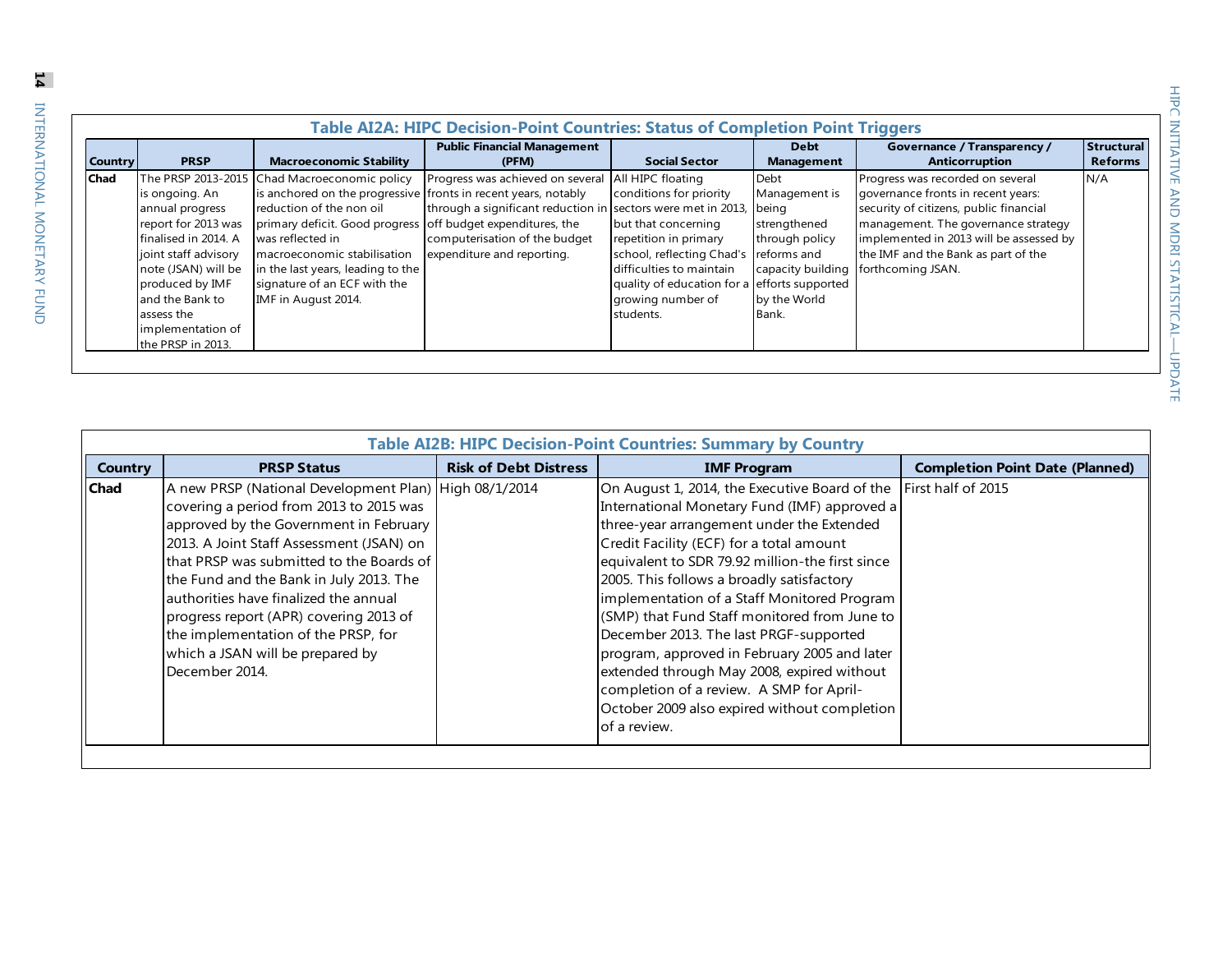|                          |                             |                      | Table AI3. HIPC Completion-Point Countries: Progress towards Achieving the MDGs |                     |                             |                      |                      |                      |                      |                      |
|--------------------------|-----------------------------|----------------------|---------------------------------------------------------------------------------|---------------------|-----------------------------|----------------------|----------------------|----------------------|----------------------|----------------------|
|                          |                             |                      | Increase the ratio                                                              |                     |                             |                      |                      |                      |                      |                      |
|                          |                             |                      | of girls to boys                                                                |                     |                             |                      |                      |                      |                      |                      |
|                          |                             |                      | enrollment in                                                                   |                     |                             |                      |                      |                      | Increase access      |                      |
|                          |                             |                      | primary and                                                                     |                     |                             |                      | Stop HIV/AIDS        | Increase access      | to improved          | Global               |
|                          | End poverty and             | Primary school       | secondary                                                                       | Reduce child        | Reduce infant               | Reduce maternal      | and other            | to improved          | sanitation           | partnership for      |
| Country name             | Hunger                      | completion rate      | education                                                                       | mortality rate      | mortality rate              | mortality rate       | desaeses             | water source         | facilities           | Development          |
|                          | <b>INSUFFICIENT</b>         | <b>INSUFFICIENT</b>  | MODERATELY OFF                                                                  |                     | SERIOUSLY OFF SERIOUSLY OFF | INSUFFICIENT         | <b>SERIOUSLY OFF</b> |                      | <b>SERIOUSLY OFF</b> | <b>INSUFFICIENT</b>  |
| Afghanistan              | <b>DATA</b>                 | DATA                 | <b>TARGET</b>                                                                   | <b>TARGET</b>       | <b>TARGET</b>               | <b>PROGRESS</b>      | <b>TARGET</b>        | MET                  | TARGET               | <b>DATA</b>          |
|                          | <b>SERIOUSLY OFF</b>        | MODERATELY           | <b>INSUFFICIENT</b>                                                             | <b>MODERATELY</b>   | <b>SERIOUSLY OFF</b>        | <b>SERIOUSLY OFF</b> | <b>SERIOUSLY OFF</b> | MODERATELY           | <b>SERIOUSLY OFF</b> | SERIOUSLY OFF        |
| Benin                    | <b>TARGET</b>               | <b>OFF TARGET</b>    | <b>DATA</b>                                                                     | <b>OFF TARGET</b>   | <b>TARGET</b>               | <b>TARGET</b>        | <b>TARGET</b>        | <b>OFF TARGET</b>    | <b>TARGET</b>        | <b>TARGET</b>        |
|                          | <b>INSUFFICIENT</b>         | <b>SERIOUSLY OFF</b> |                                                                                 |                     | <b>MODERATELY</b>           | MODERATELY           | <b>SERIOUSLY OFF</b> |                      | <b>SERIOUSLY OFF</b> | <b>INSUFFICIENT</b>  |
| <b>Bolivia</b>           | <b>PROGRESS</b>             | TARGET               | <b>MET</b>                                                                      | <b>MET</b>          | <b>OFF TARGET</b>           | <b>OFF TARGET</b>    | <b>TARGET</b>        | MET                  | TARGET               | <b>PROGRESS</b>      |
|                          | <b>SUFFICIENT</b>           | INSUFFICIENT         | <b>INSUFFICIENT</b>                                                             | <b>INSUFFICIENT</b> | <b>SERIOUSLY OFF</b>        | <b>SERIOUSLY OFF</b> | <b>SERIOUSLY OFF</b> |                      | <b>SERIOUSLY OFF</b> | <b>SUFFICIENT</b>    |
| <b>Burkina Faso</b>      | <b>PROGRESS</b>             | <b>PROGRESS</b>      | <b>PROGRESS</b>                                                                 | <b>PROGRESS</b>     | <b>TARGET</b>               | <b>TARGET</b>        | <b>TARGET</b>        | MET                  | TARGET               | <b>PROGRESS</b>      |
|                          | <b>SERIOUSLY OFF</b>        | <b>INSUFFICIENT</b>  | <b>INSUFFICIENT</b>                                                             | <b>MODERATELY</b>   | <b>SERIOUSLY OFF</b>        | <b>SERIOUSLY OFF</b> | <b>SERIOUSLY OFF</b> | <b>SERIOUSLY OFF</b> | <b>SERIOUSLY OFF</b> | SERIOUSLY OFF        |
| Burundi                  | <b>TARGET</b>               | PROGRESS             | <b>PROGRESS</b>                                                                 | <b>OFF TARGET</b>   | <b>TARGET</b>               | <b>TARGET</b>        | <b>TARGET</b>        | TARGET               | <b>TARGET</b>        | <b>TARGET</b>        |
|                          | MODERATELY OFF INSUFFICIENT |                      | <b>SUFFICIENT</b>                                                               |                     | SERIOUSLY OFF SERIOUSLY OFF | <b>SERIOUSLY OFF</b> | <b>SERIOUSLY OFF</b> | INSUFFICIENT         | <b>SERIOUSLY OFF</b> | <b>MODERATELY</b>    |
| Cameroon                 | <b>TARGET</b>               | PROGRESS             | <b>PROGRESS</b>                                                                 | <b>TARGET</b>       | <b>TARGET</b>               | <b>TARGET</b>        | <b>TARGET</b>        | PROGRESS             | <b>TARGET</b>        | OFF TARGET           |
|                          | INSUFFICIENT                | <b>MODERATELY</b>    | <b>SERIOUSLY OFF</b>                                                            |                     | SERIOUSLY OFF SERIOUSLY OFF | <b>SERIOUSLY OFF</b> | <b>INSUFFICIENT</b>  | <b>SERIOUSLY OFF</b> | <b>SERIOUSLY OFF</b> | INSUFFICIENT         |
| Central African Republic | PROGRESS                    | <b>OFF TARGET</b>    | TARGET                                                                          | <b>TARGET</b>       | <b>TARGET</b>               | <b>TARGET</b>        | <b>DATA</b>          | TARGET               | TARGET               | <b>PROGRESS</b>      |
|                          | <b>SERIOUSLY OFF</b>        | SUFFICIENT           | <b>INSUFFICIENT</b>                                                             |                     | SERIOUSLY OFF SERIOUSLY OFF | <b>SERIOUSLY OFF</b> | <b>INSUFFICIENT</b>  |                      | <b>SERIOUSLY OFF</b> | SERIOUSLY OFF        |
| Comoros                  | <b>TARGET</b>               | PROGRESS             | <b>DATA</b>                                                                     | <b>TARGET</b>       | <b>TARGET</b>               | <b>TARGET</b>        | <b>PROGRESS</b>      | MET                  | TARGET               | <b>TARGET</b>        |
|                          | <b>SERIOUSLY OFF</b>        | INSUFFICIENT         | MODERATELY OFF                                                                  |                     | SERIOUSLY OFF SERIOUSLY OFF | <b>SERIOUSLY OFF</b> | <b>SERIOUSLY OFF</b> | <b>SERIOUSLY OFF</b> | <b>SERIOUSLY OFF</b> | <b>SERIOUSLY OFF</b> |
| Congo, Dem. Rep.         | TARGET                      | <b>PROGRESS</b>      | <b>TARGET</b>                                                                   | <b>TARGET</b>       | <b>TARGET</b>               | <b>TARGET</b>        | <b>TARGET</b>        | TARGET               | TARGET               | <b>TARGET</b>        |
|                          | <b>SUFFICIENT</b>           | <b>SERIOUSLY OFF</b> |                                                                                 | <b>INSUFFICIENT</b> | <b>MODERATELY</b>           | <b>SERIOUSLY OFF</b> | <b>SERIOUSLY OFF</b> | INSUFFICIENT         | <b>INSUFFICIENT</b>  | <b>SUFFICIENT</b>    |
| Congo, Rep.              | <b>PROGRESS</b>             | <b>TARGET</b>        | <b>MET</b>                                                                      | <b>PROGRESS</b>     | <b>OFF TARGET</b>           | <b>TARGET</b>        | <b>TARGET</b>        | DATA                 | <b>DATA</b>          | <b>PROGRESS</b>      |
|                          | <b>SERIOUSLY OFF</b>        | MODERATELY           | <b>INSUFFICIENT</b>                                                             |                     | SERIOUSLY OFF SERIOUSLY OFF | <b>SERIOUSLY OFF</b> | <b>SERIOUSLY OFF</b> | <b>SERIOUSLY OFF</b> | <b>SERIOUSLY OFF</b> | <b>SERIOUSLY OFF</b> |
| Cote d'Ivoire            | <b>TARGET</b>               | <b>OFF TARGET</b>    | DATA                                                                            | <b>TARGET</b>       | <b>TARGET</b>               | <b>TARGET</b>        | <b>TARGET</b>        | TARGET               | TARGET               | <b>TARGET</b>        |
|                          | <b>SERIOUSLY OFF</b>        | SUFFICIENT           | <b>SUFFICIENT</b>                                                               |                     | <b>INSUFFICIENT</b>         | INSUFFICIENT         | <b>SERIOUSLY OFF</b> | INSUFFICIENT         | <b>SERIOUSLY OFF</b> | SERIOUSLY OFF        |
| Ethiopia                 | TARGET                      | PROGRESS             | <b>PROGRESS</b>                                                                 | <b>MET</b>          | <b>PROGRESS</b>             | <b>PROGRESS</b>      | <b>TARGET</b>        | PROGRESS             | TARGET               | TARGET               |
|                          |                             | <b>SERIOUSLY OFF</b> |                                                                                 | <b>INSUFFICIENT</b> | <b>SERIOUSLY OFF</b>        | <b>SERIOUSLY OFF</b> | <b>SERIOUSLY OFF</b> |                      | <b>SERIOUSLY OFF</b> |                      |
| Gambia, The              | MET                         | <b>TARGET</b>        | <b>MET</b>                                                                      | <b>PROGRESS</b>     | <b>TARGET</b>               | <b>TARGET</b>        | <b>TARGET</b>        | MET                  | <b>TARGET</b>        | <b>MET</b>           |
|                          |                             |                      | MODERATELY OFF                                                                  |                     | SERIOUSLY OFF SERIOUSLY OFF | <b>SERIOUSLY OFF</b> | <b>SERIOUSLY OFF</b> |                      | <b>SERIOUSLY OFF</b> |                      |
| Ghana                    | MET                         | <b>MET</b>           | TARGET                                                                          | <b>TARGET</b>       | <b>TARGET</b>               | <b>TARGET</b>        | <b>TARGET</b>        | MET                  | <b>TARGET</b>        | <b>MET</b>           |
|                          |                             | <b>SERIOUSLY OFF</b> | MODERATELY OFF                                                                  | INSUFFICIENT        | <b>SUFFICIENT</b>           | <b>SERIOUSLY OFF</b> | <b>SERIOUSLY OFF</b> | SUFFICIENT           | <b>SERIOUSLY OFF</b> |                      |
| Guinea                   | <b>MET</b>                  | TARGET               | TARGET                                                                          | <b>PROGRESS</b>     | <b>PROGRESS</b>             | <b>TARGET</b>        | <b>TARGET</b>        | <b>PROGRESS</b>      | <b>TARGET</b>        | <b>MET</b>           |
|                          | <b>SERIOUSLY OFF</b>        | INSUFFICIENT         | <b>INSUFFICIENT</b>                                                             | MODERATELY          | <b>SERIOUSLY OFF</b>        | <b>SERIOUSLY OFF</b> | <b>SERIOUSLY OFF</b> |                      | <b>INSUFFICIENT</b>  | SERIOUSLY OFF        |
| Guinea-Bissau            | TARGET                      | DATA                 | DATA                                                                            | <b>OFF TARGET</b>   | <b>TARGET</b>               | TARGET               | <b>TARGET</b>        | MET                  | <b>DATA</b>          | TARGET               |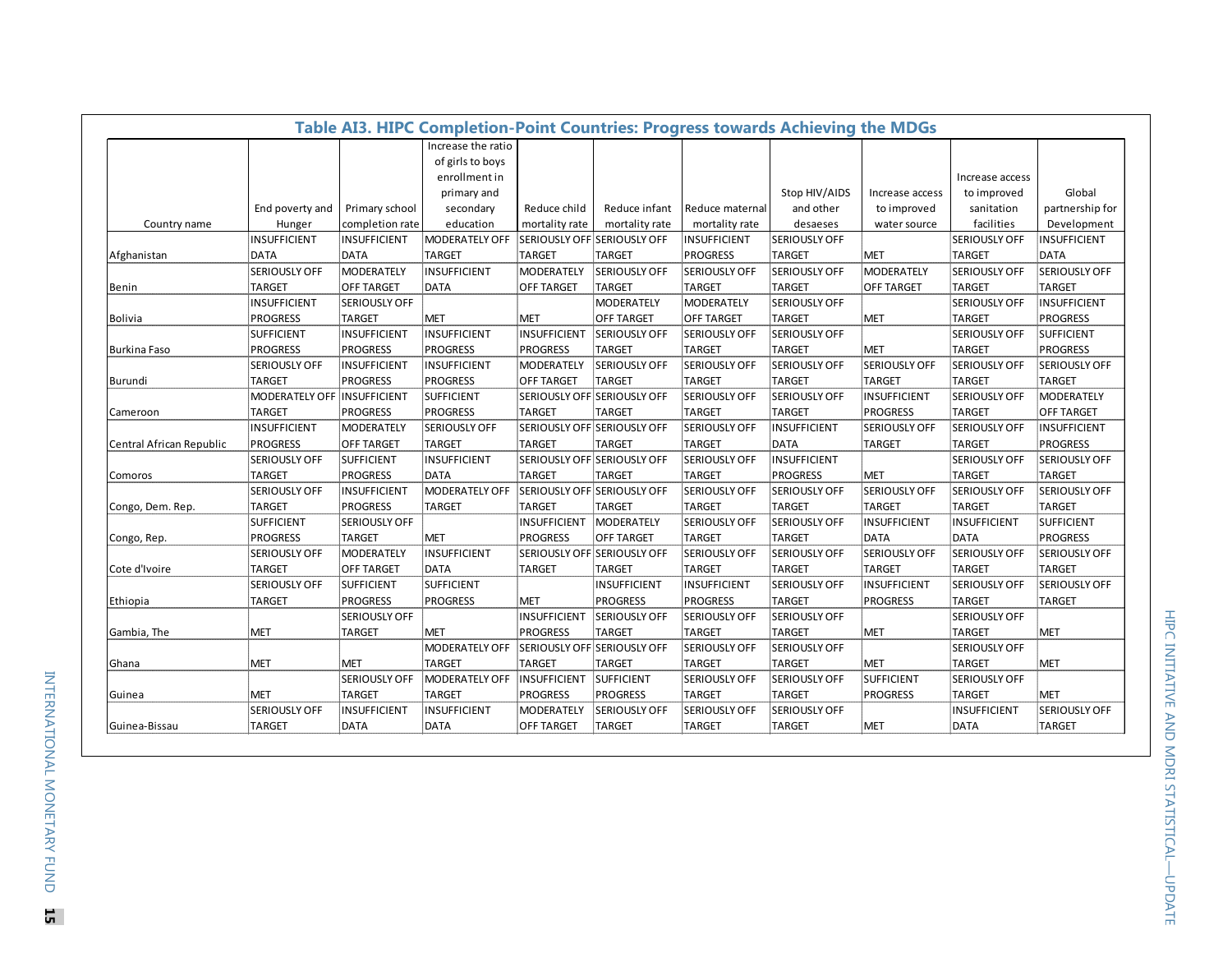|                       |                      |                      | Table AI3. HIPC Completion-Point Countries: Progress towards Achieving the MDGs (concluded) |                             |                             |                      |                      |                                |                           |                      |
|-----------------------|----------------------|----------------------|---------------------------------------------------------------------------------------------|-----------------------------|-----------------------------|----------------------|----------------------|--------------------------------|---------------------------|----------------------|
|                       |                      |                      | Increase the ratio                                                                          |                             |                             |                      |                      |                                |                           |                      |
|                       |                      |                      | of girls to boys                                                                            |                             |                             |                      |                      |                                |                           |                      |
|                       |                      |                      | enrollment in                                                                               |                             |                             |                      |                      |                                | Increase access           |                      |
|                       |                      |                      |                                                                                             |                             |                             |                      | Stop HIV/AIDS        |                                |                           | Global               |
|                       | End poverty and      | Primary school       | primary and                                                                                 | Reduce child                | Reduce infant               | Reduce maternal      | and other            | Increase access<br>to improved | to improved<br>sanitation | partnership for      |
| Country name          | Hunger               | completion rate      | secondary<br>education                                                                      | mortality rate              | mortality rate              | mortality rate       | desaeses             | water source                   | facilities                | Development          |
|                       | INSUFFICIENT         | SERIOUSLY OFF        |                                                                                             |                             | SERIOUSLY OFF SERIOUSLY OFF | SERIOUSLY OFF        | <b>SERIOUSLY OFF</b> |                                | <b>SERIOUSLY OFF</b>      | <b>INSUFFICIENT</b>  |
| Guyana                | <b>PROGRESS</b>      | <b>TARGET</b>        | <b>MET</b>                                                                                  | <b>TARGET</b>               | <b>TARGET</b>               | <b>TARGET</b>        | <b>TARGET</b>        | <b>MET</b>                     | <b>TARGET</b>             | <b>PROGRESS</b>      |
|                       | SERIOUSLY OFF        | <b>INSUFFICIENT</b>  | <b>INSUFFICIENT</b>                                                                         | MODERATELY                  | <b>SERIOUSLY OFF</b>        | <b>SERIOUSLY OFF</b> | <b>SERIOUSLY OFF</b> | <b>SERIOUSLY OFF</b>           | <b>SERIOUSLY OFF</b>      | <b>SERIOUSLY OFF</b> |
| Haiti                 | <b>TARGET</b>        | <b>DATA</b>          | <b>DATA</b>                                                                                 | <b>OFF TARGET</b>           | <b>TARGET</b>               | TARGET               | <b>TARGET</b>        | <b>TARGET</b>                  | <b>TARGET</b>             | <b>TARGET</b>        |
|                       |                      |                      |                                                                                             | <b>SUFFICIENT</b>           | MODERATELY                  | <b>SERIOUSLY OFF</b> | <b>SERIOUSLY OFF</b> |                                |                           |                      |
| Honduras              | <b>MET</b>           | <b>MET</b>           | <b>MET</b>                                                                                  | <b>PROGRESS</b>             | <b>OFF TARGET</b>           | <b>TARGET</b>        | <b>TARGET</b>        | <b>MET</b>                     | <b>MET</b>                | MET                  |
|                       | <b>INSUFFICIENT</b>  | <b>SUFFICIENT</b>    | <b>INSUFFICIENT</b>                                                                         |                             | <b>INSUFFICIENT</b>         | <b>SERIOUSLY OFF</b> | <b>SERIOUSLY OFF</b> | <b>INSUFFICIENT</b>            | <b>INSUFFICIENT</b>       | INSUFFICIENT         |
| Liberia               | <b>PROGRESS</b>      | <b>PROGRESS</b>      | <b>DATA</b>                                                                                 | <b>MET</b>                  | <b>PROGRESS</b>             | <b>TARGET</b>        | <b>TARGET</b>        | <b>DATA</b>                    | <b>DATA</b>               | <b>PROGRESS</b>      |
|                       | SERIOUSLY OFF        | <b>MODERATELY</b>    | MODERATELY OFF                                                                              |                             | MODERATELY                  | <b>SERIOUSLY OFF</b> | <b>SERIOUSLY OFF</b> | <b>SERIOUSLY OFF</b>           | <b>SERIOUSLY OFF</b>      | <b>SERIOUSLY OFF</b> |
| Madagascar            | <b>TARGET</b>        | <b>OFF TARGET</b>    | <b>TARGET</b>                                                                               | <b>MET</b>                  | <b>OFF TARGET</b>           | <b>TARGET</b>        | <b>TARGET</b>        | <b>TARGET</b>                  | <b>TARGET</b>             | <b>TARGET</b>        |
|                       | SERIOUSLY OFF        | <b>INSUFFICIENT</b>  |                                                                                             |                             | INSUFFICIENT                | <b>SERIOUSLY OFF</b> | <b>SERIOUSLY OFF</b> |                                | <b>SERIOUSLY OFF</b>      | <b>SERIOUSLY OFF</b> |
| Malawi                | <b>TARGET</b>        | <b>PROGRESS</b>      | <b>MET</b>                                                                                  | <b>MET</b>                  | <b>PROGRESS</b>             | <b>TARGET</b>        | <b>TARGET</b>        | <b>MET</b>                     | <b>TARGET</b>             | <b>TARGET</b>        |
|                       | <b>SERIOUSLY OFF</b> | <b>SERIOUSLY OFF</b> | MODERATELY OFF                                                                              | <b>MODERATELY</b>           | <b>SERIOUSLY OFF</b>        | <b>SERIOUSLY OFF</b> | <b>SERIOUSLY OFF</b> |                                | <b>SERIOUSLY OFF</b>      | <b>SERIOUSLY OFF</b> |
| Mali                  | <b>TARGET</b>        | <b>TARGET</b>        | <b>TARGET</b>                                                                               | <b>OFF TARGET</b>           | <b>TARGET</b>               | <b>TARGET</b>        | <b>TARGET</b>        | <b>MET</b>                     | <b>TARGET</b>             | <b>TARGET</b>        |
|                       | SERIOUSLY OFF        | <b>INSUFFICIENT</b>  |                                                                                             | SERIOUSLY OFF SERIOUSLY OFF |                             | <b>MODERATELY</b>    | <b>SERIOUSLY OFF</b> | <b>SERIOUSLY OFF</b>           | <b>SERIOUSLY OFF</b>      | <b>SERIOUSLY OFF</b> |
| Mauritania            | <b>TARGET</b>        | <b>PROGRESS</b>      | <b>MET</b>                                                                                  | TARGET                      | <b>TARGET</b>               | <b>OFF TARGET</b>    | <b>TARGET</b>        | <b>TARGET</b>                  | <b>TARGET</b>             | <b>TARGET</b>        |
|                       | INSUFFICIENT         | <b>SERIOUSLY OFF</b> | MODERATELY OFF                                                                              | SUFFICIENT                  | MODERATELY                  | <b>MODERATELY</b>    | <b>SERIOUSLY OFF</b> | <b>SERIOUSLY OFF</b>           | <b>SERIOUSLY OFF</b>      | <b>INSUFFICIENT</b>  |
| Mozambique            | <b>PROGRESS</b>      | <b>TARGET</b>        | <b>TARGET</b>                                                                               | <b>PROGRESS</b>             | <b>OFF TARGET</b>           | <b>OFF TARGET</b>    | <b>TARGET</b>        | <b>TARGET</b>                  | <b>TARGET</b>             | <b>PROGRESS</b>      |
|                       |                      | <b>MODERATELY</b>    |                                                                                             | <b>SUFFICIENT</b>           | MODERATELY                  | <b>SERIOUSLY OFF</b> | <b>SERIOUSLY OFF</b> | <b>SERIOUSLY OFF</b>           | <b>SERIOUSLY OFF</b>      |                      |
| Nicaragua             | <b>MET</b>           | <b>OFF TARGET</b>    | <b>MET</b>                                                                                  | <b>PROGRESS</b>             | <b>OFF TARGET</b>           | <b>TARGET</b>        | <b>TARGET</b>        | <b>TARGET</b>                  | <b>TARGET</b>             | <b>MET</b>           |
|                       | <b>SUFFICIENT</b>    | <b>MODERATELY</b>    | MODERATELY OFF                                                                              |                             | MODERATELY                  | <b>SERIOUSLY OFF</b> | <b>SERIOUSLY OFF</b> | <b>SERIOUSLY OFF</b>           | <b>SERIOUSLY OFF</b>      | <b>SUFFICIENT</b>    |
| Niger                 | <b>PROGRESS</b>      | OFF TARGET           | TARGET                                                                                      | <b>MET</b>                  | <b>OFF TARGET</b>           | <b>TARGET</b>        | <b>TARGET</b>        | <b>TARGET</b>                  | <b>TARGET</b>             | <b>PROGRESS</b>      |
|                       | <b>SERIOUSLY OFF</b> | <b>INSUFFICIENT</b>  |                                                                                             |                             | INSUFFICIENT                |                      | <b>SERIOUSLY OFF</b> | <b>SERIOUSLY OFF</b>           |                           | <b>SERIOUSLY OFF</b> |
| Rwanda                | <b>TARGET</b>        | <b>PROGRESS</b>      | <b>MET</b>                                                                                  | <b>MET</b>                  | <b>PROGRESS</b>             | <b>MET</b>           | <b>TARGET</b>        | <b>TARGET</b>                  | <b>MET</b>                | <b>TARGET</b>        |
|                       | SERIOUSLY OFF        |                      |                                                                                             | <b>MODERATELY</b>           | <b>SERIOUSLY OFF</b>        | <b>SERIOUSLY OFF</b> | <b>SERIOUSLY OFF</b> | <b>INSUFFICIENT</b>            | <b>INSUFFICIENT</b>       | <b>SERIOUSLY OFF</b> |
| Sao Tome and Principe | <b>TARGET</b>        | MET                  | <b>MET</b>                                                                                  | <b>OFF TARGET</b>           | <b>TARGET</b>               | <b>TARGET</b>        | <b>TARGET</b>        | <b>DATA</b>                    | <b>DATA</b>               | <b>TARGET</b>        |
|                       | SERIOUSLY OFF        | <b>MODERATELY</b>    |                                                                                             | <b>SUFFICIENT</b>           | <b>SERIOUSLY OFF</b>        | <b>SERIOUSLY OFF</b> | <b>SERIOUSLY OFF</b> | <b>SERIOUSLY OFF</b>           | <b>SERIOUSLY OFF</b>      | <b>SERIOUSLY OFF</b> |
| Senegal               | <b>TARGET</b>        | <b>OFF TARGET</b>    | <b>MET</b>                                                                                  | <b>PROGRESS</b>             | <b>TARGET</b>               | <b>TARGET</b>        | <b>TARGET</b>        | <b>TARGET</b>                  | <b>TARGET</b>             | <b>TARGET</b>        |
|                       | SERIOUSLY OFF        | <b>INSUFFICIENT</b>  | <b>INSUFFICIENT</b>                                                                         |                             | SERIOUSLY OFF SERIOUSLY OFF | <b>SERIOUSLY OFF</b> | <b>SERIOUSLY OFF</b> | <b>SERIOUSLY OFF</b>           | <b>SERIOUSLY OFF</b>      | <b>SERIOUSLY OFF</b> |
| Sierra Leone          | <b>TARGET</b>        | DATA                 | <b>DATA</b>                                                                                 | <b>TARGET</b>               | <b>TARGET</b>               | <b>TARGET</b>        | <b>TARGET</b>        | <b>TARGET</b>                  | <b>TARGET</b>             | <b>TARGET</b>        |
|                       | <b>SUFFICIENT</b>    | <b>SERIOUSLY OFF</b> |                                                                                             |                             | INSUFFICIENT                | MODERATELY           | <b>SERIOUSLY OFF</b> | <b>SERIOUSLY OFF</b>           | <b>SERIOUSLY OFF</b>      | <b>SUFFICIENT</b>    |
| Tanzania              | <b>PROGRESS</b>      | <b>TARGET</b>        | <b>MET</b>                                                                                  | <b>MET</b>                  | <b>PROGRESS</b>             | <b>OFF TARGET</b>    | <b>TARGET</b>        | <b>TARGET</b>                  | <b>TARGET</b>             | <b>PROGRESS</b>      |
|                       | SERIOUSLY OFF        | <b>INSUFFICIENT</b>  | <b>SUFFICIENT</b>                                                                           | <b>MODERATELY</b>           | <b>SERIOUSLY OFF</b>        | <b>SERIOUSLY OFF</b> | <b>SERIOUSLY OFF</b> | <b>SERIOUSLY OFF</b>           | <b>SERIOUSLY OFF</b>      | <b>SERIOUSLY OFF</b> |
| Togo                  | <b>TARGET</b>        | <b>PROGRESS</b>      | <b>PROGRESS</b>                                                                             | <b>OFF TARGET</b>           | <b>TARGET</b>               | <b>TARGET</b>        | <b>TARGET</b>        | <b>TARGET</b>                  | <b>TARGET</b>             | <b>TARGET</b>        |
|                       | <b>SUFFICIENT</b>    | <b>SERIOUSLY OFF</b> | SUFFICIENT                                                                                  | <b>SUFFICIENT</b>           | MODERATELY                  | <b>MODERATELY</b>    | <b>SERIOUSLY OFF</b> |                                | <b>SERIOUSLY OFF</b>      | <b>SUFFICIENT</b>    |
| Uganda                | <b>PROGRESS</b>      | <b>TARGET</b>        | <b>PROGRESS</b>                                                                             | <b>PROGRESS</b>             | OFF TARGET                  | <b>OFF TARGET</b>    | <b>TARGET</b>        | <b>MET</b>                     | <b>TARGET</b>             | <b>PROGRESS</b>      |
|                       | SERIOUSLY OFF        | <b>SERIOUSLY OFF</b> | <b>INSUFFICIENT</b>                                                                         | <b>INSUFFICIENT</b>         | MODERATELY                  | MODERATELY           | <b>SERIOUSLY OFF</b> | <b>SERIOUSLY OFF</b>           | <b>SERIOUSLY OFF</b>      | <b>SERIOUSLY OFF</b> |
| Zambia                | <b>TARGET</b>        | <b>TARGET</b>        | <b>DATA</b>                                                                                 | <b>PROGRESS</b>             | <b>OFF TARGET</b>           | <b>OFF TARGET</b>    | <b>TARGET</b>        | <b>TARGET</b>                  | <b>TARGET</b>             | <b>TARGET</b>        |

Due to a change in the methodology, the ratings in 2012 and in 2013 are not comparable to those for 2011. At the current rate of progress, if a country is expected to achieve the target between 2016 and 2020, it is rated as being "ON TARGET." Countries that are not expected to achieve the target by 2020 are rated as being "SERIOUSLY OFF TARGET." A country is assigned a rating only if there is data for at least two observations. The first observation should be for a year after 2002, and the most recent observation should be in the last 5 year period.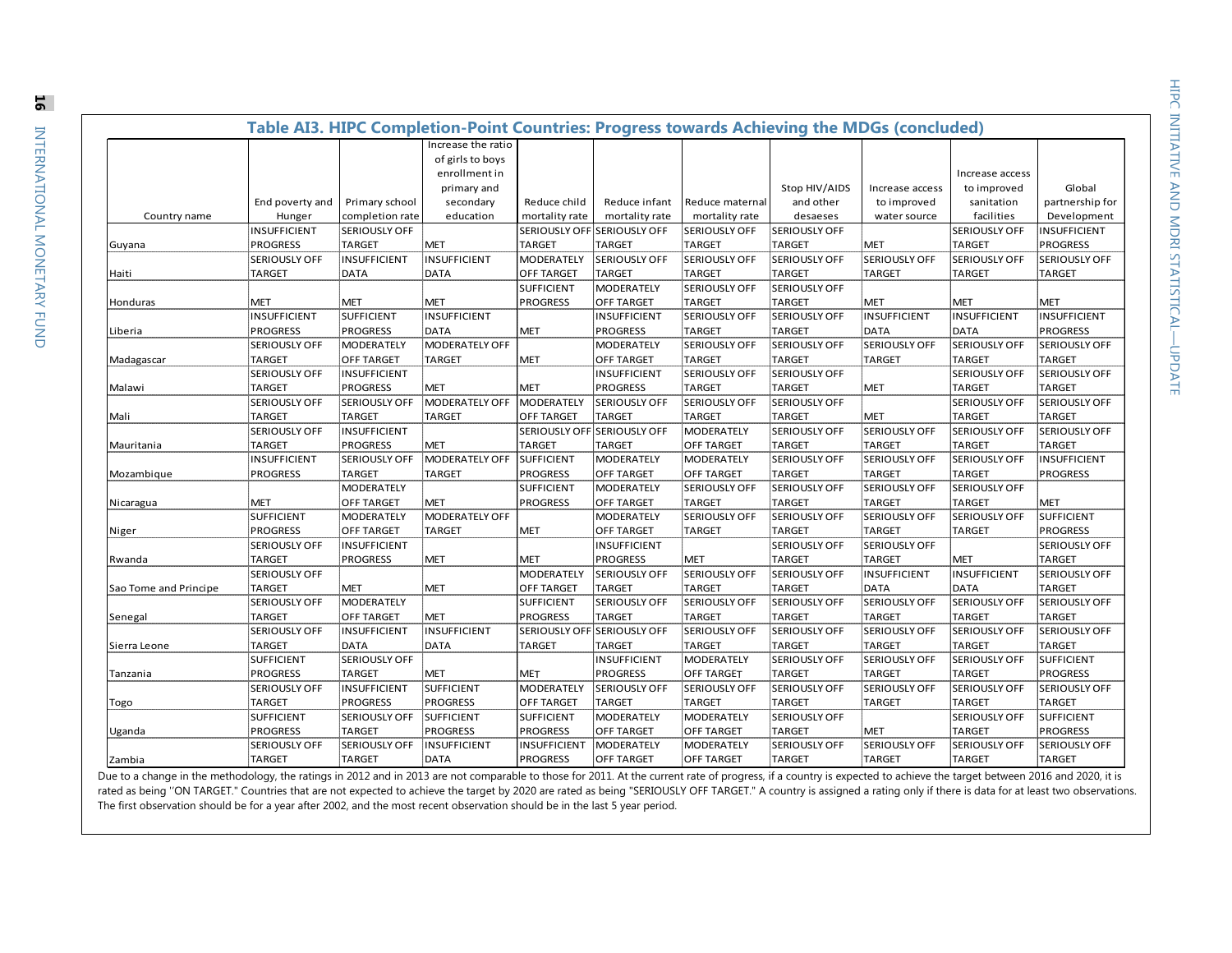## **Annex II. Country Coverage, Data Sources, and Assumptions for the HIPC Initiative and MDRI Costing Exercise**

### **A. Country Coverage**

- The costing analysis for the 36 post-decision-point countries includes: Afghanistan, Benin, Bolivia, Burkina Faso, Burundi, Cameroon, Central African Republic, Chad, Côte d'Ivoire, Comoros, Democratic Republic of the Congo, Republic of Congo, Ethiopia, The Gambia, Ghana, Guinea, Guinea-Bissau, Guyana, Haiti, Honduras, Liberia, Madagascar, Malawi, Mali, Mauritania, Mozambique, Nicaragua, Niger, Rwanda, São Tomé and Príncipe, Senegal, Sierra Leone, Tanzania, Togo, Uganda, and Zambia.
- The costing analysis for the pre-decision-point countries is based on 3 HIPCs: Eritrea, Somalia, and Sudan.

### **B. Data Sources**

- Staff estimates are based on HIPC Initiative decision and completion-point documents for all 36 post-decision-point countries or estimates presented in Heavily Indebted Poor Countries (HIPC Initiative)—List of Ring-Fenced Countries that Meet the Income and Indebtedness Criteria at end-2004 for the 3 pre-decision-point HIPCs.
- Data was updated through end-August 2014.

### **C. Assumptions for the HIPC Initiative and MDRI Costing Exercise**

- Calculations of total costs include costs under the original and enhanced HIPC Initiative frameworks and the MDRI.
- Cost estimates for the HIPC Initiative are based on debt data after full use of traditional debtrelief mechanisms.
- The following exchange rates have been used for the MDRI calculations:

**IDA and AfDF.** The initial MDRI Trust Fund replenishment rate of 1.477380 US dollars per SDR was applied for the period FY07- FY08. Cost estimates for FY09-FY11 (corresponding to the period covered by the IDA 15 replenishment round) are based on the IDA15 foreign exchange reference rate of 1.524480 US dollars per SDR. Cost estimates for FY11 onward are based on the IDA16 foreign exchange reference rate of 1.50233 U.S. dollars per SDR.

**IMF.** The exchange rate of the date that debt relief was delivered, and, in cases where debt was not yet delivered, the rate as of end-December 2013 was used.

**IaDB.** Currency units in US dollars at end-2006.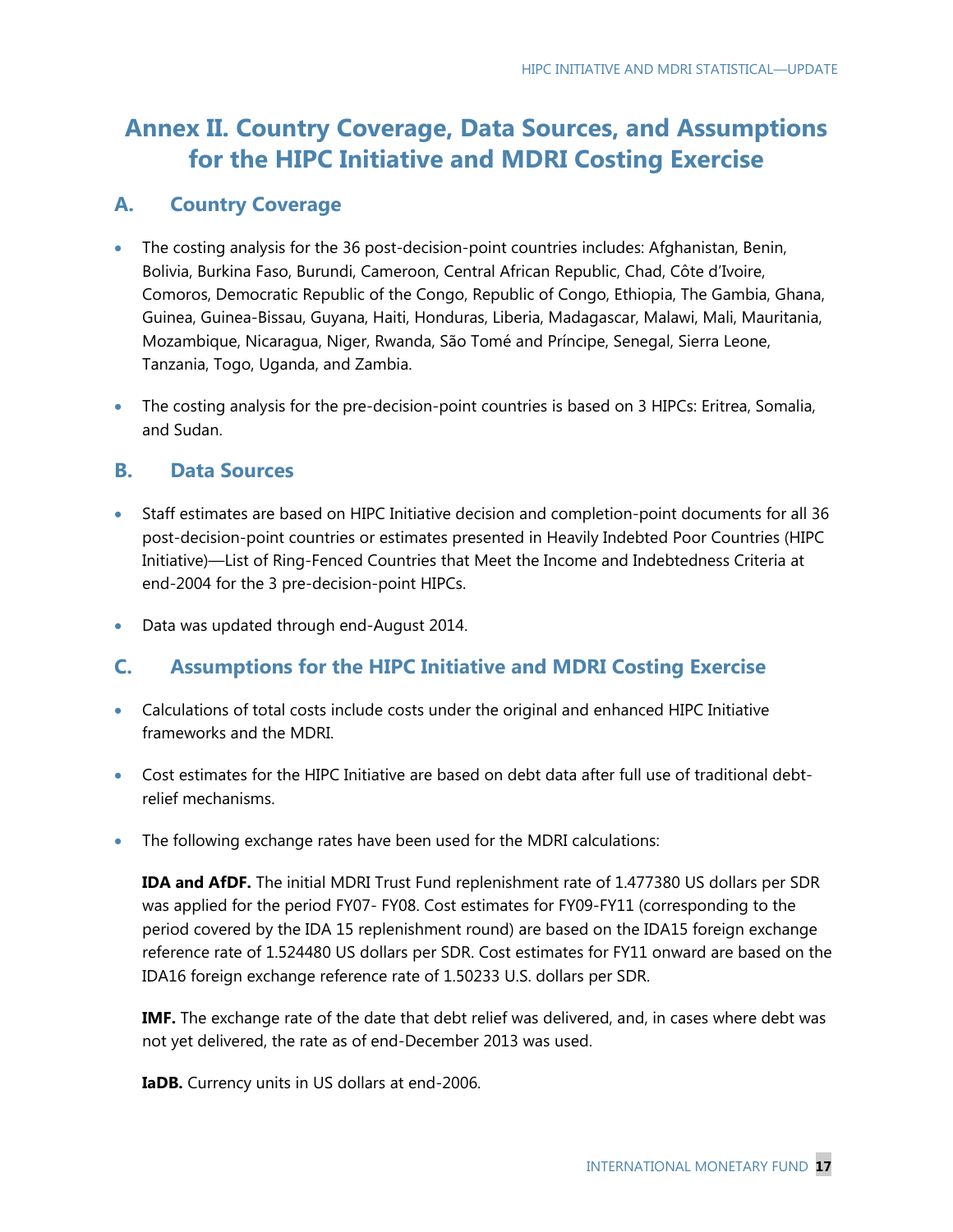## **D. Update of Cost Estimates in Present Value Terms**

 The cost of HIPC Initiative assistance calculated in PV terms at the time of the decision-point is discounted to end-2013 using the average interest rate applicable to the debt relief. This rate was estimated at 2.61 percent and corresponds to the implicit long-term interest rate of currencies that comprise the SDR basket over the period 2011–13, calculated as a 6-month average of the Commercial Interest Reference Rate (CIRR) over this period, weighted by the participation of the currencies in the SDR basket. The same rate was used to calculate MDRI debt relief in end-2013 PV terms.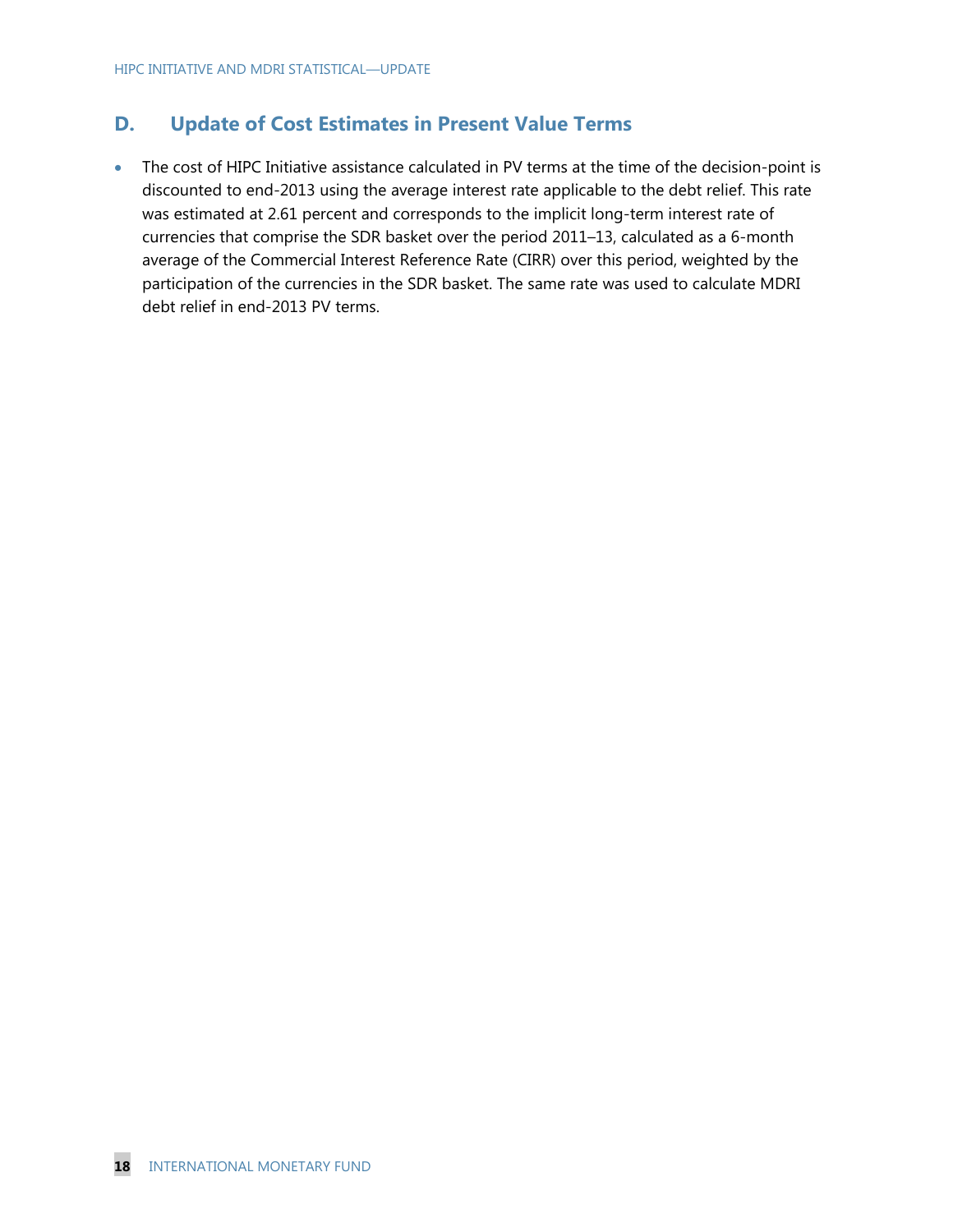## **Annex III. Tables**

| Table AIII1. Summary of Debt Service and Poverty Reducing Expenditures 2001-18 <sup>+</sup> |       |       |       |        |        |        |        |        |        |        |        |        |        |        |        |        |        |        |
|---------------------------------------------------------------------------------------------|-------|-------|-------|--------|--------|--------|--------|--------|--------|--------|--------|--------|--------|--------|--------|--------|--------|--------|
| (In millions of U.S. dollars, unless otherwise indicated)                                   |       |       |       |        |        |        |        |        |        |        |        |        |        |        |        |        |        |        |
|                                                                                             | 2001  | 2002  | 2003  | 2004   | 2005   | 2006   | 2007   | 2008   | 2009   | 2010   | 2011   | 2012   | 2013   | 2014   | 2015   | 2016   | 2017   | 2018   |
| Prel.<br>Projections                                                                        |       |       |       |        |        |        |        |        |        |        |        |        |        |        |        |        |        |        |
| Debt Service Paid 2/                                                                        | 3,513 | 3,719 | 3.988 | 4,446  | 4,813  | 3,967  | 3,176  | 3.068  | 3.265  | 2.727  | 3,375  | 4,126  | 5,218  | 7,216  | 8,555  | 9,694  | 11,364 | 11,409 |
| <b>Poverty Reducing Expenditures 3/</b>                                                     | 6,528 | 7,786 | 9.045 | 11,054 | 14,849 | 18,166 | 22,348 | 26,593 | 29,823 | 32,612 | 32,674 | 38,091 | 40,999 | 38,986 | 41,230 | 44,617 | 48,990 | 43,616 |
| <b>Average Ratios (in percent)</b>                                                          |       |       |       |        |        |        |        |        |        |        |        |        |        |        |        |        |        |        |
| Debt Service/Exports                                                                        | 15.7  | 14.9  | 12.6  | 12.3   | 10.3   | 10.5   | 5.3    | 4.3    | 4.1    | 2.9    |        | 3.6    | 4.6    | 5.5    | 5.5    | 5.7    | 5.5    | 5.4    |
| Debt Service/GDP                                                                            | 3.0   | 2.7   | 2.5   | 2.4    | 2.3    | 2.1    | 1.2    | 1.0    | 1.1    | 0.8    | 0.9    | 1.0    | 1.2    | 14     | 1.5    | . 5    | . 5    | 1.5    |
| Poverty-Reducing Expenditure/Government Revenue 3/                                          | 49.7  | 51.2  | 49.5  | 46.4   | 48.7   | 48.9   | 47.5   | 520    | 562    | 50.4   | 47.9   | 48.7   | 493    | 47.6   | 49.3   | 48.9   | 48.4   | 48.0   |
| Poverty-Reducing Expenditure/GDP 3/                                                         | 6.8   | 7.3   |       | 7.6    | 7.9    | 7.9    | 8.4    | 8.4    | 9.0    | 8.7    | 8.3    | 9.1    |        | 9.0    | 9.3    | 9.7    | 9.8    | 9.7    |

Sources: HIPC country documents, and World Bank and IMF staff estimates.

1/ Data refer to 36 post-decision-point HIPCs, unless specified otherwise.

3/ As defined in PRSPs; excludes data for years in countries for which data is not available. See Table 3 for a country breakdown. 2/ Debt service paid covers 2001-2013, and debt service due covers 2014-2018. For post-completion point HIPCs, debt service due reflects the negotiated relief by the debtor countries, additional debt relief, provided by so on a voluntary basis, and MDRI (countries that have reached the completition point in the more recent years, debt service projections assume full HIPC Initiative debt relief along with additional debt relief by the Paris C completion-point countries, debt service due includes interim debt relief and full HIPC Initiative and MDRI assistance expected at the projected completion point. See Appendix Table 2 for a detailed breakdown.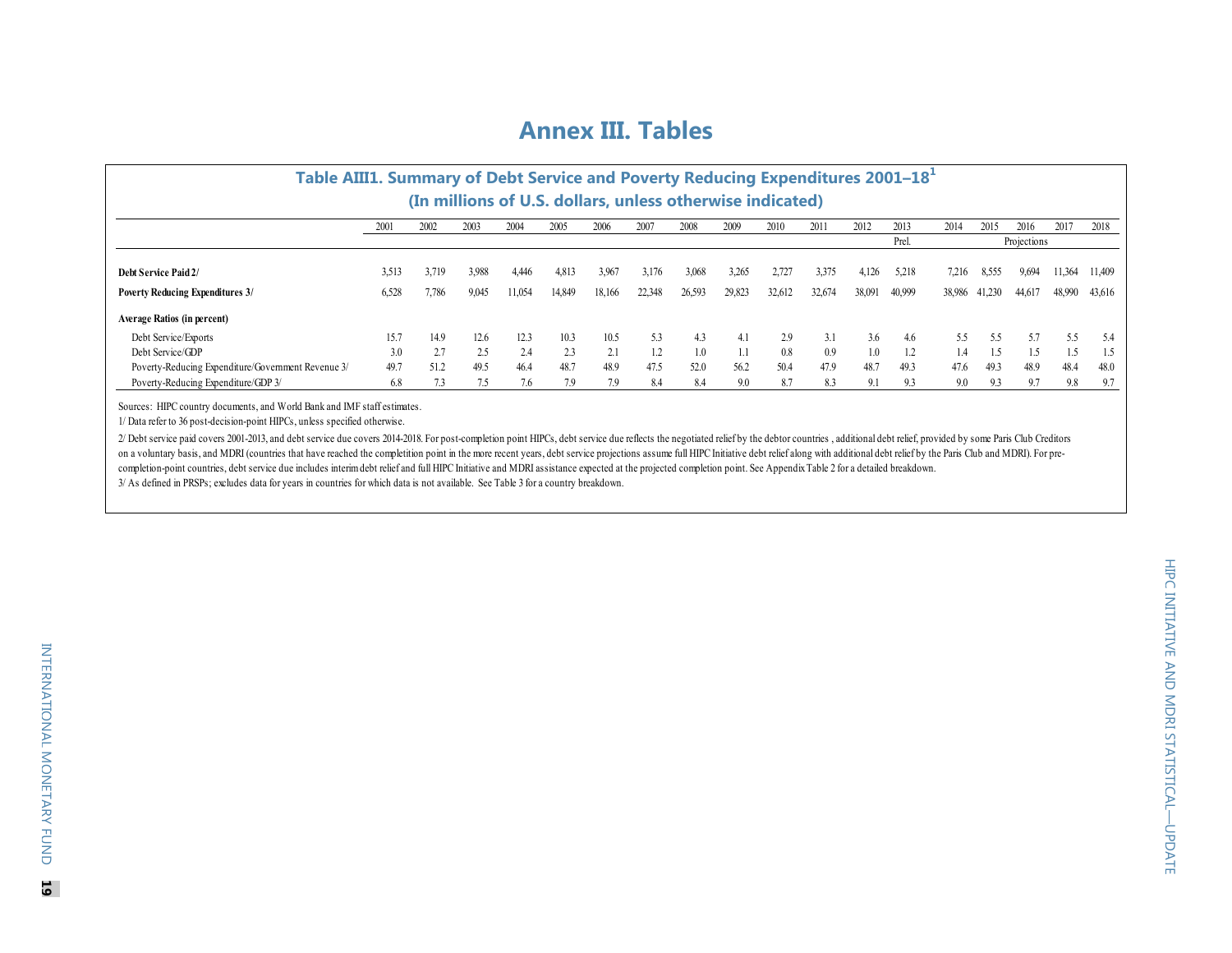|                                               | Table AIII2. Debt Service of 36 Post-Decision-Point HIPCs, 2001-18 <sup>1</sup> |             |             |             |                                                           |             |             |             |             |            |            |            |            |            |            |                |                 |            |
|-----------------------------------------------|---------------------------------------------------------------------------------|-------------|-------------|-------------|-----------------------------------------------------------|-------------|-------------|-------------|-------------|------------|------------|------------|------------|------------|------------|----------------|-----------------|------------|
|                                               |                                                                                 |             |             |             | (In millions of U.S. dollars, unless otherwise indicated) |             |             |             |             |            |            |            |            |            |            |                |                 |            |
|                                               | 2001                                                                            | 2002        | 2003        | 2004        | 2005                                                      | 2006        | 2007        | 2008        | 2009        | 2010       | 2011       | 2012       | 2013       | 2014       | 2015       | 2016           | 2017            | 2018       |
|                                               |                                                                                 |             |             |             |                                                           |             |             |             |             |            |            |            | Prel.      |            |            | Projections    |                 |            |
| A. Post-Completion-Point HIPCs<br>Afghanistan |                                                                                 |             |             |             |                                                           |             |             |             |             |            |            |            |            |            |            |                |                 |            |
| Debt service paid                             |                                                                                 | 9.1         | 32.2        | 5.7         | 6.8                                                       | 7.4         | 5.9         | 4.6         | 3.6         | 2.5        | 2.4        | 6.4        | 23.5       | 34.6       | 39.8       | 41.3           | 42.9            | 43.9       |
| In percent of export                          | $\ddotsc$                                                                       | 2.5         | 5.1         | 0.8         | 0.6                                                       | 0.6         | 0.4         | 0.3         | 0.2         | 0.1        | 0.1        | 0.2        | 0.6        | 0.9        | 1.3        | 1.3            | 1.3             | 1.2        |
| In percent of GDP                             |                                                                                 | 0.2         | 0.7         | 0.1         | 0.1                                                       | 0.1         | 0.1         | 0.0         | 0.0         | 0.0        | 0.0        | 0.0        | 0.1        | 0.2        | 0.2        | 0.2            | 0.2             | 0.2        |
| Benin 3/                                      |                                                                                 |             |             |             |                                                           |             |             |             |             |            |            |            |            |            |            |                |                 |            |
| Debt service paid                             | 56.7                                                                            | 62.3        | 66.3        | 58.1        | 38.0                                                      | 63.0        | 88.1        | 29.4        | 37.4        | 48.3       | 54.8       | 70.5       | 79.5       | 103.6      | 113.0      | 120.9          | 131.9           | 143.4      |
| In percent of export                          | 15.1                                                                            | 16.0        | 13.6        | 10.1        | 7.0                                                       | 10.1        | 9.4         | 2.5         | 3.4         | 3.9        | 6.0        | 6.3        | 5.5        | 6.8        | 6.8        | 6.8            | 6.9             | 6.9        |
| In percent of GDP<br>Bolivia 3/               | 2.3                                                                             | 2.2         | 1.9         | 1.4         | 0.9                                                       | 1.3         | 1.6         | 0.4         | 0.6         | 0.7        | 0.8        | 0.9        | 1.0        | $1.1\,$    | 1.1        | 1.1            | 1.1             | 1.1        |
| Debt service paid                             | 249.2                                                                           | 258.3       | 272.8       | 287.0       | 367.6                                                     | 325.3       | 328.3       | 260.7       | 222.8       | 301.9      | 231.8      | 505.7      | 295.0      | 355.4      | 423.0      | 516.9          | 662.0           | 816.8      |
| In percent of export                          | 16.4                                                                            | 16.6        | 13.9        | 11.1        | 11.1                                                      | 7.3         | 6.6         | 3.7         | 4.1         | 4.2        | 2.5        | 4.1        | 2.4        | 2.8        | 3.3        | 4.0            | 5.0             | 6.1        |
| In percent of GDP                             | 3.1                                                                             | 3.3         | 3.4         | 3.3         | 3.8                                                       | 2.8         | 2.5         | 1.6         | 1.3         | 1.5        | 1.0        | 1.9        | 1.0        | 1.0        | 1.1        | 1.3            | 1.5             | 1.6        |
| Burkina Faso 3/                               |                                                                                 |             |             |             |                                                           |             |             |             |             |            |            |            |            |            |            |                |                 |            |
| Debt service paid                             | 35.                                                                             | 33.5        | 48.9        | 45.7        | 44.5                                                      | 41.3        | 45.9        | 46.4        | 51.1        | 52.4       | 62.8       | 79.3       | 89.8       | 112.8      | 143.3      | 162.0          | 188.3           | 221.5      |
| In percent of export<br>In percent of GDP     | 14.8<br>1.2                                                                     | 12.4        | 14.5<br>1.2 | 8.3<br>0.9  | 8.3<br>0.8                                                | 6.2<br>0.7  | 6.4<br>0.7  | 5.6<br>0.6  | 4.8<br>0.6  | 2.7<br>0.6 | 2.2<br>0.6 | 2.7<br>0.7 | 3.0<br>0.8 | 3.6<br>0.9 | 4.3<br>1.0 | 4.5<br>1.0     | 4.9<br>1.1      | 5.2        |
| Burundi                                       |                                                                                 | 1.0         |             |             |                                                           |             |             |             |             |            |            |            |            |            |            |                |                 | 1.2        |
| Debt service paid                             | 14.2                                                                            | 28.5        | 23.6        | 64.8        | 31.7                                                      | 10.9        | 5.7         | 3.4         | 1.7         | 2.7        | 5.2        | 15.8       | 24.7       | 22.6       | 35.5       | 42.2           | 40.2            | 42.0       |
| In percent of export                          | 31.6                                                                            | 73.1        | 47.2        | 101.3       | 34.5                                                      | 11.7        | 5.8         | 2.2         | 1.4         | 1.5        | 2.3        | 7.2        | 12.2       | 8.8        | 12.9       | 15.1           | 13.2            | 12.7       |
| In percent of GDP                             | 1.7                                                                             | 4.0         | 3.0         | 7.1         | 2.6                                                       | 0.8         | 0.4         | 0.2         | 0.1         | 0.1        | 0.2        | 0.7        | 0.9        | 0.7        | 1.1        | 1.2            | 1.0             | 1.0        |
| Cameroon 3/                                   |                                                                                 |             |             |             |                                                           |             |             |             |             |            |            |            |            |            |            |                |                 |            |
| Debt service paid                             | 260.9                                                                           | 240.4       | 284.8       | 259.1       | 406.2                                                     | 418.3       | 146.9       | 59.9        | 70.2        | 52.4       | 80.9       | 122.8      | 147.9      | 234.6      | 292.6      | 325.6          | 388.0           | 493.6      |
| In percent of export<br>In percent of GDP     | 9.6<br>2.8                                                                      | 8.8<br>2.2  | 8.7<br>2.1  | 7.2<br>1.6  | 10.0<br>2.4                                               | 8.3<br>2.3  | 2.3<br>0.7  | 0.8<br>0.3  | 1.3<br>0.3  | 0.9<br>0.2 | 1.1<br>0.3 | 1.7<br>0.5 | 1.9<br>0.5 | 2.6<br>0.7 | 3.0<br>0.8 | 3.2<br>0.8     | 3.5<br>0.9      | 4.1<br>1.1 |
| <b>Central African Republic</b>               |                                                                                 |             |             |             |                                                           |             |             |             |             |            |            |            |            |            |            |                |                 |            |
| Debt service paid                             | 32.3                                                                            | 43.3        | 45.9        | 46.6        | 27.7                                                      | 40.9        | 36.4        | 43.7        | 23.4        | 10.7       | 11.0       | 24.8       | 20.0       | 22.3       | 32.1       | 37.8           | 28.8            | 26.9       |
| In percent of export                          | 20.2                                                                            | 26.8        | 29.8        | 26.7        | 16.1                                                      | 19.6        | 15.2        | 20.0        | 12.4        | 5.1        | 4.1        | 9.7        | 14.4       | 15.3       | 19.5       | 21.0           | 14.8            | 12.7       |
| In percent of GDP                             | 3.6                                                                             | 4.5         | 4.1         | 3.7         | 2.1                                                       | 2.8         | 2.1         | 2.2         | 1.2         | 0.5        | 0.5        | 1.1        | 1.3        | 1.3        | 1.7        | 1.8            | 1.3             | 1.1        |
| Comoros                                       |                                                                                 |             |             |             |                                                           |             |             |             |             | 5.9        |            | 9.5        |            |            |            |                |                 |            |
| Debt service paid<br>In percent of export     | 2.5<br>7.3                                                                      | 2.4<br>6.0  | 2.6<br>4.6  | 4.4<br>7.9  | 4.1<br>7.5                                                | 3.5<br>5.9  | 6.0<br>8.5  | 9.1<br>11.8 | 8.4<br>10.7 | 6.8        | 1.6<br>1.6 | 10.7       | 2.1<br>2.1 | 3.0<br>2.7 | 2.6<br>2.1 | 4.6<br>3.4     | 5.1<br>3.5      | 6.3<br>3.9 |
| In percent of GDP                             | 1.1                                                                             | 0.9         | 0.8         | 1.2         | 1.1                                                       | 0.9         | 1.3         | 1.7         | 1.6         | 1.1        | 0.3        | 1.6        | 0.3        | 0.4        | 0.3        | 0.5            | 0.6             | $0.6\,$    |
| Congo, Democratic Republic of                 |                                                                                 |             |             |             |                                                           |             |             |             |             |            |            |            |            |            |            |                |                 |            |
| Debt service paid                             |                                                                                 | 34.2        | 363.8       | 175.4       | 373.0                                                     | 213.1       | 170.7       | 254.4       | 187.9       | 177.0      | 160.0      | 181.7      | 194.6      | 189.3      | 330.0      | 366.5          | 403.1           | 341.3      |
| In percent of export                          |                                                                                 | 2.9         | 24.0        | 8.7         | 15.4                                                      | 7.1         | 2.6         | 3.6         | 3.8         | 2.0        | 1.5        | 1.9        | 1.8        | 1.5        | 2.3        | 2.3            | 2.3             | 1.8        |
| In percent of GDP                             |                                                                                 | 0.6         | 6.4         | 2.7         | 5.2                                                       | 2.4         | 1.7         | 2.2         | 1.7         | 1.3        | 1.0        | 1.1        | 1.0        | 0.9        | 1.5        | 1.5            | 1.5             | 1.2        |
| Congo, Republic of<br>Debt service paid       | 183.6                                                                           | 230.6       | 158.4       | 222.7       | 607.8                                                     | 563.5       | 389.2       | 217.7       | 539.1       | 145.3      | 139.3      | 137.1      | 305.1      | 366.7      | 428.3      | 439.8          | 454.7           | 462.1      |
| In percent of export                          | 8.3                                                                             | 9.3         | 5.2         | 6.5         | 11.8                                                      | 8.3         | 5.9         | 2.5         | 8.0         | 1.5        | 1.1        | 1.2        | 2.9        | 3.3        | 3.7        | 3.7            | 3.3             | 3.3        |
| In percent of GDP                             | 6.6                                                                             | 7.6         | 4.5         | 4.8         | 10.0                                                      | 7.3         | 4.6         | 1.8         | 5.6         | 1.2        | 1.0        | 1.0        | 2.3        | 2.6        | 2.8        | 2.7            | 2.4             | 2.4        |
| Cote d'Ivoire                                 |                                                                                 |             |             |             |                                                           |             |             |             |             |            |            |            |            |            |            |                |                 |            |
| Debt service paid                             |                                                                                 | 1.9         | 274.5       | 189.5       | 118.0                                                     | 72.0        | 240.8       | 318.6       | 286.3       | 288.4      | 114.5      | 255.2      | 492.7      | 684.7      | 823.7      | 935.6          | 1,079.4         | 1,184.6    |
| In percent of export                          |                                                                                 | 0.0         | 4.4         | 2.5         | 1.4                                                       | 0.8         | 2.5         | 2.8         | 2.5         | 2.3        | 0.8        | 2.0        | 3.5        | 4.6        | 5.1        | 5.3            | 5.6             | 5.7        |
| In percent of GDP<br>Ethiopia 2/              |                                                                                 | 0.0         | 1.6         | 1.1         | 0.7                                                       | 0.4         | 1.1         | 1.4         | 1.2         | 1.2        | 0.5        | 0.9        | 1.5        | 1.9        | 2.1        | 2.1            | 2.2             | 2.2        |
| Debt service paid                             | 572.3                                                                           | 521.1       | 191.3       | 160.0       | 165.6                                                     | 168.2       | 182.2       | 89.2        | 79.5        | 130.7      | 229.7      | 393.6      | 502.8      | 755.6      | 1,001.9    | 1,164.5        | 1,333.6         | 1,471.7    |
| In percent of export                          | 58.5                                                                            | 53.0        | 16.8        | 10.7        | 8.9                                                       | 8.0         | 7.3         | 2.9         | 2.4         | 3.2        | 4.3        | 6.6        | 8.5        | 11.3       | 13.1       | 12.9           | 12.8            | 12.2       |
| In percent of GDP                             | 7.1                                                                             | 6.8         | 2.3         | 1.6         | 1.4                                                       | 1.1         | 0.9         | 0.3         | 0.2         | 0.4        | 0.7        | 0.9        | 1.1        | 1.5        | 1.8        | 1.9            | 2.0             | 2.0        |
| The Gambia 3/                                 |                                                                                 |             |             |             |                                                           |             |             |             |             |            |            |            |            |            |            |                |                 |            |
| Debt service paid                             | 20.8                                                                            | 34.3        | 16.8        | 15.6        | 24.4                                                      | 25.3        | 26.5        | 20.9        | 19.3        | 19.9       | 21.5       | 24.1       | 23.4       | 24.3       | 26.5       | 27.6           | 28.8            | 29.2       |
| In percent of export<br>In percent of GDP     | 12.8<br>3.4                                                                     | 20.1<br>6.4 | 10.1<br>3.2 | 7.9<br>2.7  | 11.9<br>3.9                                               | 11.4<br>3.9 | 11.5<br>3.3 | 9.2<br>2.2  | 8.4<br>2.1  | 8.8<br>2.1 | 8.3<br>2.4 | 9.3<br>2.7 | 7.9<br>2.8 | 7.4<br>2.6 | 7.4<br>2.7 | $7.1\,$<br>2.6 | 6.7<br>2.5      | 6.3<br>2.4 |
| Ghana                                         |                                                                                 |             |             |             |                                                           |             |             |             |             |            |            |            |            |            |            |                |                 |            |
| Debt service paid                             | 463.9                                                                           | 446.1       | 442.0       | 532.4       | 573.6                                                     | 601.6       | 225.9       | 358.5       | 316.1       | 370.5      | 462.7      | 632.7      | 732.9      | 962.0      | 1,360.3    |                | 1,554.2 2,052.6 | 1,677.9    |
| In percent of export                          | 19.3                                                                            | 17.1        | 13.8        | 15.6        | 14.7                                                      | 12.2        | 3.8         | 5.1         | 4.2         | 3.9        | 3.2        | 3.8        | 4.5        | 5.8        | 7.6        | 7.7            | 9.2             | 6.9        |
| In percent of GDP                             | 6.2                                                                             | 4.7         | 4.0         | 3.7         | 3.3                                                       | 2.9         | 0.9         | 1.3         | 1.2         | 1.2        | 1.2        | 1.5        | 1.5        | 2.6        | 3.8        | 4.0            | 4.8             | 3.6        |
| Guinea 3/                                     |                                                                                 |             |             |             |                                                           |             |             |             |             |            |            |            |            |            |            |                |                 |            |
| Debt service paid                             | 103.7                                                                           | 108.6       | 102.5       | 98.2        | 143.5                                                     | 149.1       | 145.0       | 138.9       | 80.2        | 57.6       | 138.8      | 147.8      | 55.6       | 81.4       | 86.4       | 103.8          | 99.3            | 112.7      |
| In percent of export<br>In percent of GDP     | 12.8<br>3.7                                                                     | 13.9<br>3.7 | 11.5<br>3.0 | 10.9<br>2.7 | 14.0<br>4.9                                               | 12.7<br>5.1 | 12.1<br>3.5 | 8.9<br>3.1  | 6.2<br>1.7  | 4.0<br>1.2 | 8.6<br>2.7 | 8.9<br>2.6 | 3.6<br>0.9 | 5.3<br>1.2 | 5.5<br>1.2 | 6.5<br>1.4     | 5.4<br>1.2      | 6.0<br>1.3 |
| Guinea-Bissau 3/                              |                                                                                 |             |             |             |                                                           |             |             |             |             |            |            |            |            |            |            |                |                 |            |
| Debt service paid                             | 1.4                                                                             | 2.6         | 5.7         | 6.2         | 4.2                                                       | 5.1         | 5.6         | 4.1         | 11.3        | 3.8        | 1.2        | 1.7        | 2.9        | 10.5       | 10.4       | 10.4           | 8.1             | 8.4        |
| In percent of export                          | 2.0                                                                             | 4.1         | 8.3         | 6.9         | 4.6                                                       | 5.7         | 3.4         | 2.6         | 7.4         | 2.8        | 0.7        | 1.3        | 1.8        | 6.0        | 5.7        | 5.5            | 4.3             | 4.5        |
| In percent of GDP                             | 0.4                                                                             | 0.6         | 1.1         | 1.1         | 0.7                                                       | 0.8         | 0.8         | 0.5         | 1.3         | 0.5        | 0.1        | 0.2        | 0.3        | 1.0        | 1.0        | 0.9            | 0.7             | 0.7        |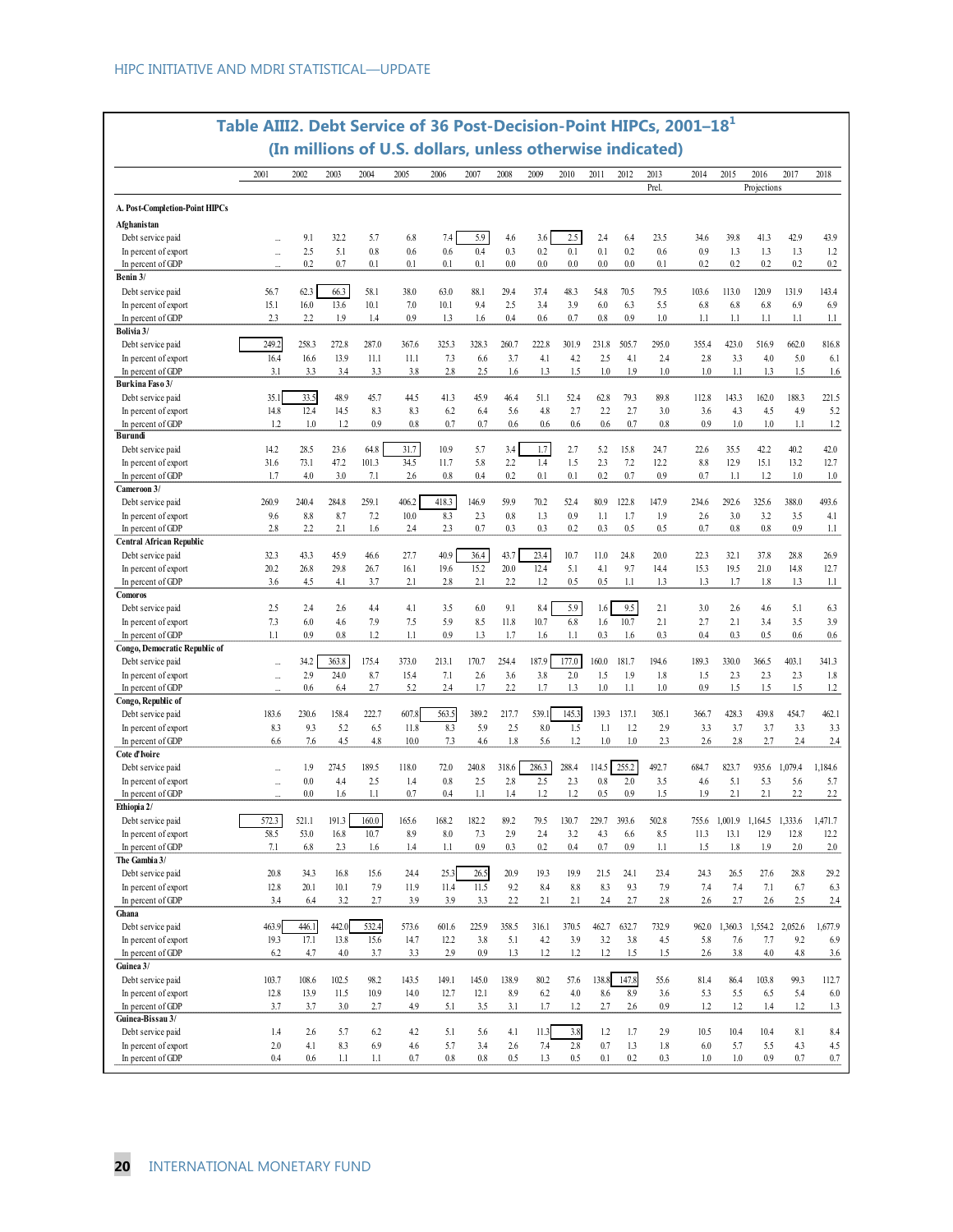|                      | Table AIII2. Debt Service of 36 Post-Decision-Point HIPCs, 2001-18 <sup>1</sup> |           |           |       | (In millions of U.S. dollars, unless otherwise indicated) |         |         |         |       |       |         |       |         |       |         |             |         |         |
|----------------------|---------------------------------------------------------------------------------|-----------|-----------|-------|-----------------------------------------------------------|---------|---------|---------|-------|-------|---------|-------|---------|-------|---------|-------------|---------|---------|
|                      | 2001                                                                            | 2002      | 2003      | 2004  | 2005                                                      | 2006    | 2007    | 2008    | 2009  | 2010  | 2011    | 2012  | 2013    | 2014  | 2015    | 2016        | 2017    | 2018    |
|                      |                                                                                 |           |           |       |                                                           |         |         |         |       |       |         |       | Prel.   |       |         | Projections |         |         |
| Guyana 3/            |                                                                                 |           |           |       |                                                           |         |         |         |       |       |         |       |         |       |         |             |         |         |
| Debt service paid    | 58.8                                                                            | 60.2      | 59.8      | 56.1  | 45.0                                                      | 27.6    | 19.0    | 20.5    | 17.5  | 28.7  | 40.0    | 42.5  | 86.1    | 91.0  | 100.3   | 104.3       | 113.1   | 122.7   |
| In percent of export | 8.9                                                                             | 9.0       | 8.9       | 7.5   | 6.4                                                       | 3.8     | 2.1     | 2.0     | 1.7   | 2.5   | 2.8     | 2.5   | 5.6     | 6.1   | 6.5     | 6.6         | 6.9     | 7.2     |
| In percent of GDP    | 5.2                                                                             | 5.2       | 5.0       | 4.5   | 3.4                                                       | 1.9     | 1.1     | 1.1     | 0.9   | 1.3   | 1.6     | 1.5   | 2.9     | 29    | 3.0     | 2.9         | 3.0     | 3.0     |
| Haiti 2/             |                                                                                 |           |           |       |                                                           |         |         |         |       |       |         |       |         |       |         |             |         |         |
| Debt service paid    | 36.6                                                                            | 50.1      | 81.9      | 55.7  | 108.7                                                     | 56.6    | 98.8    | 68.5    | 36.1  | 5.8   | 1.9     | 8.6   | 24.7    | 38.5  | 64.5    | 92.4        | 120.7   | 148.4   |
| In percent of export | 8.3                                                                             | 11.4      | 17.4      | 10.9  | 18.0                                                      | 8.1     | 12.7    | 7.5     | 3.5   | 0.6   | 0.1     | 0.6   | 1.6     | 2.4   | 3.7     | 5.0         | 6.1     | 7.0     |
| In percent of GDP    | 1.0                                                                             | 1.4       | 2.8       | 1.6   | 2.5                                                       | 1.2     | 1.7     | 1.0     | 0.5   | 0.1   | $0.0\,$ | 0.1   | 0.3     | 0.4   | 0.7     | 0.9         | $1.1\,$ | 1.3     |
| Honduras 3/          |                                                                                 |           |           |       |                                                           |         |         |         |       |       |         |       |         |       |         |             |         |         |
| Debt service paid    | 189.6                                                                           | 224.6     | 232.6     | 329.7 | 365.0                                                     | 134.4   | 201.1   | 131.0   | 219.8 | 104.5 | 188.0   | 128.4 | 152.4   | 289.9 | 299.2   | 304.7       | 317.4   | 328.0   |
| In percent of export | 4.8                                                                             | 5.2       | 5.4       | 6.4   | 6.4                                                       | 2.2     | 3.1     | 1.8     | 3.8   | 1.4   | 2.1     | 1.4   | 1.7     | 3.1   | 3.1     | 3.0         | 3.0     | 3.0     |
| In percent of GDP    | 2.5                                                                             | 2.9       | 2.9       | 3.8   | 3.8                                                       | 1.2     | $1.6\,$ | 1.0     | 1.5   | 0.7   | 1.1     | 0.7   | 0.8     | 1.5   | 1.5     | 1.5         | 1.5     | 1.5     |
| Liberia 2/           |                                                                                 |           |           |       |                                                           |         |         |         |       |       |         |       |         |       |         |             |         |         |
| Debt service paid    | 0.6                                                                             |           |           | 0.6   | 0.6                                                       | 1.2     | 0.2     | $0.7\,$ | 0.5   | 4.2   | 6.2     | 6.9   | 7.3     | 9.6   | 15.1    | 31.8        | 21.2    | 28.2    |
| In percent of export | 0.3                                                                             | $\ddotsc$ | $\ddotsc$ | 0.2   | 0.2                                                       | 0.2     | $0.0\,$ | 0.1     | 0.1   | 0.8   | 0.9     | 0.8   | 0.8     | 1.1   | 1.6     | 3.0         | 1.8     | 2.2     |
| In percent of GDP    | 0.1                                                                             |           | $\ddotsc$ | 0.1   | 0.1                                                       | 0.2     | 0.0     | 0.1     | 0.0   | 0.3   | 0.4     | 0.4   | 0.4     | 0.5   | 0.6     | 1.2         | 0.7     | 0.8     |
| Madagascar 3/        |                                                                                 |           |           |       |                                                           |         |         |         |       |       |         |       |         |       |         |             |         |         |
| Debt service paid    | 42.2                                                                            | 47.0      | 56.6      | 77.2  | 66.6                                                      | 51.7    | 22.1    | 27.7    | 53.9  | 41.0  | 51.1    | 49.0  | 70.9    | 95.4  | 104.4   | 116.2       | 108.0   | 135.2   |
| In percent of export | 3.2                                                                             | 6.6       | 4.6       | 5.4   | 4.9                                                       | 3.1     | 1.0     | 1.1     | 2.8   | 1.9   | 1.9     | 1.7   | 2.2     | 2.6   | 2.6     | 2.8         | 2.4     | 2.7     |
| In percent of GDP    | 0.9                                                                             | 1.1       | 1.0       | 1.8   | 1.3                                                       | 0.9     | 0.3     | 0.3     | 0.6   | 0.5   | 0.5     | 0.5   | 0.7     | 0.8   | 0.9     | 0.9         | 0.8     | 0.9     |
| Malawi 3/            |                                                                                 |           |           |       |                                                           |         |         |         |       |       |         |       |         |       |         |             |         |         |
| Debt service paid    | 93.7                                                                            | 78.7      | 94.8      | 102.7 | 103.1                                                     | 86.3    | 16.1    | 12.8    | 13.3  | 17.5  | 22.9    | 33.0  | 40.8    | 65.8  | 71.5    | 72.7        | 55.4    | 58.5    |
| In percent of export | 19.5                                                                            | 17.0      | 20.0      | 19.0  | 18.5                                                      | 14.3    | 1.8     | 1.2     | 1.3   | 1.3   | 1.6     | 2.4   | 2.6     | 4.0   | 4.1     | 3.9         | 2.8     | 2.8     |
| In percent of GDP    | 5.5                                                                             | 3.0       | 3.9       | 3.9   | 3.7                                                       | 2.8     | 0.4     | 0.3     | 0.3   | 0.3   | 0.4     | 0.8   | $1.1\,$ | 1.5   | 1.4     | 1.3         | 0.9     | 0.9     |
| Mali 3/              |                                                                                 |           |           |       |                                                           |         |         |         |       |       |         |       |         |       |         |             |         |         |
| Debt service paid    | 68.3                                                                            | 89.9      | 97.8      | 107.7 | 102.1                                                     | 121.3   | 94.5    | 86.4    | 124.5 | 91.5  | 129.2   | 112.4 | 124.3   | 130.7 | 143.2   | 161.0       | 179.2   | 189.7   |
| In percent of export | 8.1                                                                             | 7.8       | 7.9       | 8.2   | 8.0                                                       | 6.3     | 4.5     | 3.6     | 5.6   | 3.7   | 4.9     | 3.4   | 4.5     | 5.0   | 5.5     | 5.9         | 6.5     | 6.7     |
| In percent of GDP    | 2.3                                                                             | 2.6       | 2.1       | 2.0   | 2.0                                                       | 1.9     | $1.2\,$ | 1.1     | 1.3   | 1.0   | 1.3     | 1.1   | 1.1     | 1.2   | 1.2     | 1.2         | 1.3     | 1.2     |
| Mauritania 3/        |                                                                                 |           |           |       |                                                           |         |         |         |       |       |         |       |         |       |         |             |         |         |
| Debt service paid    | 33.8                                                                            | 28.9      | 28.9      | 22.0  | 30.4                                                      | 26.4    | 57.9    | 85.9    | 112.4 | 64.0  | 84.5    | 71.4  | 72.5    | 92.8  | 150.8   | 189.9       | 210.7   | 221.6   |
| In percent of export | 9.5                                                                             | 8.7       | 9.1       | 5.0   | 4.9                                                       | 1.8     | 3.9     | 4.5     | 7.4   | 2.9   | 2.8     | 2.5   | 2.6     | 3.3   | 5.3     | 6.2         | 5.7     | 5.6     |
| In percent of GDP    | 3.0                                                                             | 2.5       | 2.2       | 1.5   | 1.6                                                       | 1.0     | 2.1     | 2.4     | 3.7   | 1.8   | 2.1     | 1.8   | 1.7     | 2.1   | 3.3     | 3.8         | 3.8     | 3.5     |
| Mozambique 3/        |                                                                                 |           |           |       |                                                           |         |         |         |       |       |         |       |         |       |         |             |         |         |
| Debt service paid    | 27.1                                                                            | 62.0      | 71.8      | 58.1  | 66.6                                                      | 23.3    | 35.1    | 81.1    | 46.2  | 56.6  | 75.0    | 129.9 | 196.2   | 244.8 | 290.7   | 373.0       | 493.4   |         |
| In percent of export | 2.8                                                                             | 5.4       | 5.3       | 3.3   | 3.2                                                       | 0.8     | 1.2     | 2.5     | 1.7   | 1.9   | 1.9     | 3.1   | 4.1     | 4.4   | 4.2     | 4.8         | 5.6     |         |
| In percent of GDP    | 0.7                                                                             | 1.5       | 1.5       | 1.0   | 1.0                                                       | 0.3     | 0.4     | 0.8     | 0.5   | 0.6   | 0.6     | 0.9   | 1.3     | 1.5   | 1.6     | 1.9         | 2.2     |         |
| Nicaragua 3/         |                                                                                 |           |           |       |                                                           |         |         |         |       |       |         |       |         |       |         |             |         |         |
| Debt service paid    | 153.3                                                                           | 158.0     | 98.3      | 76.3  | 87.2                                                      | 98.3    | 150.2   | 100.0   | 104.6 | 96.8  | 97.6    | 99.3  | 112.1   | 140.5 | 167.1   | 208.8       | 221.2   | 259.9   |
| In percent of export | 16.5                                                                            | 17.5      | 9.7       | 6.2   | 6.2                                                       | 5.0     | 6.7     | 3.6     | 3.8   | 2.8   | 2.2     | $2.0$ | 2.2     | 2.7   | 3.1     | 3.6         | 3.6     | 4.0     |
| In percent of GDP    | 3.7                                                                             | 3.9       | $2.4\,$   | 1.7   | 1.8                                                       | $1.4\,$ | 2.0     | 1.2     | 1.2   | 1.1   | $1.0\,$ | 0.9   | $1.0\,$ | 1.2   | 1.4     | 1.6         | 1.6     | $1.8\,$ |
| Niger 3/             |                                                                                 |           |           |       |                                                           |         |         |         |       |       |         |       |         |       |         |             |         |         |
|                      |                                                                                 |           |           |       |                                                           |         |         |         |       |       |         |       |         |       |         |             |         |         |
| Debt service paid    | 32.6                                                                            | 48.8      | 45.3      | 43.1  | 31.6                                                      | 13.8    | 30.7    | 28.0    | 24.3  | 30.4  | 54.7    | 11.7  | 42.7    | 381.4 | 32.5    | 36.5        | 37.1    | 35.4    |
| In percent of export | 9.9                                                                             | 14.1      | 10.9      | 8.1   | 5.6                                                       | $2.3\,$ | 4.1     | 2.7     | 2.2   | 2.4   | 4.1     | 0.7   | 2.3     | 19.0  | 1.7     | 1.9         | 1.4     | 1.1     |
| In percent of GDP    | $1.8\,$                                                                         | 2.4       | 1.7       | 1.5   | 0.9                                                       | $0.4\,$ | 0.7     | 0.5     | 0.4   | 0.5   | 0.9     | 0.2   | $0.6\,$ | 4.6   | 0.4     | 0.4         | 0.3     | 0.3     |
| Rwanda 3/            |                                                                                 |           |           |       |                                                           |         |         |         |       |       |         |       |         |       |         |             |         |         |
| Debt service paid    | 39.8                                                                            | 38.5      | 38.4      | 42.4  | 47.2                                                      | 32.6    | 12.6    | 14.3    | 15.3  | 17.6  | 23.1    | 26.5  | 233.0   | 71.4  | 85.5    | 96.4        | 103.2   | 110.1   |
| In percent of export | 28.1                                                                            | 33.9      | 27.5      | 21.1  | 19.3                                                      | 93      | 3.0     | 2.1     | 2.7   | 2.9   | 2.6     | 2.6   | 19.9    | 5.6   | 6.3     | 6.1         | 5.8     | 5.6     |
| In percent of GDP    | 2.4                                                                             | 2.3       | 2.1       | 2.1   | 1.9                                                       | $1.0\,$ | 0.3     | 0.3     | 0.3   | 0.3   | $0.4\,$ | 0.4   | 3.2     | 0.9   | $1.0\,$ | $1.0\,$     | 1.0     | $0.9\,$ |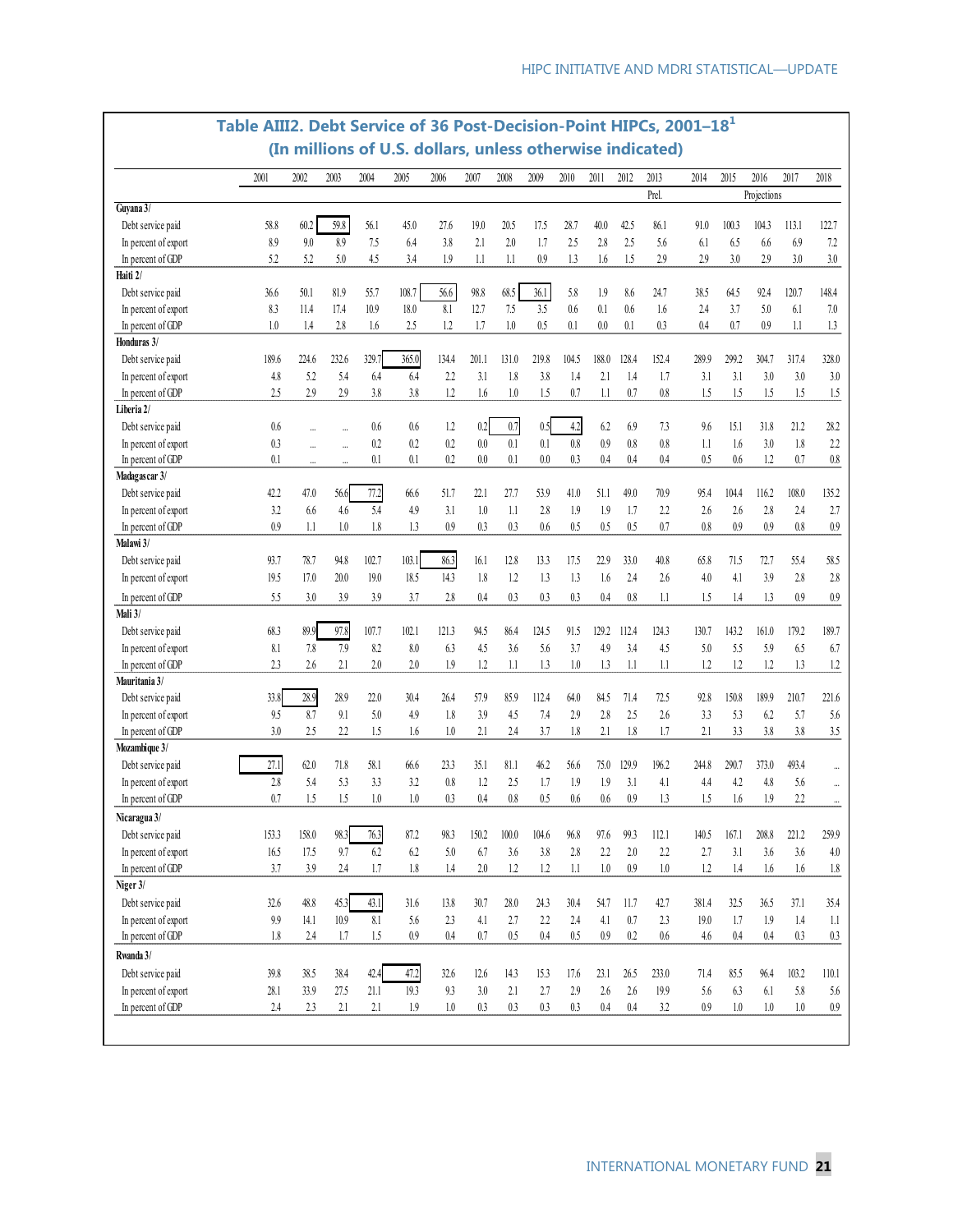|                          | 2001  | 2002  | 2003  | 2004  | 2005  | 2006  | 2007  | 2008  | 2009  | 2010  | 2011  | 2012  | 2013  | 2014  | 2015  | 2016        | 2017  | 2018  |
|--------------------------|-------|-------|-------|-------|-------|-------|-------|-------|-------|-------|-------|-------|-------|-------|-------|-------------|-------|-------|
|                          |       |       |       |       |       |       |       |       |       |       |       |       | Prel. |       |       | Projections |       |       |
| São Tome and Principe 3/ |       |       |       |       |       |       |       |       |       |       |       |       |       |       |       |             |       |       |
| Debt service paid        | 2.7   | 2.2   | 2.8   | 3.3   | 7.0   | 25.1  | 3.3   | 1.9   | 1.6   | 1.6   | 2.4   | 2.4   | 4.6   | 5.9   | 5.6   | 5.4         | 53    | 4.9   |
| In percent of export     | 24.1  | 14.8  | 17.5  | 21.6  | 44.0  | 155.7 | 24.7  | 10.9  | 8.3   | 6.6   | 8.0   | 7.3   | 14.3  | 18.0  | 15.5  | 13.7        | 12.4  | 10.6  |
| In percent of GDP        | 3.5   | 2.6   | 2.7   | 29    | 5.7   | 18.6  | 2.3   | 1.0   | 0.8   | 0.8   | 0.9   | 0.9   | 1.5   | 1.6   | 1.4   | 1.2         | 1.1   | 0.9   |
| Senegal 3/               |       |       |       |       |       |       |       |       |       |       |       |       |       |       |       |             |       |       |
| Debt service paid        | 168.6 | 213.1 | 264.1 | 799.7 | 299.3 | 178.2 | 163.6 | 151.7 | 155.3 | 185.1 | 501.4 | 276.1 | 274.2 | 430.7 | 277.0 | 356.3       | 457.4 | 540.2 |
| In percent of export     | 12.0  | 13.9  | 14.4  | 36.6  | 12.7  | 7.4   | 5.7   | 4.3   | 5.0   | 5.7   | 13.2  | 7.0   | 6.7   | 9.6   | 5.7   | 6.9         | 8.1   | 8.6   |
| In percent of GDP        | 3.5   | 4.0   | 3.8   | 9.9   | 3.4   | 1.9   | 1.4   | 1.1   | 1.2   | 1.4   | 3.5   | 2.0   | 1.9   | 2.7   | 1.6   | 1.9         | 2.2   | 2.4   |
| Sierra Leone 3/          |       |       |       |       |       |       |       |       |       |       |       |       |       |       |       |             |       |       |
| Debt service paid        | 94.2  | 14.3  | 14.3  | 24.5  | 25.9  | 18.6  | 15.0  | 41.1  | 15.1  | 16.0  | 19.9  | 29.2  | 43.6  | 45.6  | 52.3  | 56.6        | 57.1  | 58.4  |
| In percent of export     | 73.0  | 8.7   | 6.2   | 9.9   | 8.9   | 5.2   | 4.3   | 11.0  | 4.5   | 3.8   | 4.3   | 2.7   | 2.6   | 2.1   | 2.0   | 1.9         | 1.9   | 1.9   |
| In percent of GDP        | 8.7   | 1.1   | 1.0   | 1.7   | 1.6   | 1.0   | 0.7   | 1.6   | 0.6   | 0.6   | 0.7   | 0.8   | 0.9   | 0.8   | 0.8   | 0.8         | 0.8   | 0.7   |
| Tanzania 2/3/            |       |       |       |       |       |       |       |       |       |       |       |       |       |       |       |             |       |       |
| Debt service paid        | 120.9 | 165.9 | 125.4 | 128.7 | 114.9 | 98.0  | 42.5  | 53.0  | 46.4  | 39.0  | 74.7  | 114.0 | 162.5 | 221.1 | 380.2 | 535.8       | 672.1 | 781.1 |
| In percent of export     | 8.5   | 9.2   | 6.2   | 5.6   | 4.0   | 3.1   | 1.1   | 1.1   | 0.9   | 0.7   | 1.1   | 1.4   | 2.0   | 2.4   | 3.8   | 4.9         | 5.5   | 5.8   |
| In percent of GDP        | 1.2   | 1.6   | 1.1   | 1.1   | 0.8   | 0.7   | 0.3   | 0.3   | 0.2   | 0.2   | 0.3   | 0.4   | 0.5   | 0.6   | 1.0   | 1.3         | 1.4   | 1.5   |
| Togo                     |       |       |       |       |       |       |       |       |       |       |       |       |       |       |       |             |       |       |
| Debt service paid        | 17.8  | 1.4   | 2.7   | 23    | 2.5   | 3.5   | 8.7   | 39.6  | 53.7  | 60.4  | 31.7  | 38.2  | 69.4  | 71.9  | 76.4  | 86.8        | 75.7  | 74.8  |
| In percent of export     | 4.2   | 0.3   | 0.4   | 0.3   | 0.3   | 0.4   | 1.0   | 3.5   | 4.5   | 4.6   | 1.9   | 2.3   | 3.6   | 3.3   | 3.2   | 3.3         | 2.6   | 2.3   |
| In percent of GDP        | 1.3   | 0.1   | 0.2   | 0.1   | 0.1   | 0.2   | 0.3   | 1.2   | 1.7   | 1.9   | 0.8   | 1.0   | 1.6   | 1.5   | 1.4   | 1.5         | 1.2   | 1.1   |
| <b>Uganda 2/3/4/</b>     |       |       |       |       |       |       |       |       |       |       |       |       |       |       |       |             |       |       |
| Debt service paid        | 168.8 | 169.2 | 152.0 | 167.5 | 185.5 | 135.2 | 80.8  | 73.9  | 89.9  | 94.4  | 98.1  | 110.9 | 116.2 | 132.3 | 152.0 | 151.4       | 159.4 | 168.3 |
| In percent of export     | 24.9  | 24.6  | 20.3  | 16.6  | 14.1  | 8.5   | 3.9   | 2.7   | 2.9   | 2.7   | 2.6   | 2.4   | 2.3   | 2.7   | 2.8   | 2.6         | 2.5   | 2.4   |
| In percent of GDP        | 2.9   | 2.7   | 2.3   | 2.3   | 2.0   | 1.4   | 0.7   | 0.5   | 0.6   | 0.5   | 0.6   | 0.6   | 0.5   | 0.5   | 0.6   | 0.5         | 0.5   | 0.5   |
| Zambia 3/                |       |       |       |       |       |       |       |       |       |       |       |       |       |       |       |             |       |       |
| Debt service paid        | 146.9 | 172.3 | 135.7 | 131.2 | 130.0 | 56.9  | 13.3  | 54.1  | 131.2 | 39.8  | 44.8  | 74.1  | 94.7  | 167.3 | 260.9 | 261.2       | 317.0 | 387.1 |
| In percent of export     | 13.9  | 15.6  | 10.8  | 6.3   | 5.2   | 1.4   | 0.3   | 1.0   | 2.9   | 0.5   | 0.5   | 0.8   | 0.8   | 1.4   | 1.9   | 1.7         | 1.8   | 2.0   |
| In percent of GDP        | 3.6   | 4.1   | 2.8   | 2.1   | 1.6   | 0.4   | 0.1   | 0.3   | 0.9   | 0.2   | 0.2   | 0.3   | 0.4   | 0.7   | 0.9   | 0.8         | 0.9   | 1.0   |
| <b>B.</b> Interim HIPCs  |       |       |       |       |       |       |       |       |       |       |       |       |       |       |       |             |       |       |
| Chad                     |       |       |       |       |       |       |       |       |       |       |       |       |       |       |       |             |       |       |
| Debt service paid        | 19.9  | 36.4  | 52.4  | 45.5  | 57.2  | 69.8  | 61.6  | 136.5 | 65.3  | 62.1  | 109.2 | 152.6 | 297.2 | 526.2 | 677.0 | 599.0       | 692.5 | 674.2 |
| In percent of export     | 7.9   | 14.4  | 7.8   | 2.0   | 1.8   | 2.0   | 1.6   | 3.1   | 2.0   | 1.5   | 2.2   | 3.2   | 6.8   | 9.2   | 10.5  | 7.5         | 7.8   | 8.0   |
| In percent of GDP        | 1.2   | 1.8   | 1.9   | 1.0   | 0.9   | 0.9   | 0.7   | 1.3   | 0.7   | 0.6   | 0.9   | 1.2   | 2.2   | 3.3   | 3.9   | 3.0         | 3.2   | 3.0   |

# **Table AIII2. Debt Service of 36 Post-Decision-Point HIPCs, 2001–18<sup>1</sup> (concluded)**

Sources: HIPC country documents, and World Bank and IMF staff estin

Note: Data corresponding to years of decision and completion points under the enhanced HIPC Initiative are in thin and thick boxes, respectively.

1/ Debt service paid covers 2001-2013, and debt service due covers 2014-2018. For post-completion point HIPCs, debt service due reflects the negotiated relief by the debtor countries , additional debt relief, provided by some Paris Club Creditors on a voluntary basis, and MDRI (for countries that have reached the completition point in the more recent years, debt service projections assume full HIPC Initiative debt relief along with additional debt relief by the Paris Club and MDRI). For pre-completion-point countries, debt service due includes interim debt relief and full HIPC Initiative and MDRI assistance expected at the projected completion point. 2/ Data reported on a fiscal year basis.

3/ Reached decision point prior 2000.

4/ Reached completion point prior 2000.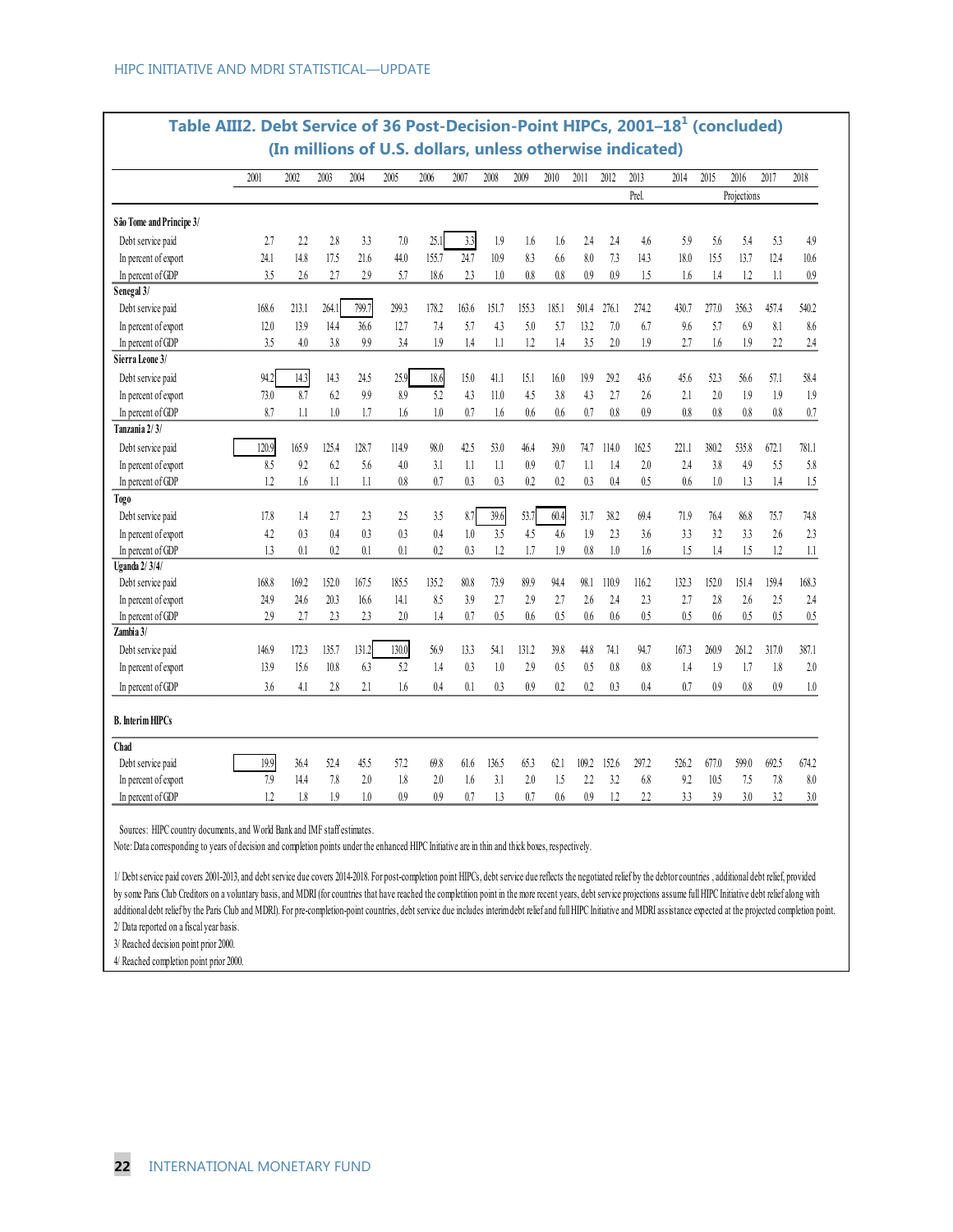| Table AIII3. Poverty-Reducing Expenditure of 36 Post-Decision-Point HIPCs 2001-18 <sup>1/2/</sup> | 2001                 | 2002           | 2003            | 2004            | 2005            | 2006            | 2007            | 2008            | 2009            | 2010            | 2011            | 2012            | 2013            | 2014            | 2015            | 2016            | 2017            | 2018            |
|---------------------------------------------------------------------------------------------------|----------------------|----------------|-----------------|-----------------|-----------------|-----------------|-----------------|-----------------|-----------------|-----------------|-----------------|-----------------|-----------------|-----------------|-----------------|-----------------|-----------------|-----------------|
|                                                                                                   |                      |                |                 |                 |                 |                 |                 |                 |                 |                 |                 |                 | Prel.           |                 |                 | Projections     |                 |                 |
| A. Post-Completion-Point HIPCs                                                                    |                      |                |                 |                 |                 |                 |                 |                 |                 |                 |                 |                 |                 |                 |                 |                 |                 |                 |
| Afghanistan                                                                                       |                      |                |                 |                 |                 |                 |                 |                 |                 |                 |                 |                 |                 |                 |                 |                 |                 |                 |
| In millions of U.S. dollars                                                                       |                      |                |                 |                 |                 |                 |                 |                 |                 | 292.8           | 388.8           | 359.9           | 453.4           | 645.7           | 658.2           |                 |                 |                 |
| In percent of government revenue 3/<br>In percent of GDP                                          |                      |                |                 |                 |                 |                 |                 |                 |                 | 17.6<br>1.9     | 19.8<br>2.2     | 17.5<br>1.8     | 23.0<br>2.2     | 28.8<br>3.0     | 25.6<br>2.9     |                 |                 |                 |
| Benin 4/                                                                                          |                      |                |                 |                 |                 |                 |                 |                 |                 |                 |                 |                 |                 |                 |                 |                 |                 |                 |
| In millions of U.S. dollars                                                                       | 147.8                | 138.2          | 202.1           | 221.9           | 211.5           | 224.0           | 242.7           | 327.4           | 337.3           | 592.2           | 210.0           | 271.0           | 280.9           | 308.3           |                 |                 |                 |                 |
| In percent of government revenue 3/                                                               | 38.7                 | 27.1           | 30.4            | 30.4            | 30.1            | 26.7            | 19.9            | 27.1            | 26.3            | 48.7            | 17.3            | 18.8            | 16.9            | 17.8            |                 |                 |                 |                 |
| In percent of GDP                                                                                 | 5.9                  | 4.9            | 5.7             | 5.5             | 4.8             | 4.8             | 4.4             | 4.9             | 5.1             | 9.0             | 2.9             | 3.6             | 3.4             | 3.3             |                 |                 |                 |                 |
| Bolivia 4/                                                                                        |                      |                |                 |                 |                 |                 |                 |                 |                 |                 |                 |                 |                 |                 |                 |                 |                 |                 |
| In millions of U.S. dollars<br>In percent of government revenue 3/                                | ,005.2<br>56.0       | ,056.8<br>62.7 | 1,074.0<br>64.0 | 1,130.3<br>53.7 | 1,186.7<br>42.8 | 1,365.0<br>36.3 | 1,541.8<br>34.6 | 1,937.5<br>29.7 | 2,262.5<br>37.4 | 2,443.3<br>38.4 | 2,810.3<br>32.8 | 3,122.4<br>30.8 | 3,530.0<br>29.5 | 3,911.0<br>29.7 | 4,297.7<br>30.5 | 4,697.1<br>31.5 | 5,145.8<br>32.2 | 5,673.9<br>33.2 |
| In percent of GDP                                                                                 | 12.3                 | 13.3           | 13.3            | 12.9            | 12.4            | 11.8            | 11.7            | 11.5            | 13.0            | 12.3            | 11.7            | 11.5            | 11.5            | 11.5            | 11.5            | 11.5            | 11.5            | 11.5            |
| Burkina Faso 4/                                                                                   |                      |                |                 |                 |                 |                 |                 |                 |                 |                 |                 |                 |                 |                 |                 |                 |                 |                 |
| In millions of U.S. dollars                                                                       | 109.                 | 156.8          | 201.1           | 274.8           | 307.2           | 320.0           | 381.6           | 445.3           | 551.2           | 609.7           | 632.6           | 800.9           | 835.0           | 993.0           | 1,116.0         | 1,229.6         | 1,350.7         | 1,482.5         |
| In percent of government revenue 3/                                                               | 35.4                 | 39.0           | 35.6            | 39.0            | 46.5            | 40.5            | 39.0            | 44.3            | 45.9            | 43.5            | 39.7            | 40.1            | 35.8            | 38.1            | 38.8            | 38.7            | 38.9            | 38.9            |
| In percent of GDP<br><b>Burundi</b>                                                               | 3.9                  | 4.9            | 4.8             | 5.7             | 5.6             | 5.5             | 5.6             | 5.3             | 6.6             | 6.7             | 6.0             | 7.3             | 7.0             | 7.6             | 7.8             | 7.8             | 7.8             | 7.8             |
| In millions of U.S. dollars                                                                       | 29.0                 | 30.0           | 42.0            | 49.0            | 58.0            | 82.0            | 127.0           | 209.0           | 275.0           | 324.0           | 373.0           | 229.0           | 175.0           | 195.0           | 214.0           | 233.0           | 257.0           | 284.0           |
| In percent of government revenue 3/                                                               | 22.8                 | 27.0           | 33.9            | 37.1            | 33.7            | 46.1            | 72.2            | 100.5           | 110.9           | 109.8           | 111.0           | 67.2            | 48.1            | 46.9            | 44.9            | 45.0            | 45.7            | 46.3            |
| In percent of GDP                                                                                 | 3.4                  | 4.2            | 5.4             | 5.4             | 4.8             | 6.3             | 9.7             | 13.5            | 15.5            | 16.0            | 17.0            | 9.8             | 6.4             | 6.4             | 6.4             | 6.5             | 6.6             | 6.7             |
| Cameroon 4/                                                                                       |                      |                |                 |                 |                 |                 |                 |                 |                 |                 |                 |                 |                 |                 |                 |                 |                 |                 |
| In millions of U.S. dollars                                                                       | 335.6                | 365.0          | 258.2           | 824.1           | 974.9           | 1,154.8         | 1,442.0         | 1,704.6         | 1,879.2         | 2,079.4         |                 |                 |                 |                 |                 |                 |                 |                 |
| In percent of government revenue 3/<br>In percent of GDP                                          | 20.5<br>3.6          | 20.0<br>3.4    | 12.0<br>1.9     | 35.6<br>5.2     | 35.5<br>5.9     | 34.4<br>6.4     | 36.8<br>7.1     | 38.7<br>7.2     | 47.7<br>8.5     | 55.0<br>9.2     |                 |                 |                 |                 |                 |                 |                 |                 |
| <b>Central African Republic</b>                                                                   |                      |                |                 |                 |                 |                 |                 |                 |                 |                 |                 |                 |                 |                 |                 |                 |                 |                 |
| In millions of U.S. dollars                                                                       |                      |                |                 |                 | $\ddotsc$       |                 | 33.2            | 44.2            | 63.7            | 39.0            | 63.6            | 58.8            |                 |                 |                 |                 |                 |                 |
| In percent of government revenue 3/                                                               |                      |                |                 |                 | ă.              |                 | 17.7            | 22.5            | 28.8            | 16.8            | 28.8            | 23.1            |                 |                 |                 |                 |                 |                 |
| In percent of GDP                                                                                 |                      |                |                 |                 |                 |                 | 2.0             | 2.2             | 3.2             | 2.0             | 2.9             | 2.7             |                 |                 |                 |                 |                 |                 |
| Congo, Democratic Republic of                                                                     |                      |                |                 |                 |                 |                 |                 |                 |                 |                 |                 |                 |                 |                 |                 |                 |                 |                 |
| In millions of U.S. dollars                                                                       |                      |                |                 |                 | $\cdots$        | 480.6           | 599.1           | 727.4<br>38.6   | 736.5           | 889.6           | 942.4           | 1,085.9<br>28.9 | 1,186.8         | 1,307.0         | 1,459.6<br>30.6 | 1,638.3         | 1,842.3         | 2,070.0<br>28.9 |
| In percent of government revenue 3/<br>In percent of GDP                                          | $\cdots$             | $\ddotsc$      |                 |                 | $\ddotsc$       | 45.8<br>5.4     | 39.6<br>6.0     | 6.3             | 43.5<br>6.6     | 36.1<br>6.8     | 31.6<br>6.0     | 6.3             | 33.1<br>6.4     | 30.9<br>6.4     | 6.6             | 29.2<br>6.8     | 29.0<br>7.0     | 7.3             |
| Congo, Republic of                                                                                |                      |                |                 |                 |                 |                 |                 |                 |                 |                 |                 |                 |                 |                 |                 |                 |                 |                 |
| In millions of U.S. dollars                                                                       |                      |                | 142.9           | 205.9           | 309.0           | 458.6           | 593.1           | 686.8           | 788.8           | 916.7           | ,082.4          | 1,339.0         | 1,589.1         | 1,764.2         | 1,969.6         | 2,207.0         | 2,440.8         | 2,666.8         |
| In percent of government revenue 3/                                                               |                      |                | 12.6            | 13.6            | 13.8            | 12.7            | 17.1            | 13.4            | 26.8            | 20.4            | 18.8            | 22.6            | 24.6            | 26.5            | 28.7            | 31.0            | 32.3            | 35.5            |
| In percent of GDP                                                                                 |                      |                | 4.1             | 4.4             | 5.1             | 5.9             | 7.1             | 5.8             | 8.2             | 7.6             | 7.5             | 9.8             | 11.8            | 12.3            | 12.8            | 13.6            | 13.1            | 14.0            |
| <b>Comoros</b><br>In millions of U.S. dollars                                                     |                      |                |                 |                 |                 |                 |                 | 41.6            | 39.4            | 37.8            | 53.6            |                 |                 |                 |                 |                 |                 |                 |
| In percent of government revenue 3/                                                               |                      |                |                 |                 | ă.              |                 | u.<br>Ц,        | 59.4            | 52.6            | 48.5            | 54.7            | ă.              |                 |                 |                 | ă,              | ă,<br>ă,        |                 |
| In percent of GDP                                                                                 |                      |                |                 |                 |                 |                 |                 | 7.8             | 7.4             | 7.0             | 8.8             |                 |                 |                 |                 |                 |                 |                 |
| Cote d'Ivoire                                                                                     |                      |                |                 |                 |                 |                 |                 |                 |                 |                 |                 |                 |                 |                 |                 |                 |                 |                 |
| In millions of U.S. dollars                                                                       |                      |                |                 |                 | 847.1           | 1,027.8         | 1,253.0         | 1,495.3         | 1,768.9         | 1,783.8         | 1,693.0         | .960.0          | 2,793.5         | 2,321.4         | 3,525.5         | 3,986.6         | 4,503.5         | 5,025.3         |
| In percent of government revenue 3/<br>In percent of GDP                                          |                      |                |                 |                 | 31.9<br>5.2     | 30.5<br>5.5     | 31.0<br>5.8     | 36.8<br>6.7     | 41.0<br>7.4     | 40.7<br>7.2     | 49.8<br>6.8     | 38.6<br>7.1     | 47.1<br>8.8     | 50.7<br>6.5     | 49.0<br>8.9     | 48.5<br>9.0     | 48.4<br>9.2     | 48.4<br>9.2     |
| Ethiopia                                                                                          |                      |                |                 |                 |                 |                 |                 |                 |                 |                 |                 |                 |                 |                 |                 |                 |                 |                 |
| In millions of U.S. dollars                                                                       | 733.4                | 884.0          | 1,001.4         | 1,180.4         | 1,618.6         | 2,106.9         | 2,542.7         | 3,224.4         | 3,482.0         | 3,678.4         | 3,870.3         | 5,054.3         | 5,815.8         | 6,316.3         | 6,991.1         | 7,728.4         | 8,529.4         | 9,422.9         |
| In percent of government revenue 3/                                                               | 61.0                 | 72.9           | 77.2            | 73.3            | 90.0            | 93.8            | 105.3           | 104.0           | 98.1            | 92.5            | 94.7            | 87.2            | 90.6            | 93.0            | 90.5            | 90.2            | 90.5            | 89.6            |
| In percent of GDP                                                                                 | 9.1                  | 11.5           | 11.8            | 11.9            | 13.3            | 14.0            | 13.1            | 12.2            | 10.9            | 12.5            | 12.3            | 11.9            | 12.6            | 12.7            | 12.7            | 12.7            | 12.7            | 12.7            |
| The Gambia 4/                                                                                     |                      |                |                 |                 |                 |                 |                 |                 |                 |                 |                 |                 |                 |                 |                 |                 |                 |                 |
| In millions of U.S. dollars<br>In percent of government revenue 3/                                | 19.6<br>33.6         | 18.4<br>35.9   | 16.3<br>32.2    | 21.5<br>25.3    | 19.7<br>21.3    | 21.7<br>20.1    | 31.1<br>20.3    | 37.2<br>28.2    | 34.0<br>23.6    | 35.8<br>25.6    | 35.7<br>25.3    | 35.7<br>25.3    | 38.5<br>27.7    | 40.6<br>24.7    | 42.5<br>23.6    | 44.6<br>22.9    | 47.0<br>22.4    | 50.3<br>22.3    |
| In percent of GDP                                                                                 | 3.3                  | 3.4            | 3.1             | 3.7             | 3.2             | 3.3             | 3.9             | 3.9             | 3.8             | 3.7             | 4.0             | 3.9             | 4.5             | 4.4             | 4.3             | 4.2             | 4.1             | 4.1             |
| Ghana                                                                                             |                      |                |                 |                 |                 |                 |                 |                 |                 |                 |                 |                 |                 |                 |                 |                 |                 |                 |
| In millions of U.S. dollars                                                                       | 23.6                 | 276.1          | 483.3           | 677.            | 907.3           | 1,343.0         | 1,361.2         | 1,321.0         | 1,299.1         | 1,619.3         | 1,865.0         | 2,848.2         | 2,439.2         | 1,947.9         | 2,015.1         | 2,259.2         | 2,510.4         | 2,788.1         |
| In percent of government revenue 3/                                                               | 2.5                  | 27.3           | 32.0            | 34.3            | 38.9            | 48.4            | 41.2            | 39.4            | 37.5            | 36.2            | 27.9            | 41.4            | 34.9            | 32.5            | 32.2            | 31.7            | 27.8            | 26.8            |
| In percent of GDP                                                                                 | 0.3                  | 2.9            | 4.3             | 4.7             | 5.2             | 6.6             | 5.5             | 4.6             | 5.0             | 5.0             | 4.7             | 6.8             | 5.1             | 5.2             | 5.6             | 5.9             | 5.9             | 5.9             |
| Guinea 4/<br>In millions of U.S. dollars                                                          | 102.9                | 131.5          | 121.9           | 116.3           | 114.4           | 112.7           | 177.2           | 205.0           | 320.0           | 322.0           | 221.3           | 597.0           | 480.8           | 541.0           | 637.1           | 723.1           | 783.1           | 830.6           |
| In percent of government revenue 3/                                                               | 30.7                 | 34.0           | 32.3            | 31.7            | 33.1            | 29.3            | 29.8            | 32.6            | 44.0            | 47.1            | 27.7            | 52.2            | 42.6            | 42.1            | 45.7            | 47.2            | 46.4            | 46.5            |
| In percent of GDP                                                                                 | 3.6                  | 4.5            | 3.5             | 3.2             | 3.9             | 3.9             | 4.3             | 4.5             | 6.9             | 6.5             | 4.3             | 10.6            | 7.8             | 8.1             | 9.1             | 9.6             | 9.6             | 9.6             |
| Guinea - Bissau 4/                                                                                |                      |                |                 |                 |                 |                 |                 |                 |                 |                 |                 |                 |                 |                 |                 |                 |                 |                 |
| In millions of U.S. dollars                                                                       | $\ddot{\phantom{a}}$ |                | Ц,              | Ω,              | à.              | ä,              | Ц,              | ă,              | 33.4            | 30.0            | 33.2            | 42.7            | 19.0            | 45.0            | 48.5            | 51.0            | 53.5            | 57.5            |
| In percent of government revenue 3/                                                               | $\ddot{\phantom{a}}$ |                |                 |                 |                 |                 |                 | Ω.              | 42.4            | 33.3            | 31.4            | 46.4            | 22.1            | 48.7            | 43.7            | 42.5            | 41.8            | 42.5            |
| In percent of GDP<br>Guyana 3/4/                                                                  |                      |                |                 |                 |                 |                 |                 |                 | 3.8             | 3.6             | 3.5             | 4.5             | 2.0             | 4.4             | 4.5             | 4.5             | 4.5             | 4.6             |
| In millions of U.S. dollars                                                                       | 144.3                | 151.0          | 159.5           | 157.2           | 173.8           | 192.3           | 198.2           | 188.2           | 255.0           | 266.9           | 0.0             | 0.0             | 0.0             | $\ddotsc$       | $\cdots$        | à.              | ă,              | $\cdots$        |
| In percent of government revenue 3/                                                               | 62.4                 | 65.0           | 61.6            | 53.7            | 57.2            | 56.8            | 47.0            | 45.5            | 51.4            | 49.7            | 0.0             | 0.0             | 0.0             |                 |                 | $\ddotsc$       |                 | $\ddotsc$       |
| In percent of GDP                                                                                 | 12.8                 | 13.0           | 13.4            | 12.6            | 13.2            | 13.2            | 11.4            | 9.8             | 12.6            | 11.8            | 0.0             | 0.0             | 0.0             |                 |                 |                 |                 |                 |
| Haiti                                                                                             |                      |                |                 |                 |                 |                 |                 |                 |                 |                 |                 |                 |                 |                 |                 |                 |                 |                 |
| In millions of U.S. dollars                                                                       |                      |                |                 |                 |                 |                 | à.              |                 | 166.6           | 240.3           | 237.3           | 325.4           | 328.1           |                 |                 | $\ddotsc$       |                 |                 |
| In percent of government revenue 3/                                                               | $\ddotsc$            |                |                 |                 | $\ddotsc$       | $\ddotsc$       |                 |                 | 23.3            | 30.5            | 24.9            | 32.8            | 30.9            |                 |                 | $\ddotsc$       | Щ,              | $\cdots$        |
| In percent of GDP<br>Honduras 4/                                                                  |                      |                |                 |                 |                 |                 |                 |                 | 2.5             | 3.6             | 3.2             | 4.1             | 3.9             |                 |                 |                 |                 |                 |
| In millions of U.S. dollars                                                                       | 566.0                | 496.5          | 533.4           | 624.0           | 741.2           | 763.6           | 957.6           | 1,094.0         | 1,111.9         | 1,162.5         | 1,217.9         | 1,227.2         | 1,402.6         | 1,335.6         | 0.0             | 0.0             | 0.0             | 0.0             |
| In percent of government revenue 3/                                                               | 48.5                 | 41.1           | 41.4            | 31.6            | 33.7            | 31.7            | 34.1            | 32.6            | 34.1            | 32.4            | 31.3            | 30.9            | 34.4            | 28.3            | 0.0             | 0.0             | 0.0             | $0.0\,$         |
| In percent of GDP                                                                                 | 7.5                  | 6.4            | 6.6             | 7.1             | 7.7             | 7.0             | 7.8             | 7.9             | 7.7             | 7.4             | 6.9             | 6.6             | 7.6             | 6.9             | 0.0             | 0.0             | 0.0             | 0.0             |
| Liberia 3/                                                                                        |                      |                |                 |                 |                 |                 |                 |                 |                 |                 |                 |                 |                 |                 |                 |                 |                 |                 |
| In millions of U.S. dollars                                                                       |                      |                |                 |                 |                 |                 |                 |                 |                 | 224.9           | 223.3           | 237.3           | 279.5           | 313.9           | 352.5           | 403.1           | 446.9           | 490.3           |
| In percent of government revenue 3/<br>In percent of GDP                                          |                      |                |                 |                 |                 |                 | $\cdots$        |                 |                 | 65.0<br>17.4    | 59.6<br>14.5    | 52.3<br>13.7    | 57.1<br>14.4    | 67.0<br>14.8    | 66.5<br>14.9    | 67.1<br>15.3    | 66.5<br>15.0    | 66.1<br>14.5    |
|                                                                                                   |                      |                |                 |                 |                 |                 |                 |                 |                 |                 |                 |                 |                 |                 |                 |                 |                 |                 |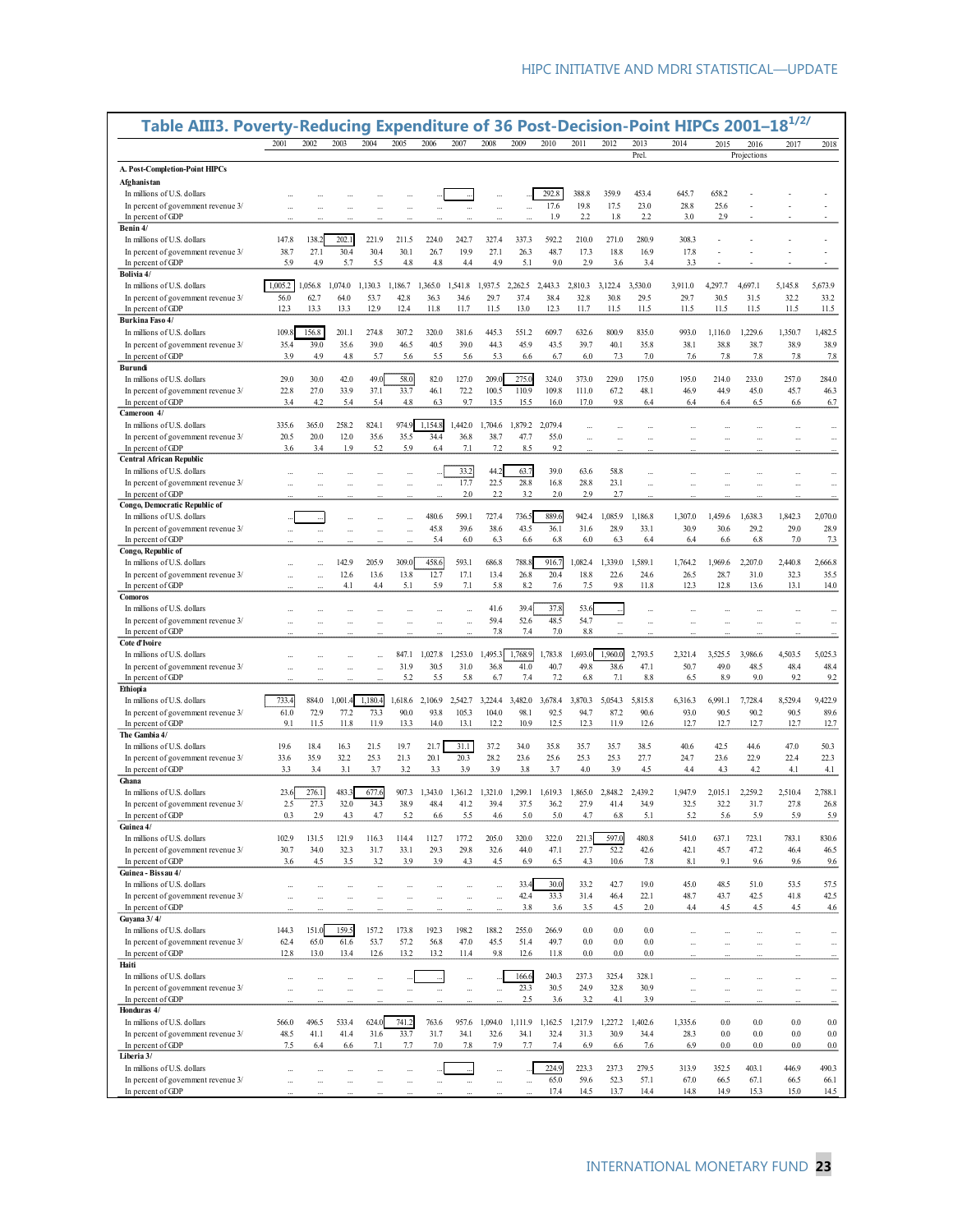| Table AIII3. Poverty-Reducing Expenditure of 36 Post-Decision-Point HIPCs 2001–18 <sup>1/2/</sup> | 2001        | 2002        | 2003        | 2004        | 2005    | 2006        | 2007        | 2008        | 2009        | 2010        | 2011        | 2012        | 2013        | 2014        | 2015        | 2016        | 2017        | 2018    |
|---------------------------------------------------------------------------------------------------|-------------|-------------|-------------|-------------|---------|-------------|-------------|-------------|-------------|-------------|-------------|-------------|-------------|-------------|-------------|-------------|-------------|---------|
|                                                                                                   |             |             |             |             |         |             |             |             |             |             |             | Prel.       |             |             | Projections |             |             |         |
| Madagascar 4/                                                                                     |             |             |             |             |         |             |             |             |             |             |             |             |             |             |             |             |             |         |
| In millions of U.S. dollars                                                                       | 267.4       | 233.1       | 290.        | 246.2       | 317.7   | 326.6       | 448.6       | 483.7       | 458.5       | 469.5       | 499.8       | 515.3       | 547.6       | 604.3       | 757.5       | 939.1       | 1,139.6     | 1,360.0 |
| In percent of government revenue 3/                                                               | 58.5        | 62.4        | 50.6        | 46.9        | 62.2    | 49.7        | 49.9        | 46.4        | 54.3        | 49.2        | 57.7        | 55.8        | 54.3        | 52.9        | 61.4        | 69.1        | 76.6        | 83.6    |
| In percent of GDP                                                                                 | 5.9         | 5.3         | 5.3         | 5.6         | 6.3     | 5.9         | 6.1         | 5.1         | 5.4         | 5.4         | 5.1         | 5.2         | 5.1         | 5.4         | 6.4         | 7.4         | 8.4         | 9.4     |
| Malawi 4/                                                                                         |             |             |             |             |         |             |             |             |             |             |             |             |             |             |             |             |             |         |
| In millions of U.S. dollars                                                                       | 161.9       | 189.7       | 182.5       | 164.9       | 218.6   | 269.0       | 388.7       | 551.2       | 626.9       | 710.1       | 613.2       | 846.3       | 493.9       | 518.8       | 570.9       | 599.9       | 659.6       | 670.7   |
| In percent of government revenue 3/                                                               | 56.0        | 63.0        | 52.3        | 37.3        | 43.2    | 49.9        | 58.0        | 64.8        | 60.7        | 53.0        | 43.2        | 63.3        | 57.6        | 43.2        | 40.7        | 37.5        | 36.1        | 34.5    |
| In percent of GDP                                                                                 | 9.4         | 7.1         | 7.5         | 6.3         | 7.9     | 8.6         | 10.7        | 12.9        | 12.5        | 13.2        | 10.9        | 20.3        | 12.9        | 11.8        | 11.5        | 10.9        | 10.7        | 9.9     |
| Mali 4/                                                                                           |             |             |             |             |         |             |             |             |             |             |             |             |             |             |             |             |             |         |
| In millions of U.S. dollars                                                                       | 406.7       | 528.9       | 668.1       | 805.8       | 775.8   | .009.3      | .222.3      | 1,042.4     | 1,488.3     | 1,302.7     | 1,535.6     | 938.3       | ,578.6      | 1,857.6     | 2,055.7     | 2,315.6     | 2,577.8     | 2,803.1 |
| In percent of government revenue 3/                                                               | 96.1        | 91.9        | 84.5        | 86.7        | 84.7    | 90.4        | 96.5        | 82.7        | 92.2        | 80.2        | 89.7        | 52.4        | 82.0        | 87.5        | 86.2        | 86.2        | 86.2        | 86.2    |
| In percent of GDP                                                                                 | 13.5        | 15.3        | 14.5        | 15.0        | 14.8    | 15.7        | 16.1        | 12.8        | 15.8        | 13.9        | 15.2        | 9.0         | 14.5        | 17.1        | 17.1        | 17.7        | 18.1        | 18.1    |
| Mauritania 4/                                                                                     |             |             |             |             |         |             |             |             |             |             |             |             |             |             |             |             |             |         |
| In millions of U.S. dollars                                                                       | 79.         | 105.0       | 214.0       | 179.5       | 129.1   | 185.7       | 265.8       | 398.0       | 332.6       | 325.1       | 385.0       | 461.5       | 539.1       | 560.6       |             |             |             |         |
| In percent of government revenue 3/                                                               | 35.2        | 29.7        | 54.7        | 39.0        | 28.7    | 23.4        | 36.0        | 51.2        | 46.3        | 35.9        | 35.8        | 35.3        | 39.2        | 39.0        |             |             |             |         |
| In percent of GDP                                                                                 | 7.0         | 9.1         | 16.6        | 12.0        | 7.0     | 6.9         | 9.4         | 11.3        | 11.0        | 9.0         | 9.4         | 11.7        | 12.9        | 12.8        |             |             |             |         |
| Mozambique 4/                                                                                     |             |             |             |             |         |             |             |             |             |             |             |             |             |             |             |             |             |         |
| In millions of U.S. dollars                                                                       | 590.6       | 647.5       | 699.3       | 875.8       | 943.4   | 1,183.8     | 1.331.7     | 1,958.8     | 2,097.6     | 2,119.5     | 2,146.0     | 2,446.5     | 2.808.8     |             |             |             |             |         |
| In percent of government revenue 3/                                                               | 145.5       | 128.1       | 113.7       | 98.3        | 106.5   | 113.9       | 96.0        | 128.4       | 123.5       | 112.9       | 76.9        | 76.5        | 74.4        |             |             |             |             |         |
| In percent of GDP                                                                                 | 14.5        | 15.4        | 15.0        | 15.4        | 14.3    | 16.4        | 16.4        | 19.7        | 21.0        | 22.2        | 17.1        | 17.2        | 19.1        |             |             |             |             |         |
| Nicaragua 4/                                                                                      |             |             |             |             |         |             |             |             |             |             |             |             |             |             |             |             |             |         |
| In millions of U.S. dollars                                                                       | 361.5       | 410.7       | 467.5       | 536.0       | 620.7   | 632.3       | 771.1       | 850.1       | 837.0       | 847.9       | 922.5       | 1,009.2     | 1,090.0     | 1,259.0     | 1,371.0     | 1,466.0     | 1,591.0     | 1,724.0 |
| In percent of government revenue 3/                                                               | 41.7        | 45.5        | 46.4        | 46.3        | 47.7    | 42.5        | 45.8        | 46.3        | 47.1        | 42.0        | 38.6        | 39.0        | 40.4        | 43.3        | 44.2        | 43.8        | 44.8        | 45.3    |
|                                                                                                   |             | 10.2        | 11.4        | 12.0        |         |             |             | 10.0        | 10.0        |             |             |             |             |             | 11.1        |             |             |         |
| In percent of GDP                                                                                 | 8.8         |             |             |             | 12.7    | 9.3         | 10.3        |             |             | 9.5         | 9.3         | 9.5         | 9.7         | 10.6        |             | 11.2        | 11.5        | 11.8    |
| Niger 4/                                                                                          |             |             |             |             |         |             |             |             |             |             |             |             |             |             |             |             |             |         |
| In millions of U.S. dollars                                                                       |             | 169.8       | 221.5       | 280.6       | 291.5   | 339.0       | 376.0       | 430.1       | 401.5       | 353.4       | 626.2       | 677.6       | 994.0       | 1.039.8     | 1,116.2     | 1.235.9     | 1,409.7     | 1.551.4 |
| In percent of government revenue 3/                                                               | ă.          | 67.9        | 75.4        | 79.0        | 85.3    | 68.1        | 54.7        | 46.9        | 49.6        | 45.5        | 72.7        | 62.4        | 75.7        | 68.3        | 65.9        | 62.0        | 57.4        | 56.7    |
| In percent of GDP                                                                                 |             | 8.2         | 8.4         | 9.7         | 8.6     | 9.3         | 8.8         | 7.9         | 7.4         | 6.2         | 9.8         | 10.1        | 13.4        | 12.5        | 12.4        | 12.7        | 12.6        | 12.4    |
| Rwanda 4/                                                                                         |             |             |             |             |         |             |             |             |             |             |             |             |             |             |             |             |             |         |
| In millions of U.S. dollars                                                                       | 90.6        | 107.8       | 115.4       | 137.0       | 216.4   | 233.4       | 398.0       | 557.7       | 646.8       | 787.0       | 863.1       | 910.2       | 936.2       | 995.7       | 1,028.5     | 1,134.4     | 1,247.1     | 1,362.4 |
| In percent of government revenue 3/                                                               | 48.4        | 55.0        | 55.1        | 53.1        | 66.7    | 61.7        | 84.3        | 82.1        | 97.1        | 108.6       | 96.3        | 82.4        | 78.5        | 73.6        | 66.6        | 0.0         | 0.0         | 0.0     |
| In percent of GDP                                                                                 | 5.5         | 6.5         | 6.4         | 6.6         | 8.5     | 7.5         | 10.5        | 11.9        | 12.2        | 14.1        | 13.6        | 12.8        | 12.8        | 12.8        | 12.0        | 12.0        | 11.9        | 11.6    |
| São Tome and Principe 4/                                                                          |             |             |             |             |         |             |             |             |             |             |             |             |             |             |             |             |             |         |
| In millions of U.S. dollars                                                                       | 13.7        | 12.1        | 15.2        | 14.7        | 14.4    | 15.8        | 19.4        | 22.3        | 40.9        | 15.6        | 21.8        | 54.2        | 66.2        |             |             |             |             |         |
| In percent of government revenue 3/                                                               | 138.2       | 98.1        | 101.6       | 90.3        | 23.9    | 67.6        | 36.9        | 76.5        | 129.9       | 42.8        | 50.3        | 124.6       | 102.4       |             |             |             |             |         |
| In percent of GDP                                                                                 | 17.9        | 14.3        | 15.0        | 13.3        | 11.7    | 11.7        | 13.4        | 12.2        | 20.8        | 7.7         | 8.8         | 20.5        | 21.3        |             |             |             |             |         |
| Senegal 4/                                                                                        |             |             |             |             |         |             |             |             |             |             |             |             |             |             |             |             |             |         |
| In millions of U.S. dollars                                                                       | 292.7       | 300.9       | 436.9       | 541.7       | 622.5   | 634.9       | 829.1       | 949.2       | 1,030.3     | 1,102.4     | 1,167.7     | 1,376.8     | 0.0         |             |             |             |             |         |
| In percent of government revenue 3/                                                               | 35.7        | 29.2        | 32.4        | 34.1        | 39.1    | 32.7        | 32.8        | 39.6        | 41.2        | 44.2        | 42.3        | 47.0        | 0.0         |             |             |             |             |         |
| In percent of GDP                                                                                 | 6.0         | 5.6         | 6.4         | 6.7         | 7.1     | 6.8         | 7.3         | 7.1         | 8.0         | 8.5         | 8.1         | 9.8         | 0.0         |             |             |             |             |         |
| <b>Sierra Leone</b>                                                                               |             |             |             |             |         |             |             |             |             |             |             |             |             |             |             |             |             |         |
| In millions of U.S. dollars                                                                       | 36.7        | 57.4        | 59.7        | 49.9        | 53.5    | 61.6        | 53.4        | 108.6       | 93.8        | 99.3        | 122.8       | 200.6       | 236.1       | 247.5       | 285.5       | 321.4       | 356.8       | 395.1   |
| In percent of government revenue 3/                                                               | 37.3        | 51.9        | 52.4        | 39.1        | 35.5    | 35.5        | 28.3        | 49.4        | 48.3        | 41.4        | 24.8        | 46.4        | 48.4        | 44.8        | 43.1        | 43.3        | 42.4        | 42.4    |
| In percent of GDP                                                                                 | 3.4         | 4.6         | 4.3         | 3.5         | 3.2     | 3.3         | 2.5         | 4.3         | 3.8         | 3.9         | 4.2         | 5.3         | 5.1         | 4.6         | 4.6         | 4.7         | 4.9         | 5.1     |
| Tanzania 4/                                                                                       |             |             |             |             |         |             |             |             |             |             |             |             |             |             |             |             |             |         |
| In millions of U.S. dollars                                                                       | 595.1       | 799.3       | 860.7       | 1,023.6     | 1,095.4 | 1,544.1     | 2,071.3     | 2,876.9     | 3,685.7     | 4,026.3     | 4,366.3     | 5,070.9     | 5,777.1     | 6,159.2     | 6,494.4     | 6,838.3     | 7,117.9     |         |
| In percent of government revenue 3/                                                               | 56.8        | 72.6        | 74.0        | 77.7        | 69.6    | 91.1        | 95.8        | 93.5        | 112.8       | 115.7       | 119.6       | 110.2       | 109.7       | 96.9        | 87.7        | 82.3        | 78.3        |         |
| In percent of GDP                                                                                 | 5.8         | 7.6         | 7.6         | 8.5         | 8.0     | 10.8        | 13.6        | 15.2        | 17.6        | 17.6        | 18.4        | 19.7        | 18.7        | 17.6        | 16.9        | 16.2        | 15.3        |         |
| Togo                                                                                              |             |             |             |             |         |             |             |             |             |             |             |             |             |             |             |             |             |         |
| In millions of U.S. dollars                                                                       | 69.2        | 64.0        | 75.4        | 93.5        | 106.7   | 137.6       |             | 201.2       | 209.1       | 209.7       | 284.3       | 299.3       | 318.1       | 308.6       | 372.7       | 413.3       | 465.2       | 516.7   |
|                                                                                                   |             |             |             |             |         |             | 161.4       |             |             |             |             |             |             |             |             |             |             | 37.4    |
| In percent of government revenue 3/                                                               | 35.4<br>5.2 | 32.5<br>4.3 | 24.3<br>4.5 | 26.6<br>4.8 | 33.8    | 34.9<br>6.2 | 35.8<br>6.4 | 44.3<br>6.3 | 37.2<br>6.6 | 36.6<br>6.6 | 45.4<br>7.6 | 43.4<br>7.6 | 40.7<br>7.3 | 33.9<br>6.4 | 36.1<br>7.0 | 36.3<br>7.1 | 37.1<br>7.3 |         |
| In percent of GDP                                                                                 |             |             |             |             | 5.0     |             |             |             |             |             |             |             |             |             |             |             |             | 7.4     |
| Uganda $4/5/$                                                                                     |             |             |             |             |         |             |             |             |             |             |             |             |             |             |             |             |             |         |
| In millions of U.S. dollars                                                                       | 235.3       | 335.7       | 343.1       | 377.7       | 448.5   | 475.4       | 614.4       | 559.9       | 676.8       | 730.5       | 783.9       | 876.6       | 919.4       |             |             |             |             |         |
| In percent of government revenue 3/                                                               | 36.0        | 48.1        | 47.9        | 40.5        | 40.1    | 39.0        | 36.6        | 28.8        | 37.2        | 39.0        | 32.5        | 32.7        | 32.6        |             |             |             |             |         |
| In percent of GDP                                                                                 | 4.0         | 5.4         | 5.2         | 5.2         | 4.9     | 4.8         | 5.2         | 3.9         | 4.3         | 4.2         | 4.7         | 4.5         | 4.3         |             |             |             |             |         |
| Zambia 4/                                                                                         |             |             |             |             |         |             |             |             |             |             |             |             |             |             |             |             |             |         |
|                                                                                                   | 45.7        | 35.3        | 46.8        | 111.1       | 1.198.9 | 906.4       | 1,109.0     | 1,021.6     | 850.3       | 1.037.4     | 1,295.9     | 1,628.0     | ,664.0      | 1.794.1     | 1.959.9     | 2,182.0     | 2.414.2     |         |
| In millions of U.S. dollars                                                                       |             |             |             |             |         |             |             |             |             |             |             |             |             |             |             |             |             |         |
| In percent of government revenue 3/                                                               | 7.0         | 5.3         | 5.9         | 11.2        | 74.6    | 61.8        | 50.0        | 47.7        | 38.3        | 36.0        | 34.0        | 37.6        | 37.5        | 39.3        | 37.7        | 35.8        | 35.0        |         |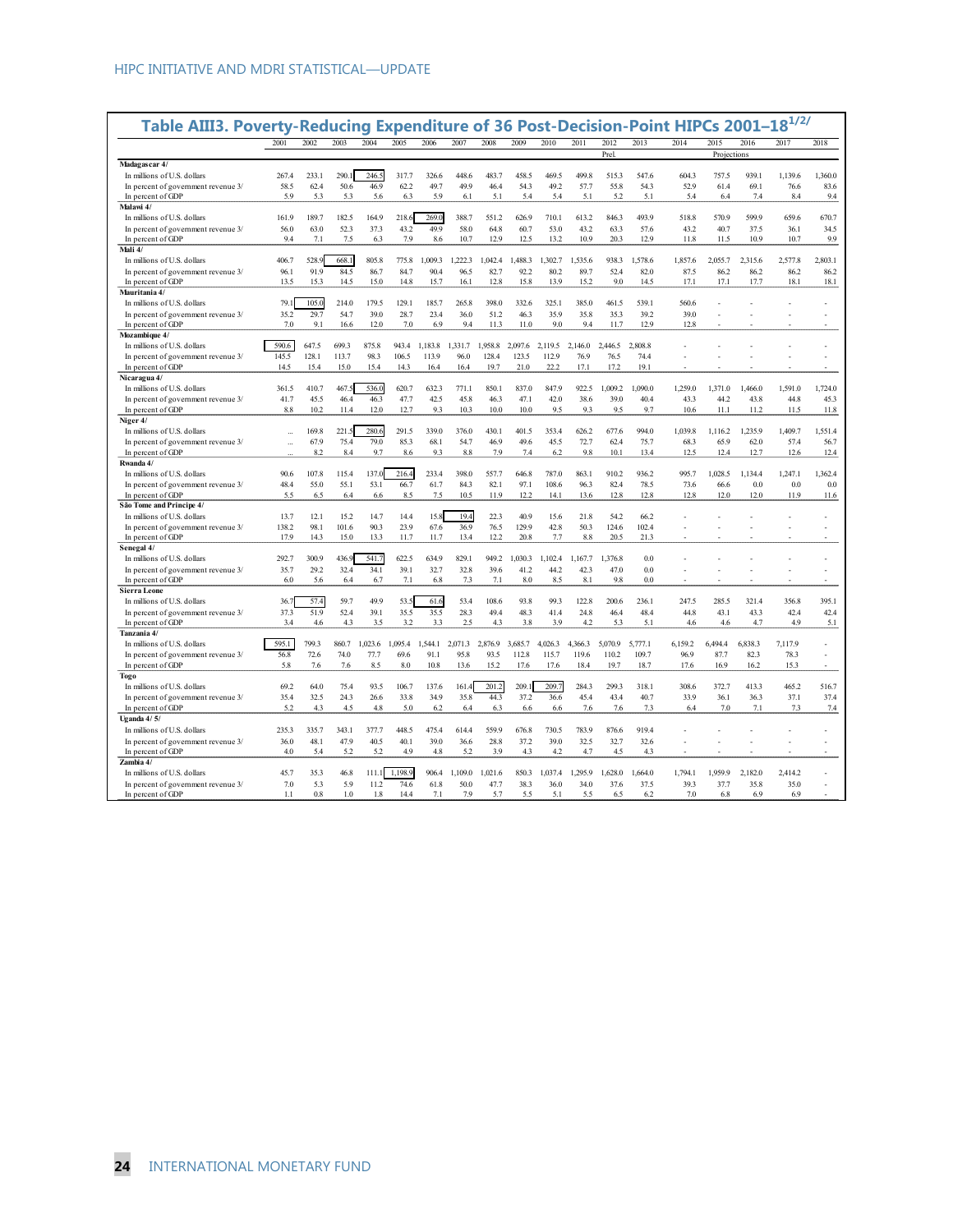|                                                                                                                                                                                                                                                                                                                                                                                                                                                                                                                                                                                                                                                                                                                                                                                                                                                                                                                                                                                  |      |      |       |       |       |       | (concluded) |       |       |       |         |         |         | Table AIII3. Poverty-Reducing Expenditure of 36 Post-Decision-Point HIPCs 2001-18 <sup>1/2/</sup> |             |         |         |         |
|----------------------------------------------------------------------------------------------------------------------------------------------------------------------------------------------------------------------------------------------------------------------------------------------------------------------------------------------------------------------------------------------------------------------------------------------------------------------------------------------------------------------------------------------------------------------------------------------------------------------------------------------------------------------------------------------------------------------------------------------------------------------------------------------------------------------------------------------------------------------------------------------------------------------------------------------------------------------------------|------|------|-------|-------|-------|-------|-------------|-------|-------|-------|---------|---------|---------|---------------------------------------------------------------------------------------------------|-------------|---------|---------|---------|
|                                                                                                                                                                                                                                                                                                                                                                                                                                                                                                                                                                                                                                                                                                                                                                                                                                                                                                                                                                                  | 2001 | 2002 | 2003  | 2004  | 2005  | 2006  | 2007        | 2008  | 2009  | 2010  | 2011    | 2012    | 2013    | 2014                                                                                              | 2015        | 2016    | 2017    | 2018    |
|                                                                                                                                                                                                                                                                                                                                                                                                                                                                                                                                                                                                                                                                                                                                                                                                                                                                                                                                                                                  |      |      |       |       |       |       |             |       |       |       |         | Prel    |         |                                                                                                   | Projections |         |         |         |
| <b>B.</b> Interim HIPCs                                                                                                                                                                                                                                                                                                                                                                                                                                                                                                                                                                                                                                                                                                                                                                                                                                                                                                                                                          |      |      |       |       |       |       |             |       |       |       |         |         |         |                                                                                                   |             |         |         |         |
| Chad                                                                                                                                                                                                                                                                                                                                                                                                                                                                                                                                                                                                                                                                                                                                                                                                                                                                                                                                                                             |      |      |       |       |       |       |             |       |       |       |         |         |         |                                                                                                   |             |         |         |         |
| In millions of U.S. dollars                                                                                                                                                                                                                                                                                                                                                                                                                                                                                                                                                                                                                                                                                                                                                                                                                                                                                                                                                      | 64.3 | 84.8 | 113.0 | 132.4 | 326.0 | 558.0 | 806.4       | 892.8 | 942.7 | 887.4 | 1,086.0 | 1,185.2 | 1,382.3 | 1,654.5                                                                                           | 1,890.5     | 1.969.9 | 2,100.9 | 2,390.6 |
| In percent of government revenue 3/                                                                                                                                                                                                                                                                                                                                                                                                                                                                                                                                                                                                                                                                                                                                                                                                                                                                                                                                              | 51.6 | 48.6 | 48.4  | 32.7  | 62.3  | 52.2  | 50.5        | 43.6  | 78.5  | 44.0  | 40.6    | 43.1    | 55.8    | 56.5                                                                                              | 63.3        | 53.1    | 49.5    | 49.3    |
| In percent of GDP                                                                                                                                                                                                                                                                                                                                                                                                                                                                                                                                                                                                                                                                                                                                                                                                                                                                                                                                                                | 3.8  | 4.3  | 4.1   | 3.0   | 4.9   | 7.5   | 9.3         | 8.6   | 10.2  | 8.3   | 8.9     | 9.6     | 10.3    | 10.4                                                                                              | 10.8        | 9.9     | 9.6     | 10.6    |
| Sources: HIPC country documents, and World Bank and IMF staff estimates.<br>Note: Data corresponding to years of decision and completion points under the enhanced HIPC Initiative are in thin and thick boxes, respectively.<br>1/ The coverage of poverty-reducing expenditures varies across countries, but is generally consistent with the definition in the PRSP and the budget of each HIPC.<br>In some countries, the definition of poverty-reducing expenditures has evolved over time to include more sectors; therefore, some of the increase in such spending over<br>the 2001-2003 period may reflect changes in the definition. In the majority of countries expenditures on health and education are included but beyond that there are<br>wide variations in the sectoral spending included.<br>2/ Central government revenue excluding grants.<br>3/ Currently fiscal data reported by authorities does not allow monitoring of poverty reduction expenditures. |      |      |       |       |       |       |             |       |       |       |         |         |         |                                                                                                   |             |         |         |         |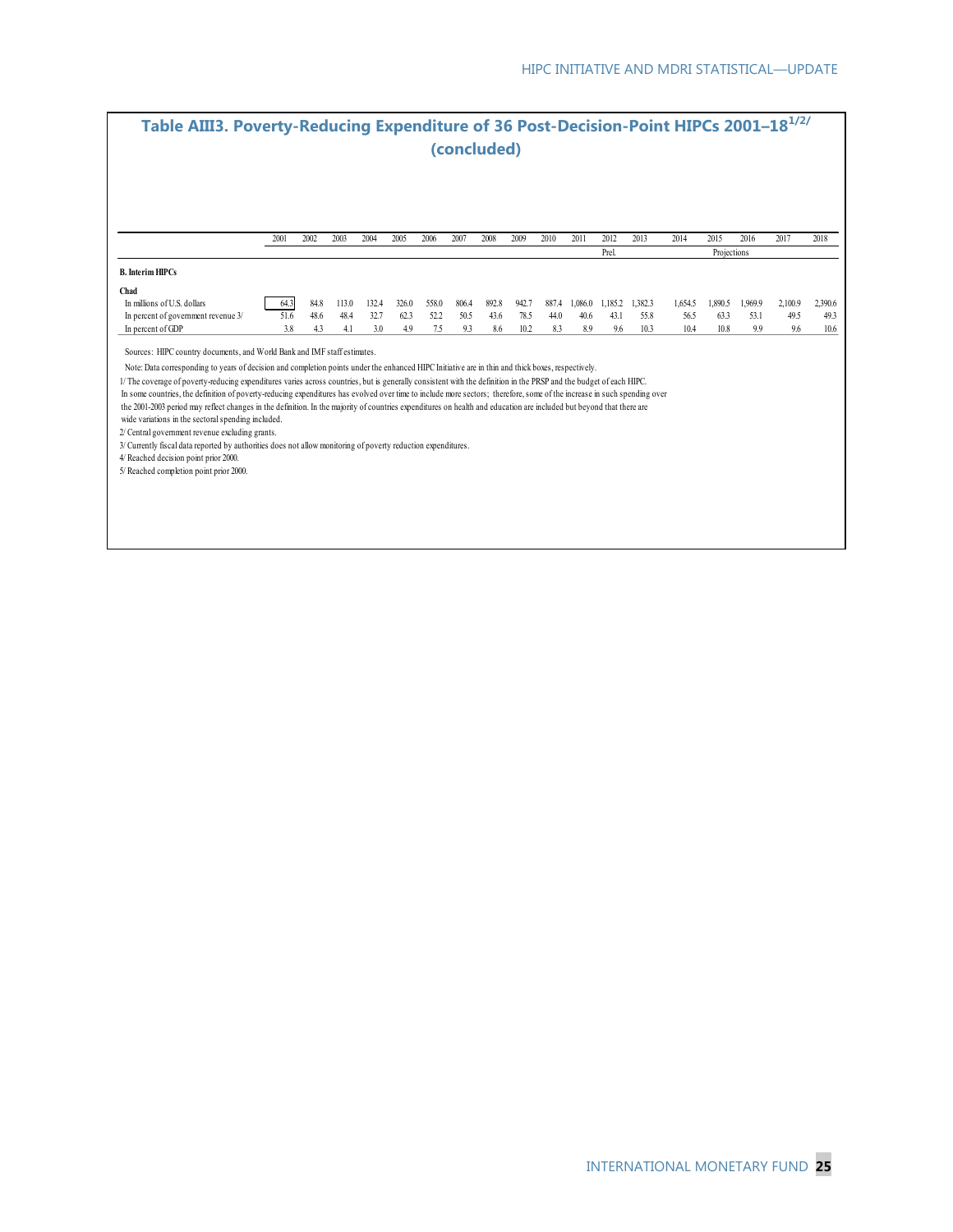|                                | Decision<br><b>Point Date</b> | Completion<br><b>Point Date</b> | Assistance under the HIPC Initiative     |                  | Assistance Delivered Total HIPC and<br>under MDRI 2/ | <b>MDRI Assistance</b> |
|--------------------------------|-------------------------------|---------------------------------|------------------------------------------|------------------|------------------------------------------------------|------------------------|
|                                |                               |                                 | In PV Terms as of Decision Point<br>3/4/ | In Nominal Terms | In Nominal Terms                                     | In Nominal Terms       |
|                                | (1)                           | (2)                             | (3)                                      | (4)              | (5)                                                  | $(6)=(4)+(5)$          |
| 35 Post-Completion-Point HIPCs |                               |                                 | $\cdots$                                 | 76,118           | 49,660                                               | 125,778                |
| Afghanistan                    | Jul-07                        | $Jan-10$                        | 582                                      | 1,280            | 39                                                   | 1,319                  |
| Benin                          | $Jul-00$                      | Mar-03                          | 262                                      | 460              | 1,128                                                | 1,588                  |
| Bolivia 5/                     | Feb-00                        | Jun-01                          | 1,330                                    | 2,060            | 2,833                                                | 4,893                  |
| Burkina Faso 5/6/              | $Jul-00$                      | Apr- $02$                       | 553                                      | 930              | 1,196                                                | 2,126                  |
| Burundi                        | Aug- $05$                     | Jan-09                          | 833                                      | 1,366            | 103                                                  | 1,469                  |
| Cameroon                       | $Oct-00$                      | Apr-06                          | 1,267                                    | 4,917            | 1,288                                                | 6,205                  |
| Central African Republic       | Sep-07                        | Jun-09                          | 578                                      | 804              | 294                                                  | 1,098                  |
| Comoros                        | $Jun-10$                      | Dec-12                          | 146                                      | 136              | 78                                                   | 215                    |
| Congo, Dem. Rep. of the        | $Jul-03$                      | Jul-10                          | 7,252                                    | 15,222           | 1,050                                                | 16,272                 |
| Congo, Rep. of                 | Mar-06                        | $Jan-10$                        | 1,575                                    | 1,738            | 196                                                  | 1,934                  |
| Cote d'Ivoire                  | Mar-09                        | $Jun-12$                        | 1,576                                    | 3,415            | 1,844                                                | 5,259                  |
| Ethiopia 6/                    | $Nov-01$                      | Apr-04                          | 1,935                                    | 3,275            | 3,291                                                | 6,566                  |
| Gambia, The                    | Dec-00                        | Dec-07                          | 67                                       | 112              | 377                                                  | 489                    |
| Ghana                          | Feb-02                        | Jul-04                          | 2,187                                    | 3,500            | 3,891                                                | 7,391                  |
| Guinea                         | $Dec-00$                      | $Sep-12$                        | 639                                      | 800              | 975                                                  | 1,775                  |
| Guinea-Bissau 6/               | Dec-00                        | $Dec-10$                        | 489                                      | 790              | 129                                                  | 919                    |
| Guyana 5/                      | $Nov-00$                      | Dec-03                          | 610                                      | 1,354            | 710                                                  | 2,064                  |
| Haiti                          | $Nov-06$                      | Jun-09                          | 140                                      | 213              | 964                                                  | 1,176                  |
| Honduras                       | Jun-00                        | Apr-05                          | 556                                      | 1,000            | 2,726                                                | 3,726                  |
| Liberia 8/                     | Mar-08                        | $Jun-10$                        | 2,739                                    | 4,600            | 260                                                  | 4,860                  |
| Madagascar                     | Dec-00                        | Oct-04                          | 836                                      | 1,900            | 2,384                                                | 4,284                  |
| Malawi 6/                      | $Dec-00$                      | Aug-06                          | 939                                      | 1,628            | 1,577                                                | 3,205                  |
| Mali 5/                        | Sep-00                        | Mar-03                          | 539                                      | 895              | 1,968                                                | 2,863                  |
| Mauritania                     | Feb-00                        | $Jun-02$                        | 622                                      | 1,100            | 877                                                  | 1,977                  |
| Mozambique 5/                  | $Apr-00$                      | Sep-01                          | 2.143                                    | 4,300            | 2,022                                                | 6,322                  |
| Nicaragua                      | Dec-00                        | Jan-04                          | 3,308                                    | 4,500            | 1,916                                                | 6,416                  |
| Niger 6/                       | $Dec-00$                      | Apr-04                          | 644                                      | 1,190            | 1,053                                                | 2,243                  |
| Rwanda 6/                      | $Dec-00$                      | Apr- $05$                       | 651                                      | 1,316            | 513                                                  | 1,829                  |
| São Tomé and Príncipe 6/       | $Dec-00$                      | Mar-07                          | 117                                      | 263              | 66                                                   | 329                    |
| Senegal                        | $Jun-00$                      | Apr-04                          | 488                                      | 850              | 2,460                                                | 3,310                  |
| Sierra Leone                   | Mar-02                        | Dec-06                          | 675                                      | 994              | 663                                                  | 1,657                  |
| Tanzania                       | $Apr-00$                      | $Nov-01$                        | 2,026                                    | 3,000            | 3,816                                                | 6,816                  |
| Togo                           | $Nov-08$                      | $Dec-10$                        | 282                                      | 360              | 713                                                  | 1,073                  |
| Uganda 5/                      | Feb-00                        | $May-00$                        | 1,027                                    | 1,950            | 3,501                                                | 5,451                  |
| Zambia                         | $Dec-00$                      | Apr- $05$                       | 2,499                                    | 3,900            | 2,757                                                | 6,657                  |
| 1 Interim HIPCs                |                               |                                 | $\ddotsc$                                | 260              | $\cdots$                                             | 260                    |
| Chad                           | May-01                        |                                 | 170                                      | 260              | $\cdots$                                             | 260                    |
| 2 Non-HIPCs 7/                 |                               |                                 |                                          |                  | 182                                                  | 182                    |
| Cambodia                       |                               |                                 | $\ddotsc$                                |                  | 82                                                   | 82                     |
| Tajikistan                     |                               |                                 |                                          | $\ddotsc$        | 100                                                  | 100                    |
|                                |                               |                                 |                                          |                  |                                                      |                        |

# **Table AIII4. HIPC Initiative and MDRI: Committed Debt Relief and Outlook1/**

Sources: HIPC documents, and World Bank and IMF staff estimates.

1/ Committed debt relief under the assumption of full participation of creditors.

2/ Nominal MDRI costs include principal and interest foregone for all multilaterals participating in the Initiative, except IMF, which only include principal. The estimated costs for IMF reflect the stock of debt eligible for MDRI relief, which is the debt outstanding (principal only) as of end-2004 and that has not been repaid by the member and is not covered by HIPC assistance (EBS/05/158 Revision 1, 12/15/2005).

3/ Topping-up assistance and assistance provided under the original HIPC Initiative are expressed in PV-terms as of the time of the decision point.

4/ No totals are shown because the amounts are in different PV terms (according to the date of the decision point).

5/ Also reached completion point under the original HIPC Initiative. The assistance includes original debt relief.

6/ Assistance includes topping up at completion point.

7/ IMF MDRI debt relief to Cambodia and Tajikistan.

8/ Liberia received MDRI-type (beyond-HIPC) debt relief at end-June 2010, which was financed from the Liberia Administered Account.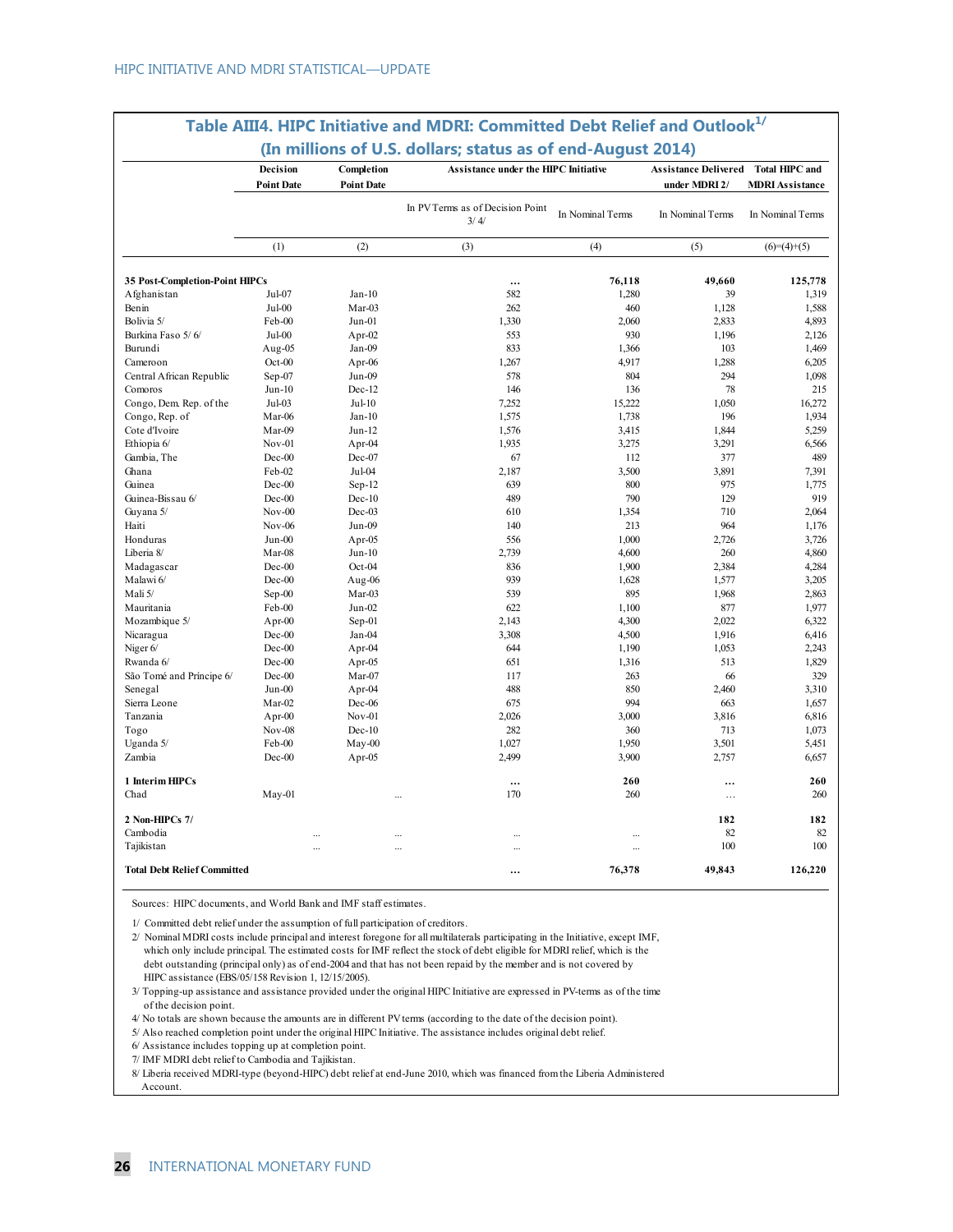| <b>Creditors</b>                                                         |                | <b>Number of Completion</b> |                                           |         |
|--------------------------------------------------------------------------|----------------|-----------------------------|-------------------------------------------|---------|
|                                                                          |                | <b>Point Debtors</b>        | <b>HIPC Assistance Costs</b>              |         |
|                                                                          | Total          | Relief<br>Commited          | In millions of U.S.                       | Percent |
|                                                                          |                |                             | dollars, in end-2013 PV of Total<br>Terms | Cost    |
|                                                                          |                |                             |                                           |         |
| <b>Delivering or Committed to Deliver Debt Relief</b>                    |                |                             | 27,639                                    | 99.4    |
| World Bank Group                                                         | 35             | 35                          | 12,972                                    | 46.7    |
| African Development Bank (AfDB) Group                                    | 29             | 29                          | 4.936                                     | 17.8    |
| International Monetary Fund (IMF)                                        | 35             | 35                          | 4,468                                     | 16.1    |
| Inter-American Development Bank (IaDB)                                   | 5              | 5                           | 1,643                                     | 5.9     |
| European Union/European Investment Bank (EU/EIB)                         | 30             | 30                          | 1,055                                     | 3.8     |
| Central American Bank for Economic Integration (CABEI)                   | 2              | $\overline{c}$              | 716                                       | 2.6     |
| International Fund for Agricultural Development (IFAD)                   | 34             | 34                          | 454                                       | 1.6     |
| Arab Bank for Economic Development in Africa (BADEA)                     | 27             | 27                          | 341                                       | 1.2     |
| OPEC Fund for International Development (OFID)                           | 35             | 35                          | 271                                       | 1.0     |
| Islamic Development Bank (IsDB)                                          | 15             | 14                          | 188                                       | 0.7     |
| Arab Fund for Economic and Social Development (AFESD)                    | $\mathbf{1}$   | $\mathbf{1}$                | 89                                        | 0.3     |
| Corporación Andina de Fomento (CAF)                                      | $\mathbf{1}$   | 1                           | 130                                       | 0.5     |
| West African Development Bank (BOAD)                                     | $\overline{4}$ | 4                           | 88                                        | 0.3     |
| Caricom Multilateral Clearing Facility (CMCF)                            | 5              | 5                           | 85                                        | 0.3     |
| Asian Development Bank (AsDB)                                            | 1              | 1                           | 69                                        | 0.2     |
| Nordic Development Fund (NDF)                                            | 9              | 9                           | 39                                        | 0.1     |
| Fund for the Financial Development of the River Plate Basin (FONPLATA)   | 1              | $\mathbf{1}$                | 35                                        | 0.1     |
| Caribbean Development Bank (CDB)                                         | $\mathbf{1}$   | 1                           | 25                                        | 0.1     |
| Arab Monetary Fund (AMF)                                                 | $\mathbf{1}$   | $\mathbf{1}$                | 17                                        | 0.1     |
| Central Bank of West African States (BCEAO)                              | 3              | $\mathbf{1}$                | 8                                         | 0.0     |
| Nordic Investment Bank (NIB)                                             | 1              | $\mathbf{1}$                | 5                                         | 0.0     |
| East African Development Bank (EADB)                                     | $\overline{2}$ | $\overline{c}$              | 5                                         | 0.0     |
| Shelter Afrique                                                          | $\overline{2}$ | 1                           | $\mathbf{1}$                              | 0.0     |
| Banco Interamericano de Ahorro y Préstamo (BIAPE)                        | $\mathbf{1}$   | $\mathbf{1}$                | $\boldsymbol{0}$                          | 0.0     |
| Have not Indicated Intention to Provide Relief under the HIPC Initiative |                |                             | 164.2                                     | 0.6     |
| Banque des Etats de l'Afrique Centrale (BEAC)                            | 1              | $\boldsymbol{0}$            | 44.7                                      | 0.2     |
| Economic Community of West African States (ECOWAS)                       | 10             | $\overline{0}$              | 29.6                                      | 0.1     |
| Eastern and Southern African Trade and Development Bank (PTA Bank)       | $\overline{2}$ | $\boldsymbol{0}$            | 12.4                                      | 0.0     |
| Banque de Développement des Etats de l'Afrique Centrale (BDEAC)          | $\overline{2}$ | $\overline{0}$              | 12.9                                      | 0.0     |
| Banque de Dévelopment des Etats des Grands Lacs (BDEGL)                  | $\overline{2}$ | $\overline{0}$              | 57.3                                      | 0.2     |
| Conseil de L'Entente (FEGECE)                                            | 3              | $\overline{0}$              | 3.9                                       | 0.0     |
| Fondo Centroamericano de Estabilización Monetaria (FOCEM)                | 1              | $\boldsymbol{0}$            | 2.4                                       | 0.0     |
| Islamic Solidarity Fund for Development (ISFD)                           | $\mathbf{1}$   | $\overline{0}$              | 1.0                                       | 0.0     |
| <b>Total</b>                                                             |                |                             | 27,804                                    | 100.0   |

### **Table AIII5. HIPC Initiative: Cost Estimates to Multilateral Creditors and Status of their Commitments to Post-Completion-Point HIPCs**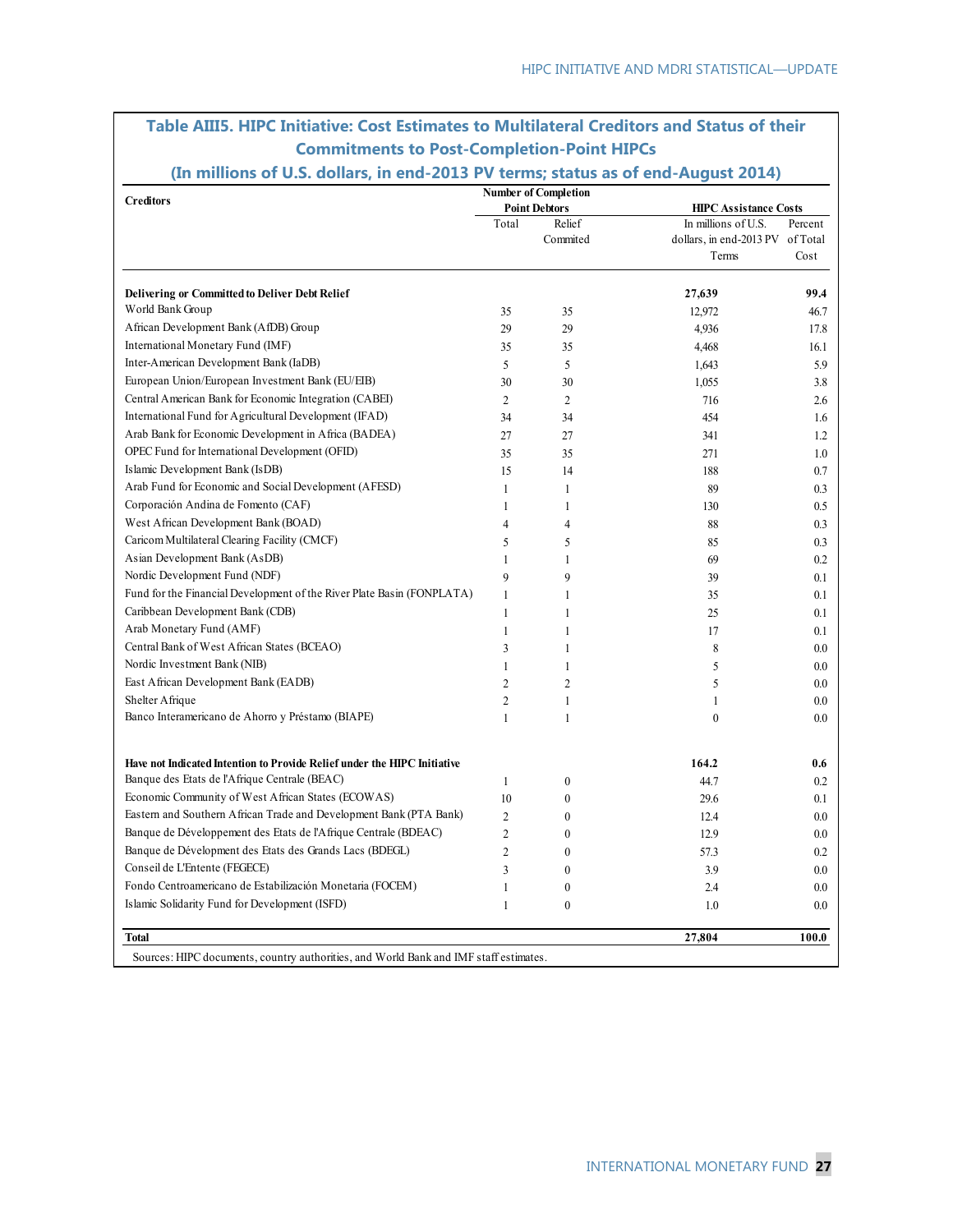#### **Table AIII6A. Status of Delivery of HIPC Initiative and MDRI Assistance by the World Bank (In millions of U.S. dollars; status as of end-August 2014)**

|                                       |                                             | World Bank Assistance under the HIPC Initiative                |                                                    |                                                       |                                  | <b>Assistance under the MDRI</b><br>(IDA only)                   | <b>Total Committed Total Delivered</b><br><b>Assistance</b>                 | <b>Assistance</b>                                                      |
|---------------------------------------|---------------------------------------------|----------------------------------------------------------------|----------------------------------------------------|-------------------------------------------------------|----------------------------------|------------------------------------------------------------------|-----------------------------------------------------------------------------|------------------------------------------------------------------------|
|                                       | Committed<br>Assistance in<br>Nominal Terms | Committed<br>Assistance in<br>PV Terms as of<br>Decision Point | Committed<br>Assistance in<br>end-2013 PV<br>Terms | Delivered<br>Assistance<br>in end-2013<br>PV Terms 1/ | Delivered<br>Nominal<br>Terms 2/ | Delivered<br>Assistance in Assistance in<br>end-2013 PV<br>Terms | <b>Initiative and</b><br><b>MDRI</b> in end-<br>2013 PV Terms 2013 PV Terms | under the HIPC under the HIPC<br>Initiative and<br><b>MDRI</b> in end- |
|                                       | (1)                                         | (II)                                                           | (III)                                              | (IV)                                                  | (V)                              | (VI)                                                             | $(III) + (VI)$                                                              | $(IV) + (VI)$                                                          |
| 35 Post-Completion-Point HIPCs        |                                             |                                                                |                                                    |                                                       |                                  |                                                                  |                                                                             |                                                                        |
| TOTAL <sub>3</sub> /                  | 16,476.8                                    |                                                                | 12,971.5                                           | 9,122.1                                               | 34,201.0                         | 26,491.8                                                         | 39,463.3                                                                    | 35,613.9                                                               |
| Afghanistan                           | 125.8                                       | 76.0                                                           | 88.7                                               | 24.0                                                  | 38.7                             | 26.5                                                             | 115.2                                                                       | 50.6                                                                   |
| Benin                                 | 124.3                                       | 84.4                                                           | 118.1                                              | 113.7                                                 | 705.2                            | 578.1                                                            | 696.2                                                                       | 691.8                                                                  |
| Bolivia 4/                            | 287.2                                       | 197.4                                                          | 276.1                                              | 267.6                                                 | 1,558.8                          | 1,262.9                                                          | 1,539.0                                                                     | 1,530.5                                                                |
| Burkina Faso 4/5/                     | 419.5                                       | 231.7                                                          | 324.2                                              | 257.3                                                 | 758.2                            | 589.9                                                            | 914.1                                                                       | 847.1                                                                  |
| Burundi                               | 774.8                                       | 425.2                                                          | 522.8                                              | 207.0                                                 | 66.4                             | 50.9                                                             | 573.7                                                                       | 257.9                                                                  |
| Cameroon                              | 297.0                                       | 176.1                                                          | 246.4                                              | 174.8                                                 | 840.9                            | 656.7                                                            | 903.1                                                                       | 831.5                                                                  |
| Central African Republic              | 291.8                                       | 206.9                                                          | 247.9                                              | 143.5                                                 | 188.3                            | 151.5                                                            | 399.4                                                                       | 294.9                                                                  |
| Comoros                               | 65.8                                        | 44.9                                                           | 49.8                                               | 9.5                                                   | 46.5                             | 33.2                                                             | 83.0                                                                        | 42.7                                                                   |
| Congo, Dem. Rep. of                   | 1.435.4                                     | 878.7                                                          | 1,137.7                                            | 712.1                                                 | 899.7                            | 604.5                                                            | 1.742.2                                                                     | 1.316.6                                                                |
| Congo, Republic of                    | 67.4                                        | 47.0                                                           | 57.8                                               | 28.9                                                  | 179.7                            | 135.6                                                            | 193.5                                                                       | 164.6                                                                  |
| Côte d'Ivoire                         | 430.6                                       | 412.6                                                          | 469.5                                              | 400.5                                                 | 1,561.3                          | 1,183.7                                                          | 1,653.2                                                                     | 1,584.2                                                                |
| Ethiopia 5/                           | 1,288.4                                     | 807.2                                                          | 1,100.5                                            | 692.7                                                 | 2,406.8                          | 1,738.4                                                          | 2,838.9                                                                     | 2,431.1                                                                |
| Gambia, The                           | 35.9                                        | 22.3                                                           | 31.2                                               | 26.0                                                  | 202.3                            | 161.6                                                            | 192.8                                                                       | 187.6                                                                  |
| Ghana                                 | 1,445.7                                     | 781.6                                                          | 1,065.5                                            | 669.2                                                 | 3,076.1                          | 2,400.5                                                          | 3,466.0                                                                     | 3,069.7                                                                |
| Guinea                                | 327.3                                       | 173.6                                                          | 242.9                                              | 129.6                                                 | 823.8                            | 615.0                                                            | 857.8                                                                       | 744.6                                                                  |
|                                       |                                             |                                                                |                                                    |                                                       |                                  |                                                                  |                                                                             |                                                                        |
| Guinea-Bissau 5/                      | 263.7                                       | 116.7                                                          | 167.6<br>98.2                                      | 88.3                                                  | 74.0                             | 49.4                                                             | 217.0                                                                       | 137.7<br>229.9                                                         |
| Guyana 4/                             | 132.8                                       | 70.2                                                           |                                                    | 75.1                                                  | 194.3                            | 154.8                                                            | 253.0                                                                       |                                                                        |
| Haiti                                 | 54.5                                        | 52.8                                                           | 63.3                                               | 63.5                                                  | 471.3                            | 389.6                                                            | 452.8                                                                       | 453.1                                                                  |
| Honduras                              | 171.6                                       | 97.8                                                           | 136.8                                              | 155.2                                                 | 1,217.4                          | 966.3                                                            | 1,103.0                                                                     | 1,121.5                                                                |
| Liberia                               | 394.1                                       | 373.6                                                          | 425.1                                              | 435.4                                                 | 70.7                             | 59.7                                                             | 484.7                                                                       | 495.0                                                                  |
| Madagascar                            | 444.4                                       | 256.2                                                          | 358.5                                              | 261.8                                                 | 1,819.5                          | 1,437.0                                                          | 1,795.5                                                                     | 1,698.8                                                                |
| Malawi 5/                             | 993.5                                       | 538.7                                                          | 753.7                                              | 460.7                                                 | 1,265.5                          | 940.0                                                            | 1,693.8                                                                     | 1,400.7                                                                |
| Mali 4/                               | 291.8                                       | 184.1                                                          | 257.6                                              | 247.4                                                 | 1,297.1                          | 1,045.3                                                          | 1,302.9                                                                     | 1,292.7                                                                |
| Mauritania                            | 172.8                                       | 99.9                                                           | 139.7                                              | 103.8                                                 | 564.9                            | 442.0                                                            | 581.8                                                                       | 545.9                                                                  |
| Mozambique 4/                         | 1.055.1                                     | 438.6                                                          | 613.6                                              | 622.3                                                 | 1,345.8                          | 1,076.0                                                          | 1,689.6                                                                     | 1,698.3                                                                |
| Nicaragua                             | 382.6                                       | 190.9                                                          | 267.0                                              | 150.5                                                 | 794.0                            | 580.8                                                            | 847.8                                                                       | 731.3                                                                  |
| Niger 5/                              | 410.1                                       | 231.0                                                          | 323.2                                              | 210.0                                                 | 767.7                            | 567.8                                                            | 890.9                                                                       | 777.7                                                                  |
| Rwanda 5/                             | 709.4                                       | 353.2                                                          | 494.1                                              | 256.6                                                 | 369.2                            | 251.5                                                            | 745.7                                                                       | 508.1                                                                  |
| São Tomé and Príncipe 5/              | 61.1                                        | 29.8                                                           | 41.6                                               | 22.0                                                  | 26.7                             | 19.5                                                             | 61.2                                                                        | 41.6                                                                   |
| Senegal                               | 163.9                                       | 123.6                                                          | 173.0                                              | 172.4                                                 | 1,902.4                          | 1,562.5                                                          | 1,735.4                                                                     | 1,734.9                                                                |
| Sierra Leone                          | 234.5                                       | 123.4                                                          | 164.0                                              | 103.6                                                 | 396.6                            | 289.5                                                            | 453.4                                                                       | 393.0                                                                  |
| Tanzania                              | 1,157.1                                     | 694.5                                                          | 971.6                                              | 693.5                                                 | 2,891.3                          | 2,272.6                                                          | 3,244.2                                                                     | 2,966.0                                                                |
| Togo                                  | 98.0                                        | 101.5                                                          | 115.5                                              | 111.8                                                 | 589.7                            | 481.8                                                            | 597.3                                                                       | 593.6                                                                  |
| Uganda 4/                             | 983.6                                       | 527.8                                                          | 738.4                                              | 594.0                                                 | 2,856.1                          | 2,261.9                                                          | 3,000.4                                                                     | 2,856.0                                                                |
| Zambia                                | 885.2                                       | 493.2                                                          | 690.0                                              | 437.7                                                 | 1,934.0                          | 1,454.9                                                          | 2,144.9                                                                     | 1,892.7                                                                |
| 1 Interim HIPCs                       |                                             |                                                                |                                                    |                                                       |                                  |                                                                  |                                                                             |                                                                        |
| TOTAL <sub>1</sub> /                  | 106.7                                       |                                                                | 92.9                                               | 39.5                                                  |                                  | $\cdots$                                                         | 92.9                                                                        | 39.5                                                                   |
| Chad                                  | 106.7                                       | 68.1                                                           | 92.9                                               | 39.5                                                  |                                  | $\ddotsc$                                                        | 92.9                                                                        | 39.5                                                                   |
| <b>Total Debt Relief Committed 1/</b> | 16,583.5                                    |                                                                | 13,064.5                                           | 9,161.6                                               | 34,201.0                         | 26,491.8                                                         | 39,556.2                                                                    | 35,653.4                                                               |

Sources: HIPC documents, and World Bank staff estimates.

1/ Total delivered HIPC assistance to end-2013.

2/ Nominal MDRI costs include principal and interest foregone.

3/ The total amounts shown are only indicative, as they represent the sum of individual commitments expressed in different PV terms,

 corresponding to the time of the decision point of each HIPC. 4/ Also reached completion point under the original HIPC Initiative. The assistance includes original debt relief.

5/ The assistance includes topping-up at completion point.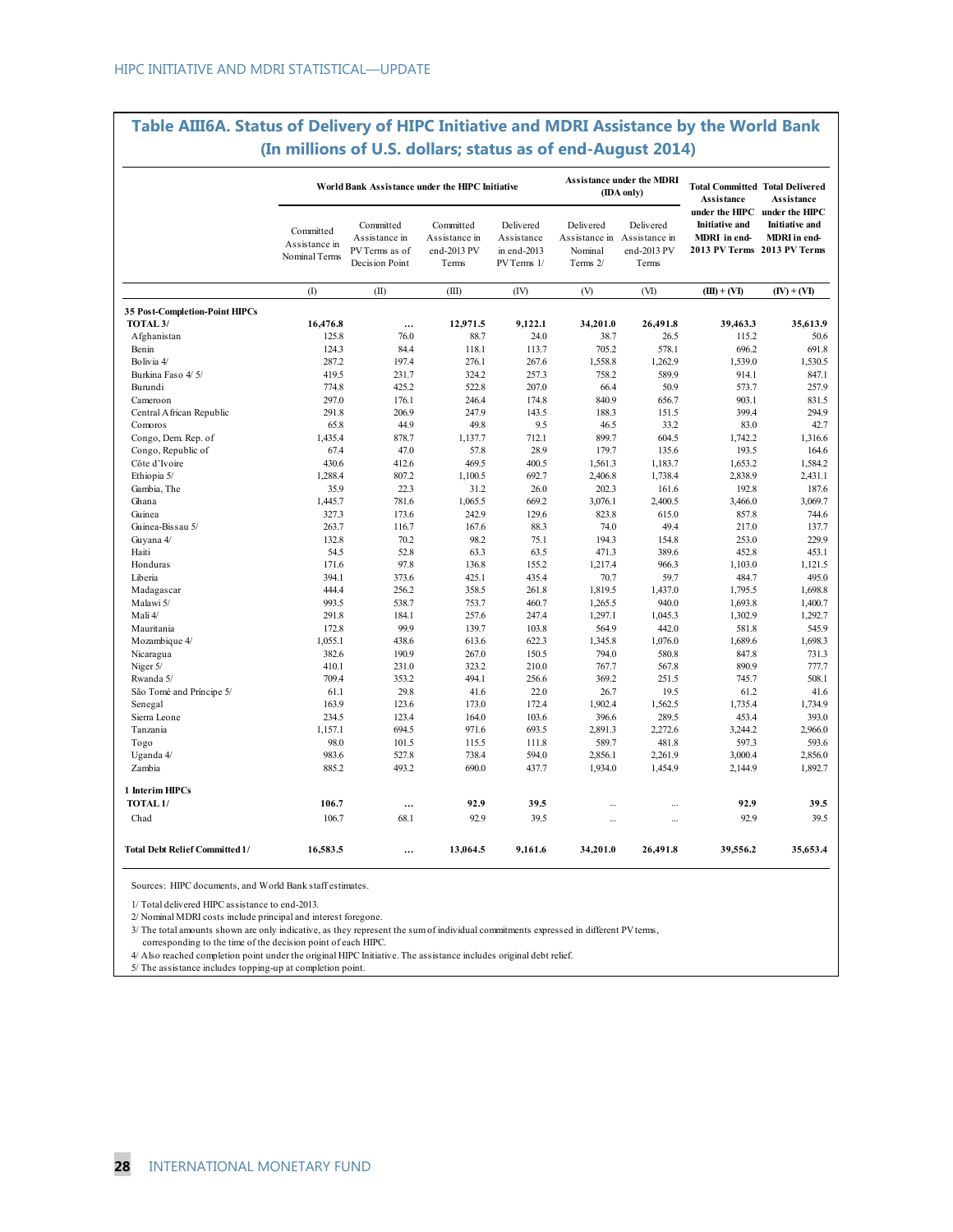|                                                               |                      |                      | um                             | <u></u>                |                | (In millions of U.S. dollars)  |                        |                       |                        | $\sim$                 |                         |                | 11121M             |                |                         |                      |                                  |                                  |
|---------------------------------------------------------------|----------------------|----------------------|--------------------------------|------------------------|----------------|--------------------------------|------------------------|-----------------------|------------------------|------------------------|-------------------------|----------------|--------------------|----------------|-------------------------|----------------------|----------------------------------|----------------------------------|
|                                                               | 2000                 | 2001                 | 2002                           | 2003                   | 2004           | 2005                           | 2006                   | 2007                  | 2008                   | 2009                   | 2010                    | 2011           | 2012               | 2013           | 2014                    | 2015                 | 2016<br>2017                     | 2018                             |
| Debt Service before HIPC Initiative Debt Relief               |                      |                      |                                |                        |                |                                | Actual 1/              |                       |                        |                        |                         |                |                    |                |                         |                      | Projected 1/                     |                                  |
| Afghanistan                                                   |                      |                      |                                | 31                     | $\overline{4}$ | 5                              | 5                      | 6                     | 6                      | 6                      | 6                       | $\overline{7}$ | $\overline{7}$     | 10             | 17                      | 20                   | 20<br>20                         | 20                               |
| Benin                                                         | 15                   | 14                   | 14                             | 16                     | 19             | 21                             | 22                     | 24                    | 25                     | 27                     | 29                      | 30             | 32                 | 33             | 35                      | 38                   | 39<br>42                         | 43                               |
| Bolivia                                                       | 31                   | 21                   | 23                             | 27                     | 33             | 35                             | 37                     | 40                    | 45                     | 52                     | 56                      | 59             | 63                 | 70             | 80                      | 83                   | 85<br>88                         | 93                               |
| Burkina Faso                                                  | 14                   | 10                   | 14                             | 16                     | 20             | 23                             | 24                     | 26                    | 27                     | 29                     | 30                      | 35             | 41                 | 44             | 46                      | 49                   | 51<br>57                         | 59                               |
| Burundi                                                       | 13                   | 14                   | 16                             | 19                     | 20             | 25                             | 22                     | 23                    | 27                     | 27                     | 29                      | 31             | 32                 | 35             | 35                      | 37                   | 37<br>36                         | 36                               |
| Cameroon<br>Central African Republic 2/                       | 92<br>9              | 115<br>9             | 88<br>$\boldsymbol{0}$         | 74                     | 59             | 57<br>٠                        | 89<br>66               | 46<br>15              | 41<br>16               | 44<br>16               | 44<br>18                | 45<br>19       | 46<br>20           | 47<br>20       | 50<br>20                | 48<br>20             | 49<br>51<br>19<br>19             | 57<br>19                         |
| Chad                                                          | 9                    | 15                   | 11                             | 12                     | 15             | 22                             | 28                     | 22                    | 68                     | 26                     | 26                      | 28             | 29                 | 31             | 33                      | 35                   | 35<br>36                         | 36                               |
| Comoros                                                       |                      |                      |                                | ÷,                     |                | J.                             |                        | ÷,                    | $\overline{4}$         | $\overline{4}$         | $\overline{4}$          | $\overline{4}$ | $\overline{4}$     | $\overline{4}$ | 5                       | 5                    | 5                                | 5<br>5                           |
| Congo, Dem. Rep. of 2/                                        |                      | ٠                    | 329                            | 43                     | 47             | 60                             | 37                     | 53                    | 62                     | 59                     | 60                      | 60             | 70                 | 84             | 93                      | 92                   | 91<br>91                         | 90                               |
| Congo, Republic of                                            | 12                   | 82                   | 12                             | 11                     | 9              | 9                              | 6                      | 8                     | 8                      | 8                      | $\tau$                  | 8              | 9                  | 10             | 12                      | 13                   | 13<br>13                         | 13                               |
| Côte d'Ivoire 2/                                              |                      | ä,                   | ÷,                             | ÷,                     |                | ٠                              | ÷,                     | ÷,                    | 307                    | 424                    | 85                      | 69             | 68                 | 67             | 70                      | 73                   | 81<br>84                         | 88                               |
| Ethiopia                                                      | 34                   | 38                   | 43                             | 55                     | 67             | 73                             | 76                     | 80                    | 96                     | 104                    | 107                     | 123            | 133                | 142            | 158                     | 163                  | 167<br>175                       | 198                              |
| Gambia, The                                                   | $\overline{4}$<br>57 | $\overline{4}$<br>63 | $\overline{4}$<br>70           | 5<br>77                | 6<br>91        | 6<br>102                       | 6<br>104               | $\overline{7}$<br>117 | $\overline{7}$<br>128  | 9<br>138               | 9<br>146                | 10<br>160      | 10<br>173          | 10<br>181      | 11<br>182               | 11<br>200            | 11<br>10<br>208                  | 11<br>222                        |
| Ghana<br>Guinea                                               | 19                   | 22                   | 22                             | 26                     | 28             | 32                             | 33                     | 36                    | 43                     | 32                     | 48                      | 49             | 52                 | 52             | 53                      | 54                   | 216<br>55<br>55                  | 57                               |
| Guinea-Bissau                                                 | 6                    | 6                    | 5                              | 6                      | $\overline{7}$ | $\overline{7}$                 | 8                      | 9                     | 10                     | 10                     | 11                      | 12             | 13                 | 14             | 14                      | 14                   | 14<br>14                         | 15                               |
| Guyana                                                        | $\tau$               | 6                    | 8                              | 6                      | 6              | 6                              | 6                      | 6                     | 6                      | $\overline{7}$         | 8                       | 9              | 9                  | 10             | 10                      | 10                   | 11<br>11                         | 11                               |
| Haiti                                                         | 10                   | $\overline{4}$       | ÷,                             | $\sim$                 | 1              | 52                             | 18                     | 20                    | 20                     | 20                     | 21                      | 21             | 21                 | 20             | 20                      | 22                   | 22<br>22                         | 22                               |
| Honduras                                                      | 63                   | 65                   | 58                             | 45                     | 41             | 110                            | 45                     | 43                    | 44                     | 41                     | 35                      | 40             | 45                 | 48             | 54                      | 66                   | 78<br>83                         | 92                               |
| Liberia 2/                                                    |                      |                      | ä,                             |                        |                |                                | ÷,                     | 422                   | $\overline{4}$         | $\overline{4}$         | $\overline{4}$          | 8              | $\overline{4}$     | $\overline{4}$ | $\overline{4}$          | $\overline{4}$       | $\overline{4}$                   | $\overline{4}$<br>$\overline{4}$ |
| Madagascar                                                    | 28                   | 32                   | 32                             | 38                     | 45             | 48                             | 52                     | 58                    | 66                     | 71                     | 76                      | 83             | 86                 | 89             | 96                      | 100                  | 104<br>108                       | 113                              |
| Malawi                                                        | 36                   | 38                   | 37                             | 43                     | 48             | 51                             | 54                     | 57                    | 61                     | 68                     | 72                      | 76             | 79                 | 84             | 86                      | 88                   | 90<br>92                         | 92                               |
| Mali                                                          | 23<br>12             | 21<br>9              | 21                             | 25                     | 31             | 34                             | 36                     | 40                    | 43                     | 46                     | 50                      | 57             | 61                 | 62<br>29       | 65                      | 68                   | 72<br>78<br>34                   | 81                               |
| Mauritania<br>Mozambique                                      | 15                   | 11                   | 10<br>12                       | 11<br>16               | 13<br>25       | 15<br>28                       | 16<br>30               | 17<br>33              | 20<br>36               | 21<br>41               | 24<br>49                | 26<br>54       | 28<br>61           | 67             | 30<br>75                | 33<br>81             | 35<br>85<br>88                   | 36<br>93                         |
| Nicaragua                                                     | 12                   | 12                   | 10                             | 12                     | 16             | 18                             | 19                     | 21                    | 23                     | 27                     | 29                      | 30             | 37                 | 39             | 43                      | 45                   | 47<br>49                         | 51                               |
| Niger                                                         | 16                   | 17                   | 15                             | 18                     | 20             | 22                             | 26                     | 29                    | 32                     | 33                     | 33                      | 37             | 39                 | 41             | 43                      | 45                   | 47<br>48                         | 49                               |
| Rwanda                                                        | 12                   | 15                   | 16                             | 19                     | 21             | 23                             | 25                     | 26                    | 28                     | 30                     | 32                      | 36             | 38                 | 41             | 42                      | 44                   | 43<br>44                         | 45                               |
| São Tomé and Príncipe                                         | -1                   | 1                    | $\overline{c}$                 | $\overline{2}$         | $\overline{c}$ | $\overline{2}$                 | $\overline{c}$         | $\sqrt{2}$            | 3                      | $\overline{c}$         | $\overline{\mathbf{3}}$ | 3              | 3                  | 3              | $\overline{4}$          | $\overline{4}$       | $\overline{4}$<br>$\overline{4}$ | $\overline{4}$                   |
| Senegal                                                       | 36                   | 34                   | 29                             | 36                     | 44             | 46                             | 49                     | 55                    | 62                     | 68                     | 75                      | 82             | 86                 | 88             | 90                      | 95                   | 98<br>104                        | 108                              |
| Sierra Leone                                                  | 4                    | 5                    | $\overline{7}$                 | 9                      | 12             | 13                             | 14                     | 14                    | 14                     | 15                     | 16                      | 16             | 18                 | 21             | 24                      | 25                   | 26<br>26                         | 26                               |
| Tanzania                                                      | 68                   | 60                   | 69                             | 79                     | 93             | 94                             | 97                     | 108                   | 115                    | 122                    | 140                     | 155            | 167                | 176            | 192                     | 200                  | 212<br>226                       | 235                              |
| Togo 2/                                                       | 35                   |                      | 42                             | 55                     |                |                                |                        | 98<br>80              | 26<br>90               | 28<br>98               | 26                      | 28             | 27                 | 27             | 27                      | 28                   | 29<br>29<br>158                  | 29<br>177                        |
| Uganda<br>Zambia                                              | 27                   | 34<br>34             | 35                             | 39                     | 69<br>50       | 75<br>51                       | 75<br>55               | 60                    | 64                     | 69                     | 108<br>73               | 120<br>83      | 135<br>86          | 144<br>92      | 152<br>97               | 157<br>104           | 167<br>107<br>110                | 113                              |
| <b>TOTAL</b>                                                  | 719                  | 809                  | 1052                           | 870                    | 964            | 1167                           | 1182                   | 1700                  | 1677                   | 1824                   | 1588                    | 1711           | 1835               | 1941           | 2068                    | 2170 2254            | 2341                             | 2444                             |
|                                                               |                      |                      |                                |                        |                |                                |                        |                       |                        |                        |                         |                |                    |                |                         |                      |                                  |                                  |
| Debt Service after HIPC Initiative Debt Relief<br>Afghanistan |                      |                      |                                | 31                     | $\overline{4}$ | 5                              | 5                      | $\overline{4}$        | $\overline{2}$         | $\overline{2}$         | $\overline{2}$          | $\overline{4}$ | $\overline{4}$     | 5              | 10                      | 13                   | 13<br>12                         | 12                               |
| Benin                                                         | 12                   | $\overline{7}$       | $\overline{7}$                 | 9                      | 11             | 12                             | 14                     | 15                    | 16                     | 18                     | 19                      | 20             | 22                 | 22             | 29                      | 38                   | 39<br>42                         | 43                               |
| Bolivia                                                       | 31                   | 21                   | 14                             | 14                     | 20             | 21                             | 22                     | 23                    | 27                     | 33                     | 35                      | 38             | 41                 | 48             | 63                      | 83                   | 85<br>88                         | 93                               |
| Burkina Faso                                                  | 11                   | 3                    | $\overline{7}$                 | 8                      | 11             | 13                             | 13                     | 16                    | 17                     | 18                     | 19                      | 23             | 27                 | 30             | 32                      | 33                   | 36<br>41                         | 44                               |
| Burundi                                                       | 13.4                 | 13.8                 | 15.8                           | 19.0                   | 19.9           | 16.8                           | 1.7                    | 2.4                   | 4.1                    | 2.8                    | 3.5                     | 4.2            | 4.5                | 5              | 6                       | $\overline{7}$       | $7\phantom{.0}$                  | $\overline{7}$<br>$\overline{7}$ |
| Cameroon                                                      | 92                   | 86                   | 69                             | 58                     | 59             | 57                             | 78                     | 30                    | 24                     | 27                     | 27                      | 28             | 29                 | 30             | 33                      | 31                   | 32<br>34                         | 39                               |
| Central African Republic                                      | 9                    | 9                    | $\boldsymbol{0}$               |                        |                | Ĭ.                             | $\overline{a}$         | 13                    | 7                      | 6                      | $\overline{7}$          | $\overline{7}$ | 8                  | 8              | 20                      | 20                   | 19<br>19                         | 19                               |
| Chad                                                          | 9                    | 11                   | 6                              | $\overline{7}$         | 9              | 16                             | 21                     | 18                    | 68                     | 26                     | 26                      | 28             | 29                 | 31             | 33                      | 32                   | 35<br>36                         | 36                               |
| Comoros<br>Congo, Dem. Rep. of                                |                      |                      | $\overline{\phantom{a}}$       | 28                     | 15             | 26                             | $\bf{0}$               | 12                    | $\overline{4}$<br>19   | $\overline{4}$<br>22   | $\overline{2}$<br>17    | 1<br>17        | -1<br>23           | -1<br>34       | 2<br>42                 | $\overline{2}$<br>42 | $\overline{2}$<br>42<br>42       | $\overline{c}$<br>2<br>42        |
| Congo, Republic of                                            | 12                   | 82                   | 12                             | 11                     | 9              | 9                              | 3                      | $\overline{4}$        | $\overline{4}$         | $\overline{4}$         | $\overline{4}$          | $\overline{4}$ | 5                  | 6              | $\overline{7}$          | 8                    | 8                                | 8<br>8                           |
| Côte d'Ivoire                                                 |                      |                      | ÷,                             | ÷,                     |                | ٠                              | $\overline{a}$         | $\overline{a}$        | 50                     | 97                     | 63                      | 69             | 51                 | 34             | 35                      | 42                   | 70<br>84                         | 88                               |
| Ethiopia                                                      | 34                   | 36                   | 18                             | 26                     | 36             | 16                             | 15                     | 17                    | 25                     | 29                     | 31                      | 40             | 45                 | 49             | 64                      | 68                   | 71<br>79                         | 95                               |
| Gambia, The                                                   | $\overline{4}$       | $\overline{2}$       | $\overline{c}$                 | 3                      | 3              | 5                              | 6                      | $7\phantom{.0}$       | $\overline{4}$         | 6                      | 6                       | 6              | $\overline{7}$     | $\overline{7}$ | $\tau$                  | $\overline{7}$       | 10<br>10                         | 11                               |
| Ghana                                                         | 57                   | 63                   | 37                             | 32                     | 42             | 49                             | 47                     | 56                    | 63                     | 70                     | 75                      | 85             | 94                 | 99             | 99                      | 115                  | 122<br>129                       | 136                              |
| Guinea                                                        | 19                   | 11                   | 11                             | 14                     | 16             | 19                             | 18                     | 22                    | 37                     | 32                     | 48                      | 49             | 43                 | 25             | 26                      | 27                   | 27<br>28                         | 28                               |
| Guinea-Bissau                                                 | 5                    | 1                    | $\boldsymbol{0}$               | $\mathbf{1}$           | $\overline{c}$ | $\overline{2}$                 | $\boldsymbol{2}$       | $\overline{2}$        | 3                      | 3                      | 3                       | $\mathbf{1}$   | $\overline{2}$     | $\overline{c}$ | $\overline{\mathbf{c}}$ | $\overline{2}$       | $\sqrt{2}$                       | $\overline{2}$<br>3              |
| Guyana                                                        | $\tau$               | $\overline{4}$       | 5                              | $\overline{4}$         | $\overline{4}$ | 3                              | 3                      | 3                     | 3                      | $\overline{4}$         | $\overline{4}$          | 5              | 5                  | 5              | 6                       | 6                    | 6                                | 6<br>6                           |
| Haiti<br>Honduras                                             | 10<br>57             | $\overline{4}$<br>46 | $\overline{\phantom{a}}$<br>45 | ÷,<br>45               | 1<br>41        | $\overline{\phantom{a}}$<br>92 | 16<br>16               | 12<br>18              | 19<br>19               | 15<br>22               | 14<br>23                | 21<br>31       | 21<br>45           | 20<br>48       | 20<br>54                | 22<br>66             | 22<br>22<br>78<br>83             | 22<br>92                         |
| Liberia                                                       |                      |                      |                                |                        |                | J.                             |                        | 55                    | $\overline{4}$         | $\overline{4}$         | $\overline{4}$          | 8              | $\overline{4}$     | $\overline{4}$ | $\overline{4}$          | $\overline{4}$       | $\overline{4}$                   | $\overline{4}$<br>$\overline{4}$ |
| Madagascar                                                    | 28                   | 17                   | 17                             | 21                     | 27             | 29                             | 32                     | 36                    | 42                     | 47                     | 51                      | 57             | 60                 | 63             | 69                      | 73                   | 77<br>81                         | 85                               |
| Malawi                                                        | 36                   | 21                   | 18                             | 22                     | 26             | 27                             | 29                     | 11                    | 12                     | 14                     | 16                      | 17             | 18                 | 19             | 21                      | 22                   | 23<br>23                         | 24                               |
| Mali                                                          | 21                   | 11                   | 11                             | 13                     | 18             | 20                             | 22                     | 25                    | 27                     | 30                     | 33                      | 38             | 42                 | 43             | 47                      | 68                   | 72<br>78                         | 81                               |
| Mauritania                                                    | $7\phantom{.0}$      | 3                    | 4                              | 5                      | $\overline{7}$ | 8                              | 8                      | 9                     | 11                     | 12                     | 15                      | 16             | 18                 | 19             | 20                      | 22                   | 23<br>24                         | 25                               |
| Mozambique                                                    | 8                    | 5                    | 6                              | 9                      | 16             | 18                             | 20                     | 22                    | 25                     | 38                     | 49                      | 54             | 61                 | 67             | 75                      | 81                   | 85<br>88                         | 93                               |
| Nicaragua                                                     | 12                   | $\overline{7}$       | $\overline{\mathbf{c}}$        | 3                      | 6              | $\overline{7}$                 | $\tau$                 | $\,$ 8 $\,$           | 9                      | 12                     | 14                      | 15             | 20                 | 21             | 23                      | 25                   | 26<br>27                         | 28                               |
| Niger                                                         | 16                   | 8                    | 6                              | 8                      | 8              | $\overline{7}$                 | 8                      | 10                    | 11                     | 12                     | 12                      | 14             | 15                 | 17             | 19                      | 20                   | 21<br>22                         | 23                               |
| Rwanda                                                        | 12                   | 3                    | $\overline{c}$                 | $\overline{4}$         | 6              | 6                              | 3                      | $\overline{4}$        | 5                      | 5                      | 6                       | 8              | 9                  | 11             | 12                      | 13                   | 13<br>13                         | 13                               |
| São Tomé and Príncipe<br>Senegal                              | -1<br>31             | $\bf{0}$<br>20       | $\boldsymbol{0}$<br>14         | $\boldsymbol{0}$<br>25 | $\bf{0}$<br>33 | $\mathbf{1}$<br>28             | $\boldsymbol{0}$<br>30 | $\mathbf{0}$<br>34    | $\boldsymbol{0}$<br>40 | $\boldsymbol{0}$<br>45 | $\mathbf{1}$<br>69      | 1<br>82        | $\mathbf{1}$<br>86 | -1<br>88       | 1<br>90                 | $\mathbf{1}$<br>95   | -1<br>$\mathbf{1}$<br>98<br>104  | -1<br>108                        |
| Sierra Leone                                                  | $\overline{4}$       | 5                    | 3                              | $\overline{c}$         | 3              | $\overline{4}$                 | 4                      | $\overline{4}$        | 5                      | 5                      | 5                       | 5              | $7\phantom{.0}$    | 9              | 10                      | 11                   | 11<br>11                         | 11                               |
| Tanzania                                                      | 40                   | 22                   | 26                             | 33                     | 45             | 46                             | 47                     | 55                    | 61                     | 65                     | 78                      | 91             | 100                | 108            | 123                     | 131                  | 143<br>157                       | 166                              |
| Togo                                                          |                      | ÷,                   |                                |                        |                |                                |                        |                       | 26                     | 28                     | 26                      | 28             | 27                 | 27             | 27                      | 28                   | 29<br>29                         |                                  |
| Uganda                                                        | 26                   | 23                   | 28                             | 35                     | 42             | 46                             | 46                     | 50                    | 58                     | 65                     | 72                      | 82             | 95                 | 102            | 110                     | 113                  | 115<br>124                       | 133                              |
| Zambia                                                        | 27                   | 15                   | 13                             | 14                     | 21             | 17                             | 17                     | 20                    | 24                     | 27                     | 32                      | 38             | 38                 | 41             | 43                      | 47                   | 48<br>50                         | 53                               |
| <b>TOTAL</b>                                                  | 651                  | 560                  | 399                            | 502                    | 562            | 626                            | 556                    | 617                   | 777                    | 847                    | 912                     | 1035 1107 1150 |                    |                |                         | 1283 1415 1515       |                                  | 1610 1675                        |

# **Table AIII6B. World Bank Group Debt Service after HIPC and MDRI Debt Relief, 2000–18**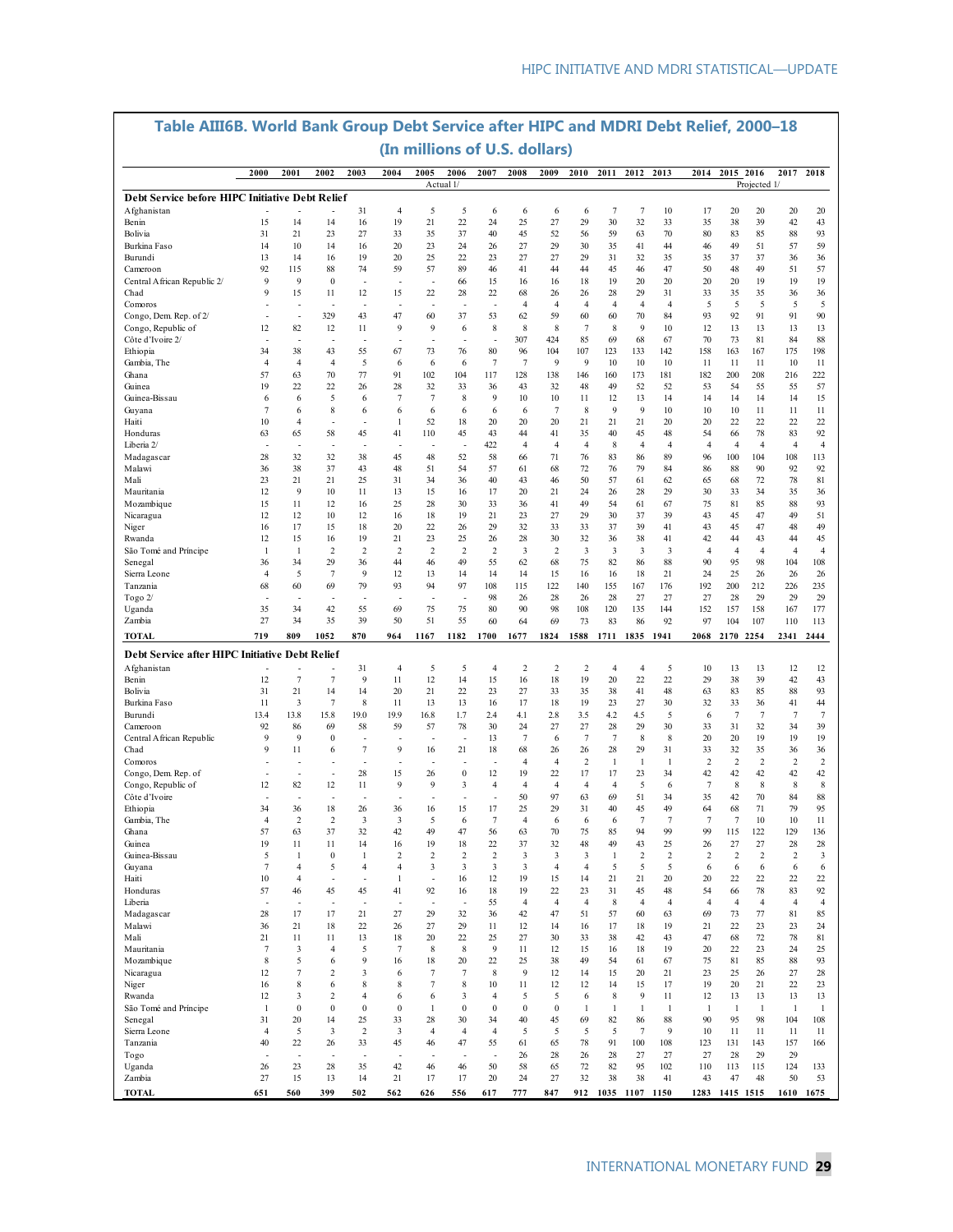|                                                         | 2000                     | 2001                     | 2002                     | 2003                     | 2004                     | 2005           | 2006                     | 2007           | 2008           | 2009           | 2010             | 2011 2012 2013   |                          |                |                          | 2014 2015 2016   |                | 2017                     | 2018             |
|---------------------------------------------------------|--------------------------|--------------------------|--------------------------|--------------------------|--------------------------|----------------|--------------------------|----------------|----------------|----------------|------------------|------------------|--------------------------|----------------|--------------------------|------------------|----------------|--------------------------|------------------|
|                                                         |                          |                          |                          |                          |                          |                | Actual 1/                |                |                |                |                  |                  |                          |                |                          |                  | Projected 1/   |                          |                  |
| Debt Service after HIPC Initiative Debt Relief and MDRI |                          |                          |                          |                          |                          |                |                          |                |                |                |                  |                  |                          |                |                          |                  |                |                          |                  |
| Afghanistan                                             |                          |                          |                          | 31                       | $\overline{4}$           | 5              | 5                        | 4              | $\overline{c}$ | $\overline{2}$ | $\overline{2}$   | 3                | $\overline{\mathbf{3}}$  | 4              | 10                       | 12               | 12             | 12                       | 11               |
| Benin                                                   | 12                       | 7                        | 7                        | $\overline{9}$           | 11                       | 12             | $\overline{7}$           | $\overline{c}$ | $\overline{c}$ | $\overline{c}$ | 3                | 3                | $\overline{4}$           | 4              | 6                        | 8                | 9              | 11                       | 12               |
| Bolivia                                                 | 31                       | 21                       | 14                       | 14                       | 20                       | 21             | 12                       | $\overline{c}$ | 3              | $\overline{4}$ | $\overline{4}$   | 5                | $\overline{7}$           | 9              | 13                       | 15               | 15             | 19                       | 23               |
| Burkina Faso                                            | 11                       | 3                        | $\sqrt{ }$               | 8                        | 11                       | 13             | 8                        | 4              | 5              | 6              | 6                | 9                | 11                       | 12             | 14                       | 15               | 18             | 22                       | 25               |
| Burundi                                                 | 13                       | 14                       | 16                       | 19                       | 20                       | 17             | $\overline{2}$           | $\overline{2}$ | $\overline{4}$ | $\mathbf{1}$   | 1                | $\overline{2}$   | $\overline{c}$           | $\overline{3}$ | $\overline{4}$           | 5                | 5              | 5                        | 5                |
| Cameroon                                                | 92                       | 86                       | 69                       | 58                       | 59                       | 57             | 71                       | 17             | 10             | 11             | 10               | 12               | 13                       | 14             | 15                       | 12               | 10             | 12                       | 16               |
| Central African Republic                                | $\mathfrak{g}$           | 9                        | $\mathbf{0}$             | $\overline{\phantom{a}}$ | Ĭ.                       | $\overline{a}$ | $\blacksquare$           | 13             | $\overline{7}$ | $\overline{3}$ | $\mathbf{0}$     | $\theta$         | $\mathbf{0}$             | $\mathbf{1}$   | $\mathbf{1}$             | $\mathbf{1}$     | 1              | $\mathbf{1}$             |                  |
| Chad                                                    | 9                        | 11                       | 6                        | 7                        | 9                        | 16             | 21                       | 18             | 68             | 26             | 26               | 28               | 29                       | 31             | 33                       | 6                | 6              | 6                        | 6                |
| Comoros                                                 | $\overline{a}$           | ÷,                       | ÷,                       | ÷,                       | $\overline{\phantom{a}}$ | Ĭ.             | $\overline{\phantom{a}}$ | $\blacksquare$ | $\overline{4}$ | $\overline{4}$ | $\overline{2}$   | 1                | $\mathbf{1}$             | 0.1            | 0.3                      | 0.4              | 0.4            | 0.4                      | 0.4              |
| Congo, Dem. Rep. of                                     | $\overline{\phantom{a}}$ | $\overline{\phantom{a}}$ | $\overline{a}$           | 28                       | 15                       | 26             | $\boldsymbol{0}$         | 12             | 19             | 22             | 13               | 6                | 11                       | 20             | 27                       | 27               | 27             | 27                       | 27               |
| Congo, Republic of                                      | 12                       | 82                       | 12                       | 11                       | 9                        | 9              | $\overline{3}$           | $\overline{4}$ | $\overline{4}$ | $\overline{4}$ | $\sqrt{2}$       | $\mathbf{1}$     | $\mathbf{1}$             | $\sqrt{2}$     | $\overline{c}$           | $\overline{2}$   | $\overline{c}$ | $\mathfrak{Z}$           | $\overline{3}$   |
| Côte d'Ivoire                                           | $\overline{\phantom{a}}$ |                          | $\overline{\phantom{a}}$ |                          | $\overline{\phantom{a}}$ | ÷              | $\overline{\phantom{a}}$ | $\overline{a}$ | 50             | 97             | 63               | 69               | 36                       | $\overline{4}$ | $\overline{4}$           | $\overline{4}$   | $\overline{4}$ | $\overline{4}$           | 5                |
| Ethiopia                                                | 34                       | 36                       | 18                       | 26                       | 36                       | 16             | 10                       | 6              | 10             | 12             | 14               | 21               | 26                       | 29             | 43                       | 48               | 50             | 58                       | 72               |
| Gambia, The                                             | $\overline{4}$           | $\overline{2}$           | $\overline{2}$           | $\overline{3}$           | $\overline{3}$           | 5              | 6                        | $\tau$         | $\mathbf{1}$   | $\mathbf{1}$   | $\mathbf{1}$     | $\mathbf{1}$     | $\overline{c}$           | $\overline{2}$ | $\overline{c}$           | $\overline{2}$   | $\overline{2}$ | $\overline{2}$           | $\overline{c}$   |
| Ghana                                                   | 57                       | 63                       | 37                       | 32                       | 42                       | 49             | 24                       | 9              | 11             | 12             | 14               | 20               | 25                       | 29             | 26                       | 40               | 45             | 50                       | 56               |
| Guinea                                                  | 19                       | 11                       | 11                       | 14                       | 16                       | 19             | 18                       | 22             | 37             | 32             | 48               | 49               | 37                       | $\overline{4}$ | $\overline{4}$           | 5                | 5              | 5                        | 5                |
| Guinea-Bissau                                           | 5                        | 1                        | $\mathbf{0}$             | $\mathbf{1}$             | $\overline{c}$           | $\overline{c}$ | $\overline{2}$           | $\overline{c}$ | $\overline{3}$ | 3              | $\overline{3}$   | $\mathbf{0}$     | $\mathbf{1}$             | $\mathbf{1}$   | 1                        | $\sqrt{2}$       | $\overline{2}$ | $\overline{2}$           | $\sqrt{2}$       |
| Guyana                                                  | $\overline{7}$           | 4                        | 5                        | $\overline{4}$           | $\overline{4}$           | 3              | $\overline{c}$           | $\mathbf{0}$   | $\theta$       | $\mathbf{0}$   | $\theta$         | $\boldsymbol{0}$ | $\theta$                 | $\mathbf{0}$   | $\mathbf{0}$             | $\mathbf{0}$     | $\mathbf{0}$   | $\mathbf{0}$             | $\mathbf{0}$     |
| Haiti                                                   | 10                       | 4                        | $\overline{a}$           | ÷.                       | $\mathbf{1}$             | $\overline{a}$ | 16                       | 12             | 19             | 10             | $\boldsymbol{0}$ | $\boldsymbol{0}$ | $\mathbf{0}$             | $\overline{a}$ | $\overline{\phantom{a}}$ | $\overline{a}$   | ÷              | $\overline{\phantom{a}}$ | ٠                |
| Honduras                                                | 57                       | 46                       | 45                       | 45                       | 41                       | 92             | $\mathbf{Q}$             | $\overline{3}$ | $\overline{3}$ | $\overline{3}$ | $\overline{4}$   | $\overline{7}$   | 9                        | 10             | 13                       | 25               | 33             | 38                       | 47               |
| Liberia                                                 | $\overline{\phantom{a}}$ | ÷,                       | $\overline{\phantom{a}}$ | ÷,                       | $\overline{\phantom{a}}$ | ÷              | $\blacksquare$           | 55             | 4              | $\overline{4}$ | $\overline{c}$   | $\overline{4}$   | $\boldsymbol{0}$         | $\mathbf{0}$   | $\boldsymbol{0}$         | $\boldsymbol{0}$ | $\mathbf{0}$   | $\boldsymbol{0}$         | $\boldsymbol{0}$ |
| Madagascar                                              | 28                       | 17                       | 17                       | 21                       | 27                       | 29             | 18                       | 6              | 8              | 9              | 10               | 12               | 15                       | 17             | 22                       | 26               | 29             | 32                       | 35               |
| Malawi                                                  | 36                       | 21                       | 18                       | $22\,$                   | 26                       | 27             | 19                       | 1              | 1              | $\mathbf{1}$   | 3                | $\overline{3}$   | $\overline{4}$           | 5              | $\overline{7}$           | 7                | 7              | 7                        | $\overline{9}$   |
| Mali                                                    | 21                       | 11                       | 11                       | 13                       | 18                       | 20             | 12                       | 3              | 4              | 5              | 7                | 10               | 12                       | 12             | 15                       | 16               | 20             | 23                       | 26               |
| Mauritania                                              | $\overline{7}$           | 3                        | 4                        | 5                        | $\overline{7}$           | 8              | 5                        | 2              | $\overline{c}$ | $\overline{2}$ | 3                | $\overline{4}$   | 6                        | 6              | $\overline{7}$           | 9                | 9              | 10                       | 10               |
| Mozambique                                              | 8                        | 5                        | 6                        | 9                        | 16                       | 18             | 12                       | 7              | 8              | 10             | 15               | 18               | 22                       | 25             | 30                       | 33               | 36             | 38                       | 42               |
| Nicaragua                                               | 12                       | 7                        | 2                        | 3                        | 6                        | 7              | $\overline{4}$           | $\overline{c}$ | 3              | 3              | 4                | $\overline{3}$   | $\tau$                   | $\overline{7}$ | 9                        | 10               | 11             | 12                       | 13               |
| Niger                                                   | 16                       | 8                        | 6                        | 8                        | 8                        | 7              | $\overline{4}$           | $\overline{c}$ | $\overline{c}$ | $\overline{2}$ | $\overline{2}$   | 3                | 5                        | 6              | 7                        | 8                | $\mathbf{Q}$   | 10                       | 10 <sup>10</sup> |
| Rwanda                                                  | 12                       | 3                        | $\overline{2}$           | 4                        | 6                        | 6              | $\overline{2}$           | $\overline{2}$ | $\overline{c}$ | $\overline{2}$ | $\overline{c}$   | $\overline{4}$   | 6                        | 7              | 8                        | 9                | 9              | 9                        | 9                |
| São Tomé and Príncipe                                   | $\mathbf{1}$             | $\mathbf{0}$             | $\mathbf{0}$             | $\mathbf{0}$             | $\mathbf{0}$             | 1              | $\mathbf{0}$             | $\theta$       | $\mathbf{0}$   | $\mathbf{0}$   | $\mathbf{0}$     | $\mathbf{0}$     | $\mathbf{0}$             | $\mathbf{0}$   | $\mathbf{0}$             | $\theta$         | $\mathbf{0}$   | $\mathbf{0}$             | $\theta$         |
| Senegal                                                 | 31                       | 20                       | 14                       | 25                       | 33                       | 28             | 16                       | 5              | 6              | 8              | 11               | 15               | 18                       | 20             | 22                       | 24               | 26             | 31                       | 32               |
| Sierra Leone                                            | $\overline{4}$           | 5                        | $\overline{\mathbf{3}}$  | $\overline{c}$           | $\overline{3}$           | $\overline{4}$ | $\overline{4}$           | 1              | 1              | -1             | $\mathbf{1}$     | $\mathbf{1}$     | $\overline{2}$           | $\overline{3}$ | $\overline{4}$           | $\overline{4}$   | $\overline{4}$ | $\overline{4}$           | $\overline{4}$   |
| Tanzania                                                | 40                       | 22                       | 26                       | 33                       | 45                       | 46             | 26                       | 11             | 14             | 16             | 22               | 29               | 34                       | 40             | 52                       | 59               | 70             | 82                       | 90               |
| Togo                                                    | $\overline{\phantom{a}}$ | ÷,                       | $\overline{\phantom{a}}$ | $\overline{\phantom{a}}$ | $\overline{\phantom{a}}$ | $\overline{a}$ | $\blacksquare$           | $\overline{a}$ | 26             | 28             | 26               | $\mathbf{0}$     | $\overline{\phantom{a}}$ | 0.1            | 0.1                      | 0.1              | 0.1            | 0.1                      | 0.1              |
| Uganda                                                  | 26                       | 23                       | 28                       | 35                       | 42                       | 46             | 25                       | 5              | 8              | 10             | 13               | 19               | 25                       | 28             | 33                       | 35               | 36             | 44                       | 51               |
| Zambia                                                  | 27                       | 15                       | 13                       | 14                       | 21                       | 17             | 9                        | $\overline{2}$ | $\overline{4}$ | $\overline{4}$ | 5                | $\overline{7}$   | 8                        | $\mathbf{Q}$   | 11                       | 12               | 13             | 14                       | 15               |
| <b>TOTAL</b>                                            | 651                      | 560                      | 399                      | 502                      | 562                      | 626            | 375                      | 243            | 355            | 359            | 342              | 371              | 382                      | 364            | 444                      | 479              | 525            | 592                      | 662              |

#### **Table AIII6B. World Bank Group Debt Service after HIPC and MDRI Debt Relief, 2000–18 (concluded) (In millions of U.S. dollars)**

Sources: HIPC country documents, and World Bank staff estimates.

1/ From 2001 to 2011, information corresponds to debt service actually paid to the World Bank. Debt service projections from 2012 onwards are based on stocks as of end-December 2011.

 2/ Debt Service before HIPC Initiative Debt Relief includes accumulated arrears for Central African Republic - USD 65.9 mil, Democratic Republic of Congo -USD 328.6 mil., Côte d'Ivoire -USD 256.9 mil., Haiti-USD 52.3 mil, Liberia - USD 366.9 mil., and Togo - USD 98.0 mil.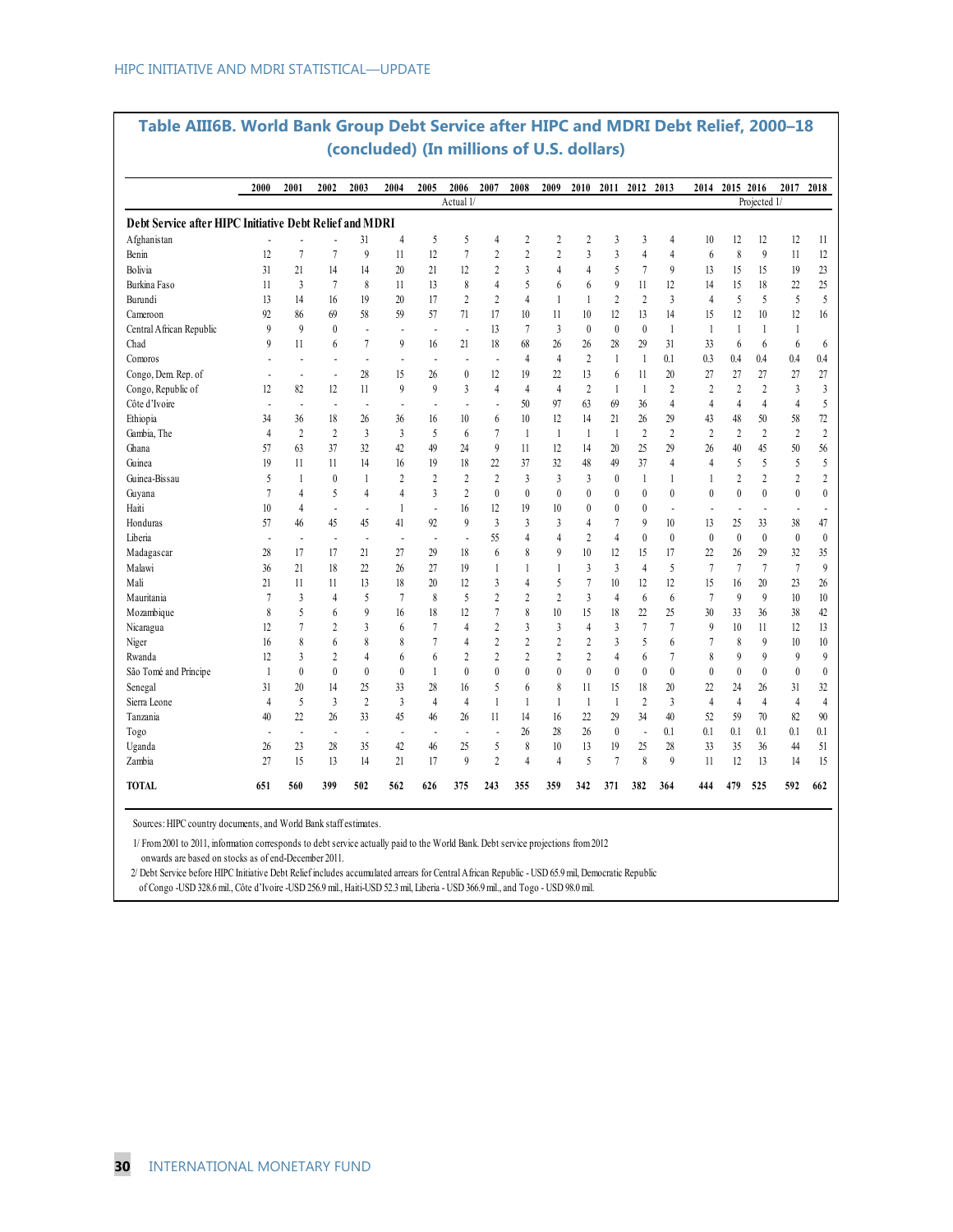|                                  |                   |                     | (In millions of SDRs; status as of end-August 2014) |    |                                                      |    |                     |       |                          |    |                                                    |
|----------------------------------|-------------------|---------------------|-----------------------------------------------------|----|------------------------------------------------------|----|---------------------|-------|--------------------------|----|----------------------------------------------------|
|                                  |                   |                     | HIPC Initiative Assistance                          |    |                                                      |    | MDRI Debt Relief 2/ |       |                          |    | <b>Total HIPC</b>                                  |
| Member                           | Decision<br>Point | Completion<br>Point | Amount Committed                                    |    | Amount Disbursed<br>into HIPC Umbrella<br>Account 1/ |    | Delivery date       |       | <b>MDRI</b><br>Trusts    |    | and MDRI<br><b>Debt Relief</b><br><b>Delivered</b> |
|                                  |                   |                     |                                                     |    | (A)                                                  |    |                     |       | (B)                      |    | $(A+B)$                                            |
| <b>35 Completion Point HIPCs</b> |                   |                     | 2,406                                               |    | 2,578                                                |    |                     |       | 2,308                    |    | 4,886                                              |
| Afghanistan                      | Jul. 2007         | Jan. 2010           | $\overline{\phantom{a}}$                            |    | $\overline{\phantom{a}}$                             |    |                     | $-5/$ | $\overline{\phantom{a}}$ |    | ÷.                                                 |
| Benin                            | Jul. 2000         | Mar. 2003           | 18                                                  |    | 20                                                   |    | Jan. 2006           |       | 34                       |    | 54                                                 |
| Bolivia                          | Feb. 2000         | Jun. 2001           | 62                                                  | 3/ | 65                                                   |    | Jan. 2006           |       | 155                      |    | 220                                                |
| Burkina Faso                     | Jul. 2000         | Apr. 2002           | 44                                                  | 3/ | 46                                                   |    | Jan. 2006           |       | 57                       |    | 103                                                |
| Burundi                          | Aug. 2005         | Jan. 2009           | 19                                                  |    | 22                                                   |    | Jan. 2009           |       | $\overline{9}$           |    | 31                                                 |
| Cameroon                         | Oct. 2000         | Apr. 2006           | 29                                                  |    | 34                                                   |    | Apr. 2006           |       | 149                      |    | 183                                                |
| Central African Republic         | Sep. 2007         | Jun. 2009           | 17                                                  |    | 18                                                   |    | Jul. 2009           |       | $\sqrt{2}$               |    | $20\,$                                             |
| Comoros                          | Jul. 2010         | Dec. 2012           | $\mathbf{3}$                                        |    | 3                                                    |    | --                  | 5/    | $\overline{a}$           |    | $\overline{\mathbf{3}}$                            |
| Congo, Dem. Rep. of              | Jul. 2003         | Jul. 2010           | 280                                                 |    | 331                                                  |    | Jul. 2010           |       | $\overline{a}$           |    | 331                                                |
| Congo, Rep. of                   | Mar. 2006         | Jan. 2010           | 5                                                   |    | 6                                                    |    | Jan. 2010           |       | 5                        |    | 11                                                 |
| Côte d'Ivoire                    | Mar. 2009         | Jun. 2012           | 43                                                  | 3/ | 26                                                   | 4/ | $\sim$              | 5/    | L,                       |    | 26                                                 |
| Ethiopia                         | Nov. 2001         | Apr. 2004           | 45                                                  |    | 47                                                   |    | Jan. 2006           |       | 80                       |    | 126                                                |
| Gambia, The                      | Dec. 2000         | Dec. 2007           | $\overline{2}$                                      |    | $\overline{2}$                                       |    | Dec. 2007           |       | $\boldsymbol{7}$         |    | 10                                                 |
| Ghana                            | Feb. 2002         | Jul. 2004           | 90                                                  |    | 94                                                   |    | Jan. 2006           |       | 220                      |    | 314                                                |
| Guinea                           | Dec. 2000         | Sep. 2012           | 28                                                  |    | 35                                                   |    | L.                  | 5/    | ÷,                       |    | 35                                                 |
| Guinea-Bissau                    | Dec. 2000         | Dec. 2010           | 9                                                   |    | 9                                                    |    | Dec. 2011           |       | $\boldsymbol{0}$         |    | 9                                                  |
| Guyana                           | Nov. 2000         | Dec. 2003           | 57                                                  | 3/ | 60                                                   |    | Jan. 2006           |       | 32                       |    | 91                                                 |
| Haiti                            | Nov. 2006         | Jun. 2009           | $\overline{2}$                                      |    | $\overline{2}$                                       |    | ш.                  | 5/6/  | $\overline{\phantom{a}}$ |    | $\overline{2}$                                     |
| Honduras                         | Jun. 2000         | Apr. 2005           | 23                                                  |    | 26                                                   |    | Jan. 2006           |       | 98                       |    | 125                                                |
| Liberia                          | Mar. 2008         | Jun. 2010           | 441                                                 |    | 452                                                  |    | Jun. 2010           |       | 116                      | 7/ | 568                                                |
| Madagascar                       | Dec. 2000         | Oct. 2004           | 15                                                  |    | 16                                                   |    | Jan. 2006           |       | 128                      |    | 145                                                |
| Malawi                           | Dec. 2000         | Aug. 2006           | 33                                                  |    | 37                                                   |    | Sep. 2006           |       | 15                       |    | 52                                                 |
| Mali                             | Sep. 2000         | Mar. 2003           | 46                                                  | 3/ | 49                                                   |    | Jan. 2006           |       | 62                       |    | 112                                                |
| Mauritania                       | Feb. 2000         | Jun. 2002           | 35                                                  |    | 38                                                   |    | Jun. 2006           |       | 30                       |    | 69                                                 |
| Mozambique                       | Apr. 2000         | Sep. 2001           | 107                                                 | 3/ | 108                                                  |    | Jan. 2006           |       | 83                       |    | 191                                                |
| Nicaragua                        | Dec. 2000         | Jan. 2004           | 64                                                  |    | 71                                                   |    | Jan. 2006           |       | 92                       |    | 163                                                |
| Niger                            | Dec. 2000         | Apr. 2004           | 31                                                  |    | 34                                                   |    | Jan. 2006           |       | 60                       |    | 94                                                 |
| Rwanda                           | Dec. 2000         | Apr. 2005           | 47                                                  |    | 51                                                   |    | Jan. 2006           |       | 20                       |    | 71                                                 |
| São Tomé and Príncipe            | Dec. 2000         | Mar. 2007           | $\mathbf{1}$                                        |    | $\mathbf{1}$                                         |    | Mar. 2007           |       | $\mathbf{1}$             |    | $\overline{2}$                                     |
| Senegal                          | Jun. 2000         | Apr. 2004           | 34                                                  |    | 38                                                   |    | Jan. 2006           |       | 95                       |    | 133                                                |
| Sierra Leone                     | Mar. 2002         | Dec. 2006           | 100                                                 |    | 107                                                  |    | Dec. 2006           |       | 77                       |    | 183                                                |
| Tanzania                         | Apr. 2000         | Nov. 2001           | 89                                                  |    | 96                                                   |    | Jan. 2006           |       | 207                      |    | 303                                                |
| Togo                             | Nov. 2008         | Dec. 2010           | 0.2                                                 |    | 0.2                                                  |    | --                  | 5/    | $\overline{\phantom{a}}$ |    | $\boldsymbol{0}$                                   |
| Uganda                           | Feb. 2000         | May. 2000           | 120                                                 | 3/ | 122                                                  |    | Jan. 2006           |       | 76                       |    | 198                                                |
| Zambia                           | Dec. 2000         | Apr. 2005           | 469                                                 |    | 508                                                  |    | Jan. 2006           |       | 398                      |    | 907                                                |
|                                  |                   |                     |                                                     |    |                                                      |    |                     |       |                          |    |                                                    |
| 1 Decision point HIPCs           |                   |                     | 14                                                  |    | 9                                                    |    |                     |       |                          |    | 9                                                  |
| Chad                             | May. 2001         | Floating            | 14                                                  |    | 9                                                    |    |                     |       |                          |    | $\mathbf Q$                                        |
| 2 Non-HIPCs                      |                   |                     |                                                     |    |                                                      |    |                     |       | 126                      |    | 126                                                |
| Cambodia                         |                   |                     |                                                     |    |                                                      |    | Jan. 2006           |       | 57                       |    | 57                                                 |
| Tajikistan                       | $\sim$            | ÷.                  | ÷.                                                  |    | $\overline{a}$                                       |    | Jan. 2006           |       | 69                       |    | 69                                                 |
| Total                            |                   |                     | 2,421                                               |    | 2,586                                                |    |                     |       | 2,434                    |    | 5,021                                              |

# **Table AIII7A. Implementation of the HIPC Initiative and MDRI by the IMF**

Source: International Monetary Fund.

1/ Includes interest on amounts committed under the enhanced HIPC Initiative.

2/ Excludes remaining HIPC Initiative assistance delivered.

3/ Includes commitment under the original HIPC Initiative.

4/ Côte d'Ivoire reached its decision point under the original HIPC Initiative in 1998, but did not reach its completion point under the original HIPC Initiative. Debt relief of SDR 17 million, committed to Côte d'Ivoire under the original HIPC Initiative, was therefore not delivered.

5/Afghanistan, Comoros, Haiti, and Togo did not have MDRI-eligible credit and did not receive MDRI debt relief from the IMF. Côte d'Ivoire and Guinea had fully repaid MDRI-eligible debt by completion point date.

6/ Haiti received from the Post-Catastrophe Debt Relief Trust SDR 178 million on July 21, 2010.

7/ Liberia received MDRI-type (beyond-HIPC) debt relief at end-June 2010, which was financed from the Liberia Administered Account.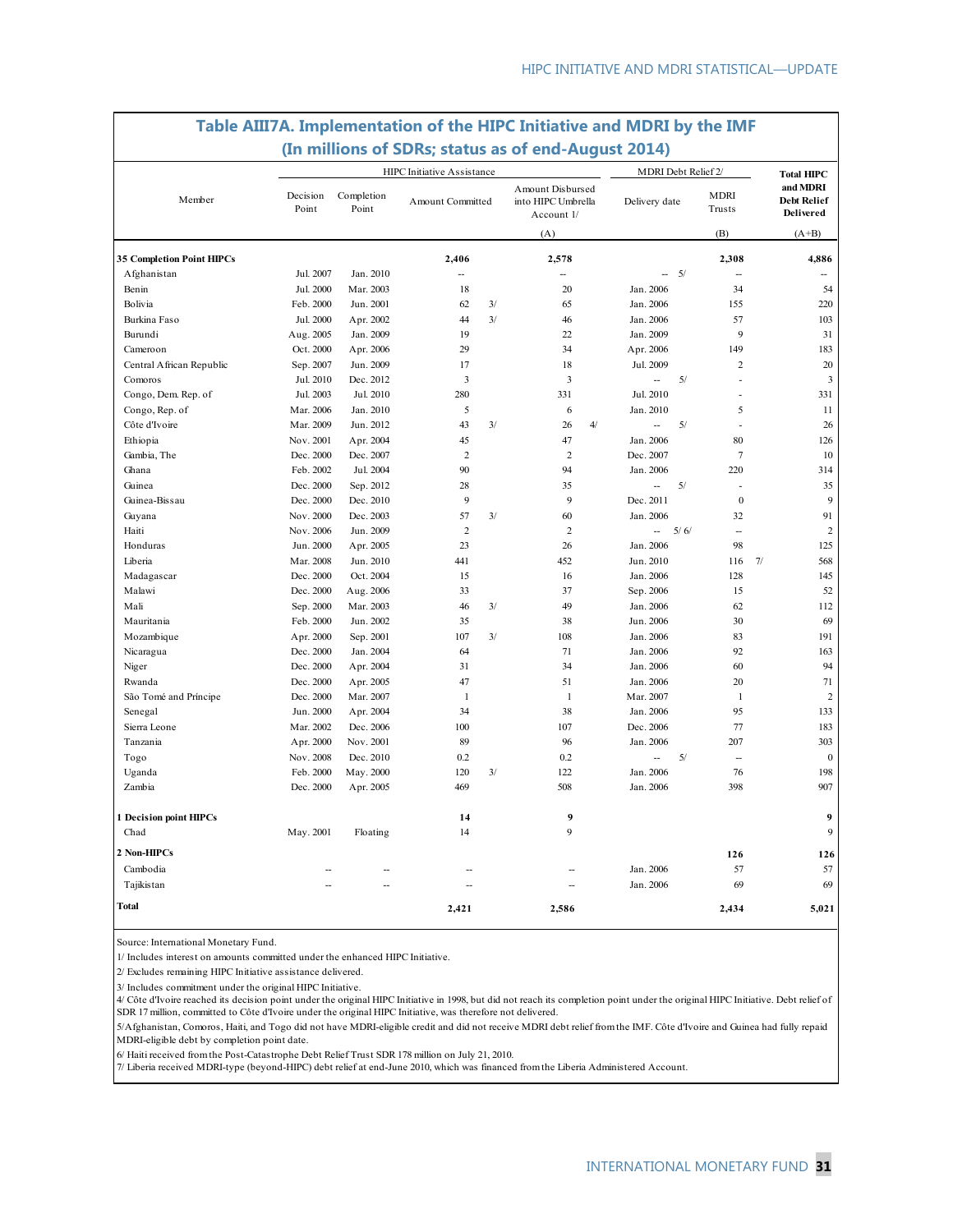| Actual 1/<br>HIPC Initiative debt relief 2/<br>Afghanistan<br>٠<br>2.4<br>6.0<br>5.1<br>2.3<br>Benin<br>4.7<br>4.8<br>2.9<br>$\overline{\phantom{a}}$<br>$\overline{a}$<br>٠<br>Bolivia<br>10.7<br>9.7<br>8.6<br>10.4<br>9.7<br>18.8<br>9.0<br>14.4<br>5.5<br>$\overline{a}$<br>Burkina Faso<br>2.9<br>6.0<br>6.0<br>14.3<br>7.5<br>17.1<br>14.6<br>$\overline{\phantom{a}}$<br>$\overline{a}$<br>٠<br>$\overline{a}$<br>Burundi<br>0.1<br>0.1<br>0.1<br>32.9<br>0.1<br>$\overline{\phantom{a}}$<br>$\sim$<br>$\sim$<br>$\overline{a}$<br>$\sim$<br>1.2<br>1.2<br>0.4<br>0.0<br>5.1<br>39.8<br>Cameroon<br>1.3<br>$\overline{\phantom{a}}$<br>۰<br>٠<br>Central African Republic<br>22.7<br>5.5<br>٠<br>$\overline{\phantom{0}}$<br>$\overline{\phantom{0}}$<br>$\overline{\phantom{a}}$<br>$\overline{\phantom{a}}$<br>Chad<br>1.8<br>2.8<br>4.0<br>1.2<br>2.0<br>0.0<br>0.0<br>0.0<br>0.0<br>0.0<br>$\overline{a}$<br>$\overline{a}$<br>4.6<br>Comoros<br>$\overline{\phantom{a}}$<br>٠<br>÷.<br>÷<br>÷,<br>$\sim$<br>٠<br>٠<br>$\sim$<br>$\sim$<br>٠<br>0.8<br>0.9<br>0.0<br>Congo, Dem. Rep. of<br>1.7<br>1.7<br>0.0<br>22.5<br>467.6<br>ä,<br>٠<br>$\overline{a}$<br>Congo, Republic of<br>0.1<br>0.1<br>9.6<br>$\overline{a}$<br>$\overline{\phantom{a}}$<br>$\overline{a}$<br>٠<br>$\overline{\phantom{a}}$<br>Cote d'Ivoire<br>7.8<br>7.7<br>7.9<br>17.1<br>٠<br>$\overline{\phantom{a}}$<br>۰<br>٠<br>٠<br>٠<br>$\sim$<br>$\overline{a}$<br>Ethiopia<br>0.7<br>5.3<br>5.6<br>3.9<br>47.7<br>6.0<br>٠<br>$\overline{\phantom{a}}$<br>٠<br>$\overline{a}$<br>$\sim$<br>$\overline{\phantom{0}}$<br>$\overline{a}$<br>0.0<br>0.0<br>0.1<br>0.0<br>Gambia, The<br>0.0<br>0.0<br>3.5<br>$\overline{a}$<br>9.5<br>18.9<br>20.3<br>66.7<br>Ghana<br>24.4<br>$\overline{\phantom{a}}$<br>$\overline{\phantom{a}}$<br>۰<br>$\overline{\phantom{a}}$<br>$\overline{\phantom{a}}$<br>$\overline{a}$<br>٠<br>3.1<br>1.2<br>2.2<br>0.4<br>0.1<br>38.9<br>Guinea<br>0.0<br>0.0<br>1.1<br>6.5<br>Guinea Bissau<br>0.7<br>0.0<br>0.0<br>0.0<br>0.0<br>0.0<br>0.0<br>0.0<br>0.0<br>13.6<br>$\overline{a}$<br>$\overline{a}$<br>$\sim$<br>۰<br>8.5<br>9.3<br>7.7<br>10.4<br>7.2<br>13.8<br>19.8<br>Guyana<br>11.3<br>÷.<br>$\sim$<br>$\overline{a}$<br>$\overline{a}$<br>$\overline{\phantom{a}}$<br>$\overline{a}$<br>0.1<br>0.0<br>0.2<br>Haiti<br>3.3<br>÷.<br>$\overline{\phantom{a}}$<br>÷<br>$\overline{\phantom{0}}$<br>$\blacksquare$<br>$\sim$<br>$\overline{a}$<br>$\sim$<br>Honduras<br>1.3<br>0.0<br>5.7<br>13.4<br>13.6<br>4.6<br>$\overline{a}$<br>$\sim$<br>$\overline{\phantom{a}}$<br>$\sim$<br>Liberia<br>10.2<br>642.5<br>17.6<br>$\overline{\phantom{a}}$<br>$\overline{\phantom{a}}$<br>$\overline{\phantom{a}}$<br>$\sim$<br>$\sim$<br>$\blacksquare$<br>$\overline{a}$<br>۰<br>0.9<br>4.1<br>12.9<br>Madagascar<br>1.9<br>1.7<br>2.6<br>÷,<br>ä,<br>$\overline{\phantom{a}}$<br>$\sim$<br>Malawi<br>0.0<br>2.5<br>2.9<br>4.2<br>41.3<br>3.8<br>$\sim$<br>$\overline{\phantom{a}}$<br>٠<br>$\overline{a}$<br>$\overline{a}$<br>Mali<br>0.7<br>6.7<br>8.9<br>14.0<br>12.4<br>18.6<br>11.3<br>7.9<br>5.0<br>8.4<br>Mauritania<br>10.4<br>11.0<br>4.9<br>6.6<br>٠<br>$\overline{\phantom{a}}$<br>Mozambique<br>29.7<br>14.0<br>26.5<br>17.2<br>12.1<br>13.6<br>15.7<br>34.6<br>$\overline{\phantom{a}}$<br>9.0<br>71.7<br>0.9<br>2.6<br>24.0<br>Nicaragua<br>÷.<br>$\overline{\phantom{a}}$<br>$\overline{\phantom{a}}$<br>$\overline{a}$<br>0.5<br>1.4<br>4.2<br>10.7<br>26.1<br>Niger<br>7.6<br>$\overline{\phantom{a}}$<br>8.6<br>4.7<br>4.3<br>0.0<br>8.1<br>47.9<br>Rwanda<br>$\overline{a}$<br>São Tomé and Príncipe<br>1.4<br>$\blacksquare$<br>÷,<br>÷<br>٠<br>$\sim$<br>$\overline{\phantom{a}}$<br>$\overline{\phantom{a}}$<br>1.9<br>4.3<br>4.4<br>7.2<br>14.8<br>8.2<br>Senegal<br>14.9<br>$\overline{\phantom{a}}$<br>۰<br>$\overline{\phantom{a}}$<br>152.9<br>Sierra Leone<br>30.6<br>33.3<br>22.0<br>61.0<br>6.0<br>$\overline{\phantom{a}}$<br>$\overline{a}$<br>$\overline{\phantom{a}}$<br>20.9<br>39.8<br>139.8<br>15.4<br>19.4<br>17.1<br>16.2<br>10.9<br>Tanzania<br>÷,<br>$\overline{\phantom{a}}$<br>$\overline{a}$<br>$\overline{a}$<br>$\overline{\phantom{a}}$<br>0.0<br>0.1<br>0.2<br>Togo<br>$\sim$<br>$\sim$<br>$\overline{\phantom{a}}$<br>$\sim$<br>$\overline{\phantom{a}}$<br>$\sim$<br>$\sim$<br>$\overline{\phantom{a}}$<br>$\overline{a}$<br>$\overline{\phantom{a}}$<br>8.2<br>15.5<br>27.6<br>22.1<br>23.1<br>25.0<br>17.2<br>17.5<br>Uganda<br>26.6<br>$\overline{\phantom{a}}$<br>$\overline{\phantom{a}}$<br>$\overline{\phantom{a}}$<br>$\overline{\phantom{a}}$<br>Zambia<br>155.1<br>229.0<br>170.4<br>165.5<br>2.4<br>6.1<br>$\overline{\phantom{a}}$<br>$\overline{\phantom{a}}$<br>$\blacksquare$<br>$\blacksquare$<br>٠<br>$\overline{\phantom{a}}$ | 1998 | 1999 | 2000 | 2001 | 2002 | 2003 | 2004 | 2005 | 2006 | 2007 | 2008 | 2009 | 2010 | 2011 | 2012 | 2013 | Total |
|----------------------------------------------------------------------------------------------------------------------------------------------------------------------------------------------------------------------------------------------------------------------------------------------------------------------------------------------------------------------------------------------------------------------------------------------------------------------------------------------------------------------------------------------------------------------------------------------------------------------------------------------------------------------------------------------------------------------------------------------------------------------------------------------------------------------------------------------------------------------------------------------------------------------------------------------------------------------------------------------------------------------------------------------------------------------------------------------------------------------------------------------------------------------------------------------------------------------------------------------------------------------------------------------------------------------------------------------------------------------------------------------------------------------------------------------------------------------------------------------------------------------------------------------------------------------------------------------------------------------------------------------------------------------------------------------------------------------------------------------------------------------------------------------------------------------------------------------------------------------------------------------------------------------------------------------------------------------------------------------------------------------------------------------------------------------------------------------------------------------------------------------------------------------------------------------------------------------------------------------------------------------------------------------------------------------------------------------------------------------------------------------------------------------------------------------------------------------------------------------------------------------------------------------------------------------------------------------------------------------------------------------------------------------------------------------------------------------------------------------------------------------------------------------------------------------------------------------------------------------------------------------------------------------------------------------------------------------------------------------------------------------------------------------------------------------------------------------------------------------------------------------------------------------------------------------------------------------------------------------------------------------------------------------------------------------------------------------------------------------------------------------------------------------------------------------------------------------------------------------------------------------------------------------------------------------------------------------------------------------------------------------------------------------------------------------------------------------------------------------------------------------------------------------------------------------------------------------------------------------------------------------------------------------------------------------------------------------------------------------------------------------------------------------------------------------------------------------------------------------------------------------------------------------------------------------------------------------------------------------------------------------------------------------------------------------------------------------------------------------------------------------------------------------------------------------------------------------------------------------------------------------------------------------------------------------------------------------------------------------------------------------------------------------------------------------------------------------------------------------------------------------------------------------------------------|------|------|------|------|------|------|------|------|------|------|------|------|------|------|------|------|-------|
|                                                                                                                                                                                                                                                                                                                                                                                                                                                                                                                                                                                                                                                                                                                                                                                                                                                                                                                                                                                                                                                                                                                                                                                                                                                                                                                                                                                                                                                                                                                                                                                                                                                                                                                                                                                                                                                                                                                                                                                                                                                                                                                                                                                                                                                                                                                                                                                                                                                                                                                                                                                                                                                                                                                                                                                                                                                                                                                                                                                                                                                                                                                                                                                                                                                                                                                                                                                                                                                                                                                                                                                                                                                                                                                                                                                                                                                                                                                                                                                                                                                                                                                                                                                                                                                                                                                                                                                                                                                                                                                                                                                                                                                                                                                                                                                                                |      |      |      |      |      |      |      |      |      |      |      |      |      |      |      |      |       |
|                                                                                                                                                                                                                                                                                                                                                                                                                                                                                                                                                                                                                                                                                                                                                                                                                                                                                                                                                                                                                                                                                                                                                                                                                                                                                                                                                                                                                                                                                                                                                                                                                                                                                                                                                                                                                                                                                                                                                                                                                                                                                                                                                                                                                                                                                                                                                                                                                                                                                                                                                                                                                                                                                                                                                                                                                                                                                                                                                                                                                                                                                                                                                                                                                                                                                                                                                                                                                                                                                                                                                                                                                                                                                                                                                                                                                                                                                                                                                                                                                                                                                                                                                                                                                                                                                                                                                                                                                                                                                                                                                                                                                                                                                                                                                                                                                |      |      |      |      |      |      |      |      |      |      |      |      |      |      |      |      |       |
|                                                                                                                                                                                                                                                                                                                                                                                                                                                                                                                                                                                                                                                                                                                                                                                                                                                                                                                                                                                                                                                                                                                                                                                                                                                                                                                                                                                                                                                                                                                                                                                                                                                                                                                                                                                                                                                                                                                                                                                                                                                                                                                                                                                                                                                                                                                                                                                                                                                                                                                                                                                                                                                                                                                                                                                                                                                                                                                                                                                                                                                                                                                                                                                                                                                                                                                                                                                                                                                                                                                                                                                                                                                                                                                                                                                                                                                                                                                                                                                                                                                                                                                                                                                                                                                                                                                                                                                                                                                                                                                                                                                                                                                                                                                                                                                                                |      |      |      |      |      |      |      |      |      |      |      |      |      |      |      |      |       |
|                                                                                                                                                                                                                                                                                                                                                                                                                                                                                                                                                                                                                                                                                                                                                                                                                                                                                                                                                                                                                                                                                                                                                                                                                                                                                                                                                                                                                                                                                                                                                                                                                                                                                                                                                                                                                                                                                                                                                                                                                                                                                                                                                                                                                                                                                                                                                                                                                                                                                                                                                                                                                                                                                                                                                                                                                                                                                                                                                                                                                                                                                                                                                                                                                                                                                                                                                                                                                                                                                                                                                                                                                                                                                                                                                                                                                                                                                                                                                                                                                                                                                                                                                                                                                                                                                                                                                                                                                                                                                                                                                                                                                                                                                                                                                                                                                |      |      |      |      |      |      |      |      |      |      |      |      |      |      |      |      | 28.2  |
|                                                                                                                                                                                                                                                                                                                                                                                                                                                                                                                                                                                                                                                                                                                                                                                                                                                                                                                                                                                                                                                                                                                                                                                                                                                                                                                                                                                                                                                                                                                                                                                                                                                                                                                                                                                                                                                                                                                                                                                                                                                                                                                                                                                                                                                                                                                                                                                                                                                                                                                                                                                                                                                                                                                                                                                                                                                                                                                                                                                                                                                                                                                                                                                                                                                                                                                                                                                                                                                                                                                                                                                                                                                                                                                                                                                                                                                                                                                                                                                                                                                                                                                                                                                                                                                                                                                                                                                                                                                                                                                                                                                                                                                                                                                                                                                                                |      |      |      |      |      |      |      |      |      |      |      |      |      |      |      |      | 96.7  |
|                                                                                                                                                                                                                                                                                                                                                                                                                                                                                                                                                                                                                                                                                                                                                                                                                                                                                                                                                                                                                                                                                                                                                                                                                                                                                                                                                                                                                                                                                                                                                                                                                                                                                                                                                                                                                                                                                                                                                                                                                                                                                                                                                                                                                                                                                                                                                                                                                                                                                                                                                                                                                                                                                                                                                                                                                                                                                                                                                                                                                                                                                                                                                                                                                                                                                                                                                                                                                                                                                                                                                                                                                                                                                                                                                                                                                                                                                                                                                                                                                                                                                                                                                                                                                                                                                                                                                                                                                                                                                                                                                                                                                                                                                                                                                                                                                |      |      |      |      |      |      |      |      |      |      |      |      |      |      |      |      | 68.3  |
|                                                                                                                                                                                                                                                                                                                                                                                                                                                                                                                                                                                                                                                                                                                                                                                                                                                                                                                                                                                                                                                                                                                                                                                                                                                                                                                                                                                                                                                                                                                                                                                                                                                                                                                                                                                                                                                                                                                                                                                                                                                                                                                                                                                                                                                                                                                                                                                                                                                                                                                                                                                                                                                                                                                                                                                                                                                                                                                                                                                                                                                                                                                                                                                                                                                                                                                                                                                                                                                                                                                                                                                                                                                                                                                                                                                                                                                                                                                                                                                                                                                                                                                                                                                                                                                                                                                                                                                                                                                                                                                                                                                                                                                                                                                                                                                                                |      |      |      |      |      |      |      |      |      |      |      |      |      |      |      |      | 33.3  |
|                                                                                                                                                                                                                                                                                                                                                                                                                                                                                                                                                                                                                                                                                                                                                                                                                                                                                                                                                                                                                                                                                                                                                                                                                                                                                                                                                                                                                                                                                                                                                                                                                                                                                                                                                                                                                                                                                                                                                                                                                                                                                                                                                                                                                                                                                                                                                                                                                                                                                                                                                                                                                                                                                                                                                                                                                                                                                                                                                                                                                                                                                                                                                                                                                                                                                                                                                                                                                                                                                                                                                                                                                                                                                                                                                                                                                                                                                                                                                                                                                                                                                                                                                                                                                                                                                                                                                                                                                                                                                                                                                                                                                                                                                                                                                                                                                |      |      |      |      |      |      |      |      |      |      |      |      |      |      |      |      | 49.0  |
|                                                                                                                                                                                                                                                                                                                                                                                                                                                                                                                                                                                                                                                                                                                                                                                                                                                                                                                                                                                                                                                                                                                                                                                                                                                                                                                                                                                                                                                                                                                                                                                                                                                                                                                                                                                                                                                                                                                                                                                                                                                                                                                                                                                                                                                                                                                                                                                                                                                                                                                                                                                                                                                                                                                                                                                                                                                                                                                                                                                                                                                                                                                                                                                                                                                                                                                                                                                                                                                                                                                                                                                                                                                                                                                                                                                                                                                                                                                                                                                                                                                                                                                                                                                                                                                                                                                                                                                                                                                                                                                                                                                                                                                                                                                                                                                                                |      |      |      |      |      |      |      |      |      |      |      |      |      |      |      |      | 28.1  |
|                                                                                                                                                                                                                                                                                                                                                                                                                                                                                                                                                                                                                                                                                                                                                                                                                                                                                                                                                                                                                                                                                                                                                                                                                                                                                                                                                                                                                                                                                                                                                                                                                                                                                                                                                                                                                                                                                                                                                                                                                                                                                                                                                                                                                                                                                                                                                                                                                                                                                                                                                                                                                                                                                                                                                                                                                                                                                                                                                                                                                                                                                                                                                                                                                                                                                                                                                                                                                                                                                                                                                                                                                                                                                                                                                                                                                                                                                                                                                                                                                                                                                                                                                                                                                                                                                                                                                                                                                                                                                                                                                                                                                                                                                                                                                                                                                |      |      |      |      |      |      |      |      |      |      |      |      |      |      |      |      | 11.9  |
|                                                                                                                                                                                                                                                                                                                                                                                                                                                                                                                                                                                                                                                                                                                                                                                                                                                                                                                                                                                                                                                                                                                                                                                                                                                                                                                                                                                                                                                                                                                                                                                                                                                                                                                                                                                                                                                                                                                                                                                                                                                                                                                                                                                                                                                                                                                                                                                                                                                                                                                                                                                                                                                                                                                                                                                                                                                                                                                                                                                                                                                                                                                                                                                                                                                                                                                                                                                                                                                                                                                                                                                                                                                                                                                                                                                                                                                                                                                                                                                                                                                                                                                                                                                                                                                                                                                                                                                                                                                                                                                                                                                                                                                                                                                                                                                                                |      |      |      |      |      |      |      |      |      |      |      |      |      |      |      |      | 4.6   |
|                                                                                                                                                                                                                                                                                                                                                                                                                                                                                                                                                                                                                                                                                                                                                                                                                                                                                                                                                                                                                                                                                                                                                                                                                                                                                                                                                                                                                                                                                                                                                                                                                                                                                                                                                                                                                                                                                                                                                                                                                                                                                                                                                                                                                                                                                                                                                                                                                                                                                                                                                                                                                                                                                                                                                                                                                                                                                                                                                                                                                                                                                                                                                                                                                                                                                                                                                                                                                                                                                                                                                                                                                                                                                                                                                                                                                                                                                                                                                                                                                                                                                                                                                                                                                                                                                                                                                                                                                                                                                                                                                                                                                                                                                                                                                                                                                |      |      |      |      |      |      |      |      |      |      |      |      |      |      |      |      | 495.2 |
|                                                                                                                                                                                                                                                                                                                                                                                                                                                                                                                                                                                                                                                                                                                                                                                                                                                                                                                                                                                                                                                                                                                                                                                                                                                                                                                                                                                                                                                                                                                                                                                                                                                                                                                                                                                                                                                                                                                                                                                                                                                                                                                                                                                                                                                                                                                                                                                                                                                                                                                                                                                                                                                                                                                                                                                                                                                                                                                                                                                                                                                                                                                                                                                                                                                                                                                                                                                                                                                                                                                                                                                                                                                                                                                                                                                                                                                                                                                                                                                                                                                                                                                                                                                                                                                                                                                                                                                                                                                                                                                                                                                                                                                                                                                                                                                                                |      |      |      |      |      |      |      |      |      |      |      |      |      |      |      |      | 9.7   |
|                                                                                                                                                                                                                                                                                                                                                                                                                                                                                                                                                                                                                                                                                                                                                                                                                                                                                                                                                                                                                                                                                                                                                                                                                                                                                                                                                                                                                                                                                                                                                                                                                                                                                                                                                                                                                                                                                                                                                                                                                                                                                                                                                                                                                                                                                                                                                                                                                                                                                                                                                                                                                                                                                                                                                                                                                                                                                                                                                                                                                                                                                                                                                                                                                                                                                                                                                                                                                                                                                                                                                                                                                                                                                                                                                                                                                                                                                                                                                                                                                                                                                                                                                                                                                                                                                                                                                                                                                                                                                                                                                                                                                                                                                                                                                                                                                |      |      |      |      |      |      |      |      |      |      |      |      |      |      |      |      | 40.4  |
|                                                                                                                                                                                                                                                                                                                                                                                                                                                                                                                                                                                                                                                                                                                                                                                                                                                                                                                                                                                                                                                                                                                                                                                                                                                                                                                                                                                                                                                                                                                                                                                                                                                                                                                                                                                                                                                                                                                                                                                                                                                                                                                                                                                                                                                                                                                                                                                                                                                                                                                                                                                                                                                                                                                                                                                                                                                                                                                                                                                                                                                                                                                                                                                                                                                                                                                                                                                                                                                                                                                                                                                                                                                                                                                                                                                                                                                                                                                                                                                                                                                                                                                                                                                                                                                                                                                                                                                                                                                                                                                                                                                                                                                                                                                                                                                                                |      |      |      |      |      |      |      |      |      |      |      |      |      |      |      |      | 69.2  |
|                                                                                                                                                                                                                                                                                                                                                                                                                                                                                                                                                                                                                                                                                                                                                                                                                                                                                                                                                                                                                                                                                                                                                                                                                                                                                                                                                                                                                                                                                                                                                                                                                                                                                                                                                                                                                                                                                                                                                                                                                                                                                                                                                                                                                                                                                                                                                                                                                                                                                                                                                                                                                                                                                                                                                                                                                                                                                                                                                                                                                                                                                                                                                                                                                                                                                                                                                                                                                                                                                                                                                                                                                                                                                                                                                                                                                                                                                                                                                                                                                                                                                                                                                                                                                                                                                                                                                                                                                                                                                                                                                                                                                                                                                                                                                                                                                |      |      |      |      |      |      |      |      |      |      |      |      |      |      |      |      | 3.6   |
|                                                                                                                                                                                                                                                                                                                                                                                                                                                                                                                                                                                                                                                                                                                                                                                                                                                                                                                                                                                                                                                                                                                                                                                                                                                                                                                                                                                                                                                                                                                                                                                                                                                                                                                                                                                                                                                                                                                                                                                                                                                                                                                                                                                                                                                                                                                                                                                                                                                                                                                                                                                                                                                                                                                                                                                                                                                                                                                                                                                                                                                                                                                                                                                                                                                                                                                                                                                                                                                                                                                                                                                                                                                                                                                                                                                                                                                                                                                                                                                                                                                                                                                                                                                                                                                                                                                                                                                                                                                                                                                                                                                                                                                                                                                                                                                                                |      |      |      |      |      |      |      |      |      |      |      |      |      |      |      |      | 139.9 |
|                                                                                                                                                                                                                                                                                                                                                                                                                                                                                                                                                                                                                                                                                                                                                                                                                                                                                                                                                                                                                                                                                                                                                                                                                                                                                                                                                                                                                                                                                                                                                                                                                                                                                                                                                                                                                                                                                                                                                                                                                                                                                                                                                                                                                                                                                                                                                                                                                                                                                                                                                                                                                                                                                                                                                                                                                                                                                                                                                                                                                                                                                                                                                                                                                                                                                                                                                                                                                                                                                                                                                                                                                                                                                                                                                                                                                                                                                                                                                                                                                                                                                                                                                                                                                                                                                                                                                                                                                                                                                                                                                                                                                                                                                                                                                                                                                |      |      |      |      |      |      |      |      |      |      |      |      |      |      |      |      | 53.6  |
|                                                                                                                                                                                                                                                                                                                                                                                                                                                                                                                                                                                                                                                                                                                                                                                                                                                                                                                                                                                                                                                                                                                                                                                                                                                                                                                                                                                                                                                                                                                                                                                                                                                                                                                                                                                                                                                                                                                                                                                                                                                                                                                                                                                                                                                                                                                                                                                                                                                                                                                                                                                                                                                                                                                                                                                                                                                                                                                                                                                                                                                                                                                                                                                                                                                                                                                                                                                                                                                                                                                                                                                                                                                                                                                                                                                                                                                                                                                                                                                                                                                                                                                                                                                                                                                                                                                                                                                                                                                                                                                                                                                                                                                                                                                                                                                                                |      |      |      |      |      |      |      |      |      |      |      |      |      |      |      |      | 14.3  |
|                                                                                                                                                                                                                                                                                                                                                                                                                                                                                                                                                                                                                                                                                                                                                                                                                                                                                                                                                                                                                                                                                                                                                                                                                                                                                                                                                                                                                                                                                                                                                                                                                                                                                                                                                                                                                                                                                                                                                                                                                                                                                                                                                                                                                                                                                                                                                                                                                                                                                                                                                                                                                                                                                                                                                                                                                                                                                                                                                                                                                                                                                                                                                                                                                                                                                                                                                                                                                                                                                                                                                                                                                                                                                                                                                                                                                                                                                                                                                                                                                                                                                                                                                                                                                                                                                                                                                                                                                                                                                                                                                                                                                                                                                                                                                                                                                |      |      |      |      |      |      |      |      |      |      |      |      |      |      |      |      | 88.0  |
|                                                                                                                                                                                                                                                                                                                                                                                                                                                                                                                                                                                                                                                                                                                                                                                                                                                                                                                                                                                                                                                                                                                                                                                                                                                                                                                                                                                                                                                                                                                                                                                                                                                                                                                                                                                                                                                                                                                                                                                                                                                                                                                                                                                                                                                                                                                                                                                                                                                                                                                                                                                                                                                                                                                                                                                                                                                                                                                                                                                                                                                                                                                                                                                                                                                                                                                                                                                                                                                                                                                                                                                                                                                                                                                                                                                                                                                                                                                                                                                                                                                                                                                                                                                                                                                                                                                                                                                                                                                                                                                                                                                                                                                                                                                                                                                                                |      |      |      |      |      |      |      |      |      |      |      |      |      |      |      |      | 3.6   |
|                                                                                                                                                                                                                                                                                                                                                                                                                                                                                                                                                                                                                                                                                                                                                                                                                                                                                                                                                                                                                                                                                                                                                                                                                                                                                                                                                                                                                                                                                                                                                                                                                                                                                                                                                                                                                                                                                                                                                                                                                                                                                                                                                                                                                                                                                                                                                                                                                                                                                                                                                                                                                                                                                                                                                                                                                                                                                                                                                                                                                                                                                                                                                                                                                                                                                                                                                                                                                                                                                                                                                                                                                                                                                                                                                                                                                                                                                                                                                                                                                                                                                                                                                                                                                                                                                                                                                                                                                                                                                                                                                                                                                                                                                                                                                                                                                |      |      |      |      |      |      |      |      |      |      |      |      |      |      |      |      | 38.5  |
|                                                                                                                                                                                                                                                                                                                                                                                                                                                                                                                                                                                                                                                                                                                                                                                                                                                                                                                                                                                                                                                                                                                                                                                                                                                                                                                                                                                                                                                                                                                                                                                                                                                                                                                                                                                                                                                                                                                                                                                                                                                                                                                                                                                                                                                                                                                                                                                                                                                                                                                                                                                                                                                                                                                                                                                                                                                                                                                                                                                                                                                                                                                                                                                                                                                                                                                                                                                                                                                                                                                                                                                                                                                                                                                                                                                                                                                                                                                                                                                                                                                                                                                                                                                                                                                                                                                                                                                                                                                                                                                                                                                                                                                                                                                                                                                                                |      |      |      |      |      |      |      |      |      |      |      |      |      |      |      |      | 670.3 |
|                                                                                                                                                                                                                                                                                                                                                                                                                                                                                                                                                                                                                                                                                                                                                                                                                                                                                                                                                                                                                                                                                                                                                                                                                                                                                                                                                                                                                                                                                                                                                                                                                                                                                                                                                                                                                                                                                                                                                                                                                                                                                                                                                                                                                                                                                                                                                                                                                                                                                                                                                                                                                                                                                                                                                                                                                                                                                                                                                                                                                                                                                                                                                                                                                                                                                                                                                                                                                                                                                                                                                                                                                                                                                                                                                                                                                                                                                                                                                                                                                                                                                                                                                                                                                                                                                                                                                                                                                                                                                                                                                                                                                                                                                                                                                                                                                |      |      |      |      |      |      |      |      |      |      |      |      |      |      |      |      | 24.1  |
|                                                                                                                                                                                                                                                                                                                                                                                                                                                                                                                                                                                                                                                                                                                                                                                                                                                                                                                                                                                                                                                                                                                                                                                                                                                                                                                                                                                                                                                                                                                                                                                                                                                                                                                                                                                                                                                                                                                                                                                                                                                                                                                                                                                                                                                                                                                                                                                                                                                                                                                                                                                                                                                                                                                                                                                                                                                                                                                                                                                                                                                                                                                                                                                                                                                                                                                                                                                                                                                                                                                                                                                                                                                                                                                                                                                                                                                                                                                                                                                                                                                                                                                                                                                                                                                                                                                                                                                                                                                                                                                                                                                                                                                                                                                                                                                                                |      |      |      |      |      |      |      |      |      |      |      |      |      |      |      |      | 54.8  |
|                                                                                                                                                                                                                                                                                                                                                                                                                                                                                                                                                                                                                                                                                                                                                                                                                                                                                                                                                                                                                                                                                                                                                                                                                                                                                                                                                                                                                                                                                                                                                                                                                                                                                                                                                                                                                                                                                                                                                                                                                                                                                                                                                                                                                                                                                                                                                                                                                                                                                                                                                                                                                                                                                                                                                                                                                                                                                                                                                                                                                                                                                                                                                                                                                                                                                                                                                                                                                                                                                                                                                                                                                                                                                                                                                                                                                                                                                                                                                                                                                                                                                                                                                                                                                                                                                                                                                                                                                                                                                                                                                                                                                                                                                                                                                                                                                |      |      |      |      |      |      |      |      |      |      |      |      |      |      |      |      | 72.5  |
|                                                                                                                                                                                                                                                                                                                                                                                                                                                                                                                                                                                                                                                                                                                                                                                                                                                                                                                                                                                                                                                                                                                                                                                                                                                                                                                                                                                                                                                                                                                                                                                                                                                                                                                                                                                                                                                                                                                                                                                                                                                                                                                                                                                                                                                                                                                                                                                                                                                                                                                                                                                                                                                                                                                                                                                                                                                                                                                                                                                                                                                                                                                                                                                                                                                                                                                                                                                                                                                                                                                                                                                                                                                                                                                                                                                                                                                                                                                                                                                                                                                                                                                                                                                                                                                                                                                                                                                                                                                                                                                                                                                                                                                                                                                                                                                                                |      |      |      |      |      |      |      |      |      |      |      |      |      |      |      |      | 54.2  |
|                                                                                                                                                                                                                                                                                                                                                                                                                                                                                                                                                                                                                                                                                                                                                                                                                                                                                                                                                                                                                                                                                                                                                                                                                                                                                                                                                                                                                                                                                                                                                                                                                                                                                                                                                                                                                                                                                                                                                                                                                                                                                                                                                                                                                                                                                                                                                                                                                                                                                                                                                                                                                                                                                                                                                                                                                                                                                                                                                                                                                                                                                                                                                                                                                                                                                                                                                                                                                                                                                                                                                                                                                                                                                                                                                                                                                                                                                                                                                                                                                                                                                                                                                                                                                                                                                                                                                                                                                                                                                                                                                                                                                                                                                                                                                                                                                |      |      |      |      |      |      |      |      |      |      |      |      |      |      |      |      | 163.4 |
|                                                                                                                                                                                                                                                                                                                                                                                                                                                                                                                                                                                                                                                                                                                                                                                                                                                                                                                                                                                                                                                                                                                                                                                                                                                                                                                                                                                                                                                                                                                                                                                                                                                                                                                                                                                                                                                                                                                                                                                                                                                                                                                                                                                                                                                                                                                                                                                                                                                                                                                                                                                                                                                                                                                                                                                                                                                                                                                                                                                                                                                                                                                                                                                                                                                                                                                                                                                                                                                                                                                                                                                                                                                                                                                                                                                                                                                                                                                                                                                                                                                                                                                                                                                                                                                                                                                                                                                                                                                                                                                                                                                                                                                                                                                                                                                                                |      |      |      |      |      |      |      |      |      |      |      |      |      |      |      |      | 108.1 |
|                                                                                                                                                                                                                                                                                                                                                                                                                                                                                                                                                                                                                                                                                                                                                                                                                                                                                                                                                                                                                                                                                                                                                                                                                                                                                                                                                                                                                                                                                                                                                                                                                                                                                                                                                                                                                                                                                                                                                                                                                                                                                                                                                                                                                                                                                                                                                                                                                                                                                                                                                                                                                                                                                                                                                                                                                                                                                                                                                                                                                                                                                                                                                                                                                                                                                                                                                                                                                                                                                                                                                                                                                                                                                                                                                                                                                                                                                                                                                                                                                                                                                                                                                                                                                                                                                                                                                                                                                                                                                                                                                                                                                                                                                                                                                                                                                |      |      |      |      |      |      |      |      |      |      |      |      |      |      |      |      | 50.6  |
|                                                                                                                                                                                                                                                                                                                                                                                                                                                                                                                                                                                                                                                                                                                                                                                                                                                                                                                                                                                                                                                                                                                                                                                                                                                                                                                                                                                                                                                                                                                                                                                                                                                                                                                                                                                                                                                                                                                                                                                                                                                                                                                                                                                                                                                                                                                                                                                                                                                                                                                                                                                                                                                                                                                                                                                                                                                                                                                                                                                                                                                                                                                                                                                                                                                                                                                                                                                                                                                                                                                                                                                                                                                                                                                                                                                                                                                                                                                                                                                                                                                                                                                                                                                                                                                                                                                                                                                                                                                                                                                                                                                                                                                                                                                                                                                                                |      |      |      |      |      |      |      |      |      |      |      |      |      |      |      |      | 73.6  |
|                                                                                                                                                                                                                                                                                                                                                                                                                                                                                                                                                                                                                                                                                                                                                                                                                                                                                                                                                                                                                                                                                                                                                                                                                                                                                                                                                                                                                                                                                                                                                                                                                                                                                                                                                                                                                                                                                                                                                                                                                                                                                                                                                                                                                                                                                                                                                                                                                                                                                                                                                                                                                                                                                                                                                                                                                                                                                                                                                                                                                                                                                                                                                                                                                                                                                                                                                                                                                                                                                                                                                                                                                                                                                                                                                                                                                                                                                                                                                                                                                                                                                                                                                                                                                                                                                                                                                                                                                                                                                                                                                                                                                                                                                                                                                                                                                |      |      |      |      |      |      |      |      |      |      |      |      |      |      |      |      | 1.4   |
|                                                                                                                                                                                                                                                                                                                                                                                                                                                                                                                                                                                                                                                                                                                                                                                                                                                                                                                                                                                                                                                                                                                                                                                                                                                                                                                                                                                                                                                                                                                                                                                                                                                                                                                                                                                                                                                                                                                                                                                                                                                                                                                                                                                                                                                                                                                                                                                                                                                                                                                                                                                                                                                                                                                                                                                                                                                                                                                                                                                                                                                                                                                                                                                                                                                                                                                                                                                                                                                                                                                                                                                                                                                                                                                                                                                                                                                                                                                                                                                                                                                                                                                                                                                                                                                                                                                                                                                                                                                                                                                                                                                                                                                                                                                                                                                                                |      |      |      |      |      |      |      |      |      |      |      |      |      |      |      |      | 55.7  |
|                                                                                                                                                                                                                                                                                                                                                                                                                                                                                                                                                                                                                                                                                                                                                                                                                                                                                                                                                                                                                                                                                                                                                                                                                                                                                                                                                                                                                                                                                                                                                                                                                                                                                                                                                                                                                                                                                                                                                                                                                                                                                                                                                                                                                                                                                                                                                                                                                                                                                                                                                                                                                                                                                                                                                                                                                                                                                                                                                                                                                                                                                                                                                                                                                                                                                                                                                                                                                                                                                                                                                                                                                                                                                                                                                                                                                                                                                                                                                                                                                                                                                                                                                                                                                                                                                                                                                                                                                                                                                                                                                                                                                                                                                                                                                                                                                |      |      |      |      |      |      |      |      |      |      |      |      |      |      |      |      |       |
|                                                                                                                                                                                                                                                                                                                                                                                                                                                                                                                                                                                                                                                                                                                                                                                                                                                                                                                                                                                                                                                                                                                                                                                                                                                                                                                                                                                                                                                                                                                                                                                                                                                                                                                                                                                                                                                                                                                                                                                                                                                                                                                                                                                                                                                                                                                                                                                                                                                                                                                                                                                                                                                                                                                                                                                                                                                                                                                                                                                                                                                                                                                                                                                                                                                                                                                                                                                                                                                                                                                                                                                                                                                                                                                                                                                                                                                                                                                                                                                                                                                                                                                                                                                                                                                                                                                                                                                                                                                                                                                                                                                                                                                                                                                                                                                                                |      |      |      |      |      |      |      |      |      |      |      |      |      |      |      |      |       |
|                                                                                                                                                                                                                                                                                                                                                                                                                                                                                                                                                                                                                                                                                                                                                                                                                                                                                                                                                                                                                                                                                                                                                                                                                                                                                                                                                                                                                                                                                                                                                                                                                                                                                                                                                                                                                                                                                                                                                                                                                                                                                                                                                                                                                                                                                                                                                                                                                                                                                                                                                                                                                                                                                                                                                                                                                                                                                                                                                                                                                                                                                                                                                                                                                                                                                                                                                                                                                                                                                                                                                                                                                                                                                                                                                                                                                                                                                                                                                                                                                                                                                                                                                                                                                                                                                                                                                                                                                                                                                                                                                                                                                                                                                                                                                                                                                |      |      |      |      |      |      |      |      |      |      |      |      |      |      |      |      | 0.3   |
|                                                                                                                                                                                                                                                                                                                                                                                                                                                                                                                                                                                                                                                                                                                                                                                                                                                                                                                                                                                                                                                                                                                                                                                                                                                                                                                                                                                                                                                                                                                                                                                                                                                                                                                                                                                                                                                                                                                                                                                                                                                                                                                                                                                                                                                                                                                                                                                                                                                                                                                                                                                                                                                                                                                                                                                                                                                                                                                                                                                                                                                                                                                                                                                                                                                                                                                                                                                                                                                                                                                                                                                                                                                                                                                                                                                                                                                                                                                                                                                                                                                                                                                                                                                                                                                                                                                                                                                                                                                                                                                                                                                                                                                                                                                                                                                                                |      |      |      |      |      |      |      |      |      |      |      |      |      |      |      |      | 182.8 |
|                                                                                                                                                                                                                                                                                                                                                                                                                                                                                                                                                                                                                                                                                                                                                                                                                                                                                                                                                                                                                                                                                                                                                                                                                                                                                                                                                                                                                                                                                                                                                                                                                                                                                                                                                                                                                                                                                                                                                                                                                                                                                                                                                                                                                                                                                                                                                                                                                                                                                                                                                                                                                                                                                                                                                                                                                                                                                                                                                                                                                                                                                                                                                                                                                                                                                                                                                                                                                                                                                                                                                                                                                                                                                                                                                                                                                                                                                                                                                                                                                                                                                                                                                                                                                                                                                                                                                                                                                                                                                                                                                                                                                                                                                                                                                                                                                |      |      |      |      |      |      |      |      |      |      |      |      |      |      |      |      | 728.4 |
|                                                                                                                                                                                                                                                                                                                                                                                                                                                                                                                                                                                                                                                                                                                                                                                                                                                                                                                                                                                                                                                                                                                                                                                                                                                                                                                                                                                                                                                                                                                                                                                                                                                                                                                                                                                                                                                                                                                                                                                                                                                                                                                                                                                                                                                                                                                                                                                                                                                                                                                                                                                                                                                                                                                                                                                                                                                                                                                                                                                                                                                                                                                                                                                                                                                                                                                                                                                                                                                                                                                                                                                                                                                                                                                                                                                                                                                                                                                                                                                                                                                                                                                                                                                                                                                                                                                                                                                                                                                                                                                                                                                                                                                                                                                                                                                                                |      |      |      |      |      |      |      |      |      |      |      |      |      |      |      |      |       |

#### **Table AIII7B. IMF HIPC Initiative and MDRI Debt Relief, 1998–2013<sup>1</sup> (In millions of US dollars; status as of end-August 2014)**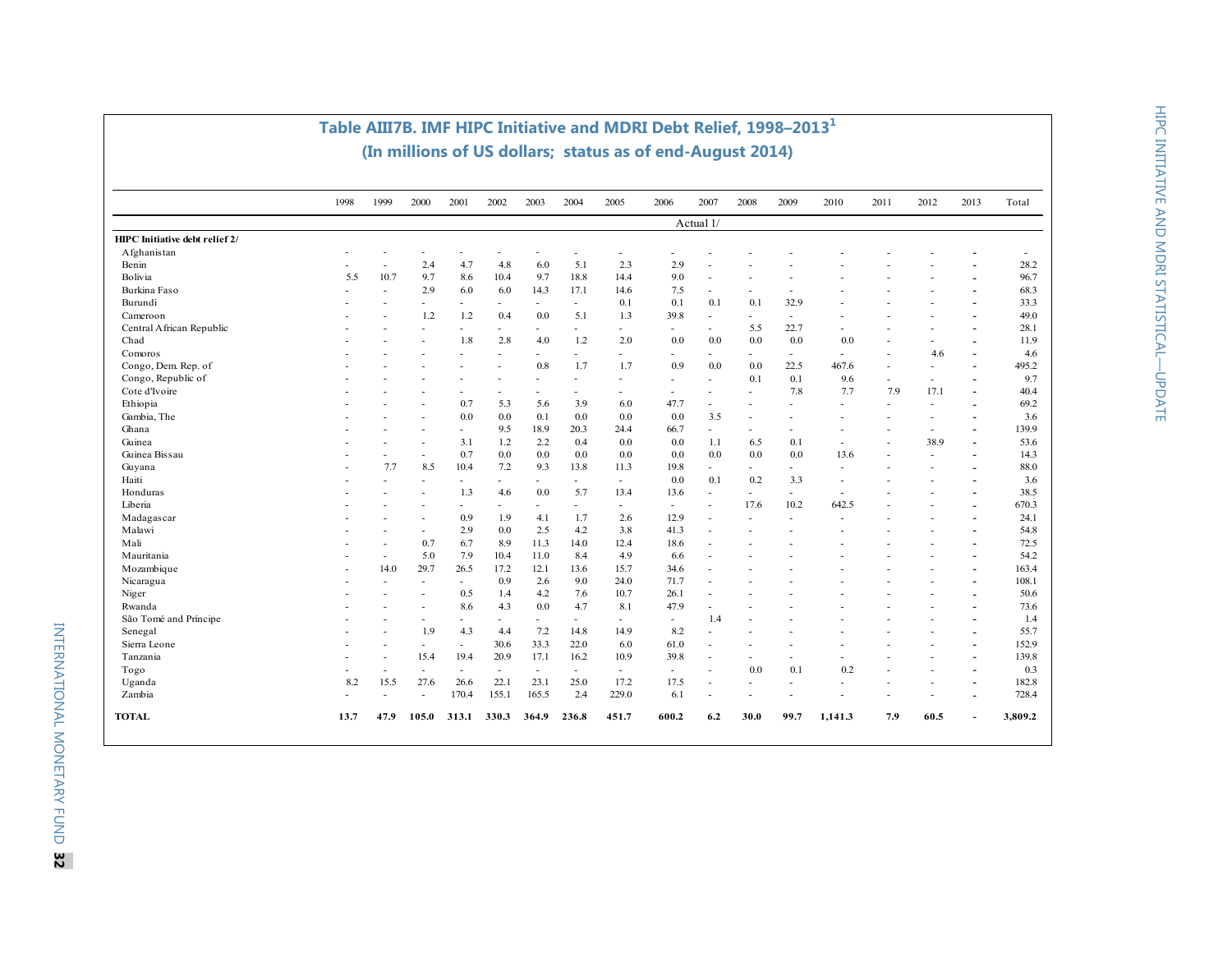|                          | 1998 | 1999 | 2000 | 2001 | 2002 | 2003 | 2004 | 2005                     | 2006                     | 2007      | 2008 | 2009 | 2010  | 2011 | 2012 | 2013 | Total                    |
|--------------------------|------|------|------|------|------|------|------|--------------------------|--------------------------|-----------|------|------|-------|------|------|------|--------------------------|
|                          |      |      |      |      |      |      |      |                          |                          | Actual 1/ |      |      |       |      |      |      |                          |
| <b>MDRI</b> debt relief  |      |      |      |      |      |      |      |                          |                          |           |      |      |       |      |      |      |                          |
| Afghanistan              |      |      |      |      |      |      |      |                          |                          |           |      |      |       |      |      |      |                          |
| Benin                    |      |      |      |      |      |      |      |                          | 49.3                     |           |      |      |       |      |      |      | 49.3                     |
| Bolivia                  |      |      |      |      |      |      |      |                          | 223.7                    |           |      |      |       |      |      |      | 223.7                    |
| Burkina Faso             |      |      |      |      |      |      |      |                          | 82.4                     |           |      |      |       |      |      |      | 82.4                     |
| Burundi                  |      |      |      |      |      |      |      |                          | ÷.                       |           |      | 13.4 |       |      |      |      | 13.4                     |
| Cameroon                 |      |      |      |      |      |      |      |                          | 219.4                    |           |      | ۰    |       |      |      |      | 219.4                    |
| Central African Republic |      |      |      |      |      |      |      |                          |                          |           |      | 2.9  |       |      |      |      | 2.9                      |
| Chad                     |      |      |      |      |      |      |      |                          |                          |           |      |      |       |      |      |      |                          |
| Comoros                  |      |      |      |      |      |      |      |                          |                          |           |      |      |       |      |      |      |                          |
| Congo, Dem. Rep. of      |      |      |      |      |      |      |      |                          |                          |           |      |      |       |      |      |      |                          |
| Congo, Republic of       |      |      |      |      |      |      |      |                          |                          |           |      |      | 7.5   |      |      |      | 7.5                      |
| Côte d'Ivoire            |      |      |      |      |      |      |      |                          |                          |           |      |      |       |      |      |      | $\overline{\phantom{a}}$ |
| Ethiopia                 |      |      |      |      |      |      |      |                          | 115.1                    | $\sim$    |      |      |       |      |      |      | 115.1                    |
| Gambia, The              |      |      |      |      |      |      |      |                          | $\sim$                   | 11.6      |      |      |       |      |      |      | 11.6                     |
| Ghana                    |      |      |      |      |      |      |      |                          | 317.9                    | ÷.        |      |      |       |      |      |      | 317.9                    |
| Guinea                   |      |      |      |      |      |      |      |                          | ٠                        |           |      |      |       |      |      |      | $\overline{\phantom{a}}$ |
| Guinea Bissau            |      |      |      |      |      |      |      |                          | $\sim$                   |           |      |      |       |      |      |      | $\overline{\phantom{a}}$ |
| Guyana                   |      |      |      |      |      |      |      |                          | 45.6                     |           |      |      |       |      |      |      | 45.6                     |
| Haiti 3/                 |      |      |      |      |      |      |      |                          | $\overline{\phantom{a}}$ |           |      |      |       |      |      |      | $\overline{\phantom{a}}$ |
| Honduras                 |      |      |      |      |      |      |      |                          | 141.9                    |           |      |      |       |      |      |      | 141.9                    |
| Liberia 4/               |      |      |      |      |      |      |      |                          | $\sim$                   |           |      |      | 171.9 |      |      |      | 171.9                    |
| Madagascar               |      |      |      |      |      |      |      |                          | 185.6                    | ٠         |      |      |       |      |      |      | 185.6                    |
| Malawi                   |      |      |      |      |      |      |      |                          | 21.6                     |           |      |      |       |      |      |      | 21.6                     |
| Mali                     |      |      |      |      |      |      |      |                          | 90.2                     | ٠         |      |      |       |      |      |      | 90.2                     |
| Mauritania               |      |      |      |      |      |      |      |                          | 44.5                     |           |      |      |       |      |      |      | 44.5                     |
| Mozambique               |      |      |      |      |      |      |      |                          | 120.0                    | ٠         |      |      |       |      |      |      | 120.0                    |
| Nicaragua                |      |      |      |      |      |      |      |                          | 132.6                    | ٠         |      |      |       |      |      |      | 132.6                    |
| Niger                    |      |      |      |      |      |      |      |                          | 86.4                     | $\sim$    |      |      |       |      |      |      | 86.4                     |
| Rwanda                   |      |      |      |      |      |      |      |                          | 29.1                     | ä,        |      |      |       |      |      |      | 29.1                     |
| São Tomé and Príncipe    |      |      |      |      |      |      |      |                          | $\sim$                   | 1.6       |      |      |       |      |      |      | 1.6                      |
| Senegal                  |      |      |      |      |      |      |      |                          | 136.9                    | ä,        |      |      |       |      |      |      | 136.9                    |
| Sierra Leone             |      |      |      |      |      |      |      |                          | 115.2                    |           |      |      |       |      |      |      | 115.2                    |
| Tanzania                 |      |      |      |      |      |      |      |                          | 299.0                    |           |      |      |       |      |      |      | 299.0                    |
| Togo                     |      |      |      |      |      |      |      |                          | i.                       |           |      |      |       |      |      |      | $\overline{\phantom{a}}$ |
| Uganda                   |      |      |      |      |      |      |      | $\overline{\phantom{a}}$ | 109.6                    | ٠         |      |      |       |      |      |      | 109.6                    |
| Zambia                   |      |      |      |      |      |      |      | ۰                        | 575.7                    |           |      |      |       |      |      |      | 575.7                    |
|                          |      |      |      |      |      |      |      |                          |                          |           |      |      |       |      |      |      |                          |
| To non-HIPCs             |      |      |      |      |      |      |      |                          |                          |           |      |      |       |      |      |      |                          |
| Cambodia                 |      |      |      |      |      |      |      |                          | 82.1                     |           |      |      |       |      |      |      | 82.1                     |
| Tajikistan               |      |      |      |      |      |      |      |                          | 100.1                    | ٠         |      |      |       |      |      |      | 100.1                    |
| <b>TOTAL</b>             |      |      |      |      |      |      |      |                          | 3,324.0                  | 13.2      |      | 16.4 | 179.3 |      |      |      | 3,532.9                  |

#### **Table AIII7B. IMF HIPC Initiative and MDRI Debt Relief, 1998–2013 (concluded) (In millions of US dollars; status as of end-August 2014)**

Source: International Monetary Fund.

1/ The figures in this table were converted from SDR amounts using annual average US\$/SDR exchange rates for the HIPC disbursements and the exchange rate on the date of

delivery of final debt relief disbursement.

2/ Includes also interest earned both on the commitment amount in PRG-HIPC Trust and on the amount in HIPC Umbrella Account.

3/ Haiti also received from the Post-Catastrophe Debt Relief Trust SDR 178 million on July 21, 2010.

4/ Liberia received MDRI-type (beyond-HIPC) debt relief of SDR 116.2 million at end-June 2010 financed from the Liberia Administered Account; equivalent to US\$171.9 million on June 30, 2010.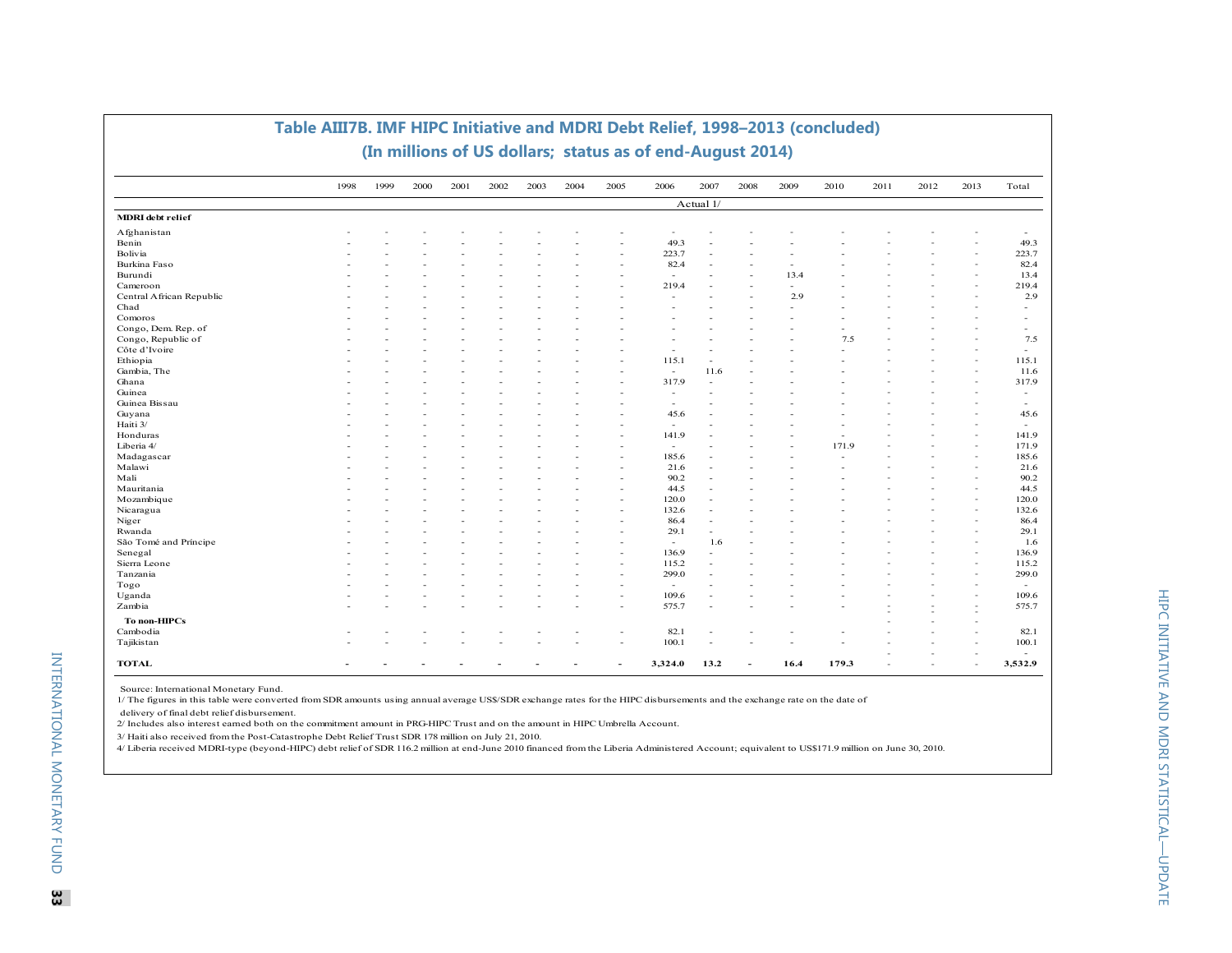### **Table AIII8A. Status of Delivery of HIPC Initiative and MDRI Assistance by the African Development Bank (AfDB) Group**

|                                    | (In millions of U.S. dollars; status as of end-August 2014)    |                                                    |                                                       |                                                                 |                                                 |                                                                                                       |                                              |
|------------------------------------|----------------------------------------------------------------|----------------------------------------------------|-------------------------------------------------------|-----------------------------------------------------------------|-------------------------------------------------|-------------------------------------------------------------------------------------------------------|----------------------------------------------|
|                                    |                                                                | AfDB Group Assistance under the HIPC Initiative    |                                                       |                                                                 | <b>Assistance under the MDRI</b><br>(AfDF only) | <b>Total Committed Total Delivered</b><br><b>Assistance</b>                                           | <b>Assistance</b>                            |
|                                    | Committed<br>Assistance in<br>PV Terms as of<br>Decision Point | Committed<br>Assistance in<br>end-2013 PV<br>Terms | Delivered<br>Assistance in<br>end-2013 PV<br>Terms 1/ | Delivered<br>Assistance in Assistance in<br>Nominal<br>Terms 2/ | Delivered<br>end-2013 PV<br>Terms               | under the HIPC under the HIPC<br><b>Initiative and</b><br>MDRI in end-<br>2013 PV Terms 2013 PV Terms | <b>Initiative and</b><br><b>MDRI</b> in end- |
|                                    | (1)                                                            | (II)                                               | (III)                                                 | (IV)                                                            | (V)                                             | $(II) + (V)$                                                                                          | $(III) + (V)$                                |
| 29 Post-Completion-Point HIPCs 3/  |                                                                |                                                    |                                                       |                                                                 |                                                 |                                                                                                       |                                              |
| <b>TOTAL</b>                       | 3,744.0                                                        | 4,936.5                                            | 3,654.3                                               | 7,741.3                                                         | 5,472.1                                         | 10,408.6                                                                                              | 9,126.4                                      |
| Benin                              | 37.6                                                           | 52.6                                               | 51.0                                                  | 374.0                                                           | 278.9                                           | 331.4                                                                                                 | 329.8                                        |
| Burkina Faso                       | 81.9                                                           | 114.5                                              | 83.5                                                  | 355.5                                                           | 246.5                                           | 361.0                                                                                                 | 330.0                                        |
| Burundi                            | 150.2                                                          | 184.6                                              | 59.2                                                  | 23.7                                                            | 13.7                                            | 198.4                                                                                                 | 72.9                                         |
| Cameroon                           | 78.8                                                           | 110.3                                              | 107.4                                                 | 227.6                                                           | 156.1                                           | 266.4                                                                                                 | 263.5                                        |
| Central African Republic           | 84.7                                                           | 101.5                                              | 24.6                                                  | 102.6                                                           | 76.7                                            | 178.2                                                                                                 | 101.3                                        |
| Côte d'Ivoire 4/                   | 204.5                                                          | 232.7                                              | 217.0                                                 | 282.9                                                           | 183.7                                           | 416.5                                                                                                 | 400.7                                        |
| Congo, Dem. Rep. of                | 1,009.7                                                        | 1,307.3                                            | 1,129.5                                               | 150.5                                                           | 99.9                                            | 1,407.3                                                                                               | 1,229.5                                      |
| Congo, Republic of 4/              | 40.0                                                           | 49.2                                               | 49.2                                                  | 9.5                                                             | 7.9                                             | 57.1                                                                                                  | 57.1                                         |
| Comoros                            | 34.4                                                           | 38.2                                               | 38.2                                                  | 31.9                                                            | 24.8                                            | 63.0                                                                                                  | 63.0                                         |
| Ethiopia                           | 331.2                                                          | 451.6                                              | 305.5                                                 | 769.2                                                           | 523.5                                           | 975.1                                                                                                 | 829.0                                        |
| Gambia, The                        | 15.8                                                           | 22.1                                               | 21.3                                                  | 163.2                                                           | 119.6                                           | 141.7                                                                                                 | 140.9                                        |
| Ghana                              | 131.2                                                          | 178.8                                              | 165.6                                                 | 497.4                                                           | 359.3                                           | 538.1                                                                                                 | 524.9                                        |
| Guinea                             | 94.4                                                           | 132.0                                              | 56.3                                                  | 150.7                                                           | 95.6                                            | 227.6                                                                                                 | 151.9                                        |
| Guinea-Bissau                      | 72.4                                                           | 103.9                                              | 50.1                                                  | 55.1                                                            | 35.6                                            | 139.5                                                                                                 | 85.7                                         |
| Liberia 4/                         | 237.2                                                          | 269.9                                              | 269.9                                                 | 18.6                                                            | 15.2                                            | 285.1                                                                                                 | 285.1                                        |
| Madagascar                         | 60.1                                                           | 84.0                                               | 79.3                                                  | 379.0                                                           | 275.3                                           | 359.3                                                                                                 | 354.7                                        |
| Malawi                             | 119.5                                                          | 167.1                                              | 93.0                                                  | 290.1                                                           | 195.2                                           | 362.3                                                                                                 | 288.2                                        |
| Mali                               | 69.1                                                           | 96.7                                               | 92.0                                                  | 581.1                                                           | 435.9                                           | 532.5                                                                                                 | 527.8                                        |
| Mauritania                         | 72.8                                                           | 101.8                                              | 96.4                                                  | 267.2                                                           | 195.6                                           | 297.5                                                                                                 | 292.0                                        |
| Mozambique                         | 149.5                                                          | 209.2                                              | 30.5                                                  | 556.7                                                           | 391.8                                           | 601.0                                                                                                 | 422.3                                        |
| Niger                              | 47.9                                                           | 67.1                                               | 37.4                                                  | 199.0                                                           | 135.3                                           | 202.3                                                                                                 | 172.7                                        |
| Rwanda                             | 108.5                                                          | 151.8                                              | 78.9                                                  | 114.7                                                           | 79.2                                            | 231.0                                                                                                 | 158.1                                        |
| São Tomé and Príncipe              | 40.8                                                           | 57.1                                               | 25.4                                                  | 37.3                                                            | 24.4                                            | 81.4                                                                                                  | 49.8                                         |
| Senegal                            | 56.9                                                           | 79.6                                               | 75.5                                                  | 420.7                                                           | 311.4                                           | 391.0                                                                                                 | 386.9                                        |
| Sierra Leone                       | 43.4                                                           | 57.7                                               | 31.5                                                  | 151.0                                                           | 102.3                                           | 160.0                                                                                                 | 133.8                                        |
| Tanzania                           | 124.9                                                          | 174.7                                              | 135.2                                                 | 625.6                                                           | 438.3                                           | 613.0                                                                                                 | 573.5                                        |
| Togo $4/$                          | 17.9                                                           | 20.4                                               | 20.4                                                  | 123.5                                                           | 91.9                                            | 112.3                                                                                                 | 112.3                                        |
| Uganda                             | 82.6                                                           | 115.6                                              | 77.8                                                  | 535.5                                                           | 386.1                                           | 501.6                                                                                                 | 463.9                                        |
| Zambia                             | 146.1                                                          | 204.4                                              | 152.7                                                 | 247.6                                                           | 172.5                                           | 376.9                                                                                                 | 325.3                                        |
| 1 Interim HIPCs 3/                 |                                                                |                                                    |                                                       |                                                                 |                                                 |                                                                                                       |                                              |
| <b>TOTAL</b>                       | 37.0                                                           | 50.4                                               | 19.3                                                  |                                                                 |                                                 | 50.4                                                                                                  | 19.3                                         |
| Chad                               | 37.0                                                           | 50.4                                               | 19.3                                                  |                                                                 |                                                 | 50.4                                                                                                  | 19.3                                         |
| <b>Total Debt Relief Committed</b> | 3,781.0                                                        | 4,986.9                                            | 3,673.6                                               | 7,741.3                                                         | 5,472.1                                         | 10,459.0                                                                                              | 9,145.7                                      |

Sources: African Development Bank Group, World Bank and IMF staff estimates.

1/ Total delivered enhanced HIPC assistance to end 2013.

2/ Nominal MDRI costs include principal and interest foregone.

3/ Includes only HIPCs that owe debt to AfDB Group.

4/ The total amount of HIPC Initiative debt relief has been provided through an arrears clearance operation in Congo, Rep. of in 2004; Côte d'Ivoire in 2009; Liberia in 2007; Togo in 2008.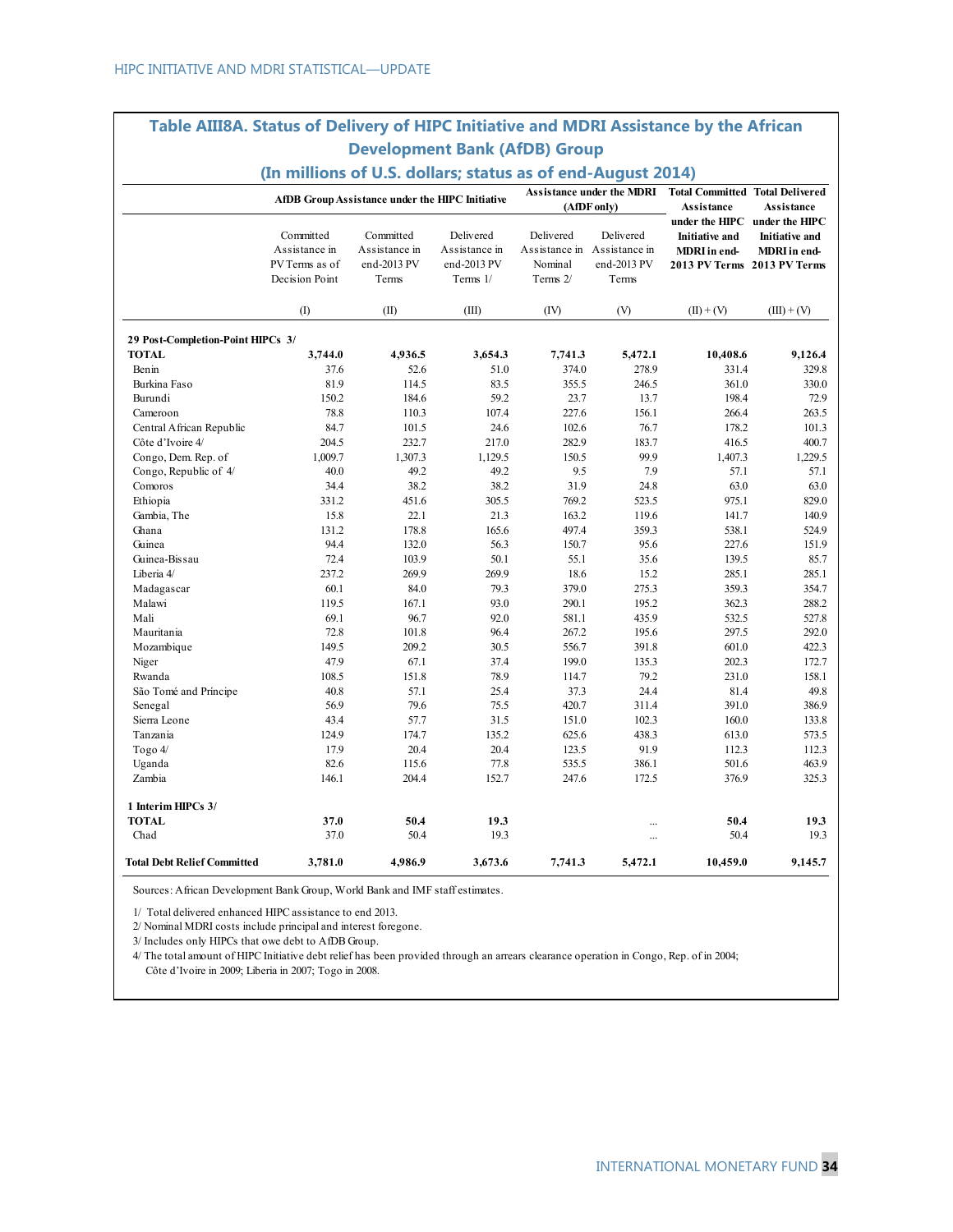|                                                            |                         |                      |                         |                      |                         |                         |                      |                                  |                     | (In millions of U.S. dollars)    |                     |                         |                         |                |                      |                         |                          |                    |                          |
|------------------------------------------------------------|-------------------------|----------------------|-------------------------|----------------------|-------------------------|-------------------------|----------------------|----------------------------------|---------------------|----------------------------------|---------------------|-------------------------|-------------------------|----------------|----------------------|-------------------------|--------------------------|--------------------|--------------------------|
|                                                            | 2000                    | 2001                 | 2002                    | 2003                 | 2004                    | 2005<br>Actuals         | 2006                 | 2007                             | 2008                | 2009                             | 2010                |                         | 2011 2012 2013          |                |                      | 2014 2015               | 2016<br>Projected        | 2017               | 2018                     |
| Debt service before HIPC Initiative Debt Relief            |                         |                      |                         |                      |                         |                         |                      |                                  |                     |                                  |                     |                         |                         |                |                      |                         |                          |                    |                          |
| Benin                                                      | 5                       | $\overline{A}$       | 8                       | $\overline{7}$       | 9                       | 9                       | 12                   | 6                                | 6                   | 10                               | 14                  | 15                      | 16                      | 16             | 17                   | 17                      | 17                       | 17                 | 17                       |
| Burkina Faso                                               | $\,$ 8 $\,$             | $\overline{4}$       | 10                      | 9                    | 9                       | 8                       | 11                   | 6                                | $\tau$              | 8                                | 10                  | $10\,$                  | 11                      | 11             | 13                   | 14                      | 15                       | 15                 | 16                       |
| Burundi                                                    | $\boldsymbol{0}$        |                      |                         | 3                    | 29                      | 18                      | 6                    | $\overline{7}$                   | 7                   | $\mathbf{1}$                     | 1                   | $\mathbf{1}$            | $\mathbf{1}$            | $\mathbf{1}$   | 1                    | 1                       | $\mathbf{I}$             | $\mathbf{1}$       | 1                        |
| Central African Republic                                   |                         |                      | $\bf{0}$                |                      |                         |                         |                      | 49                               | 5                   | 3                                | $\overline{c}$      | $\overline{2}$          | $\overline{2}$          | 1              | 1                    | 1                       | $\mathbf{1}$             | $\mathbf{1}$       | 5                        |
| Cameroon                                                   | 47                      | 25                   | 63                      | 41                   | 40                      | 38                      | 38                   | 28                               | 28                  | 29                               | 16                  | 29                      | 12                      | 12             | 11                   | 11                      | 11                       | 11                 | 13                       |
| Chad                                                       | $\mathbf{3}$            | -1                   | 7                       | 6                    | 3                       | 10                      | $7\phantom{.0}$      | $\overline{9}$                   | $\mathbf{Q}$        | 11                               | 12                  | 12                      | 13                      | 13             | 13                   | 13                      | 24                       | 25                 | 27                       |
| Comoros                                                    |                         |                      |                         |                      |                         | $\mathbf{1}$            | 0.2                  | 22                               | 8                   | 6                                | $\mathbf{1}$        | $\mathbf{1}$            | 5                       | $\overline{2}$ | $\overline{2}$       | $\overline{2}$          | $\overline{2}$           | $\overline{2}$     | $\overline{c}$           |
| Congo, Democratic Republic of                              |                         |                      | 65                      | 73                   | 42                      | 118                     | 121                  | 128                              | 142                 | 156                              | 153                 | 184                     | 174                     | 162            | 161                  | 162                     | 161                      | 139                | 133                      |
| Congo, Republic of 1/                                      | $\overline{7}$          |                      | $\bf{0}$                | 33                   | 148                     | 55                      | 27                   | 19                               | 13                  | 13                               | $\boldsymbol{0}$    | 11                      | 11                      | 10             | 10                   | $\mathbf{1}$            | $\mathbf{1}$             | $\mathbf{1}$       | $\mathbf{1}$             |
| Côte d'Ivoire                                              | $\boldsymbol{0}$        | 46                   | 197                     | $\boldsymbol{0}$     | 1                       |                         |                      | 58                               | 102                 | 598                              | 44                  | 36                      | 29                      | 11             | 11                   | 6                       | 6                        | 6                  | 6                        |
| Ethiopia                                                   | 45                      | 34                   | 46                      | 46                   | 49                      | 49                      | 50                   | 33                               | 33                  | 23                               | 22                  | 28                      | 25                      | 24             | 22                   | 23                      | 24                       | 26                 | 26                       |
| Gambia, The                                                | 3                       | 3                    | $\overline{\mathbf{3}}$ | 3                    | $\overline{4}$          | $\overline{4}$          | $\overline{4}$       | 5                                | $\overline{4}$      | 3                                | $\overline{4}$      | $\overline{4}$          | $\overline{4}$          | 5              | $\overline{7}$       | $\overline{7}$          | 8                        | 8                  | 8                        |
| Ghana                                                      | 31                      | 16                   | 37                      | 29                   | 30                      | 32                      | 40                   | 24                               | 24                  | 15                               | 14                  | 19                      | 16                      | 25             | 26                   | 26                      | 26                       | 26                 | 27                       |
| Guinea                                                     | 24                      | 18                   | 26                      | 22                   | 53                      | 18                      | 18                   | 18                               | 17                  | 18                               | 17                  | 19                      | 14                      | 5              | $\overline{4}$       | $\overline{4}$          | $\overline{4}$           | 5                  | 5                        |
| Guinea-Bissau                                              | 13                      | $\overline{4}$<br>10 | $\overline{4}$<br>14    | $\overline{4}$<br>12 | $\overline{4}$<br>10    | $\overline{4}$<br>9     | $\overline{4}$<br>13 | $\overline{4}$<br>$\overline{7}$ | $\overline{4}$<br>7 | 5<br>9                           | 6<br>10             | $\mathbf{1}$<br>13      | $\mathbf{1}$<br>9       | 1<br>13        | 1<br>17              | $\mathbf{1}$<br>17      | $\mathbf{I}$<br>17       | $\mathbf{1}$<br>17 | $\mathbf{1}$<br>18       |
| Madagascar                                                 | 10                      | $\overline{7}$       | 10                      | 11                   | 12                      | 12                      | 12                   |                                  | $\overline{7}$      | $\overline{7}$                   | $\tau$              | $\,$ 8 $\,$             |                         | 6              |                      |                         | 6                        |                    | $\overline{7}$           |
| Malawi<br>Mali                                             | $\overline{7}$          | 6                    | 14                      | 9                    | 13                      | 14                      | 20                   | 6<br>9                           | 10                  | 12                               | 16                  | 24                      | 6<br>25                 | 29             | 6<br>26              | 6<br>26                 | 27                       | 6<br>28            | 30                       |
| Mauritania                                                 | 12                      | 8                    | 12                      | 12                   | 12                      | 13                      | 18                   | 14                               | 13                  | 14                               | 14                  | 19                      | 24                      | 10             | 10                   | 10                      | 10                       | 11                 | 11                       |
| Mozambique                                                 | $\overline{\mathbf{3}}$ | 6                    | $\overline{7}$          | $\overline{7}$       | 8                       | $\overline{7}$          | 13                   | 8                                | 9                   | 11                               | 13                  | 26                      | 20                      | 23             | 22                   | 23                      | 23                       | 26                 | 27                       |
| Niger                                                      | 1                       | $\overline{2}$       | 3                       | 3                    | 5                       | 5                       | 10                   | $\overline{4}$                   | $\overline{4}$      | 5                                | 4                   | $\overline{4}$          | 5                       | 5              | 6                    | 6                       | 6                        | 6                  | 6                        |
| Liberia                                                    |                         |                      |                         |                      |                         | $\bf{0}$                | $\mathbf{0}$         | 149                              | 98                  | 12                               | 3                   | 3                       | 3                       | 3              | 3                    | $\overline{c}$          | $\mathbf{1}$             | 1                  | $\mathbf{1}$             |
| Rwanda                                                     | 6                       | $\overline{4}$       | 8                       | $\overline{7}$       | 8                       | 9                       | 11                   | $\overline{4}$                   | $\overline{4}$      | 5                                | 5                   | 5                       | 6                       | 6              | 6                    | 6                       | 6                        | 6                  | 6                        |
| São Tomé and Príncipe                                      | $\mathbf{1}$            | $\mathbf{1}$         | $\overline{2}$          | $\overline{2}$       | $\overline{c}$          | $\overline{2}$          | $\overline{2}$       | $\overline{\mathbf{3}}$          | $\mathbf{1}$        | $\mathbf{1}$                     | $\mathbf{1}$        | $\mathbf{I}$            | $\overline{1}$          | 1              | $\mathbf{1}$         | 1                       | -1                       | -1                 | 1                        |
| Senegal                                                    | 25                      | 14                   | 31                      | 24                   | 26                      | 26                      | 29                   | 25                               | 26                  | 28                               | 29                  | 36                      | 17                      | 17             | 17                   | 18                      | 19                       | 19                 | 19                       |
| Sierra Leone                                               | $\overline{2}$          | $\overline{c}$       | $\overline{\mathbf{3}}$ | $\overline{4}$       | 5                       | 5                       | 6                    | 5                                | $\overline{2}$      | 3                                | $\mathfrak{Z}$      | $\overline{\mathbf{3}}$ | $\overline{\mathbf{3}}$ | $\overline{4}$ | $\overline{4}$       | $\overline{4}$          | $\overline{4}$           | $\overline{4}$     | $\overline{4}$           |
| Tanzania                                                   | 11                      | 8                    | 12                      | 15                   | 16                      | 16                      | 21                   | 11                               | 13                  | 15                               | 16                  | 18                      | 20                      | 22             | 20                   | 22                      | 22                       | 27                 | 40                       |
| Togo                                                       | $\theta$                | -1                   |                         |                      |                         |                         |                      |                                  | 22                  | $\overline{4}$                   | $\overline{4}$      | $\overline{4}$          | 5                       | 5              | 5                    | 5                       | 5                        | 5                  | 5                        |
| Uganda                                                     | $\overline{7}$          | 5                    | 9                       | 10                   | 12                      | 12                      | 19                   | 9                                | 9                   | 11                               | 12                  | 19                      | 21                      | 25             | 25                   | 26                      | $26\,$                   | 26                 | $28\,$                   |
| Zambia                                                     | 31                      | 24                   | 24                      | 26                   | 27                      | 26                      | 28                   | 17                               | 12                  | 11                               | 10                  | 10                      | 9                       | 9              | 8                    | 8                       | $\,$ 8 $\,$              | 9                  | 9                        |
| <b>TOTAL</b>                                               | 302                     | 251                  | 616                     | 418                  | 578                     | 521                     | 541                  | 684                              | 648                 | 1,047                            | 463                 | 563                     | 507                     | 478            | 475                  | 470                     | 483                      | 476                | 502                      |
| Debt service after HIPC Initiative debt relief 2/<br>Benin | 3                       |                      | 3                       | $\overline{2}$       | 3                       | $\overline{4}$          | 6                    | $\bf{0}$                         | $\mathbf{1}$        | $\overline{7}$                   | 14                  | 15                      | 16                      | 16             | 17                   | 17                      | 17                       | 17                 | 17                       |
| Burkina Faso                                               | $\overline{4}$          |                      | 3                       | $\overline{2}$       | $\overline{\mathbf{3}}$ | $\overline{\mathbf{3}}$ | 6                    | $\mathbf{0}$                     | $\mathbf{1}$        | $\boldsymbol{2}$                 | $\overline{4}$      | $\overline{4}$          | 5                       | 5              | 6                    | 8                       | 9                        | 9                  | 10                       |
| Burundi                                                    | $\boldsymbol{0}$        |                      |                         | 3                    | 29                      | 15                      | $\boldsymbol{0}$     | $\bf{0}$                         | $\mathbf{1}$        | ÷,                               |                     |                         |                         |                |                      |                         |                          |                    |                          |
| Central African Republic                                   |                         |                      | $\bf{0}$                |                      |                         |                         |                      | 49                               | $\mathbf{I}$        |                                  |                     |                         |                         |                |                      |                         |                          |                    | $\boldsymbol{0}$         |
| Cameroon                                                   | 44                      | 13                   | 52                      | 35                   | 40                      | 38                      | 27                   | 10                               | 13                  | 15                               | 10                  | 27                      | 12                      | 12             | 11                   | 11                      | 11                       | 11                 | 13                       |
| Chad                                                       | 3                       |                      | 3                       | $\overline{c}$       | L.                      | $\overline{7}$          | $7\phantom{.0}$      | $\mathbf{Q}$                     | $\mathbf{Q}$        | 11                               | 12                  | 12                      | 13                      | 13             | 13                   | 13                      | 24                       | 25                 | 27                       |
| Comoros                                                    |                         |                      |                         | J.                   |                         | 1                       | $\boldsymbol{0}$     | $\mathcal{D}$                    | $\,$ 8 $\,$         | $\overline{a}$                   | 1                   | $\mathbf{1}$            | 5                       | 2              | $\overline{2}$       | $\mathcal{D}$           | $\mathcal{D}$            | $\overline{2}$     | $\overline{c}$           |
| Congo, Democratic Republic of                              |                         |                      | 65                      | 72                   |                         | 19                      | 10                   | 13                               | 24                  | 36                               | 31                  | 61                      | 50                      | 38             | 38                   | 41                      | 41                       | 29                 | 32                       |
| Congo, Republic of 1/                                      | $\overline{7}$          |                      | $\mathbf{0}$            | 33                   | 106                     | 55                      | 27                   | 19                               | 13                  | 13                               | $\boldsymbol{0}$    | 11                      | 11                      | 10             | 10                   | -1                      | -1                       | $\mathbf{1}$       | $\mathbf{1}$             |
| Côte d'Ivoire                                              | $\boldsymbol{0}$        | 46                   | 197                     | $\mathbf{0}$         | -1                      |                         |                      | 58                               | 102                 | 399                              | 44                  | 36                      | 29                      | 11             | 11                   | 6                       | 6                        | 6                  | 6                        |
| Ethiopia                                                   | 45                      | 34                   | 15                      | 16                   | 19                      | 20                      | 21                   | 5                                | 6                   | 3                                | $\overline{c}$      | 8                       | 5                       | 3              | $\overline{2}$       | 3                       | 3                        | 5                  | 6                        |
| Gambia, The                                                | 3                       | $\boldsymbol{0}$     | $\mathbf{1}$            | $\mathbf{I}$         | $\overline{4}$          | $\overline{4}$          | $\overline{4}$       | 5                                | $\overline{2}$      | $\mathbf{0}$                     | $\mathbf{1}$        | $\mathbf{I}$            | $\mathbf{1}$            | $\overline{4}$ | $\overline{7}$       | 7                       | 8                        | 8                  | 8                        |
| Ghana                                                      | 31                      | 16                   | 19                      | 8                    | 10                      | 13                      | 22                   | 8                                | 8                   | $\overline{4}$                   | $\overline{7}$      | 12                      | 9                       | 23             | 26                   | 26                      | 26                       | 26                 | 27                       |
| Guinea                                                     | 24                      | $\tau$               | 15                      | 12                   | 53                      | 18                      | 18                   | 18                               | 6                   | 18                               | 17                  | 19                      | 14                      |                |                      |                         |                          |                    |                          |
| Guinea-Bissau                                              |                         |                      |                         | $\bf{0}$             | $\mathbf{1}$            | 1                       | $\mathbf{1}$         | 3                                | $\mathbf{1}$        |                                  |                     |                         |                         |                |                      |                         |                          |                    |                          |
| Madagascar                                                 | 13                      | $\mathbf{1}$         | 5                       | 5                    | 10                      | $\overline{4}$          | $\tau$               | $\mathbf{1}$                     | $\mathbf{1}$        | $\overline{c}$                   | 3                   | 6                       | $\overline{2}$          | 10             | 17                   | 17                      | 17                       | 17                 | 18                       |
| Malawi                                                     | 10                      |                      | 3                       | 4                    | 5                       | 12                      | 12                   |                                  |                     |                                  |                     |                         |                         |                |                      |                         |                          |                    |                          |
| Mali                                                       | 5                       |                      | 5                       | $\mathbf{1}$         | 5                       | 6                       | 11                   | $\boldsymbol{0}$                 | 1                   | $\overline{c}$                   | 9                   | 24                      | 25                      | 29             | 26                   | 26                      | 27                       | 28                 | 30                       |
| Mauritania                                                 | 5                       |                      | 3                       | 3                    | $\overline{4}$          | 5                       | 10                   | 6                                | 5                   | 6                                | 6                   | 16                      | 24                      | 10             | 10                   | 10                      | 10                       | 11                 | 11                       |
| Mozambique                                                 | $\mathfrak{D}$          | $\overline{4}$       | 5                       | 5                    | 5                       | $\overline{4}$          | 11                   | 5                                | 6                   | $\tau$                           | 10                  | 26                      | 20                      | 23             | 22                   | 23                      | 23                       | 26                 | 27                       |
| Niger                                                      | 1                       |                      | 1                       | $\mathbf{I}$         | $\overline{2}$          | $\overline{2}$          | $\overline{7}$       | $\mathbf{0}$                     | $\mathbf{0}$        | $\mathbf{1}$                     | 1                   | $\mathbf{I}$            | $\mathbf{I}$            | 1              | $\overline{2}$       | $\overline{2}$          | $\overline{2}$           | $\overline{2}$     | $\overline{c}$           |
| Liberia                                                    |                         |                      |                         |                      |                         | $\bf{0}$                | $\boldsymbol{0}$     |                                  | 98                  | 12                               | 3                   | 3                       | 3                       | 3              | 3                    | $\overline{\mathbf{c}}$ | $\mathbf{1}$             | 1                  | $\mathbf{1}$             |
| Rwanda                                                     | 6                       |                      | $\overline{c}$          | $\overline{2}$       | 3                       | 5                       | $\overline{4}$       |                                  |                     |                                  |                     |                         |                         |                |                      |                         |                          |                    |                          |
| São Tomé and Príncipe                                      | $\mathbf{1}$            |                      | $\mathbf{1}$            | $\mathbf{0}$         | $\mathbf{1}$            | $\mathbf{1}$            | $\mathbf{1}$         | $\mathbf{1}$                     |                     |                                  |                     |                         |                         |                |                      |                         |                          |                    |                          |
| Senegal                                                    | 20                      | 6                    | 23                      | 20                   | 11                      | 8                       | 20                   | 25                               | 26                  | $28\,$                           | 29                  | 36                      | 17                      | 17             | 17                   | 18                      | 19                       | 19                 | 19                       |
| Sierra Leone                                               | $\overline{2}$          | $\overline{c}$       | $\overline{2}$          | $\mathbf{1}$         | $\overline{2}$          | $\overline{2}$          | 3                    | $\overline{2}$                   |                     |                                  |                     |                         |                         | $\bf{0}$       | $\boldsymbol{0}$     | $\bf{0}$                | $\boldsymbol{0}$         | $\boldsymbol{0}$   | $\mathbf{1}$             |
| Tanzania                                                   | 6                       |                      | $\overline{4}$          | 5                    | 6                       | $\overline{7}$          | 11                   | $\mathbf{1}$                     | $\overline{2}$      | $\overline{4}$                   | 5                   | 6                       | 8                       | 9              | $\overline{7}$       | 9                       | $\mathbf{Q}$             | 18                 | 40                       |
| Togo                                                       | $\mathbf{0}$            | $\mathbf{1}$         |                         | $\overline{A}$       |                         |                         |                      |                                  | 5                   | $\overline{4}$                   | $\overline{4}$      | $\overline{4}$          | 5                       | 5              | 5                    | 5                       | 5                        | 5                  | 5                        |
| Uganda<br>Zambia                                           | 3<br>31                 | $\overline{c}$       | 3<br>5                  | $\overline{7}$       | 5<br>27                 | 5<br>17                 | 12<br>10             | $\mathbf{l}$<br>3                | 3<br>3              | $\overline{4}$<br>$\overline{2}$ | 5<br>$\overline{c}$ | 12<br>$\overline{4}$    | 18<br>$\overline{2}$    | 25<br>3        | 25<br>$\overline{2}$ | 26<br>$\overline{c}$    | $26\,$<br>$\overline{2}$ | 26<br>3            | $28\,$<br>$\mathfrak{Z}$ |
|                                                            |                         |                      |                         |                      |                         |                         |                      |                                  |                     |                                  |                     |                         |                         |                |                      |                         |                          |                    |                          |

# **Table AIII8B. AfDB Group Debt Service after HIPC Initiative and MDRI Debt Relief, 2000–18**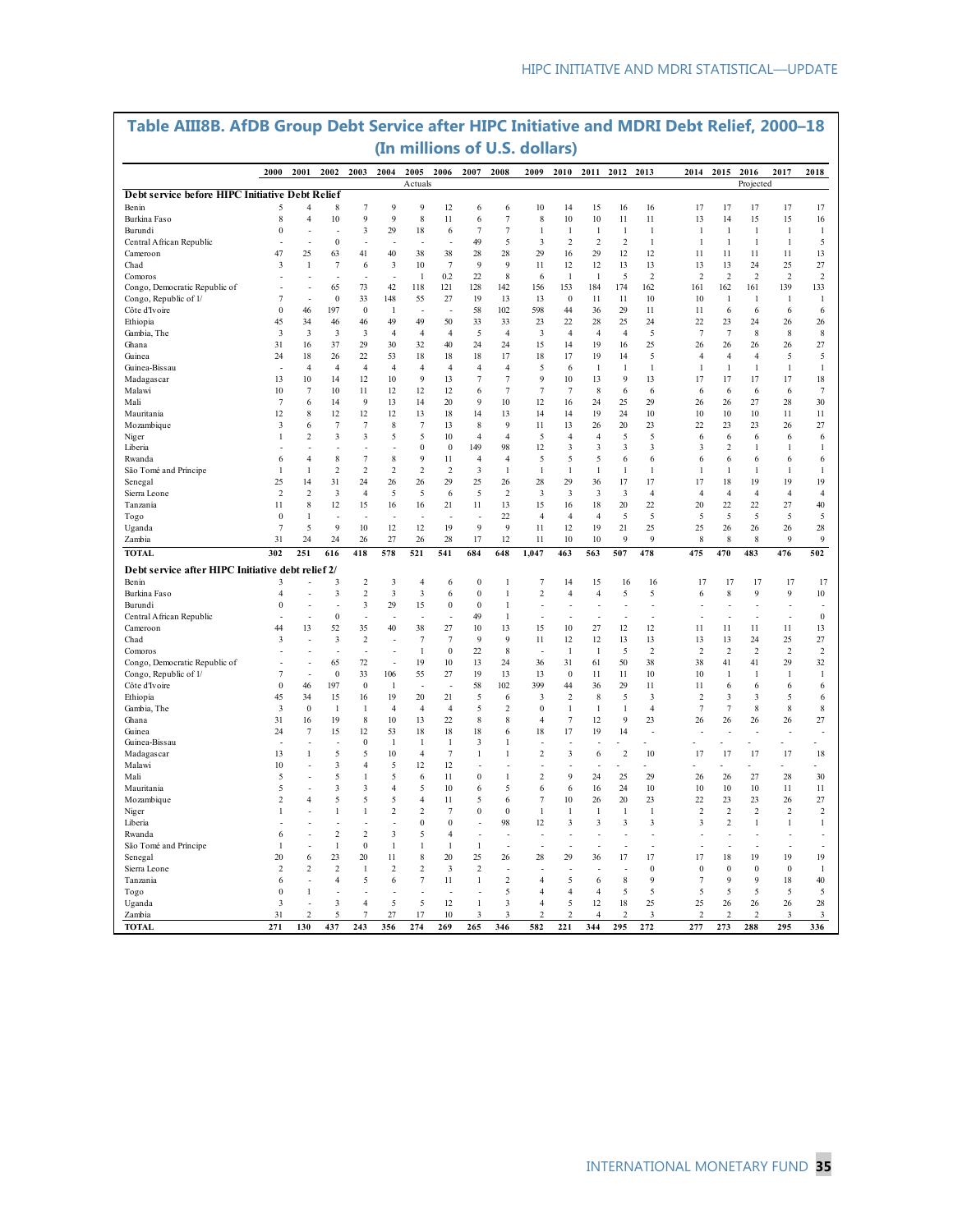|                                                         |                |                |                         |                |                |                               |                          |                   | (concluded)              |                |                    |                    |                |                |                          |                |                          |                          |                |
|---------------------------------------------------------|----------------|----------------|-------------------------|----------------|----------------|-------------------------------|--------------------------|-------------------|--------------------------|----------------|--------------------|--------------------|----------------|----------------|--------------------------|----------------|--------------------------|--------------------------|----------------|
|                                                         |                |                |                         |                |                | (In millions of U.S. dollars) |                          |                   |                          |                |                    |                    |                |                |                          |                |                          |                          |                |
|                                                         | 2000           | 2001           | 2002                    | 2003           | 2004           | 2005                          | 2006                     | 2007              | 2008                     | 2009           | 2010               |                    | 2011 2012 2013 |                | 2014                     | 2015           | 2016                     | 2017                     | 2018           |
| Debt service after HIPC Initiative debt relief and MDRI |                |                |                         |                |                | Actuals                       |                          |                   |                          |                |                    |                    |                |                | Projected                |                |                          |                          |                |
|                                                         |                |                |                         |                |                |                               |                          |                   |                          |                |                    |                    |                |                |                          |                |                          |                          |                |
| Benin                                                   | 3              |                | 3                       | $\overline{c}$ | 3              | $\overline{A}$                | $\overline{4}$           |                   |                          |                | $\overline{A}$     | $\overline{A}$     | 5              | 5              | 5                        | 5              | 5                        | 5                        | 5              |
| <b>Burkina Faso</b>                                     | 4              |                | 3                       | $\overline{c}$ | 3              | 3                             | $\overline{4}$           |                   |                          |                |                    |                    |                |                |                          | 1              | $\overline{2}$           | 3                        | 3              |
| Burundi                                                 | $\mathbf{0}$   |                |                         | 3              | 29             | 15                            | $\mathbf{0}$             | $\mathbf{0}$      | 1                        |                |                    |                    |                |                |                          |                |                          |                          |                |
| Central African Republic                                |                |                | $\mathbf{0}$            | ٠              | $\blacksquare$ |                               | $\blacksquare$           | 49                | 1                        |                |                    |                    |                |                |                          |                |                          |                          |                |
| Cameroon<br>Chad                                        | 44             | 13             | 52                      | 35             | 40             | 38                            | 26                       | 8<br>$\mathbf{Q}$ | 11                       | 13             | 8                  | 23                 | 7              | 8              | 6                        | 6              | 6                        | 6                        | 8              |
|                                                         | 3              |                | 3                       | $\overline{2}$ | ٠              | $\overline{7}$                | $\overline{7}$           | 22                | 9                        | 11             | 12<br>$\mathbf{1}$ | 12<br>$\mathbf{1}$ | 13             | 13             | 13                       | 13             | 13                       | 13                       | 14             |
| Comoros                                                 |                | ۰              | $\overline{a}$          | ÷              | ä,             | 1                             | $\theta$                 |                   | 8                        | $\sim$         |                    |                    | 5              | $\mathbf{0}$   | $\overline{\phantom{a}}$ | ÷,             | ÷                        | ÷                        | ÷,             |
| Congo, Democratic Republic of                           | $\blacksquare$ |                | 65                      | 72             | ÷,             | 19                            | 10                       | 13                | 24                       | 36             | 30                 | 58                 | 48             | 36             | 35                       | 38             | 39                       | 26                       | 30             |
| Congo, Republic of 1/                                   | 7              | ä,             | $\mathbf{0}$            | 33             | 106            | 55                            | 27                       | 19                | 13                       | 13             | $\sim$             | 11                 | 10             | 10             | 9                        | $\mathbf{0}$   | $\Omega$                 | $\bf{0}$                 | $\mathbf{0}$   |
| Côte d'Ivoire                                           | $\mathbf{0}$   | 46             | 197                     | $\mathbf{0}$   | 1              | ÷                             | $\overline{\phantom{a}}$ | 58                | 102                      | 399            | 44                 | 36                 | 26             | 5              | 5                        | $\mathbf{0}$   | $\theta$                 | $\bf{0}$                 | $\mathbf{0}$   |
| Ethiopia                                                | 45             | 34             | 15                      | 16             | 19             | 20                            | 15                       |                   |                          |                | ÷.                 |                    |                |                |                          |                |                          |                          | ÷              |
| Gambia, The                                             | 3              | $\mathbf{0}$   | $\mathbf{1}$            | 1              | $\overline{4}$ | $\overline{4}$                | $\overline{4}$           | 5                 | $\overline{\phantom{a}}$ |                | ÷                  |                    |                | ÷              | $\overline{2}$           | $\overline{2}$ | $\overline{c}$           | $\overline{2}$           | $\overline{2}$ |
| Ghana                                                   | 31             | 16             | 19                      | 8              | 10             | 13                            | 16                       | $\mathbf{1}$      | 1                        |                |                    | $\overline{4}$     | $\mathbf{1}$   | 8              | 11                       | 11             | 12                       | 12                       | 13             |
| Guinea                                                  | 24             | $\overline{7}$ | 15                      | 12             | 53             | 18                            | 18                       | 18                | 6                        | 18             | 17                 | 19                 | 14             | ÷              |                          |                |                          |                          | ۰              |
| Guinea-Bissau                                           |                |                | ٠                       | $\theta$       | 1              | 1                             | $\mathbf{1}$             | 3                 | 1                        |                |                    | ٠                  |                |                |                          |                |                          |                          |                |
| Madagascar                                              | 13             | 1              | 5                       | 5              | 10             | 4                             | $\overline{4}$           |                   |                          |                |                    | 1                  |                | $\overline{1}$ | $\overline{4}$           | 5              | 5                        | 5                        | 5              |
| Malawi                                                  | 10             |                | $\overline{\mathbf{3}}$ | $\overline{4}$ | 5              | 12                            | 12                       |                   |                          |                |                    |                    |                |                |                          |                |                          |                          | ÷              |
| Mali                                                    | 5              |                | 5                       | $\mathbf{1}$   | 5              | 6                             | $\overline{7}$           |                   |                          |                |                    | 6                  | 7              | 10             | 7                        | $\overline{7}$ | 9                        | 9                        | 10             |
| Mauritania                                              | 5              |                | $\overline{\mathbf{3}}$ | 3              | 4              | 5                             | $\overline{9}$           | $\overline{4}$    | 3                        | 3              | 3                  | 9                  | 16             | $\overline{2}$ | $\overline{2}$           | $\overline{2}$ | $\overline{2}$           | $\overline{c}$           | $\overline{2}$ |
| Mozambique                                              | $\overline{c}$ | 4              | 5                       | 5              | 5              | $\overline{4}$                | $\tau$                   | $\theta$          | 1                        | $\overline{c}$ | 3                  | 14                 | 9              | 11             | 10                       | 10             | 10                       | 11                       | 11             |
| Niger                                                   | 1              |                | $\mathbf{1}$            | $\mathbf{1}$   | $\overline{c}$ | $\overline{c}$                | 5                        | $\overline{a}$    | $\overline{\phantom{a}}$ | ÷              | ÷                  | ٠                  | ٠              | ٠              | $\overline{\phantom{a}}$ | ÷              | $\overline{\phantom{a}}$ | $\overline{\phantom{a}}$ | ۰              |
| Liberia                                                 |                |                |                         |                |                | $\theta$                      | $\theta$                 | ÷,                | 98                       | 12             | $\overline{2}$     | $\overline{2}$     | 2              | $\overline{2}$ | $\overline{c}$           | $\mathbf{1}$   | $\theta$                 | $\bf{0}$                 | $\mathbf{0}$   |
| Rwanda                                                  | 6              |                | $\overline{2}$          | $\overline{2}$ | 3              | 5                             | $\overline{2}$           |                   |                          |                |                    |                    |                |                |                          |                |                          |                          | ÷              |
| São Tomé and Príncipe                                   |                | $\overline{a}$ | $\mathbf{1}$            | $\mathbf{0}$   | 1              | 1                             | $\mathbf{1}$             | $\mathbf{1}$      | ÷                        |                | ÷                  |                    |                |                |                          |                |                          |                          |                |
| Senegal                                                 | 20             | 6              | 23                      | 20             | 11             | 8                             | 16                       | 17                | 17                       | 19             | 19                 | 25                 | 5              | 6              | 6                        | $\overline{7}$ | $\tau$                   | $\overline{7}$           | $\overline{7}$ |
| Sierra Leone                                            | $\overline{c}$ | $\overline{c}$ | $\overline{2}$          | 1              | 2              | $\overline{c}$                | $\overline{2}$           |                   |                          |                |                    |                    | ÷              |                |                          |                |                          |                          | ÷              |
| Tanzania                                                | 6              | $\overline{a}$ | $\overline{4}$          | 5              | 6              | $\overline{7}$                | $\overline{7}$           | $\overline{a}$    |                          |                |                    | ä,                 | $\mathbf{0}$   | -1             | ÷                        | $\mathbf{0}$   | -1                       | 6                        | 17             |
| Togo                                                    | $\theta$       | 1              | $\blacksquare$          | ٠              | ٠              |                               | ٠                        |                   | 5                        | 4              | $\overline{4}$     | $\mathbf{0}$       | 1              | $\theta$       | $\theta$                 | $\mathbf{0}$   | $\theta$                 | $\bf{0}$                 | $\bf{0}$       |
| Uganda                                                  | 3              | $\overline{a}$ | 3                       | $\overline{4}$ | 5              | 5                             | 8                        |                   | ٠                        |                |                    | 6                  | 6              | 10             | 9                        | 10             | 10                       | 10                       | 11             |
| Zambia                                                  | 31             | $\overline{c}$ | 5                       | $\overline{7}$ | 27             | 17                            | 8                        | $\theta$          | ÷                        |                |                    |                    |                |                |                          |                |                          |                          | ۰              |
| <b>TOTAL</b>                                            | 271            | 130            | 437                     | 243            | 356            | 274                           | 221                      | 228               | 302                      | 530            | 148                | 232                | 174            | 128            | 125                      | 118            | 122                      | 119                      | 140            |

Sources: African Development Bank Group.

1/ The total amount of HIPC Initiative debt relief has been provided through arrears clearance operation.<br>2/ Debt service after HIPC for interim HIPC countries assumes that interim debt relief is provided according to the<br>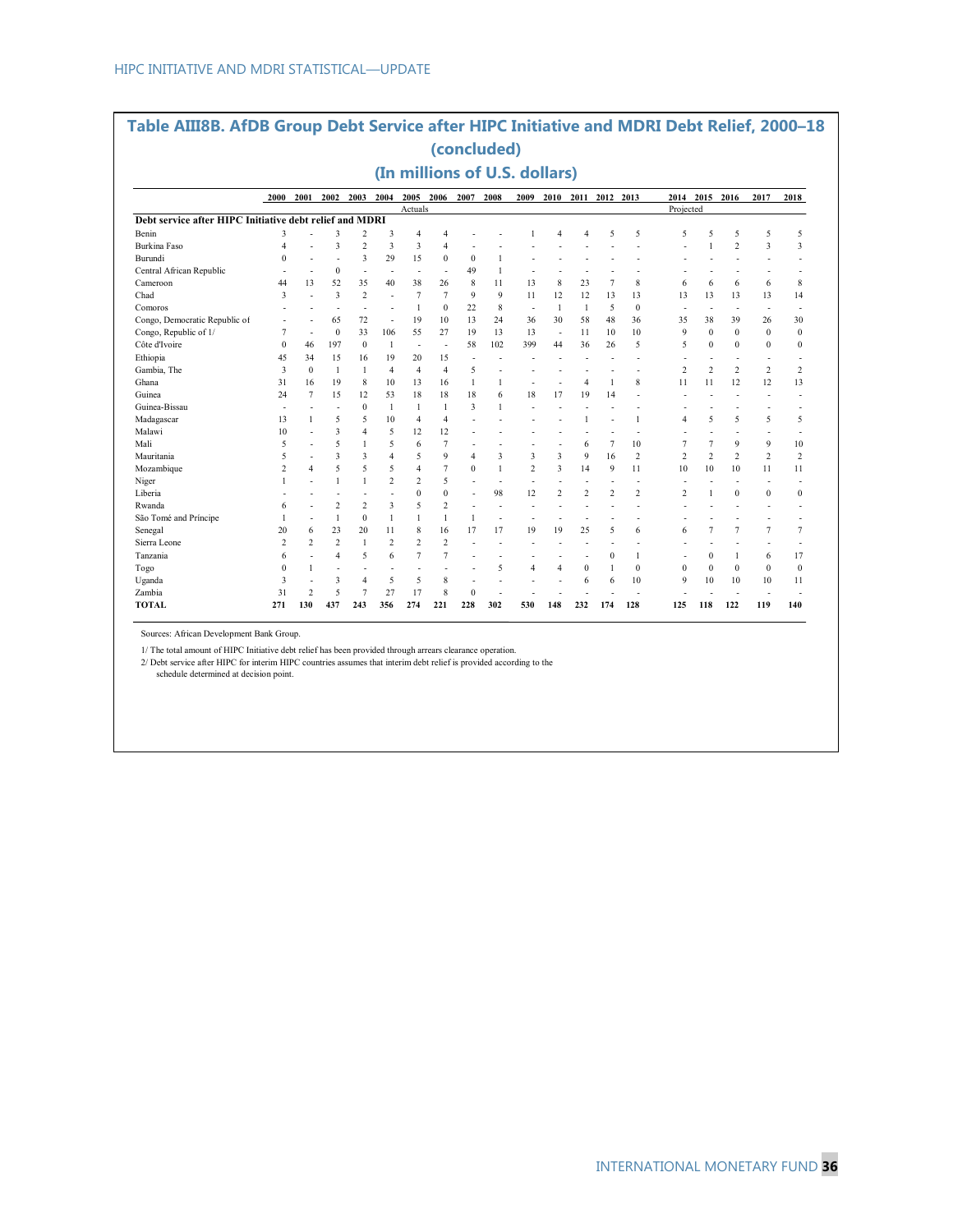|                                                                   |                                                       | <b>IaDB</b> Assistance under the HIPC Initiative          |                                                     | IaDB 2007 Debt Initiative<br>(MDRI equivalent)               | <b>Committed</b><br>Assistance                                                                 | <b>Total Delivered</b><br><b>Assistance</b>                                                  |
|-------------------------------------------------------------------|-------------------------------------------------------|-----------------------------------------------------------|-----------------------------------------------------|--------------------------------------------------------------|------------------------------------------------------------------------------------------------|----------------------------------------------------------------------------------------------|
| Committed<br>Assistance in<br>PV Terms as<br>of Decision<br>Point | Committed<br>Assistance<br>in end- $2013$<br>PV Terms | Delivered<br>Assistance in<br>end-2013 $PV$<br>Terms $1/$ | Delivered<br>Assistance<br>in Nominal<br>Terms $2/$ | Delivered<br>Assistance<br>in end- $2013$<br><b>PV</b> Terms | under the HIPC<br><b>Initiative and</b><br>2007 Initiative<br>in end-2013 $PV$<br><b>Terms</b> | under the HIPC<br><b>Initiative and</b><br>2007 Initiative<br>in end-2013 PV<br><b>Terms</b> |
| $\left( \mathrm{I}\right)$                                        | (II)                                                  | (III)                                                     | (IV)                                                | (V)                                                          | $(II) + (IV)$                                                                                  | $(III) + (V)$                                                                                |
|                                                                   |                                                       |                                                           |                                                     |                                                              |                                                                                                |                                                                                              |
|                                                                   |                                                       |                                                           |                                                     |                                                              |                                                                                                | 4,653.6                                                                                      |
| 477.1                                                             | 667.5                                                 | 343.5                                                     | 1,050.2                                             | 823.7                                                        | 1,491.2                                                                                        | 1,167.2                                                                                      |
| 60.4                                                              | 72.3                                                  | 61.1                                                      | 492.3                                               | 419.0                                                        | 491.3                                                                                          | 480.0                                                                                        |
| 133.8                                                             | 187.2                                                 | 194.4                                                     | 1,367.1                                             | 1,143.8                                                      | 1,331.0                                                                                        | 1,338.2                                                                                      |
| 120.5                                                             | 168.6                                                 | 93.5                                                      | 469.9                                               | 383.9                                                        | 552.5                                                                                          | 477.4                                                                                        |
| 391.2                                                             | 547.4                                                 | 446.2                                                     | 989.5                                               | 744.5                                                        | 1,291.8                                                                                        | 1,190.7                                                                                      |
|                                                                   | 5 Post-Completion-Point HIPCs 3/<br>1,183.0           | 1,642.9                                                   | 1,138.7                                             | 4,369.0                                                      | 3,514.9                                                                                        | 5,157.8                                                                                      |

Sources: Inter-American Development Bank, World Bank and IMF staff estimates.

1/ Total delivered enhanced HIPC assistance to end 2013.

2/ Nominal IaDB-07 Initiative costs include principal and interest foregone.

3/ Includes only HIPCs that owe debt to IaDB.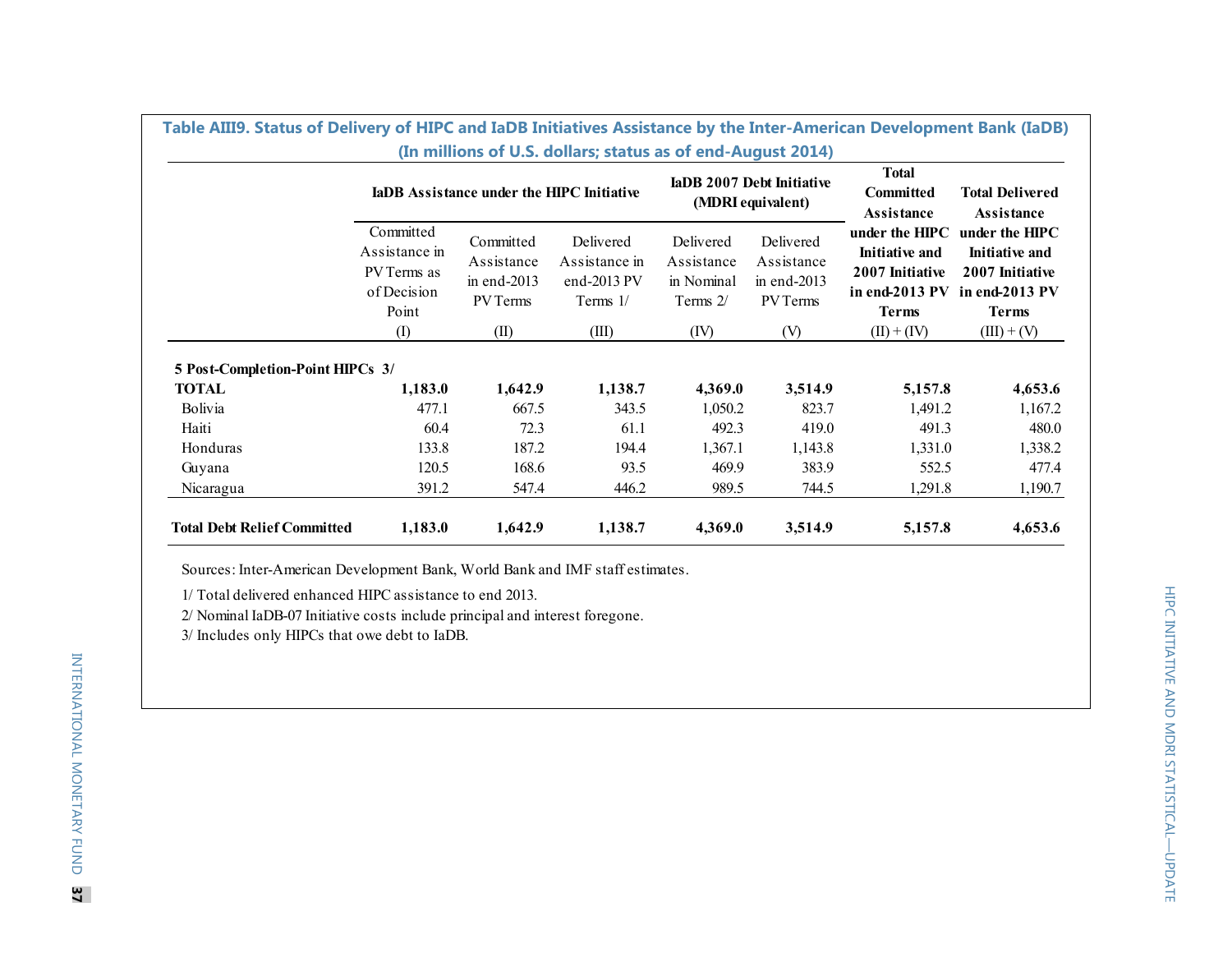| <b>Bilateral Donors</b>    | <b>Resources</b><br>Contributed/1 | Accumulated<br><b>Investment Income</b> | <b>Resources Allocated for</b><br><b>Debt Relief Grants</b> | <b>Available Balance /7</b> |
|----------------------------|-----------------------------------|-----------------------------------------|-------------------------------------------------------------|-----------------------------|
| Australia                  | 13                                | $\overline{c}$                          | (15)                                                        | $\boldsymbol{0}$            |
| Austria /1                 | 75                                | 5                                       | (77)                                                        | 3                           |
| Belgium/1/2                | 59                                | 3                                       | (58)                                                        | $\overline{4}$              |
| Canada /2/4                | 195                               | 49                                      | (203)                                                       | 41                          |
| Denmark                    | 72                                | $\mathbf{0}$                            | (60)                                                        | 13                          |
| ${\rm EU}$                 | 953                               | 70                                      | (1,022)                                                     | $\mathbf{0}$                |
| Finland $/2/3$             | 98                                | 16                                      | (81)                                                        | 33                          |
| France /2/3/4              | 59                                | 10                                      | (50)                                                        | 19                          |
| Germany /1/2/3/4/6         | 195                               | 20                                      | (212)                                                       | 3                           |
| Greece                     | 5                                 | 2                                       | (6)                                                         | $\sqrt{2}$                  |
| Iceland                    | 3                                 | $\boldsymbol{0}$                        | (3)                                                         | $\boldsymbol{0}$            |
| Ireland $/2/3$             | 27                                | $\tau$                                  | (29)                                                        | 5                           |
| Italy $/2/3$               | 99                                | $\overline{7}$                          | (94)                                                        | 11                          |
| Japan $/2/3$               | 258                               | 51                                      | (228)                                                       | 81                          |
| Korea                      | $10\,$                            | $\mathbf{1}$                            | (10)                                                        | $\overline{c}$              |
| Luxembourg                 | $\mathbf{1}$                      | $\mathbf{0}$                            | (1)                                                         | $\mathbf{0}$                |
| Netherlands /1/2/3         | 426                               | 25                                      | (422)                                                       | 29                          |
| New Zealand                | $\overline{2}$                    | $\mathbf{0}$                            | (2)                                                         | $\mathbf{0}$                |
| Norway /1                  | 340                               | 48                                      | (339)                                                       | 49                          |
| Portugal                   | 15                                | $\mathbf{1}$                            | (16)                                                        | $\mathbf{0}$                |
| Russia                     | 25                                | 6                                       | (22)                                                        | 8                           |
| Spain /2                   | 125                               | 6                                       | (118)                                                       | 13                          |
| Sweden /2/3                | 105                               | 22                                      | (111)                                                       | 15                          |
| Switzerland /2/3           | $100\,$                           | 25                                      | (105)                                                       | 19                          |
| United Kingdom/3/5         | 423                               | 5                                       | (428)                                                       | $\theta$                    |
| United States /6           | 675                               | 15                                      | (687)                                                       | $\overline{c}$              |
| Sub-Total                  | 4,357                             | 395                                     | (4,399)                                                     | 353                         |
| <b>Multilateral Donors</b> |                                   |                                         |                                                             |                             |
| <b>IBRD</b>                | 2,330                             | 202                                     | (2,532)                                                     | $\boldsymbol{0}$            |
| <b>NDF</b>                 | 33                                | 5                                       | (38)                                                        | $\mathbf{1}$                |
| <b>BOAD</b>                | $\mathbf{1}$                      | $\mathbf{0}$                            | (2)                                                         | $\mathbf{0}$                |
| Sub-Total                  | 2,365                             | 207                                     | (2,571)                                                     | $\mathbf{1}$                |
| TOTAL/4                    | 6,722                             | 602                                     | (6,970)                                                     | 354                         |

#### **Table AIII10. Status of Donor Contributions to the Debt Relief Trust Fund (In millions of U.S. dollars, status as of end-August 2014)**

1/ Includes contributions earmarked for IDA under IDA 14th, 15th and 16th Replenishments. IDA Replenishment contributions

that have not been converted into U.S. dollars are reported at the market rates of exchange prevailing at the end of the reporting period.

2/ Includes investment income allocations made towards IDA for debt relief to Haiti.

3/ Includes investment income allocations made towards IDA for debt relief to the Palestinian Authority.

4/ Includes investment income allocations made towards IFAD for debt relief to Haiti.

5/ Includes the allocation in the amount of US\$ 43 million towards IMF for debt relief to Uganda.

6/ Does not include pledges that have not been paid-in.

7/ The total available balance does not include an amount of approximately US\$ 2 million of investment income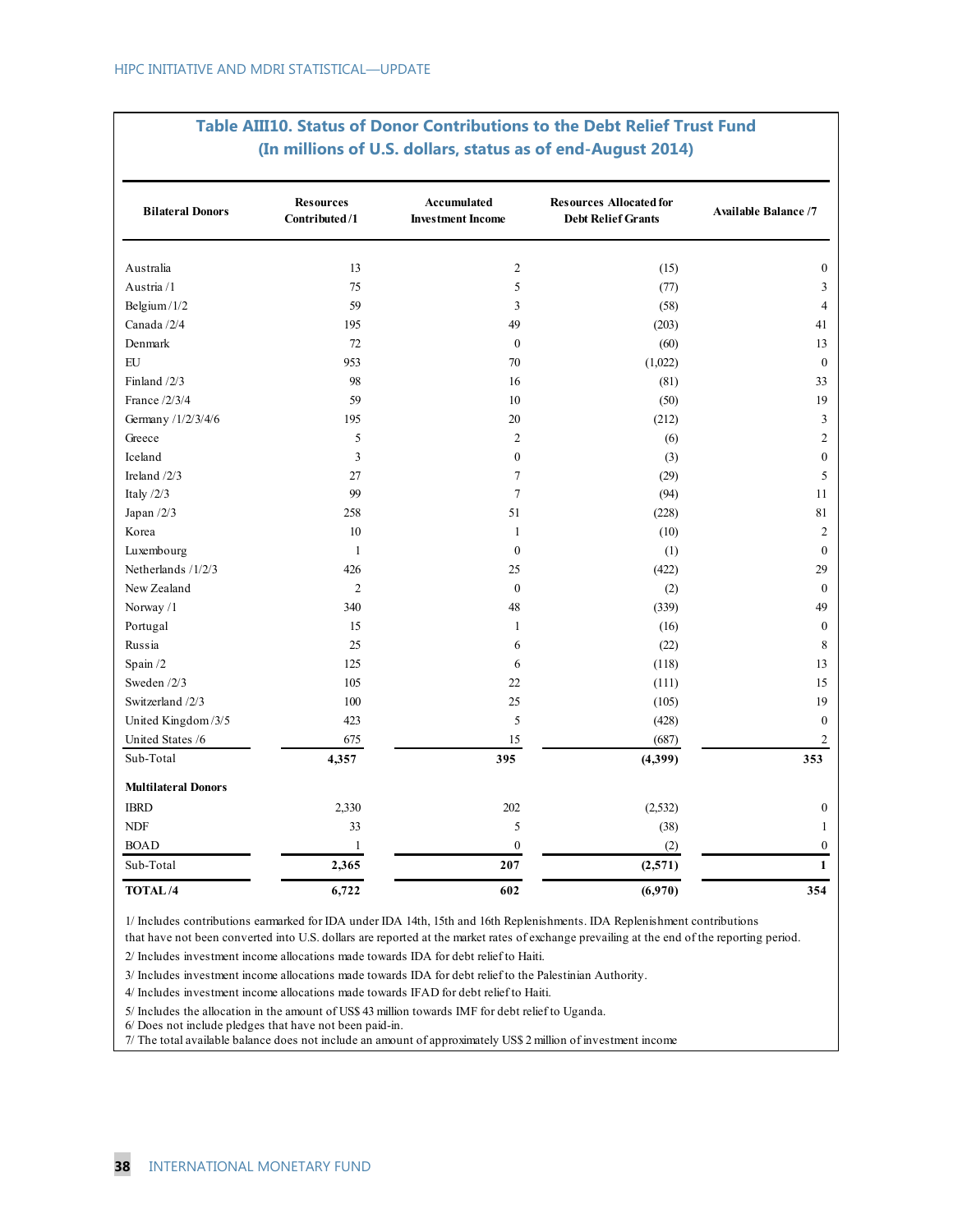|                              |                |         |                 |                          |           | Table AIIIII. HIPC Initiative: Cost Estimates to Paris Ciub Official Bilateral Creditors by Creditor Country |         |          |                          |        |                         | (In millions of U.S. dollars, in end-2013 PV terms) |          |        |            |                          |                |                |                          |        |          |               |                          |               |          |                 |                         |                         |                         |                                              |              |
|------------------------------|----------------|---------|-----------------|--------------------------|-----------|--------------------------------------------------------------------------------------------------------------|---------|----------|--------------------------|--------|-------------------------|-----------------------------------------------------|----------|--------|------------|--------------------------|----------------|----------------|--------------------------|--------|----------|---------------|--------------------------|---------------|----------|-----------------|-------------------------|-------------------------|-------------------------|----------------------------------------------|--------------|
|                              | Australia      | Austria | Belgium         |                          | Brazil    | Canada                                                                                                       | Denmark |          | Finland                  | France | Germany                 | Ireland                                             |          | Israel | Italy      | Japan                    | Luxembourg     |                | Netherlands              | Norway | Portugal | Russia        | South Africa             | Spain         | Sweden   | Switzerland     | z<br>Trinidad<br>Tobago | Kingdom<br>United 1     | <b>States</b><br>United | $$\tt IDA-$$ administered $$\tt EEC\,Loans$$ | <b>Total</b> |
| 36 Post-Decision-Point HIPCs |                |         |                 |                          |           |                                                                                                              |         |          |                          |        |                         |                                                     |          |        |            |                          |                | $\overline{2}$ |                          |        |          |               |                          |               |          |                 |                         |                         |                         |                                              |              |
|                              | 86             | 87      | 88              |                          | 89        | 90                                                                                                           | 91      |          | 92                       | 93     | 94                      | 95                                                  |          | 96     | 97         | 98                       |                | 99             | 100                      | 101    | 102      | 103           | 104                      | 105           | 106      | 107             | 108                     | 109                     | 110                     | 22                                           |              |
| Afghanistan                  |                |         |                 |                          |           |                                                                                                              |         |          |                          |        |                         | 8                                                   |          |        |            |                          |                |                |                          |        |          | 443           |                          |               |          |                 |                         |                         | 42                      |                                              | 493          |
| Benin                        |                |         |                 |                          |           |                                                                                                              |         |          |                          |        | 37                      | $\overline{\mathcal{L}}$                            |          |        |            | 14                       | 12             |                | $\overline{\phantom{a}}$ |        |          | $\mathcal{D}$ |                          |               |          |                 |                         | $\overline{\mathbf{c}}$ | $\theta$                |                                              | 89           |
| Bolivia                      |                |         | 14              | 31                       |           |                                                                                                              |         |          |                          |        | 26                      | 137                                                 |          |        |            | 29                       | 204            |                | 12                       |        |          |               |                          | 62            |          |                 |                         | 13                      | 32                      |                                              | 564          |
| Burkina Faso                 |                |         |                 |                          |           |                                                                                                              |         |          |                          |        | 15                      |                                                     |          |        |            | $\overline{4}$           |                |                | $\overline{\mathbf{3}}$  |        |          |               |                          |               |          |                 |                         |                         |                         |                                              | 32           |
| Burundi                      |                |         |                 | $\sqrt{ }$               |           |                                                                                                              |         | $\Omega$ |                          |        | 70                      | $\theta$                                            |          |        |            | $\Omega$                 | 31             |                | $\Omega$                 |        |          |               |                          |               |          |                 |                         |                         |                         | $\overline{\phantom{a}}$                     | 108          |
| Central African Republic     |                |         |                 |                          |           |                                                                                                              |         |          |                          |        | 8                       | $\overline{\mathbf{3}}$                             |          |        |            | $\overline{4}$           | $\overline{2}$ |                |                          |        |          |               |                          |               |          |                 |                         |                         | 6                       | $\mathbf{0}$                                 | 39           |
| Cameroon                     |                |         | 101             | $\Delta$ <sup>-</sup>    |           | 48                                                                                                           |         | 22       | $\Omega$                 |        | 586                     | 202                                                 |          |        |            | 49                       | 13             |                | 10                       |        |          |               |                          | 34            | 18       | 12              |                         | 50                      | 18                      | $\overline{a}$                               | 1,211        |
| Chad                         |                |         | $\Omega$        |                          |           |                                                                                                              |         |          | ×.                       |        | 15                      | $\theta$                                            |          |        |            | $\overline{\mathcal{L}}$ | ٠              |                | $\Omega$                 |        |          |               |                          | $\mathcal{L}$ |          |                 |                         |                         |                         | $\overline{a}$                               | 20           |
| Comoros                      |                |         |                 |                          |           |                                                                                                              |         |          |                          |        | $\mathbf{\mathbf{R}}$   | ٠                                                   |          |        |            | $\Omega$                 |                |                |                          |        |          |               |                          |               |          |                 |                         |                         |                         | $\theta$                                     | 9            |
| Congo, Dem. Rep. of          |                |         | 47              | 635                      |           | $2^{\circ}$                                                                                                  |         |          |                          | 1.077  |                         | 459                                                 |          |        |            | 543                      | 634            |                | 215                      |        |          |               |                          | 17            | 73       |                 |                         | 107                     | 1,411                   | 3                                            | 5,274        |
| Congo, Republic of           |                |         |                 | 14                       | 40        | 14                                                                                                           |         | $\Omega$ |                          |        | 660                     | 51                                                  | $\Omega$ |        |            | 57                       | ٠              | $\Omega$       | $\Omega$                 |        |          | 40            |                          | 71            |          |                 |                         | 63                      | 15                      |                                              | 1,028        |
| Côte d'Ivoire                |                |         | 13              | 30                       | $\Delta$  | 39                                                                                                           |         |          |                          | 1,056  |                         | 94                                                  |          |        |            | 19                       | 44             |                | 40                       |        |          |               |                          | 67            |          | $\mathbf{a}$    |                         | 23                      | 85                      | $\overline{a}$                               | 1,525        |
| Ethiopia                     | $\overline{4}$ |         |                 |                          |           |                                                                                                              |         |          |                          |        | $\overline{\mathbf{3}}$ | 37                                                  |          |        |            | 84                       | 11             |                |                          |        |          | 468           |                          | 10            | 14       |                 |                         | $\overline{7}$          | 45                      | $\overline{\phantom{a}}$                     | 689          |
| Gambia, The                  |                |         |                 |                          |           |                                                                                                              |         |          |                          |        | $\mathcal{D}$           |                                                     |          |        |            |                          |                |                |                          |        |          |               |                          |               |          |                 |                         |                         |                         |                                              | 7            |
| Ghana                        |                |         | 19              |                          |           | 14                                                                                                           |         |          | $\overline{\phantom{a}}$ |        | 69                      | 86                                                  |          |        |            | 23                       | 673            |                | 60                       |        |          |               |                          | 33            | 21       |                 |                         | 98                      | 26                      | $\sim$                                       | 1,128        |
| Guinea                       |                |         |                 | $\overline{\mathcal{L}}$ |           |                                                                                                              |         |          |                          |        | 124                     | $\mathbf{1}$                                        |          |        |            | 13                       | 46             |                |                          |        |          | 29            |                          |               |          |                 |                         |                         | 33                      | 0.4                                          | 263          |
| Guinea-Bissau                |                |         |                 |                          | $\Omega$  |                                                                                                              |         |          |                          |        | $\overline{7}$          | $\overline{2}$                                      |          |        |            | 100                      |                |                |                          |        |          | 14            |                          |               |          |                 |                         |                         |                         | ٠                                            | 144          |
| Guyana                       |                |         |                 |                          |           |                                                                                                              |         |          |                          |        |                         | $\mathbf Q$                                         |          |        |            |                          |                |                |                          |        |          | 3             |                          |               |          |                 | 153                     | 65                      | 16                      |                                              | 257          |
| Haiti                        |                |         |                 |                          |           |                                                                                                              |         |          |                          |        | $\mathbf{8}$            |                                                     |          |        |            | $\overline{4}$           |                |                |                          |        |          |               |                          |               |          |                 |                         |                         | $\overline{2}$          | $\theta$                                     | 18           |
| Honduras                     |                |         |                 |                          |           |                                                                                                              |         |          |                          |        | $\overline{7}$          | 10                                                  |          |        |            | 21                       | 131            |                |                          |        |          |               |                          | 42            |          |                 |                         |                         | 17                      | ٠                                            | 236          |
| Liberia                      |                |         |                 | $4^{\circ}$              |           |                                                                                                              |         | 29       |                          |        | 200                     | 217                                                 |          |        |            | 65                       | 84             |                | 36                       |        |          |               |                          |               | 10       |                 |                         | 16                      | 258                     |                                              | 977          |
|                              |                |         | $\overline{11}$ | 10                       |           |                                                                                                              |         |          |                          |        | 129                     | 25                                                  |          |        |            | 42                       | 194            |                |                          |        |          | 72            |                          | 36            | $\Delta$ |                 |                         | $\Omega$                | $\overline{7}$          |                                              | 548          |
| Madagascar<br>Malawi         |                |         | 10              |                          |           |                                                                                                              |         |          |                          |        | 6                       | $\mathbf{0}$                                        |          |        |            |                          | 162            |                |                          |        |          |               |                          |               |          |                 |                         | 16                      |                         | $\overline{a}$                               | 198          |
| Mali                         |                |         |                 |                          |           |                                                                                                              |         |          |                          |        | 90                      |                                                     |          |        |            | $\mathbf{0}$             | 37             |                |                          |        |          | 28            |                          |               |          |                 |                         | $\overline{\mathbf{3}}$ | $\theta$                |                                              | 159          |
|                              |                |         |                 |                          |           |                                                                                                              |         |          |                          |        |                         |                                                     |          |        |            |                          |                |                | 14                       |        |          |               |                          | 17            |          |                 |                         |                         |                         |                                              | 192          |
| Mauritania                   |                |         | 29              |                          |           |                                                                                                              |         |          |                          |        | 73                      | $\overline{2}$<br>119                               |          |        |            | $\theta$                 | 41             |                |                          |        |          |               |                          |               |          |                 |                         | $\overline{4}$          | $\overline{2}$          |                                              |              |
| Mozambique                   |                |         | 10              |                          | 125<br>43 |                                                                                                              |         |          |                          |        | 280                     |                                                     |          |        |            | 265<br>57                | 81             |                |                          |        | 241      | 219           |                          | 30<br>191     | 5        |                 |                         | 77                      | 27                      |                                              | 1,479        |
| Nicaragua                    |                |         |                 |                          |           |                                                                                                              |         |          | 8                        |        | 47                      | 309                                                 |          |        |            |                          | 144            |                | 25                       |        |          | 351           |                          |               |          |                 |                         |                         | 37                      |                                              | 1,217        |
| Niger                        |                |         |                 |                          |           |                                                                                                              |         |          |                          |        | 107                     |                                                     |          |        |            |                          | 20             |                |                          |        |          |               |                          |               |          |                 |                         | $\Omega$                | $\overline{5}$          |                                              | 150          |
| Rwanda                       |                |         |                 |                          |           |                                                                                                              |         |          |                          |        | 30                      |                                                     |          |        |            |                          | 13             |                |                          |        |          |               |                          |               |          |                 |                         |                         |                         |                                              | 48           |
| São Tomé and Príncipe        |                |         |                 |                          |           |                                                                                                              |         |          |                          |        | $\overline{4}$          | 5                                                   |          |        |            | -6                       |                |                |                          |        |          |               |                          |               |          |                 |                         |                         |                         |                                              | 20           |
| Senegal                      |                |         |                 | $\overline{\mathcal{L}}$ |           |                                                                                                              |         | 5        |                          |        | 70                      | 21                                                  |          |        |            | 21                       | 28             |                | $\overline{\mathbf{3}}$  |        |          |               |                          | 13            |          |                 |                         | $\theta$                | 6                       |                                              | 176          |
| Sierra Leone                 |                |         |                 | $_{11}$                  |           |                                                                                                              |         | $\Omega$ |                          |        | 18                      | 10                                                  |          |        |            | 41                       | 96             | $\Omega$       | 20                       |        |          |               |                          |               |          | $\overline{11}$ |                         | $\Omega$                | 47                      |                                              | 269          |
| Tanzania                     |                |         | 16              | 73                       | QQ        | 22                                                                                                           |         |          |                          |        | 77                      | 46                                                  |          |        |            | 92                       | 449            |                | 48                       |        |          | 83            |                          |               |          |                 |                         | 89                      | $\mathbf{\mathsf{R}}$   | $\sim$                                       | 1,114        |
| Togo                         |                |         |                 | 18                       |           |                                                                                                              |         |          |                          |        | 32                      | 6                                                   |          |        |            | $\overline{1}$           | 16             |                |                          |        |          |               |                          |               |          | 19              |                         | 6                       |                         | $\theta$                                     | 115          |
| Uganda                       |                |         | 16              |                          |           |                                                                                                              |         |          | $\overline{2}$           |        | 16                      | $\mathbf{1}$                                        |          |        |            | 48                       | 36             |                |                          |        |          |               |                          | 29            |          |                 |                         | 10                      | $\mathbf{0}$            | ٠                                            | 166          |
| Zambia                       |                |         | $\sim$          |                          | 34        | 35                                                                                                           |         |          |                          |        | 97                      | 276                                                 |          |        |            | 49                       | 698            |                | $\Omega$                 |        |          | 64            |                          |               |          |                 |                         | 148                     | 119                     | $\overline{2}$                               | 1,525        |
| Total                        | 6              | 316     |                 | 924                      | 367       | 217                                                                                                          |         | 60       | 18                       | 5,056  |                         | 2,138                                               | $\theta$ |        | 1,653<br>8 |                          | 3.900          | $\mathbf{0}$   | 509                      | 73     | 241      | 1,819         | $\overline{\phantom{a}}$ | 705           | 147      | 77              | 153                     | 830                     | 2,268                   | 8                                            | 21,490       |

# **Table AIII11. HIPC Initiative: Cost Estimates to Paris Club Official Bilateral Creditors by Creditor Country1/**

Sources: HIPC country documents, World Bank and IMF staff estimates.

1/ Creditor invited on a case-by-case basis to participate in some Paris Club agreements.

2/ Not a Paris Club member. In some cases, IDA-administered European Economic Commission (EEC) loans (which are treated as Paris Club debt) are apportioned among

EEC members. Amounts listed for Luxembourg correspond to its portion of such EEC loans.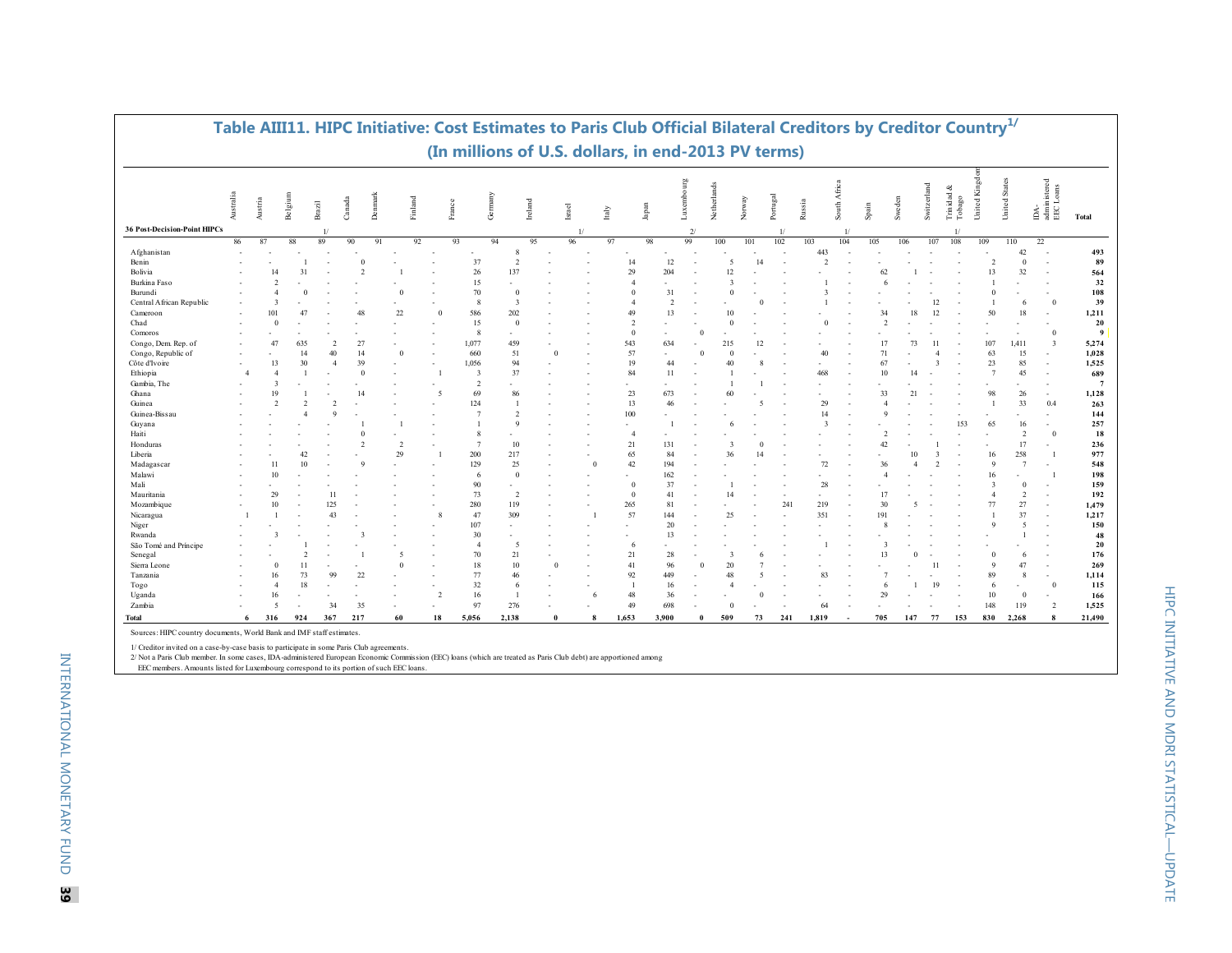| <b>Debtor Country</b>                 | <b>HIPC</b> Initiative<br><b>Assistance</b><br>Committed | <b>HIPC</b> Initiative<br><b>Assistance</b><br>Provided | <b>Debt Relief</b><br><b>Bevond HIPC</b><br><b>Initiative Provided</b> | <b>Total Debt</b><br><b>Relief</b><br>Provided | Debt-Relief-<br><b>Provided to Debt-</b><br>Relief-<br><b>Committed</b><br>(In percent) |
|---------------------------------------|----------------------------------------------------------|---------------------------------------------------------|------------------------------------------------------------------------|------------------------------------------------|-----------------------------------------------------------------------------------------|
| <b>35 Post-Completion-Point HIPCs</b> |                                                          |                                                         |                                                                        |                                                |                                                                                         |
| <b>TOTAL</b>                          | 21,470.2                                                 | 21,470.2                                                | 17,511.9                                                               | 38,982.1                                       | 181.6                                                                                   |
| Afghanistan                           | 493.3                                                    | 493.3                                                   | 645.2                                                                  | 1,138.5                                        | 230.8                                                                                   |
| Benin                                 | 89.1                                                     | 89.1                                                    | 0.0                                                                    | 89.1                                           | 100.0                                                                                   |
| Bolivia                               | 563.8                                                    | 563.8                                                   | 0.0                                                                    | 563.8                                          | 100.0                                                                                   |
| Burkina Faso                          | 32.2                                                     | 32.2                                                    | 25.3                                                                   | 57.4                                           | 178.6                                                                                   |
| Burundi                               | 108.5                                                    | 108.5                                                   | 5.4                                                                    | 113.9                                          | 104.9                                                                                   |
| Cameroon                              | 1,211.1                                                  | 1,211.1                                                 | 3,769.5                                                                | 4,980.6                                        | 411.2                                                                                   |
| Central African Republic              | 39.1                                                     | 39.1                                                    | 7.2                                                                    | 46.3                                           | 118.3                                                                                   |
| Congo, Democratic Republic of         | 5,274.1                                                  | 5,274.1                                                 | 1,418.8                                                                | 6,693.0                                        | 126.9                                                                                   |
| Congo, Republic of                    | 1,027.2                                                  | 1,027.2                                                 | 1,543.9                                                                | 2,571.2                                        | 250.3                                                                                   |
| Comoros                               | 9.0                                                      | 9.0                                                     | 0.5                                                                    | 9.5                                            | 105.7                                                                                   |
| Côte d'Ivoire                         | 1,524.9                                                  | 1,524.9                                                 | 4,925.0                                                                | 6,449.9                                        | 423.0                                                                                   |
| Ethiopia                              | 689.5                                                    | 689.5                                                   | 230.8                                                                  | 920.3                                          | 133.5                                                                                   |
| Gambia, The                           | 6.7                                                      | 6.7                                                     | 0.0                                                                    | 6.7                                            | 100.0                                                                                   |
| Guinea                                | 263.6                                                    | 263.6                                                   | 310.1                                                                  | 573.7                                          | 217.6                                                                                   |
| Guinea Bissau                         | 144.4                                                    | 144.4                                                   | 29.6                                                                   | 173.9                                          | 120.5                                                                                   |
| Ghana                                 | 1,128.2                                                  | 1,128.2                                                 | 684.0                                                                  | 1,812.2                                        | 160.6                                                                                   |
| Guyana                                | 257.1                                                    | 257.1                                                   | 42.7                                                                   | 299.8                                          | 116.6                                                                                   |
| Haiti                                 | 17.9                                                     | 17.9                                                    | 79.2                                                                   | 97.1                                           | 543.2                                                                                   |
| Honduras                              | 235.9                                                    | 235.9                                                   | 1,071.4                                                                | 1,307.4                                        | 554.1                                                                                   |
| Liberia                               | 976.9                                                    | 976.9                                                   | 117.1                                                                  | 1,094.0                                        | 112.0                                                                                   |
| Madagascar                            | 548.2                                                    | 548.2                                                   | 668.3                                                                  | 1,216.6                                        | 221.9                                                                                   |
| Malawi                                | 197.6                                                    | 197.6                                                   | 261.4                                                                  | 458.9                                          | 232.3                                                                                   |
| Mali                                  | 159.2                                                    | 159.2                                                   | 0.0                                                                    | 159.2                                          | 100.0                                                                                   |
| Mauritania                            | 192.0                                                    | 192.0                                                   | 23.6                                                                   | 215.6                                          | 112.3                                                                                   |
| Mozambique 1/                         | 1,479.0                                                  | 1,479.0                                                 | 0.0                                                                    | 1,479.0                                        | 100.0                                                                                   |
| Nicaragua                             | 1,216.9                                                  | 1,216.9                                                 | 182.9                                                                  | 1,399.8                                        | 115.0                                                                                   |
| Niger                                 | 150.0                                                    | 150.0                                                   | 61.6                                                                   | 211.5                                          | 141.0                                                                                   |
| Rwanda                                | 48.4                                                     | 48.4                                                    | 9.6                                                                    | 58.0                                           | 119.9                                                                                   |
| São Tomé and Príncipe                 | 20.2                                                     | 20.2                                                    | 0.7                                                                    | 20.9                                           | 103.5                                                                                   |
| Senegal                               | 176.5                                                    | 176.5                                                   | 431.3                                                                  | 607.8                                          | 344.4                                                                                   |
| Sierra Leone                          | 269.4                                                    | 269.4                                                   | 26.4                                                                   | 295.8                                          | 109.8                                                                                   |
| Tanzania                              | 1,114.1                                                  | 1,114.1                                                 | 0.0                                                                    | 1,114.1                                        | 100.0                                                                                   |
| Togo                                  | 115.1                                                    | 115.1                                                   | 448.0                                                                  | 563.0                                          | 489.4                                                                                   |
| Uganda                                | 165.9                                                    | 165.9                                                   | 0.0                                                                    | 165.9                                          | 100.0                                                                                   |
| Zambia                                | 1,525.2                                                  | 1,525.2                                                 | 492.4                                                                  | 2,017.6                                        | 132.3                                                                                   |
| 1 Interim HIPCs                       |                                                          |                                                         |                                                                        |                                                |                                                                                         |
| TOTAL <sub>2</sub> /                  | 19.9                                                     |                                                         |                                                                        |                                                | $\cdots$                                                                                |
| Chad                                  | 19.9                                                     | $\cdots$                                                | $\cdots$                                                               |                                                |                                                                                         |
| <b>TOTAL</b>                          | 21,490                                                   | $\cdots$                                                | $\cdots$                                                               | $\ddotsc$                                      | $\cdots$                                                                                |

#### **Table AIII12. Debt Relief Committed and Delivered by Paris Club Official Bilateral Creditors (In millions of U.S. dollars, in end-2013 PV terms)**

Sources: HIPC country documents, HIPC country authorities; and IMF staff estimates.

1/ Agreements with Portugal and Japan are still pending.

2/ No information is available regarding the provision of interim debt relief to these countries by the Paris Club creditors.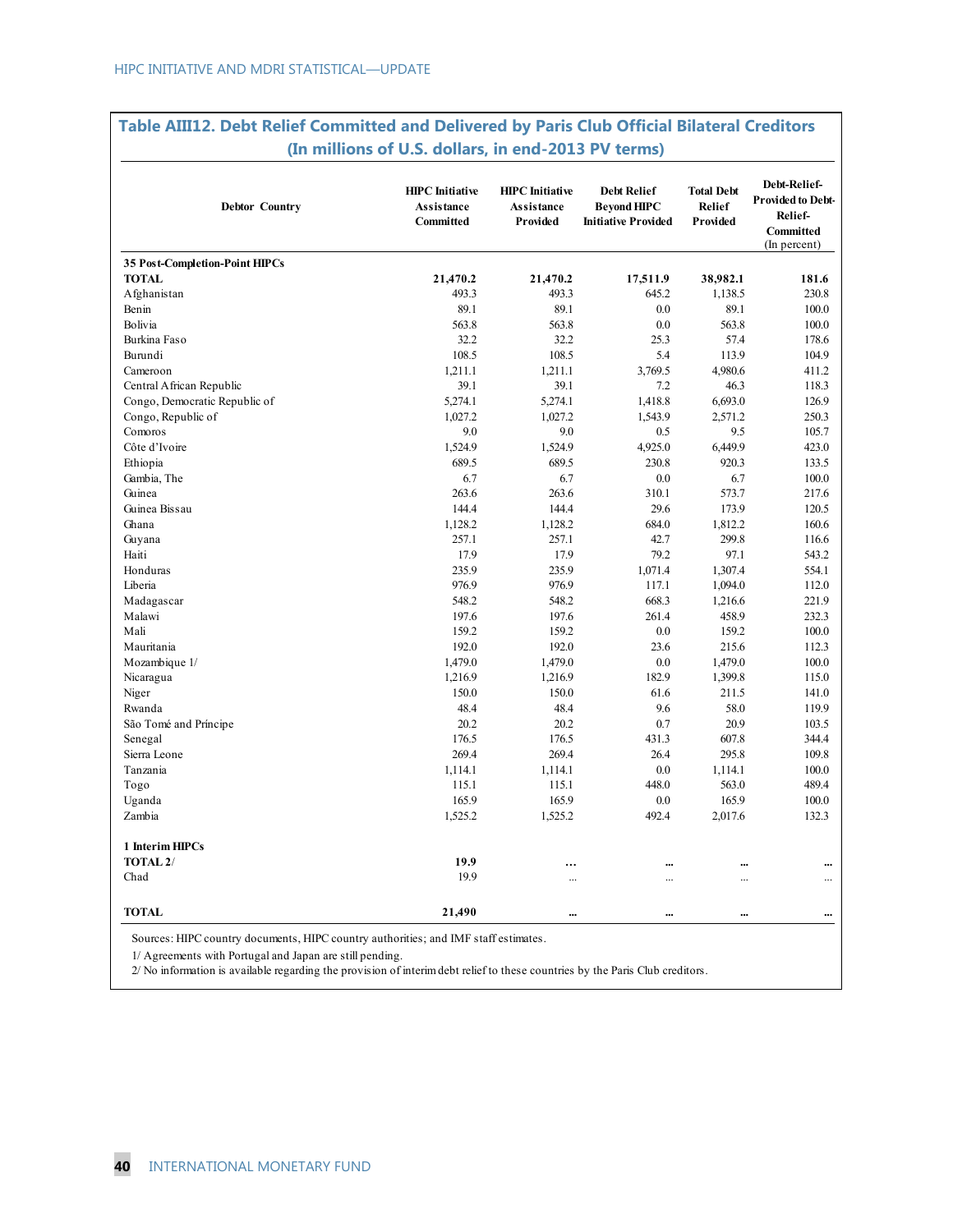#### **Table AIII13. Paris Club Official Bilateral Creditors' Delivery of Debt Relief under Bilateral Initiatives beyond the HIPC Initiative1/**

| <b>Countries Covered</b> |              | ODA (In percent)         |                          |                         |                          | Non-ODA (In percent)     | <b>Provision of Relief</b>     |                          |
|--------------------------|--------------|--------------------------|--------------------------|-------------------------|--------------------------|--------------------------|--------------------------------|--------------------------|
|                          |              | Pre-cutoff<br>Date Debt  | Post-cutoff<br>Date Debt | Pre-cutoff<br>Date Debt |                          | Post-cutoff<br>Date Debt | Decision Point<br>(In percent) | Completion Point         |
|                          | (1)          | (2)                      | (3)                      |                         | (4)                      | (5)                      | (6)                            | (7)                      |
| Australia                | <b>HIPCs</b> | 100                      | 100                      |                         | 100                      | 1002/                    | 2/                             | 2/                       |
| Austria                  | <b>HIPCs</b> | 100                      | $\blacksquare$           |                         | 100                      | $\overline{\phantom{a}}$ | Case-by-case, flow             | Stock                    |
| Belgium                  | <b>HIPCs</b> | 100                      | $100 \frac{3}{1}$        |                         | 100                      | $\overline{\phantom{a}}$ | $100$ flow                     | Stock                    |
| Canada                   | <b>HIPCs</b> | 100                      | 100                      |                         | 100                      | 100                      | 100 flow                       | <b>Stock</b>             |
| Denmark                  | <b>HIPCs</b> | 100                      | $100 \frac{4}{$          |                         | 100                      | 1004/                    | 100 flow                       | Stock                    |
| France                   | <b>HIPCs</b> | 100                      | 100                      |                         | 100                      | $\overline{\phantom{a}}$ | 100 flow 5/                    | Stock                    |
| Finland                  | <b>HIPCs</b> | 100                      | $-6/$                    |                         | 100                      | $-6/$                    |                                |                          |
| Germany                  | <b>HIPCs</b> | 100                      | 100                      |                         | 100                      | 100 7/                   | 100 flow                       | Stock                    |
| Ireland                  |              | $\overline{\phantom{a}}$ | $\overline{\phantom{a}}$ |                         | $\overline{\phantom{a}}$ | $\overline{\phantom{a}}$ |                                | $\overline{\phantom{a}}$ |
| Italy                    | <b>HIPCs</b> | 100                      | $100 \frac{8}{3}$        |                         | 100                      | 1008/                    | 100 flow                       | Stock                    |
| Japan                    | <b>HIPCs</b> | 100                      | 100                      |                         | 100                      |                          | $\blacksquare$                 | Stock                    |
| Netherlands, the         | <b>HIPCs</b> | 1009/                    | 100                      |                         | 100                      |                          | 90-100 flow                    | Stock                    |
| Norway                   | <b>HIPCs</b> | 10/                      | 10/                      | 11/                     |                          | 11/                      |                                |                          |
| Russia                   | <b>HIPCS</b> | $-12/$                   | $-12/$                   |                         | 100 19/                  | 100 19/20/               | Ξ.                             | Stock                    |
| Spain                    | <b>HIPCs</b> | 100                      | 10013/                   |                         | 100                      | 10013/                   | $\overline{\phantom{0}}$       | Stock                    |
| Sweden                   | <b>HIPCs</b> | $\overline{a}$           | $-14/$                   |                         | 100                      |                          | Ξ.                             | Stock                    |
| Switzerland              | <b>HIPCs</b> | $-15/$                   | $-15/$                   |                         | 100 16/                  |                          | $100$ flow $16/$               | Stock                    |
| United Kingdom           | <b>HIPCs</b> | 100                      | 100                      |                         | 100                      | 100 17/                  | 100 flow 17/                   | Stock                    |
| United States 18/        | <b>HIPCs</b> | 100                      | 100                      |                         | 100                      | 100                      | 100 flow                       | Stock                    |

Source: Paris Club Secretariat.

1/ Columns (1) to (7) describe the additional debt relief provided following a specific methodology under bilateral initiatives and need to be read as a whole for each creditor. In column (1), "HIPCs" stands for eligible countries effectively qualifying for the HIPC process. A "100 percent" mention in the table indicates that the debt relief provided under the enhanced HIPC Initiative framework will be topped up to 100 percent through a bilateral initiative.

2/ Australia: Australia cancelled all HIPC claims.

3/ Belgium: cancellation at completion point 100 percent of ODA loans contracted before December 31, 2000.

4/ Denmark provides 100 percent cancellation of ODA loans and non-ODA credits contracted and disbursed before September 27, 1999.

5/ France: cancellation of 100 percent of debt service on pre-cutoff date commercial claims on the government as they fall due starting at decision point. Once countries have reached completion point, debt relief on ODA claims on the government will go to a special account and will be used for specific development projects. 6/ Finland: no post-Cutoff date claims

7/ If not treated in the Agreed Minutes at Completion Point, debt cancellation of 100 % only on a case by case basis.

8/ Italy: cancellation of 100 percent of all debts (pre- and post-cutoff date, ODA and non-ODA) incurred before June 20,1999 (the Cologne Summit).

 At decision point, cancellation of accrued arrears and maturities falling due in the interim period. At completion point, cancellation of the stock of remaining debt. 9/ The Netherlands: 100 percent ODA (pre- and post-cutoff date debt will be cancelled at decision point); for non-ODA: in some particular cases (Benin, Bolivia, Burkina Faso, Ethiopia, Ghana, Mali, Mozambique, Nicaragua, Rwanda, Tanzania, Uganda and Zambia), the Netherlands will write off 100 percent of the consolidated amounts on the flow at decision point; all other HIPCs will receive interim relief up to 90 percent reduction of the consolidated amounts. At completion point, all HIPCs will receive 100 per cent cancellation of the remaining stock of the pre-cutoff date debt.

10/ Norway has cancelled all ODA claims.

11/ Due to the current World Bank/IMF methodology for recalculating debt reduction needs at HIPC completion point, Norway has postponed the decisions on whether or not to grant 100% debt reduction until after HIPCs' completion point.

12/ Russia has no ODA claims

13/ Spain provides 100 percent cancellation of ODA and non-ODA claims contracted before January 1, 2004

14/ Sweden has no ODA claims.

15/ Switzerland has cancelled all ODA claims.

 of claims held by the ECA (100% cancellation of all remaining claims with the exception of Honduras and Cameroon). 16/ Switzerland usually writes off 100 percent of government-owned claims of the remaining debt stock at Completion Point and provides at least full HIPC debt relief

17/ United Kingdom: "beyond 100 percent" full write-off of all debts of HIPCs as of their decision points, and reimbursement at decision point of any debt service paid before the decision point.

18/ United States: cancellation of 100 percent of all debts (pre- and post-cutoff date, ODA and non-ODA) incurred before June 20, 1999 (the Cologne Summit).

 At decision point, cancellation of accrued arrears and maturities falling due in the interim period. At completion point, cancellation of the stock of remaining eligible debt. 19/ 100% debt relief provides for countries reached Completion Point before December 31, 2006 as of December 21, 2006 and for countries reached Completion Point

 after December 31, 2006 as of date of Completion Point. No payments are expected from debtors from those dates. 20/ Exception is short term debt category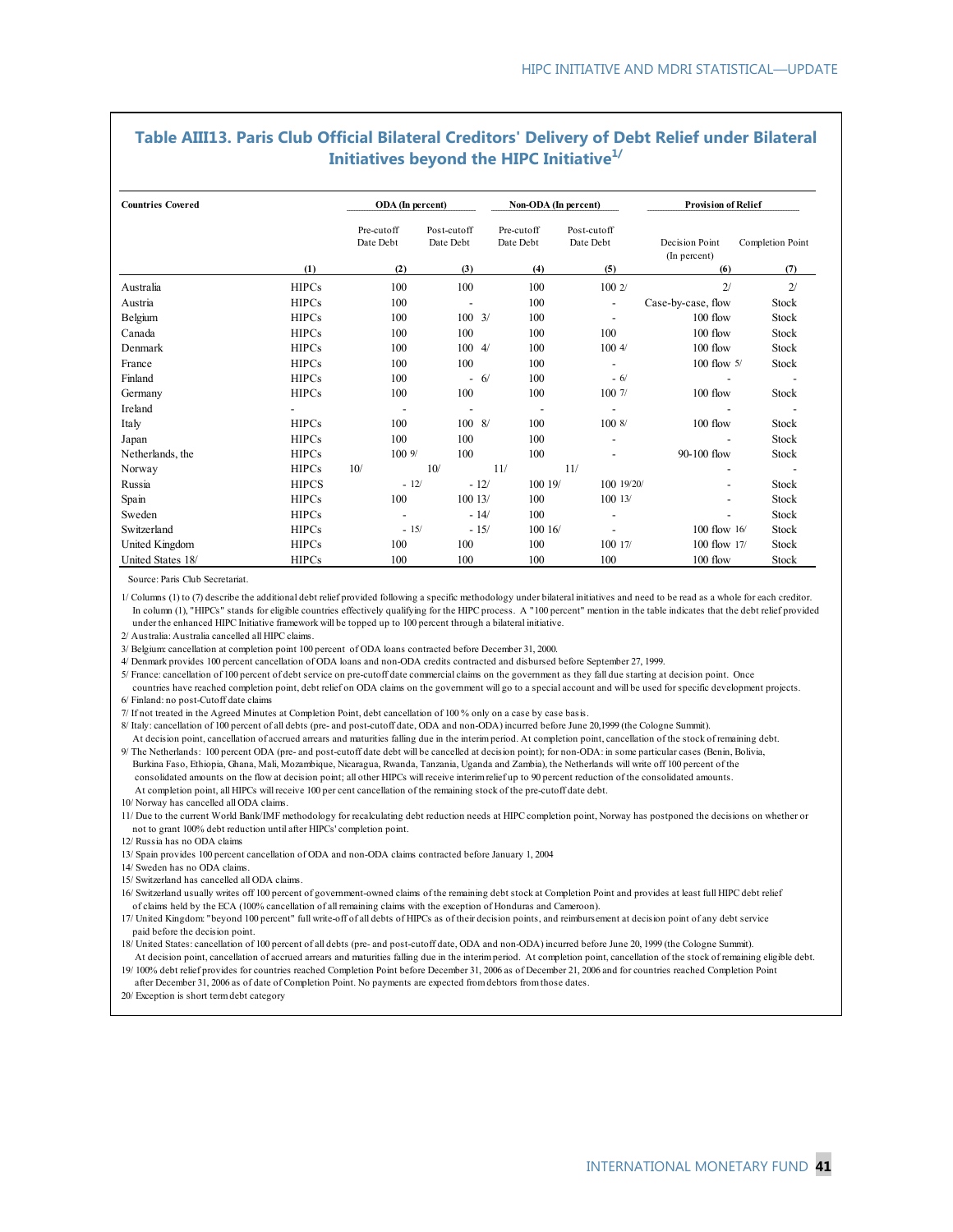| Table AIII14. HIPC Initiative: Cost Estimates to Non-Paris Club Official Bilateral Creditors by Creditor Country <sup>1/</sup> |                          |        |                         |               |          |         |          |            |       |           |          |                                                    |            |               |              |      |                   |         |       |                                                     |           |          |         |       |   |                                |             |         |        |                                  |
|--------------------------------------------------------------------------------------------------------------------------------|--------------------------|--------|-------------------------|---------------|----------|---------|----------|------------|-------|-----------|----------|----------------------------------------------------|------------|---------------|--------------|------|-------------------|---------|-------|-----------------------------------------------------|-----------|----------|---------|-------|---|--------------------------------|-------------|---------|--------|----------------------------------|
|                                                                                                                                |                          |        |                         |               |          |         |          |            |       |           |          |                                                    |            |               |              |      |                   |         |       | (In millions of U.S. dollars, in end-2013 PV terms) |           |          |         |       |   |                                |             |         |        |                                  |
|                                                                                                                                |                          |        |                         |               |          |         |          |            |       |           |          | <b>Non-Paris Club Official Bilateral Creditors</b> |            |               |              |      |                   |         |       |                                                     |           |          |         |       |   |                                |             |         |        |                                  |
|                                                                                                                                | Algeria                  | Angola | Argentina               | <b>Brazil</b> | Bulgaria | Bunundi | Cameroon | Cape Verde | China |           | Colombia | Congo, Dem<br>Rep.                                 | Costa Rica | Cote d'Ivoire | Croatia      | Cuba | Czech<br>Republic | Ecuador | Egypt | & Montenegro<br>Forner Serbia                       | Guatemala | Honduras | Hungary | India | E | $\overline{\text{Im}\text{q}}$ | <b>Srae</b> | Jamaica | Kuwait | Libya                            |
| <b>36 Post-Decision-Point HIPCs</b>                                                                                            |                          |        |                         |               |          |         |          |            |       |           |          |                                                    |            |               |              |      |                   |         |       | 2 <sup>′</sup>                                      |           |          |         |       |   |                                |             |         |        |                                  |
| Afghanistan                                                                                                                    | $\overline{\phantom{a}}$ |        |                         |               |          | 9       |          |            |       |           |          |                                                    |            |               | $\mathbf{0}$ |      |                   |         |       |                                                     |           |          |         |       | 2 |                                | 2           |         |        | $\overline{4}$<br>$\sim$         |
| Benin                                                                                                                          |                          |        | $\overline{\mathbf{3}}$ |               |          |         |          |            |       | 6         |          |                                                    |            |               |              |      |                   |         |       |                                                     |           |          |         |       |   |                                |             |         |        | $\overline{7}$<br>$\Omega$       |
| Bolivia                                                                                                                        |                          |        |                         |               |          |         |          |            |       |           |          |                                                    |            |               |              |      |                   |         |       |                                                     |           |          |         |       |   |                                |             |         |        |                                  |
| Burkina Faso                                                                                                                   |                          |        |                         |               |          |         |          |            |       |           |          |                                                    |            |               |              |      |                   |         |       |                                                     |           |          |         |       |   |                                |             |         | 21     | 5                                |
| Burundi                                                                                                                        |                          |        |                         |               |          |         |          |            |       |           |          |                                                    |            |               |              |      |                   |         |       |                                                     |           |          |         |       |   |                                |             |         |        | 15<br>6                          |
| Central African Republic                                                                                                       |                          |        | 27                      |               |          |         |          |            |       |           |          |                                                    |            |               |              |      |                   |         |       |                                                     |           |          |         |       |   |                                |             |         |        | 15<br>8                          |
| Cameroon                                                                                                                       |                          |        |                         |               |          |         |          |            |       |           |          |                                                    |            |               |              |      |                   |         |       |                                                     |           |          |         |       |   |                                |             |         |        | 8<br>$\overline{7}$              |
| Chad                                                                                                                           |                          |        |                         |               |          |         |          |            |       |           |          |                                                    |            |               |              |      |                   |         |       |                                                     |           |          |         |       |   |                                |             |         |        |                                  |
| Comoros                                                                                                                        |                          |        |                         |               |          |         |          |            |       |           |          |                                                    |            |               |              |      |                   |         |       |                                                     |           |          |         |       |   |                                |             |         |        | 16                               |
| Congo, Dem. Rep. of                                                                                                            |                          |        |                         |               |          |         |          |            |       | 35        |          |                                                    |            |               |              |      |                   |         |       | $\mathcal{L}$                                       |           |          |         |       |   |                                | 19          |         | 45     |                                  |
| Congo, Rep.                                                                                                                    | $\mathcal{D}$            |        |                         |               |          |         |          |            |       | 13        |          |                                                    |            |               |              |      |                   |         |       |                                                     |           |          |         |       |   |                                |             |         |        | 16<br>$\overline{4}$             |
| Côte d'Ivoire                                                                                                                  |                          |        |                         |               |          |         |          |            |       |           |          |                                                    |            |               |              |      |                   |         |       |                                                     |           |          |         |       |   |                                |             |         |        | $\Omega$                         |
| Ethiopia                                                                                                                       | $\sim$                   |        |                         |               |          |         |          |            |       | 13        |          |                                                    |            |               |              |      |                   |         |       | 40                                                  |           |          |         |       |   |                                |             |         |        | 12<br>47                         |
| Gambia, The                                                                                                                    |                          |        |                         |               |          |         |          |            |       | 3         |          |                                                    |            |               |              |      |                   |         |       |                                                     |           |          |         |       |   |                                |             |         |        | $\overline{1}$<br>$\overline{1}$ |
| Ghana                                                                                                                          |                          |        |                         |               |          |         |          |            |       |           |          |                                                    |            |               |              |      |                   |         |       |                                                     |           |          |         |       |   |                                |             |         |        | 16                               |
| Guinea                                                                                                                         |                          |        |                         |               |          |         |          |            |       |           |          |                                                    |            |               |              |      |                   |         |       |                                                     |           |          |         |       |   |                                |             |         | 25     | 6                                |
| Guinea-Bissau                                                                                                                  | -6                       |        |                         |               |          |         |          |            |       |           |          |                                                    |            |               |              |      |                   |         |       |                                                     |           |          |         |       |   |                                |             |         |        | 18<br>2                          |
| Guyana                                                                                                                         |                          |        |                         |               |          |         |          |            |       |           |          |                                                    |            |               |              |      |                   |         |       |                                                     |           |          |         |       |   |                                |             |         |        | $\overline{Q}$<br>8              |
| Haiti                                                                                                                          |                          |        |                         |               |          |         |          |            |       |           |          |                                                    |            |               |              |      |                   |         |       |                                                     |           |          |         |       |   |                                |             |         |        |                                  |
| Honduras                                                                                                                       |                          |        |                         |               |          |         |          |            |       |           | 5        |                                                    |            |               |              |      |                   |         |       |                                                     |           |          |         |       |   |                                |             |         |        | $\mathbf{Q}$                     |
| Liberia                                                                                                                        |                          |        |                         |               |          |         |          |            |       |           |          |                                                    |            |               |              |      |                   |         |       |                                                     |           |          |         |       |   |                                |             |         |        | 10                               |
| Madagascar                                                                                                                     | 21                       |        |                         |               |          |         |          |            |       |           |          |                                                    |            |               |              |      |                   |         |       |                                                     |           |          |         |       |   |                                |             |         |        | 32<br>6                          |
| Malawi                                                                                                                         |                          |        |                         |               |          |         |          |            |       |           |          |                                                    |            |               |              |      |                   |         |       |                                                     |           |          |         |       |   |                                |             |         |        | $\mathbf{\mathsf{R}}$<br>$\sim$  |
| Mali                                                                                                                           | $\overline{5}$           |        |                         |               |          |         |          |            |       | 26        |          |                                                    |            |               |              |      |                   |         |       |                                                     |           |          |         |       |   |                                |             |         |        | $\mathbf{Q}$<br>2                |
| Mauritania                                                                                                                     | 26                       |        |                         |               |          |         |          |            |       | 23        |          |                                                    |            |               |              |      |                   |         |       |                                                     |           |          |         |       |   | 25                             |             |         | 36     | 15                               |
| Mozambique 3/                                                                                                                  | 134                      |        |                         |               |          |         |          |            |       |           |          |                                                    |            |               |              |      |                   |         |       |                                                     |           |          |         |       |   | 27                             |             |         | 26     | 43                               |
| Nicaragua 4/                                                                                                                   | 25                       |        |                         |               |          |         |          |            |       |           |          |                                                    | 522        |               |              |      |                   |         |       |                                                     | 495       | 136      |         |       |   |                                |             |         |        | 79                               |
| Niger                                                                                                                          | 13                       |        |                         |               |          |         |          |            |       |           |          |                                                    |            |               |              |      |                   |         |       |                                                     |           |          |         |       |   |                                |             |         | 47     | 16                               |
| Rwanda                                                                                                                         |                          |        |                         |               |          |         |          |            |       |           |          |                                                    |            |               |              |      |                   |         |       |                                                     |           |          |         |       |   |                                |             |         |        | 14                               |
| Senegal                                                                                                                        | $\mathcal{D}$            |        |                         |               |          |         |          |            |       |           |          |                                                    |            |               |              |      |                   |         |       |                                                     |           |          |         |       |   |                                |             |         | 44     |                                  |
| Sierra Leone                                                                                                                   |                          |        |                         |               |          |         |          |            |       | $\Lambda$ |          |                                                    |            |               |              |      |                   |         |       |                                                     |           |          |         |       |   |                                |             |         |        | 10<br>$\sim$                     |
| São Tomé and Príncipe                                                                                                          |                          |        |                         |               |          |         |          |            |       | 3         |          |                                                    |            |               |              |      |                   |         |       |                                                     |           |          |         |       |   |                                |             |         |        | $\overline{a}$                   |
| Tanzania                                                                                                                       | 25                       |        |                         |               |          |         |          |            |       |           |          |                                                    |            |               |              |      |                   |         |       |                                                     |           |          |         | 10    |   |                                |             |         | 24     | 28                               |
| Togo                                                                                                                           |                          |        |                         |               |          |         |          |            |       | 13        |          |                                                    |            |               |              |      |                   |         |       |                                                     |           |          |         |       |   |                                |             |         |        | $\overline{Q}$<br>$\sim$         |
| Uganda                                                                                                                         |                          |        |                         |               |          |         | $\Omega$ |            |       | 15        |          |                                                    |            |               |              |      |                   |         |       |                                                     |           |          |         | 10    |   |                                | $\Omega$    |         |        | 14<br>21                         |

- - - 2 - - - 45 - - - - - - 0 - - 13 - - - 13 - 1 - - - -

**Total 268 49 32 9 127 2 1 0 435 5 0 528 14 0 3 15 1 14 146 502 136 20 45 78 122 19 0 503 322**

Zambia -

 $\sim$ 

322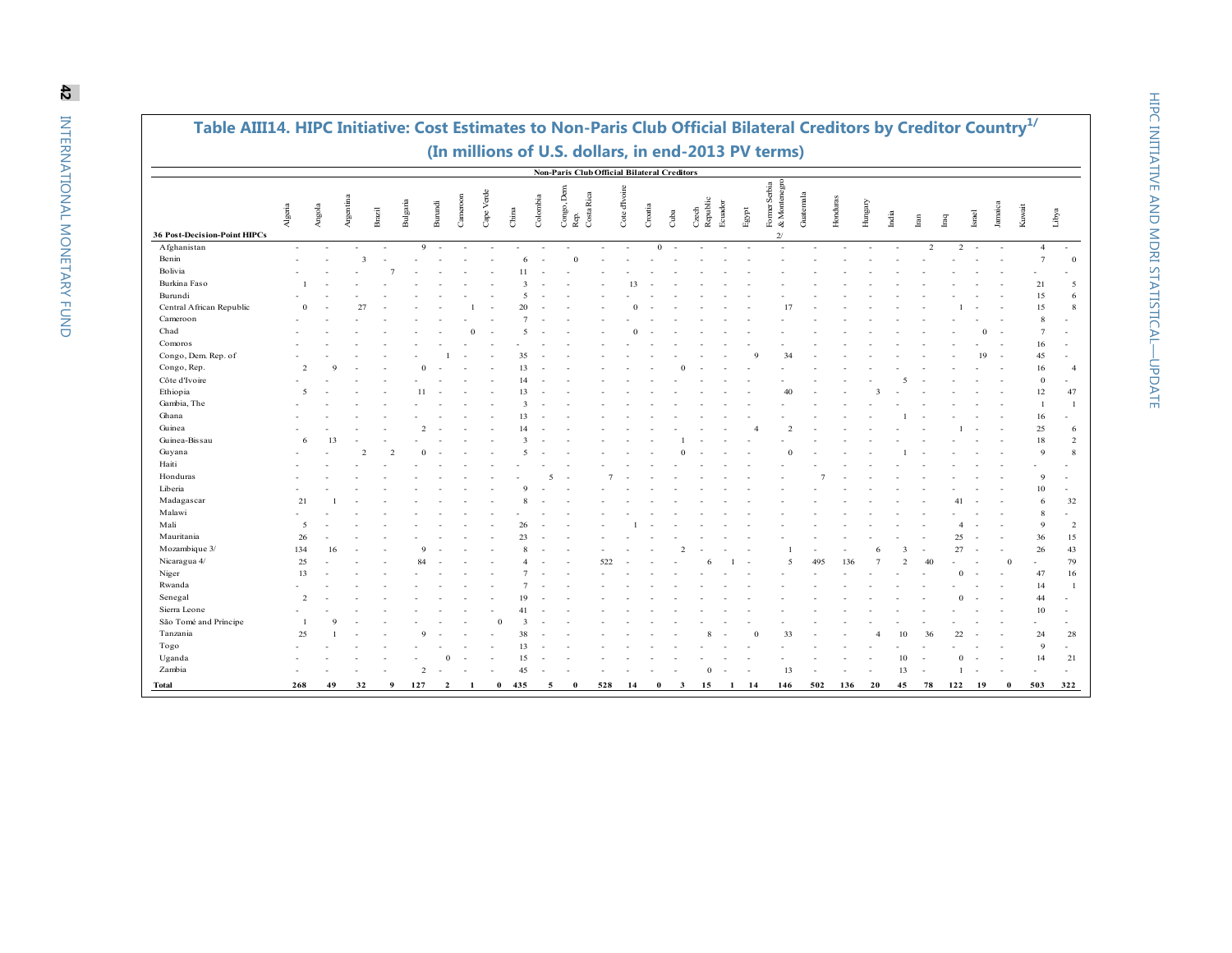|                              |           | Table AIII14. HIPC Initiative: Cost Estimates to Non-Paris Club Official Bilateral Creditors by Creditor Country |                    |       |                          |           |          |                             |                     |      |        |          |                           |             |              |                        |                    |                                        |                                                     |          |          |                     |                           |                         |            |                    |                          |                |    |                                                                                |
|------------------------------|-----------|------------------------------------------------------------------------------------------------------------------|--------------------|-------|--------------------------|-----------|----------|-----------------------------|---------------------|------|--------|----------|---------------------------|-------------|--------------|------------------------|--------------------|----------------------------------------|-----------------------------------------------------|----------|----------|---------------------|---------------------------|-------------------------|------------|--------------------|--------------------------|----------------|----|--------------------------------------------------------------------------------|
|                              |           |                                                                                                                  |                    |       |                          |           |          |                             |                     |      |        |          | (concluded) <sup>1/</sup> |             |              |                        |                    |                                        |                                                     |          |          |                     |                           |                         |            |                    |                          |                |    |                                                                                |
|                              |           |                                                                                                                  |                    |       |                          |           |          |                             |                     |      |        |          |                           |             |              |                        |                    |                                        | (In millions of U.S. dollars, in end-2013 PV terms) |          |          |                     |                           |                         |            |                    |                          |                |    |                                                                                |
|                              | $M$ exico | $M$ or occo                                                                                                      | am ib ia<br>$\geq$ | Niger | Nigeria                  | $0$ m a n | Pakistan | $K$ orea, $P$ .<br>Dem Ren. | orea. Rep<br>$\sim$ | Peru | Poland | Portugal | $\mathbb R$ o mania       | R w a n d a | Saudi Arabia | $S$ e n e g $\it{a}$ l | Slovak<br>Republic | A fric a<br>$\sqrt{3}$ outh $\sqrt{3}$ | Taiwan,<br>Province of<br>China                     | Tanzania | Thailand | $\Gamma$ o g $\,$ o | ≈<br>Trinidad d<br>Tobago | United Arab<br>Emirates | U ru gu av | enezuela<br>$\geq$ | $Z$ a m $\mathfrak b$ ia | $Z$ im bab w e |    | $\begin{array}{c}\n\frac{1}{\sqrt{2}}\\ \ominus\quad\text{Total}\n\end{array}$ |
| 36 Post-Decision-Point HIPCs |           |                                                                                                                  |                    |       |                          |           |          |                             |                     |      |        |          |                           |             |              |                        |                    |                                        |                                                     |          |          |                     |                           |                         |            |                    |                          |                |    |                                                                                |
| Afghanistan                  |           |                                                                                                                  |                    |       |                          |           |          |                             |                     |      |        |          |                           |             |              |                        | 6                  |                                        |                                                     |          |          |                     |                           |                         |            |                    |                          |                |    | 27                                                                             |
| Benin                        |           |                                                                                                                  |                    |       |                          |           |          |                             |                     |      |        |          |                           |             |              |                        |                    |                                        |                                                     |          |          |                     |                           |                         |            |                    |                          |                |    | $17\,$                                                                         |
| Bolivia                      |           |                                                                                                                  |                    |       |                          |           |          |                             |                     |      |        |          |                           |             |              |                        |                    |                                        |                                                     |          |          |                     |                           |                         |            |                    |                          |                |    | $26\,$                                                                         |
| Burkina Faso                 |           |                                                                                                                  |                    |       |                          |           |          |                             |                     |      |        |          |                           |             |              |                        |                    |                                        |                                                     |          |          |                     |                           |                         |            |                    |                          |                |    | 90                                                                             |
| Burundi                      |           |                                                                                                                  |                    |       |                          |           |          |                             |                     |      |        |          |                           |             |              |                        |                    |                                        |                                                     |          |          |                     |                           |                         |            |                    |                          |                |    | 41                                                                             |
| Central African Republic     |           |                                                                                                                  |                    |       |                          |           |          |                             |                     |      |        |          |                           |             |              |                        |                    |                                        |                                                     |          |          |                     |                           |                         |            |                    |                          |                |    | 184                                                                            |
| Cameroon                     |           |                                                                                                                  |                    |       |                          |           |          |                             |                     |      |        |          |                           |             |              |                        |                    |                                        |                                                     |          |          |                     |                           |                         |            |                    |                          |                |    | 19                                                                             |
| Chad                         |           |                                                                                                                  |                    |       |                          |           |          |                             |                     |      |        |          |                           |             |              |                        |                    |                                        |                                                     |          |          |                     |                           |                         |            |                    |                          |                |    | $27\,$                                                                         |
| Comoros                      |           |                                                                                                                  |                    |       |                          |           |          |                             |                     |      |        |          |                           |             |              |                        |                    |                                        |                                                     |          |          |                     |                           |                         |            |                    |                          |                |    | $26\,$                                                                         |
| Congo, Dem. Rep.             |           |                                                                                                                  |                    |       |                          |           |          |                             |                     |      |        |          |                           |             |              |                        |                    |                                        |                                                     |          |          |                     |                           |                         |            |                    |                          |                |    | 296                                                                            |
| Congo, Rep.                  |           |                                                                                                                  |                    |       |                          |           |          |                             |                     |      |        |          |                           |             |              |                        |                    |                                        |                                                     |          |          |                     |                           |                         |            |                    |                          |                |    | $\bf68$                                                                        |
| Côte d'Ivoire                |           |                                                                                                                  |                    |       |                          |           |          |                             |                     |      |        |          |                           |             |              |                        |                    |                                        |                                                     |          |          |                     |                           |                         |            |                    |                          |                |    | $20\,$                                                                         |
| Ethiopia                     |           |                                                                                                                  |                    |       |                          |           |          |                             |                     |      |        |          |                           |             |              |                        |                    |                                        |                                                     |          |          |                     |                           |                         |            |                    |                          |                |    | 158                                                                            |
| Gambia. The                  |           |                                                                                                                  |                    |       |                          |           |          |                             |                     |      |        |          |                           |             |              |                        |                    |                                        |                                                     |          |          |                     |                           |                         |            |                    |                          |                |    | 16                                                                             |
| Ghana                        |           |                                                                                                                  |                    |       |                          |           |          |                             |                     |      |        |          |                           |             |              |                        |                    |                                        |                                                     |          |          |                     |                           |                         |            |                    |                          |                |    | $46\,$                                                                         |
| Guinea                       |           |                                                                                                                  |                    |       |                          |           |          |                             |                     |      |        |          |                           |             |              |                        |                    |                                        |                                                     |          |          |                     |                           |                         |            |                    |                          |                |    | 91                                                                             |
| Guinea-Bissau                |           |                                                                                                                  |                    |       |                          |           |          |                             |                     |      |        |          |                           |             |              |                        |                    |                                        |                                                     |          |          |                     |                           |                         |            |                    |                          |                |    | $213$                                                                          |
| Guyana                       |           |                                                                                                                  |                    |       |                          |           |          |                             |                     |      |        |          |                           |             |              |                        |                    |                                        |                                                     |          |          |                     |                           |                         |            |                    |                          |                |    | $36\,$                                                                         |
| Haiti                        |           |                                                                                                                  |                    |       |                          |           |          |                             |                     |      |        |          |                           |             |              |                        |                    |                                        |                                                     |          |          |                     |                           |                         |            |                    |                          |                |    | $\overline{7}$                                                                 |
| Honduras                     |           |                                                                                                                  |                    |       |                          |           |          |                             |                     |      |        |          |                           |             |              |                        |                    |                                        |                                                     |          |          |                     |                           |                         |            |                    |                          |                |    | 61                                                                             |
| Liberia                      |           |                                                                                                                  |                    |       |                          |           |          |                             |                     |      |        |          |                           |             |              |                        |                    |                                        |                                                     |          |          |                     |                           |                         |            |                    |                          |                |    | 109                                                                            |
| Madagascar                   |           |                                                                                                                  |                    |       |                          |           |          |                             |                     |      |        |          |                           |             |              |                        |                    |                                        |                                                     |          |          |                     |                           |                         |            |                    |                          |                |    | $112\,$                                                                        |
| Malawi                       |           |                                                                                                                  |                    |       |                          |           |          |                             |                     |      |        |          |                           |             |              |                        |                    |                                        |                                                     |          |          |                     |                           |                         |            |                    |                          |                |    | $\sqrt{28}$                                                                    |
| Mali                         |           |                                                                                                                  |                    |       |                          |           |          |                             |                     |      |        |          |                           |             |              |                        |                    |                                        |                                                     |          |          |                     |                           |                         |            |                    |                          |                |    | 76                                                                             |
| Mauritania                   |           |                                                                                                                  |                    |       |                          |           |          |                             |                     |      |        |          |                           |             |              |                        |                    |                                        |                                                     |          |          |                     |                           |                         |            |                    |                          |                |    | $173\,$                                                                        |
| Mozambique 3                 |           |                                                                                                                  |                    |       |                          |           |          |                             |                     |      |        |          |                           |             |              |                        |                    |                                        |                                                     |          |          |                     |                           |                         |            |                    |                          |                |    | 332                                                                            |
| Nicaragua 4                  |           |                                                                                                                  |                    |       |                          |           |          |                             |                     |      |        |          |                           |             |              |                        |                    |                                        |                                                     |          |          |                     |                           |                         |            |                    |                          |                |    | 1,746                                                                          |
| Niger                        |           |                                                                                                                  |                    |       |                          |           |          |                             |                     |      |        |          |                           |             |              |                        |                    |                                        |                                                     |          |          |                     |                           |                         |            |                    |                          |                |    | 170                                                                            |
| Rwanda                       |           |                                                                                                                  |                    |       |                          |           |          |                             |                     |      |        |          |                           |             |              |                        |                    |                                        |                                                     |          |          |                     |                           |                         |            |                    |                          |                |    | 39                                                                             |
| Senegal                      |           |                                                                                                                  |                    |       |                          |           |          |                             |                     |      |        |          |                           |             |              |                        |                    |                                        |                                                     |          |          |                     |                           |                         |            |                    |                          |                |    | 119                                                                            |
| Sierra Leone                 |           |                                                                                                                  |                    |       |                          |           |          |                             |                     |      |        |          |                           |             |              |                        |                    |                                        |                                                     |          |          |                     |                           |                         |            |                    |                          |                |    | 55                                                                             |
| São Tomé and Príncipe        |           |                                                                                                                  |                    |       |                          |           |          |                             |                     |      |        |          |                           |             |              |                        |                    |                                        |                                                     |          |          |                     |                           |                         |            |                    |                          |                |    | $21\,$                                                                         |
| Tanzania                     |           |                                                                                                                  |                    |       |                          |           |          |                             |                     |      |        |          |                           |             |              |                        |                    |                                        |                                                     |          |          |                     |                           |                         |            |                    |                          |                |    | $253\,$                                                                        |
| Togo                         |           |                                                                                                                  |                    |       |                          |           |          |                             |                     |      |        |          |                           |             |              |                        |                    |                                        |                                                     |          |          |                     |                           |                         |            |                    |                          |                |    | $22\,$                                                                         |
| Uganda                       |           |                                                                                                                  |                    |       |                          |           |          |                             |                     |      |        |          |                           |             |              |                        |                    |                                        |                                                     |          |          |                     |                           |                         |            |                    |                          |                |    | 81                                                                             |
| Zambia                       |           |                                                                                                                  |                    |       |                          |           |          |                             |                     |      |        |          |                           |             |              |                        |                    |                                        |                                                     |          |          |                     |                           |                         |            |                    |                          |                |    | 78                                                                             |
|                              |           |                                                                                                                  |                    |       |                          |           |          |                             |                     |      |        |          |                           |             |              |                        |                    |                                        |                                                     |          |          |                     |                           |                         |            |                    |                          |                |    |                                                                                |
|                              | 71        |                                                                                                                  |                    |       | $\overline{\phantom{a}}$ |           | -5       | 32                          | 8                   | 11   | 22     | 111      | 46                        |             | 312          |                        | 44                 |                                        | 594                                                 |          |          |                     |                           | 129                     |            | 77                 |                          |                | -5 | 4,888                                                                          |

Sources: HIPC Country Documents; IMF staff estimates.

I/ Non-Paris Club creditors include those creditors that did not individue their interpretation that Paris Club meeting at the time the completion point document for a particular country was being prepared.<br>Thus, the claim

signed the Paris Club Agreed Minutes at the end of this negotiation, are not considered in here.

2/Listed as Yugoslavia in decision point documents.<br>3 Fextudes claims hell by the Ceslosbversta Orbordni Banka on Mozumbique at the time of decision point.<br>4 Guatemalis claims on Nearagua were taken over by Spain in a debt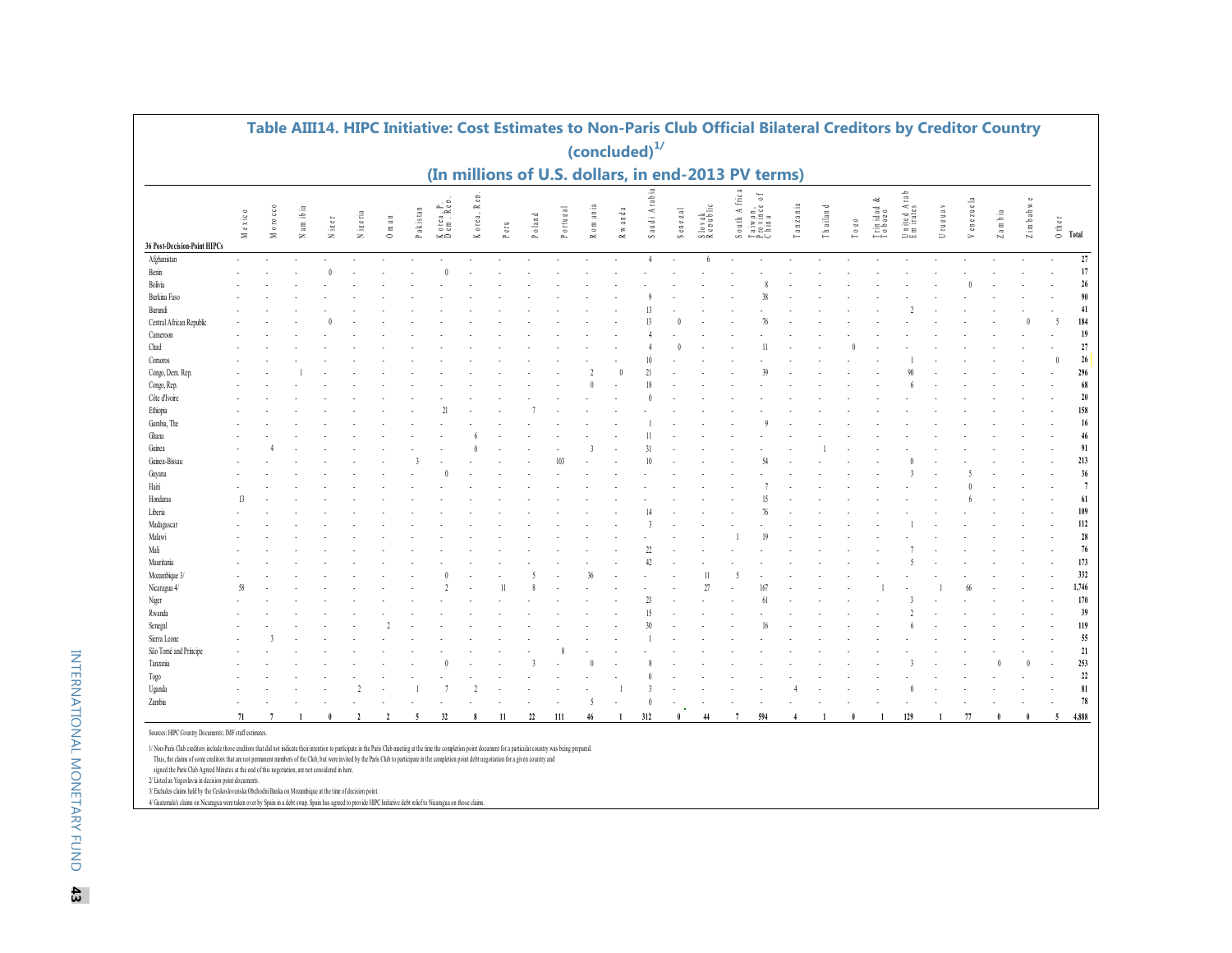| (in millions of U.S. dollars, end-2013 PV terms unless otherwise indicated) | Creditors <sup>1/2/</sup> |                                 |                                             |                             |  |
|-----------------------------------------------------------------------------|---------------------------|---------------------------------|---------------------------------------------|-----------------------------|--|
|                                                                             |                           |                                 |                                             |                             |  |
|                                                                             |                           | <b>HIPC Initiative</b>          |                                             |                             |  |
|                                                                             | <b>Assistance Costs</b>   |                                 | <b>HIPC Initiative Assistance Delivered</b> |                             |  |
|                                                                             | <b>NPV</b><br>Terms       | Percent of<br><b>Total Cost</b> | NPV Terms                                   | Percent of Total Assistance |  |
| Creditor Country                                                            | (1)                       | (2)                             | (3)                                         | $(4) = (3)/(1)$             |  |
| Delivered more than 80 percent of total assistance                          |                           |                                 |                                             |                             |  |
| Algeria                                                                     | 268                       | 6                               | 246                                         | 92                          |  |
| Bulgaria                                                                    | 127                       | 3                               | 103                                         | 81                          |  |
| China                                                                       | 430                       | 9                               | 361                                         | 84                          |  |
| Croatia                                                                     | 0                         | 0                               | $\mathbf 0$                                 | 100                         |  |
| Czech Republic                                                              | 15                        | $\mathbf{0}$                    | 14                                          | 99                          |  |
| <b>DRC 7/</b>                                                               | $\mathbf 0$               | $\mathbf 0$                     | $\mathbf{0}$                                | 84                          |  |
| Ecuador 7/                                                                  | $\mathbf{1}$              | $\mathbf 0$                     | 0                                           | 93                          |  |
| Egypt 7/                                                                    | 14                        | $\mathbf{0}$                    | 13                                          | 96                          |  |
| Guatemala 5/                                                                | 502                       | 10                              | 495                                         | 99                          |  |
| Hungary                                                                     | 20                        | $\mathbf{0}$                    | 20                                          | 100                         |  |
| Israel                                                                      | 19                        | 0                               | 19                                          | 100                         |  |
| Jamaica                                                                     | $\mathbf 0$               | $\mathbf 0$                     | 0                                           | 100                         |  |
| Mexico                                                                      | 71                        | $\mathbf{1}$                    | 58                                          | 81                          |  |
| Oman                                                                        | 2                         | $\mathbf 0$                     | $\overline{2}$                              | 100                         |  |
| Republic of Korea                                                           | 8                         | $\mathbf 0$                     | $\overline{7}$                              | 99                          |  |
| Romania                                                                     | 46                        | $\mathbf{1}$                    | 38                                          | 84                          |  |
| South Africa                                                                | $\overline{7}$            | 0                               | $\overline{7}$                              | 100                         |  |
|                                                                             |                           |                                 |                                             |                             |  |
| Trinidad and Tobago                                                         | $\mathbf{1}$              | $\mathbf 0$                     | $\mathbf{1}$                                | 100                         |  |
| Uruguay 7/                                                                  | 1                         | 0                               | 1                                           | 85                          |  |
| Delivered more than 40 percent of total assistance                          | 1,529                     |                                 | 1,386                                       |                             |  |
| <b>Brazil</b>                                                               |                           |                                 |                                             | 76                          |  |
|                                                                             | 9                         | 0                               | 7                                           |                             |  |
| Colombia                                                                    | 5                         | $\boldsymbol{0}$                | 3                                           | 69                          |  |
| India 6/                                                                    | 45                        | $\mathbf{1}$                    | 20                                          | 44                          |  |
| Iraq $7/$                                                                   | 122                       | 3                               | 66                                          | 54                          |  |
| Kuwait                                                                      | 496                       | 10                              | 393                                         | 79                          |  |
| Poland                                                                      | 22                        | $\mathbf{0}$                    | 15                                          | 66                          |  |
| Saudi Arabia                                                                | 308                       | 6                               | 212                                         | 69                          |  |
| Slovak Republic                                                             | 44                        | 1                               | 33                                          | 76                          |  |
| Venezuela                                                                   | 77                        | 2                               | 39                                          | 51                          |  |
|                                                                             | 1,128                     |                                 | 789                                         |                             |  |
| Delivered less than 40 percent of total assistance                          |                           |                                 |                                             |                             |  |
| Argentina                                                                   | 32                        | $\mathbf{1}$                    | 3                                           | 10                          |  |
| Burundi 7/                                                                  | $\overline{2}$            | 0                               | 0                                           | 11                          |  |
| Cuba                                                                        | 3                         | 0                               | 1                                           | 22                          |  |
| Former Yugoslavia 4/                                                        | 146                       | 3                               | 5                                           | 4                           |  |
| Libya                                                                       | 322                       | $\overline{7}$                  | 94                                          | 29                          |  |
| Morocco                                                                     | $\overline{7}$            | 0                               | $\mathbf{1}$                                | 17                          |  |
| People's Democratic Republic of Korea                                       | 32                        | $\mathbf{1}$                    | $\overline{2}$                              | $\overline{7}$              |  |
| Pakistan                                                                    | 5                         | 0                               | 1                                           | 29                          |  |
| Portugal                                                                    | 111                       | $\overline{2}$                  | 8                                           | 7                           |  |
| Rwanda 3/                                                                   | 1                         | 0                               |                                             |                             |  |
| Tanzania 3/                                                                 | 4                         | 0                               |                                             | $\cdots$                    |  |
| United Arab Emirates                                                        | 129                       | 3                               | $\cdots$<br>14                              | $\cdots$<br>11              |  |
|                                                                             | 795                       |                                 | 130                                         |                             |  |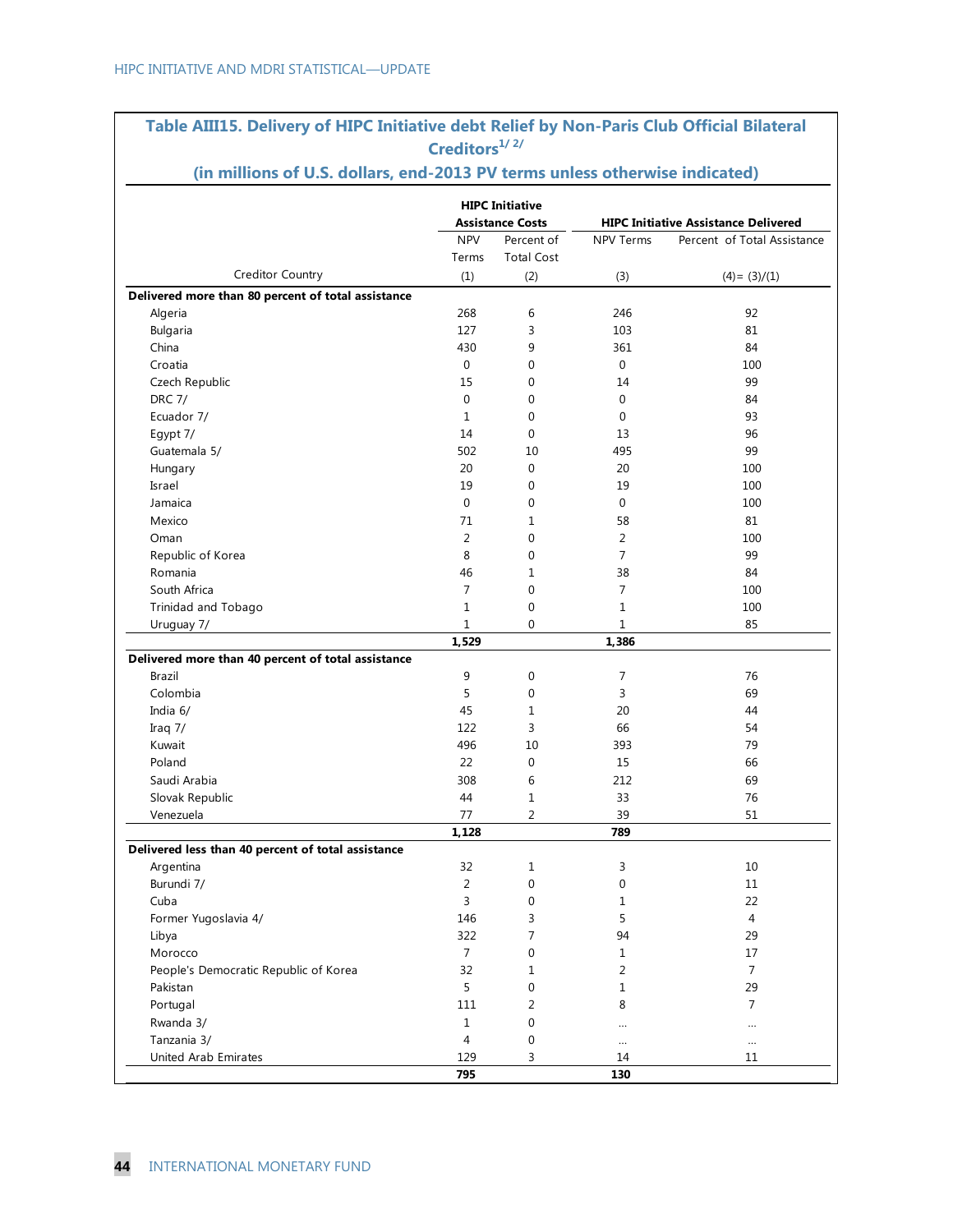|                                                                             | Creditors (concluded) <sup>1/2/</sup> |       |          |   |
|-----------------------------------------------------------------------------|---------------------------------------|-------|----------|---|
| (in millions of U.S. dollars, end-2013 PV terms unless otherwise indicated) |                                       |       |          |   |
| No delivery of HIPC relief                                                  |                                       |       |          |   |
| Angola                                                                      | 49                                    |       | $\Omega$ | ი |
| Cameroon                                                                    | 1                                     |       | U        |   |
| Cape Verde                                                                  | $\Omega$                              | U     | U        |   |
| Costa Rica                                                                  | 528                                   | 11    | O        |   |
| Cote d'Ivoire                                                               | 14                                    | 0     | O        |   |
| Honduras                                                                    | 136                                   | 3     | ∩        |   |
| Iran                                                                        | 78                                    | 2     |          |   |
| Namibia                                                                     |                                       | 0     | O        |   |
| Niger                                                                       | $\Omega$                              |       | U        |   |
| Nigeria                                                                     | $\mathcal{P}$                         | U     | O        |   |
| Peru                                                                        | 11                                    | U     | O        |   |
| Taiwan, Province of China                                                   | 583                                   | 12    | O        |   |
| Zambia                                                                      | 0                                     | 0     |          |   |
| Zimbabwe                                                                    | $\Omega$                              | O     | 0        |   |
| Other                                                                       | 5                                     | 0     | $\Omega$ | 0 |
|                                                                             | 1,409                                 |       | 0        |   |
|                                                                             | 4,860                                 | 100.0 | 2,306    |   |

# **Table AIII15. Delivery of HIPC Initiative Debt Relief by Non-Paris Club Official Bilateral**

Sources: HIPC documents; country authorities; and Fund and Bank staff estimates.

1/ Based on information received as of August 2013. The information covers only creditors that have claims on post-completionpoint countries. The information presented in the table is now based only on responses received from the IMF country team with consultations from the authorities. Creditors are not going to be surveyed which is a change in methodology compared to the previous status reports monitoring relief from the non-Paris creditors.

2/ Argentina, Brazil, the Republic of Korea, Kuwait, Mexico, Morocco, Portugal, South Africa, and Trinidad and Tobago are associated members of the Paris Club. As such, these countries participate in negotiation sessions of the Paris Club on a case-bycase basis, provided that certain conditions are met. Generally, creditors participating in a negotiation session for a particular country are considered Paris Club members for the purpose of HIPC calculations.

3/ In these cases, debtors have indicated that some relief has been provided but the information received is insufficient to quantify 4/ Partition of HIPC loans outstanding at decision point and the associated debt relief among members of the Former Yugoslavia is being determined with the help of the authorities.

5/ Guatemala's claims on Nicaragua were taken over by Spain in a debt swap. Spain has agreed to provide HIPC debt relief to Nicaragua on those claims.

6/ In June 2003, India announced its intention to write off all non-export credit claims on HIPCs. However, several agreements remain unsigned.

7/ The details for the debt relief provided are now available to be able to better estimate the effort by these creditors.